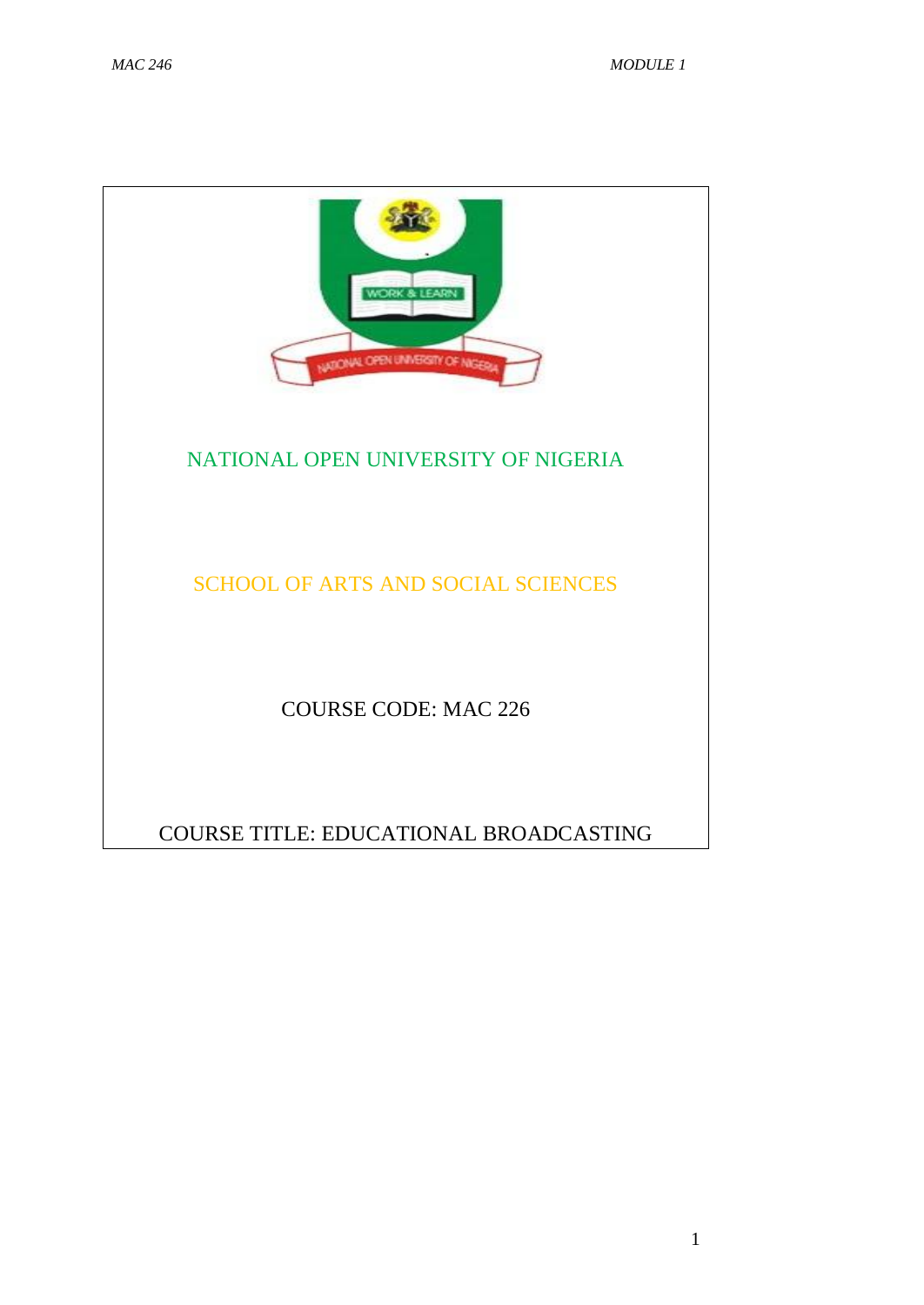# **COURSE GUIDE**

## **MAC 246 EDUCATIONAL BROADCASTING**

**Course Team** Adebola A. Aderibigbe (Course Writer) – Bowen University, Iwo Dr. B. U. Nwanne (Course Editor) – Delta State University, Abraka Dr. Jonathan E. Aliede (Course Coordinator) – NOUN

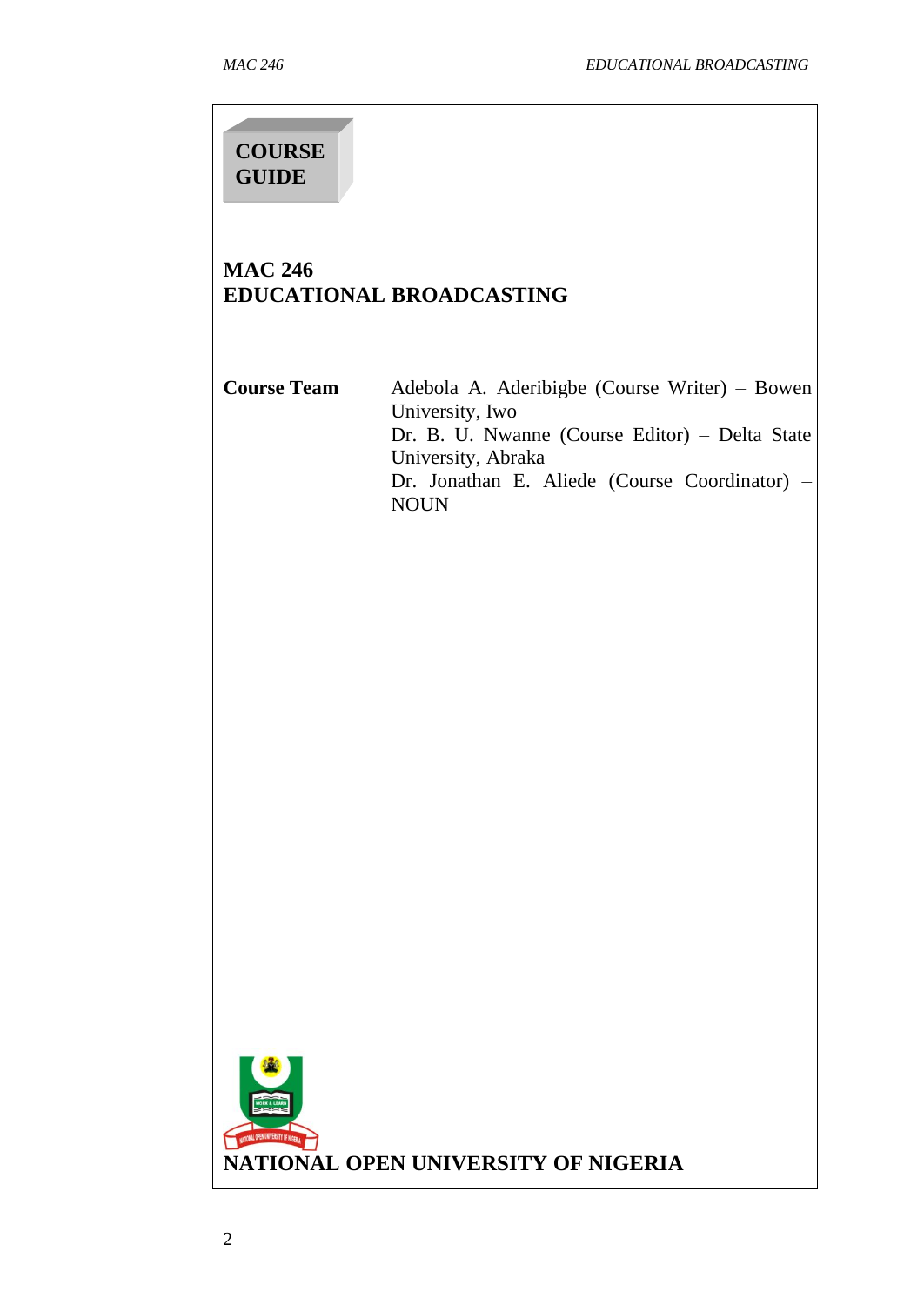National Open University of Nigeria Headquarters 14/16 Ahmadu Bello Way Victoria Island, Lagos

Abuja Office 5 Dar es Salaam Street Off Aminu Kano Crescent Wuse II, Abuja

e-mail: [centralinfo@nou.edu.ng](mailto:centralinfo@nou.edu.ng) URL: [www.nou.edu.ng](http://www.nou.edu.ng/)

Published by National Open University of Nigeria

Printed 2013

ISBN: 978-058-029-8

All Rights Reserved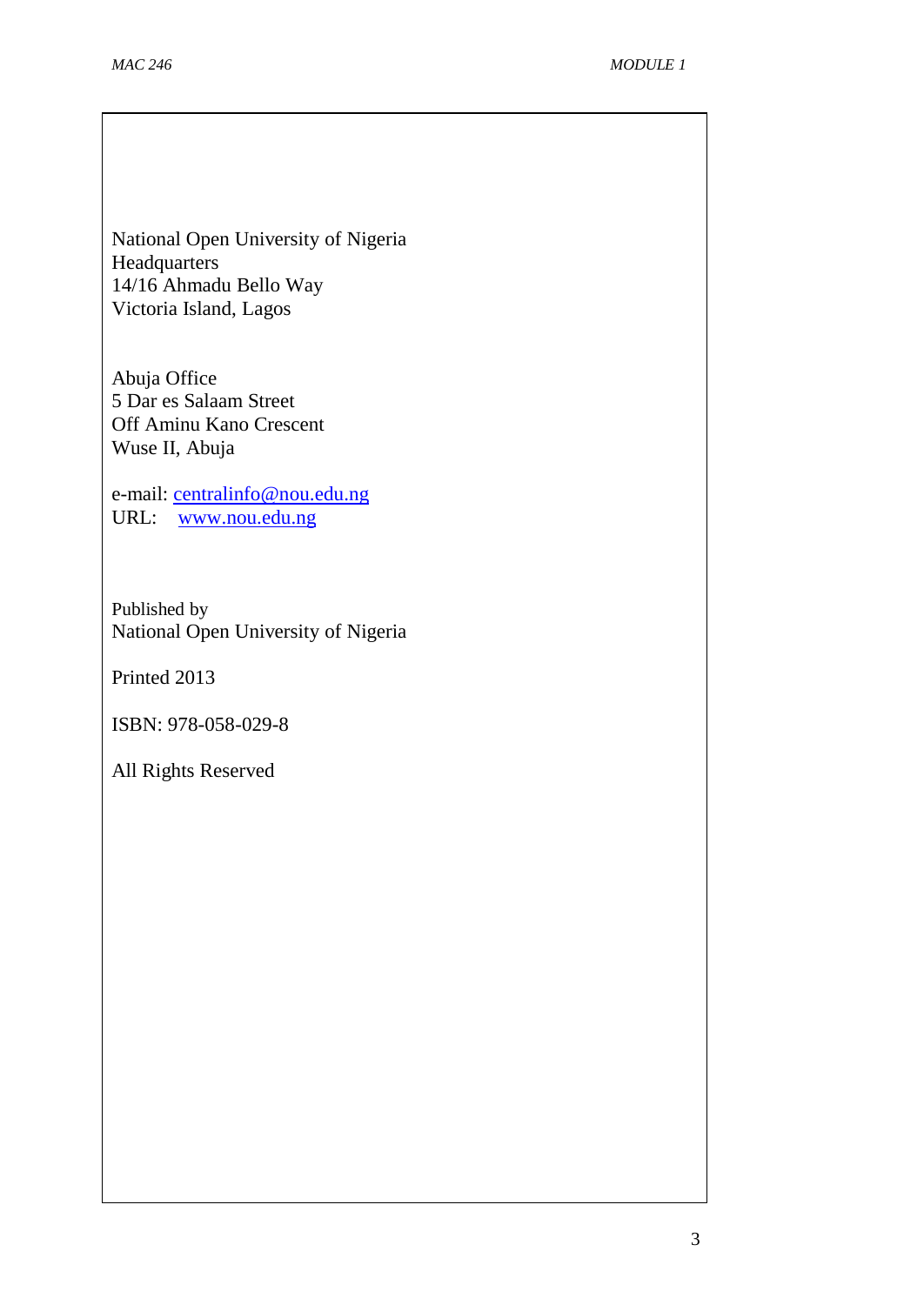## **CONTENTS PAGE**

| 1V   |
|------|
| 1V   |
| V    |
| v    |
| vi   |
| viii |
| V111 |
| viii |
| X    |
| X    |
| X    |
| X    |
| X1   |
| X1   |
| X1   |
|      |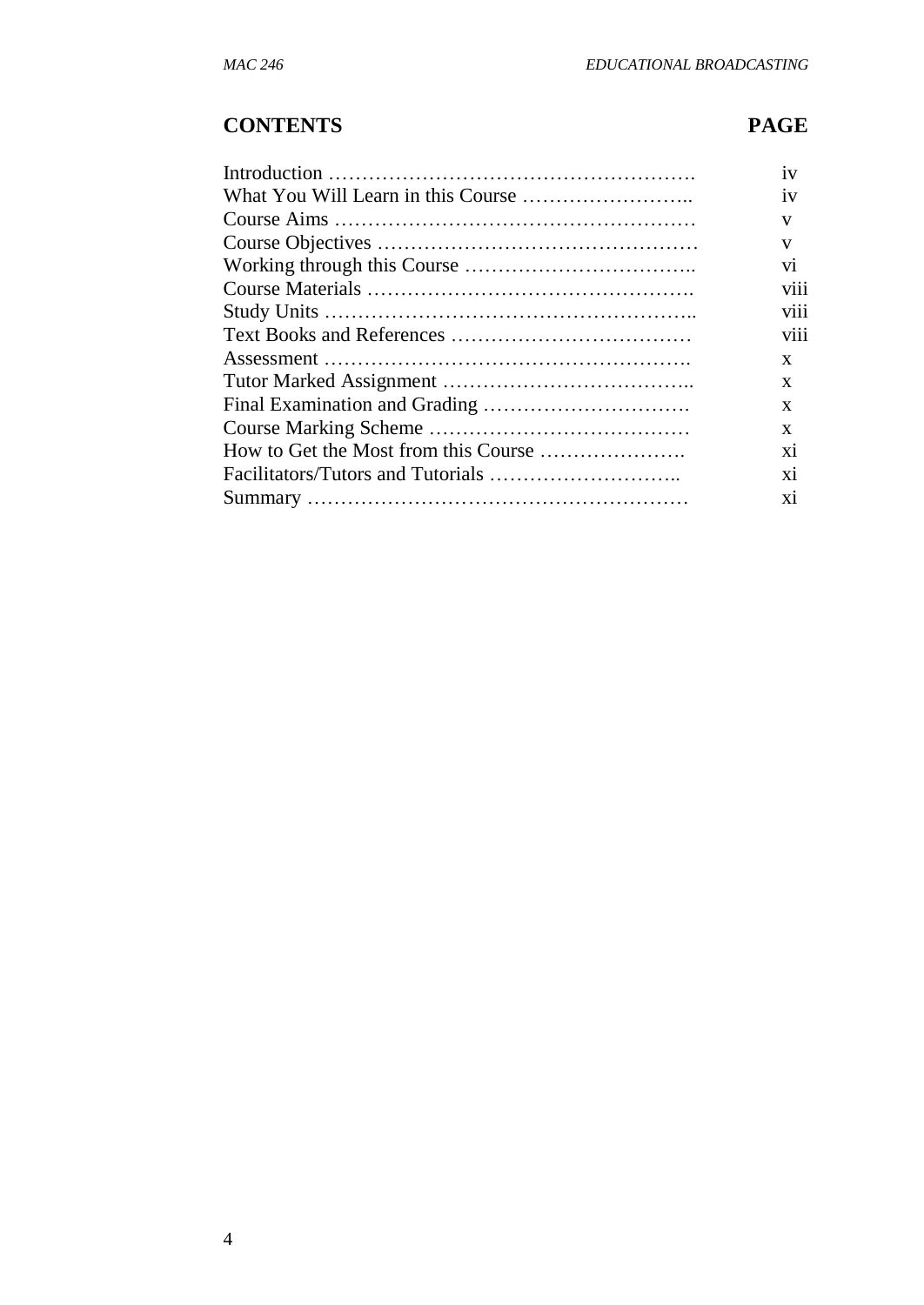## **INTRODUCTION**

You are welcome to **MAC 246 EDUCATONAL BROADCASTING**. It is available for students in the undergraduate mass communication programme particularly in their second year. It is a two credits course which means you have two hours in the week to participate in this course. This course provides an opportunity for you as a student to be exposed to a rare area of broadcasting. This is one course that teaches the broadcaster on the methods of reaching different segments of their audience with educational information. Importantly, it also empowers the broadcaster with needed skills to learn as if they are in the classroom. To achieve this, this writer has consulted widely in the field of education to put this course in proper shape.

It is however advised that you dutifully fulfill all assigned task in this course for their own development as this would be needed for the acquisition of the needed skills to produce an educational broadcaster as they are the future broadcasters.

This course guide provides you with the necessary information about the contents of the course and the materials you will need to be familiar with for a proper understanding of the subject matter. It is designed to help you get the best of the course by exposing you to some outstanding materials and books in the field. It also provides necessary guides on the way to approach your Tutor-Marked Assignments (TMAs).

Overall, this course will leave you as a great educational broadcaster. And importantly you will acquire the skills that will help you in great ways become an encompassing and better broadcaster.

#### **WHAT YOU WILL LEARN IN THIS COURSE**

The overall objective of MAC 246: Educational Broadcasting is to bring to the awareness of the broadcaster the national importance of good educational broadcasting and to train the broadcaster on ways of improving educational broadcasting in Nigeria.

In this course, you will again be introduced to the foundational teachings in broadcasting. This is intentional because I do not want to assume that you are familiar with the rudiments of broadcasting as a course because this will drive all other discussions in the course of this exercise. From there, you are introduced to the discipline of educational broadcasting. Here, a proper introduction has been done on education and the need for a proper education and re-education of the populace because majority of our national dilemma is a result of ignorance and nothing more. An uneducated man will see the information that will kill him right in front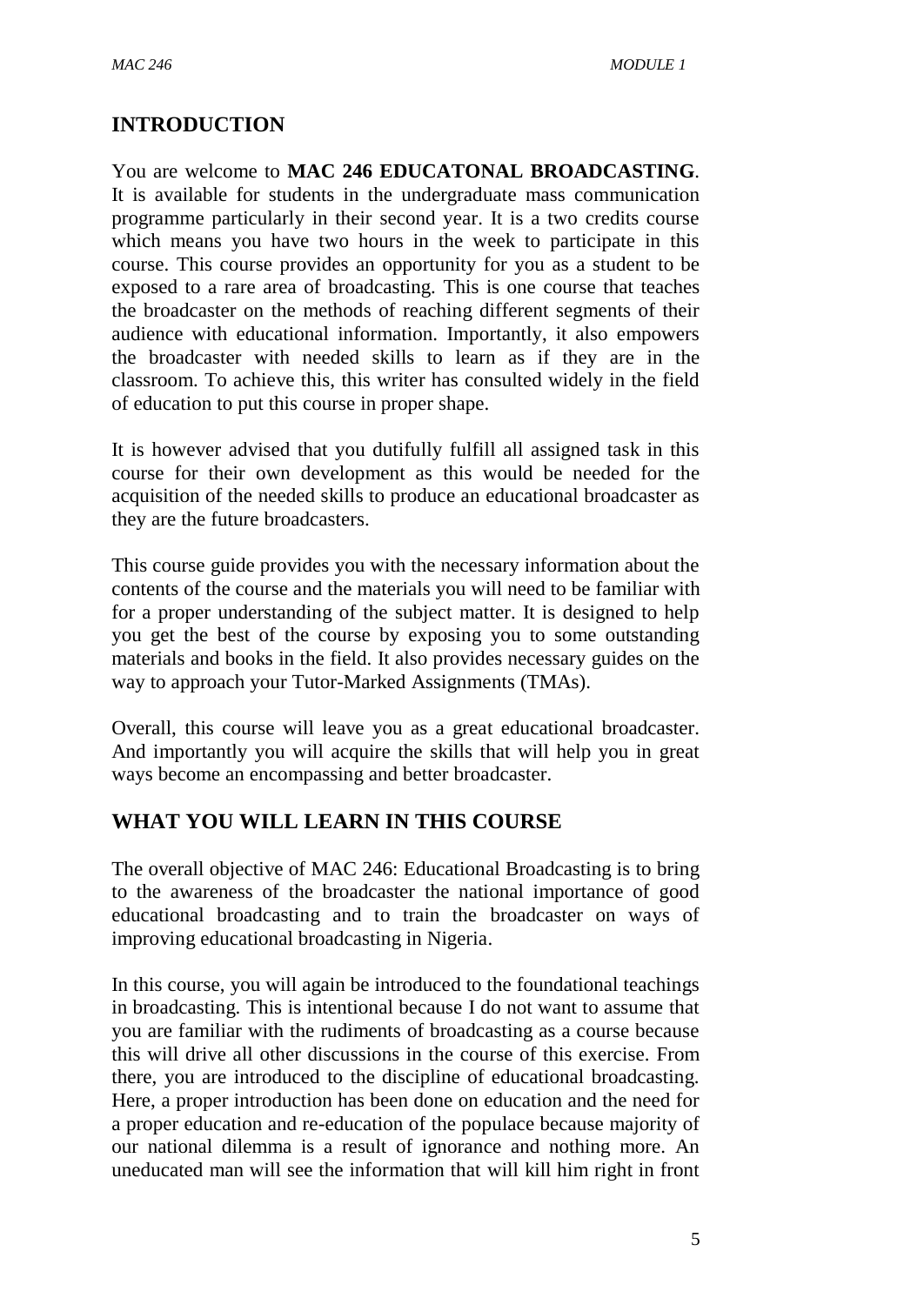of him and will not recognise it. Education is the only existing structure for national development. It therefore behooves on the broadcaster to perform this role in order to corroborate other kinds of education acquired by the people in other lights. The general classification of educational broadcasting has been highlighted so the broadcaster can know that there are other medium in a medium. The principles of educational presentation and the qualities of a good broadcaster have been discussed.

Just like the audience of any broadcast presentation vary, so does the audience for any educational broadcast. These are grouped into four and they are the children, the adults, men and women in urban communities and men and women in rural communities. The reason for this grouping is to expose the student to the fact that when you are planning to teach or pass across knowledge to a group of people, know exactly who you are trying to reach so that your message will not be lost.

Lastly, this course will expose you to some skills in teaching like general teaching methods, understanding learners and the use of audio and visual aids.

## **COURSE AIMS**

The aims of this course are to:

- expose you to the need for educational broadcasting
- show you how best to broadcast education on radio and television
- expose you to the different groups exposed to educational broadcasting
- expose you to some teaching skills for educational broadcasting.

## **COURSE OBJECTIVES**

Several objectives can be delineated from this course. In addition, each unit has specific objectives. The unit objectives can be found at the beginning of a unit. You may want to refer to them during your study of the particular unit to check on the progress you are making. You should always look at the unit objectives before and after completing a unit. In this way, you could easily check whether or not you have covered what is required of that unit.

At the end of this course, you should be able to:

- distinguish between radio and television
- provide a detailed account of the history of radio broadcasting in Nigeria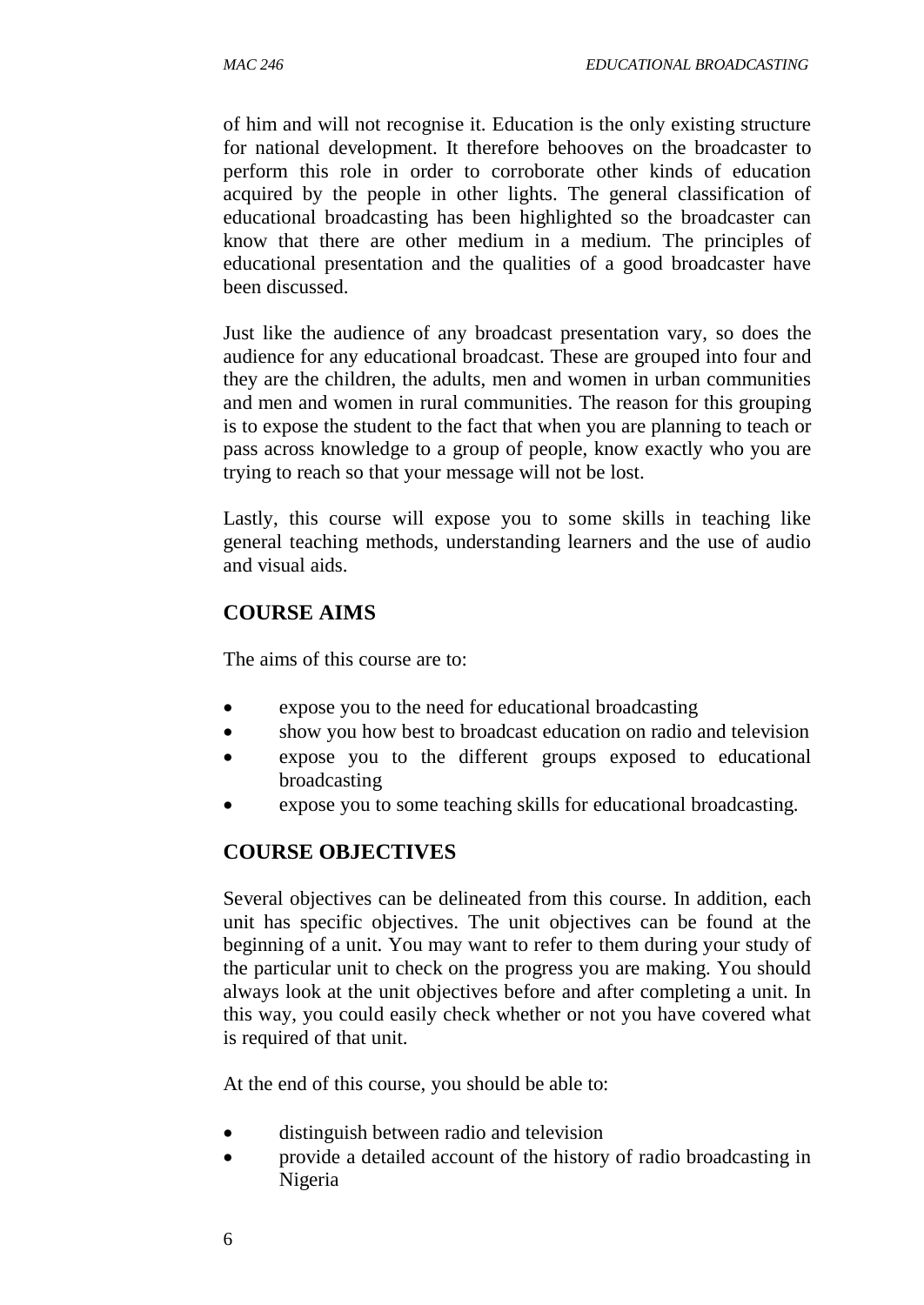- provide a detailed account of the history of television in Nigeria
- explain the purpose of broadcasting
- justify the need for good presentation
- define diction and its use in educational presentation
- explain the essence of mood and emotion in educational broadcasting
- distinguish between intelligence and charisma.
- identify the various classification of educational media
- describe eight functions of educational media
- give an account of the history of educational broadcasting
- distinguish between teaching and learning
- discuss reasons why children need educational broadcasting
- discuss methods of reaching the children on radio and television
- describe some challenges in broadcasting to children
- give a short account of Adult Education in Nigeria
- state why Mass Adult Education is important in Nigeria
- outline ways by which Media can further aid adult literacy in Nigeria
- state reasons why educational broadcasting is important to urban dwellers
- give examples of past educational programmes in the country
- trace the emergence of rural broadcasting
- enlist strategies for rural broadcasting.
- differentiate among the categories of learners
- identify possible causes of slow learning
- explain the implications of the different learners to the educational broadcaster
- explain the term teaching methods
- list the various methods of teaching
- identify useful materials in the library for the educational broadcaster.

## **WORKING THROUGH THIS COURSE**

- 1. To achieve the best in this course you are required to read the study units. Most of the units contain self-assessment exercises, and at some points in the course, you are required to submit assignments for assessment purposes. At the end of this course is a final examination.
- 2. The following is a practical strategy for working through the course. If you run into any trouble, give your tutor a call. Remember that your tutor's job is to help you. When you need assistance, you could even send an email. Nevertheless, do the following.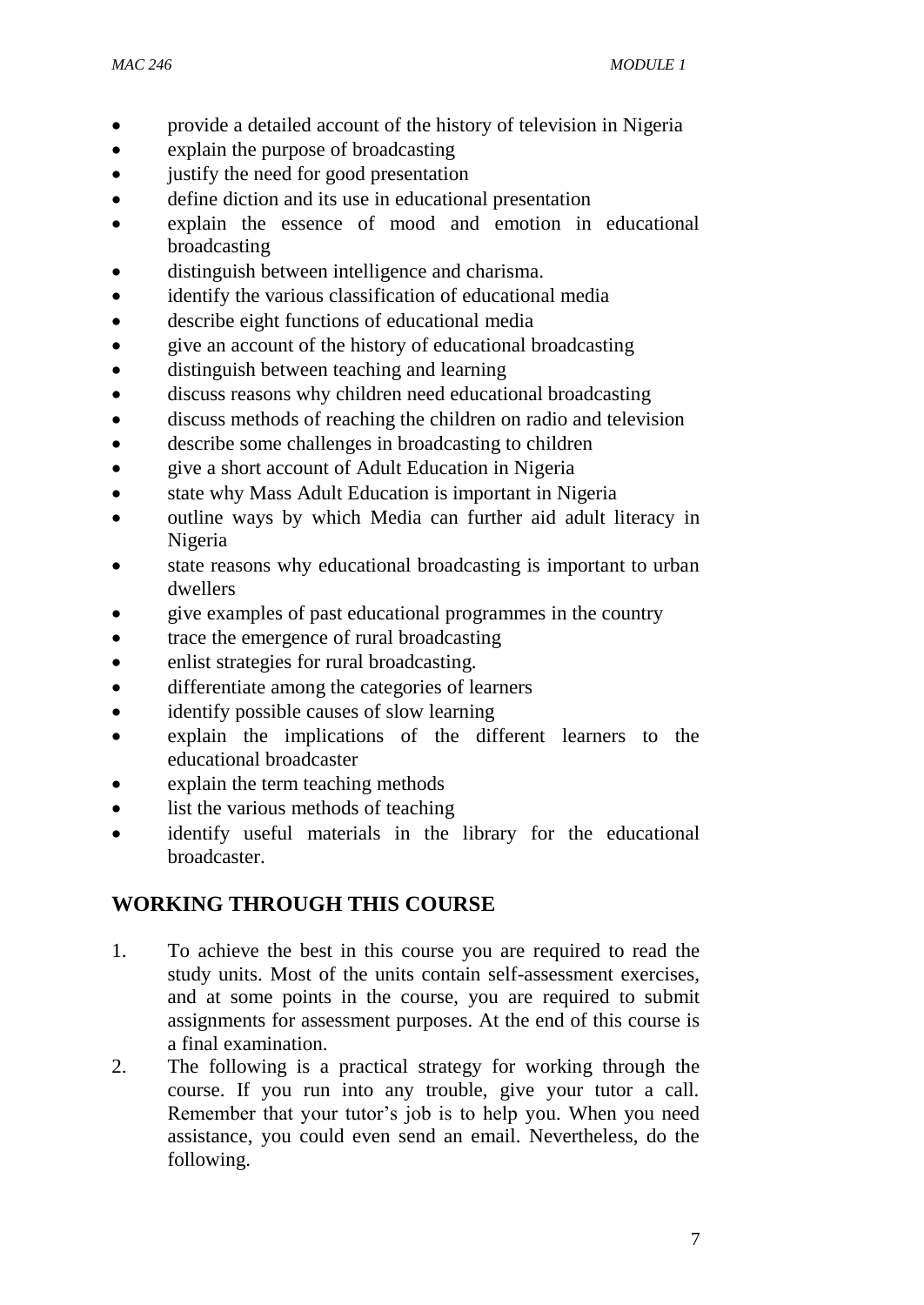- 3. Read this course Guide thoroughly, it is your first assignment.
- 4. Organise a study schedule. Design a "course overview" to guide you through the course. Note the time you are expected to spend on each unit and how the assignments relate to the units. Important information e.g. details of your tutorials, and the date of the first day of the semester is available online on the NOUN website.
- 5. Once you have created your own study schedule, do everything to stay faithful to it. The major reason why students fail is that they get behind with their course work. If you get into difficulties with your schedule, please, let your tutor know before it is late to get help.
- 6. Turn to unit 1, and read the introduction and the objectives for the unit.
- 7. Assemble the study materials.
- 8. As you work through the unit, you will know what sources to consult for further information.
- 9. You will learn a lot by dutifully doing the assignments. Keep abreast with the deadlines given to the submission of your assignments online. The assignments have been designed to help you meet the objectives of the course, and therefore, will help you pass the examination. Submit all assignments not later than the due date.
- 10. Review the objectives for each study unit to confirm that you have achieved them. If you feel unsure about any of the objectives, review the study materials or consult your tutor.
- 11. When you are confident that you have achieved a unit's objectives, you can start on the next unit. Proceed unit by unit through the course and try to pace your study so that you keep yourself on schedule.
- 12. When you have submitted an assignment to your tutor for assessment, do not wait for feedback before starting on the next unit. Keep to your schedule. When the assignment is returned, pay particular attention to your tutor's comments, both on the tutor-marked assignment and also the written comments on the ordinary assignments.
- 13. See that you have fulfilled the objectives listed in the course guide and in the main course materials. After completing the last unit, prepare yourself for the final examination.
- 14. Stated below are the components of the course.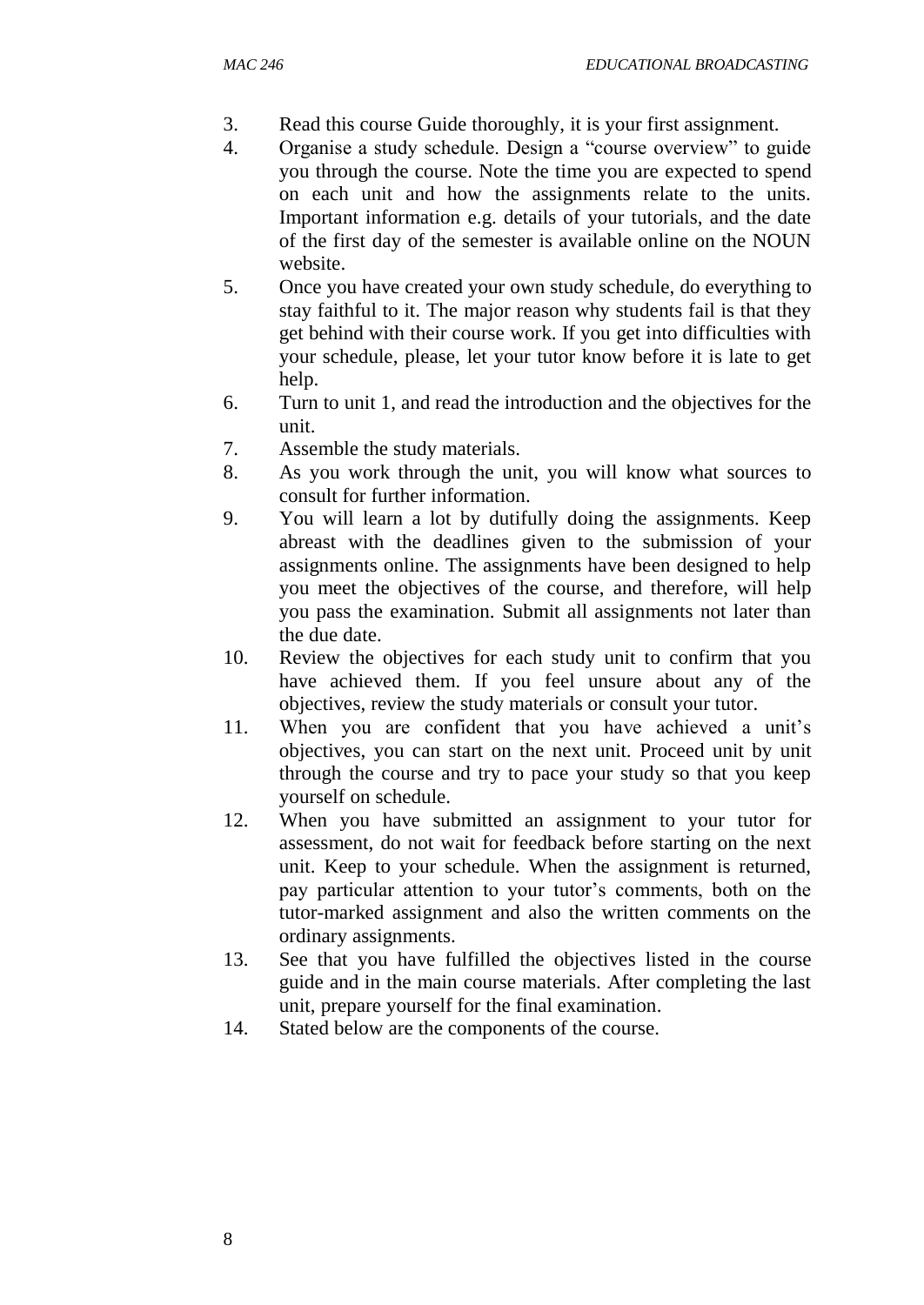## **COURSE MATERIALS**

- 1. Course materials
- 2. Educational programmes on radio
- 3. Educational programmes on television
- 4. Study units
- 5. Recommended textbooks and other reference materials
- 6. Assignment file
- 7. Writing notes

### **STUDY UNITS**

There are 14 study units in this course, as follows:

#### **Module 1 Broadcasting and Education**

- Unit 1 Introduction to Broadcasting
- Unit 2 Introduction to Educational Broadcasting
- Unit 3 General Classification of Educational Media
- Unit 4 The Need for Education and Broadcasting in Nigeria
- Unit 5 Principles of Educational Presentation
- **Module 2 Categories of Educational Broadcasting**
- Unit 1 Children Education Broadcasting
- Unit 2 Adults in Search of Education
- Unit 3 Men and Women in Urban Communities
- Unit 4 Men and Women in Rural Communities
- **Module 3 Useful Skills for Broadcast Education**
- Unit 1 Understanding Types of Learners
- Unit 2 General Teaching Methods
- Unit 3 Use of Audio-Visual Aids
- Unit 3 Study Skills for Educational Broadcasters
- Unit 4 Note-Taking Skills for Educational Broadcasters

#### **TEXT BOOKS AND REFERENCES**

- Abamba, P. (1985). 'Military Politics and the Nigerian Economy,' *Newswatch*.
- Abdullahi, A. (1982). *Science Teaching in Nigeria*. Ilorin Kwara State: Atoto Press Ltd.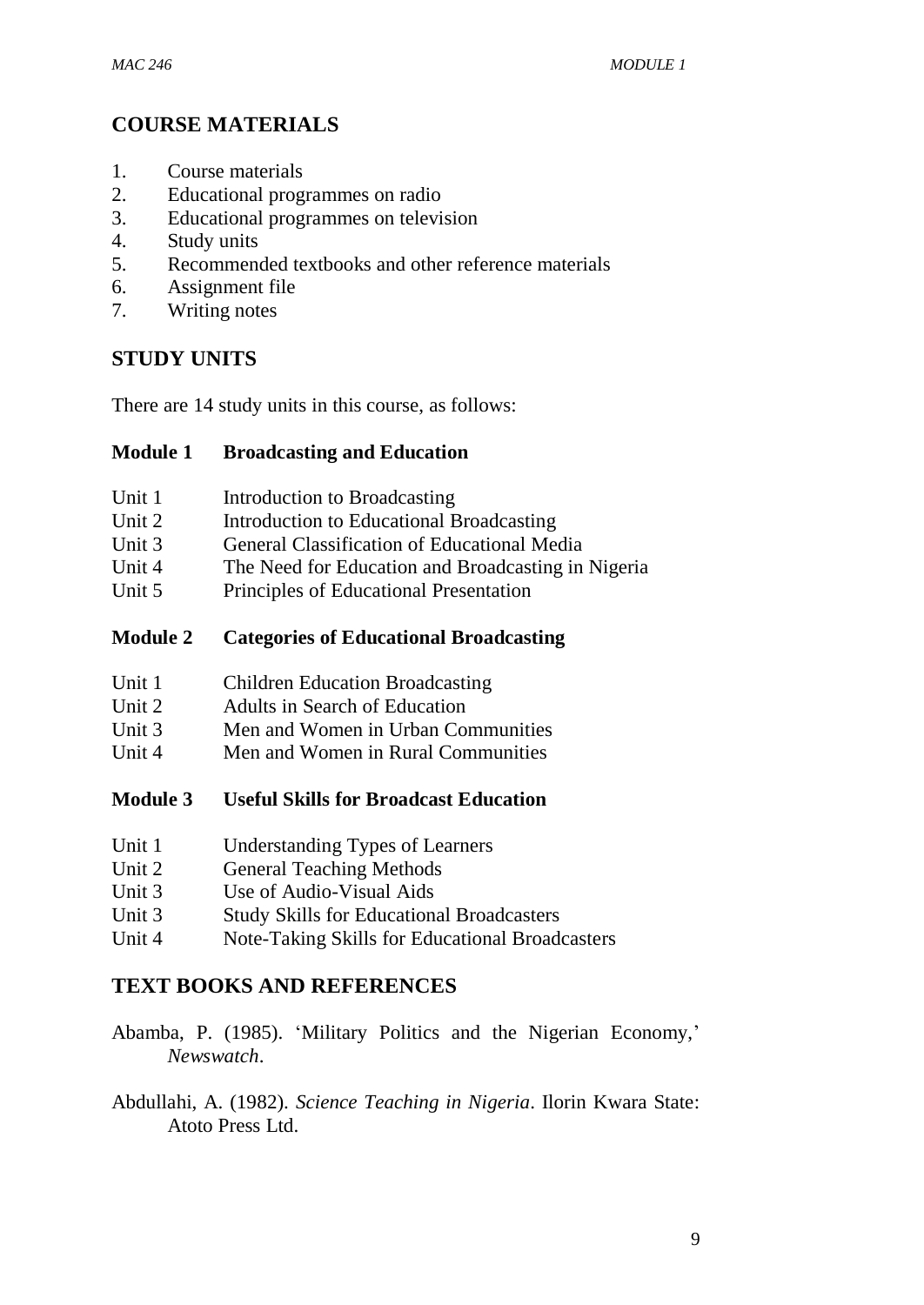- Booth, W. (1983). *The Rhetoric of Fiction*. Chicago. University of Chicago Press.
- Enekwe, O.O. (1966). 'The Modern Nigerian Theatre*.'* In: *Nsukka Studies in African Literature*. Achebe Chinua. (Ed.). Enugu: Intellect Publishers.
- Finnegan, R. (1970). *Oral Literature in Africa*. London: Oxford University Press.
- Idebi, S.K. (2008). *Fundamentals of Radio Production*. Ibadan: Impact Motion Pictures and Media Koncept Nigeria.
- Klaumeier, H.J. (1961). *Learnng and Human Abilities- Educational Psychology*. New York: Harper and Brothers.

NOUN (2008). General Teaching Methods. In www.nou.edu.ng/noun/Noun\_OCL/Pdf2Edu233.

- Okinda, C.F. (2009). Communication Skills, Creative and Critical Thinking in PDF Created with Desk PDF Writer-Trial::http://www.docudesk.com.
- Onabajo, O. (2000). *Principles of Educational Broadcasting*. Gabi Concepts Limited. Lagos.
- Onabajo, O. (2002). *Elements of Rural Broadcasting*. Gabi Concepts Limited. Lagos.
- Onabajo, O. (2004). *Introduction to Broadcasting*. Lagos. Gabi Concepts.
- Owuamalam, E.O. (2007). *Radio-TV Production.* Owerri: Image and Slogan Consultants Ltd.
- Sambe, J.A. (2008). *Introduction to Mass Communication Practice in Nigeria*. Abuja.: Spectrum Books Limited.
- Schramm, W. (1969). *Feedback for Instructional Television*. Stanford: Institute for Communication Research.
- Shipley, N.M. et al. (1972). *A Synthesis of Teaching Methods*. New York: McGraw hill Pierson.
- Thakur, A. S. & Ezenne, A.N. (1980). *A Short History of Education in Nigeria*. Ibadan: De Ayo Publications.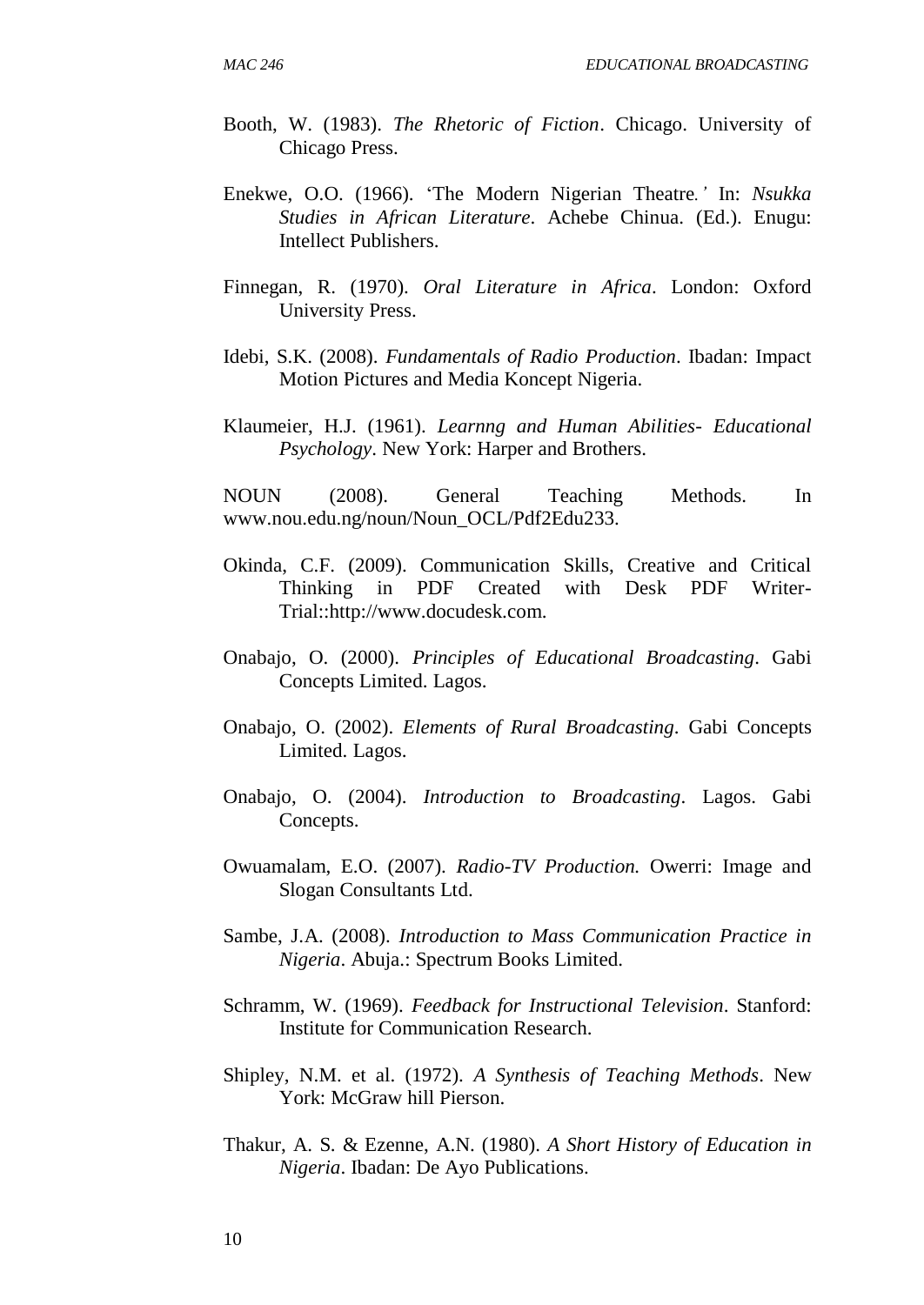#### **ASSESSMENT**

There are two aspects to the assessments of this course. First, are the tutor-marked assignments; second is a written examination. In tackling these assignments, you are expected to apply the information and knowledge acquired during the course. The assignment must be submitted to your tutor for formal assessment in accordance with the deadlines stated in the assignment file. The work you submit to your tutor for assessment will account for 30 percent of your total course mark. At the end of the course, you will need to sit for final examination of three hours duration. This examination will account for the other 70 per cent of your total course mark.

## **TUTOR-MARKED ASSIGNMENT**

There are a number of tutor-marked assignments in this course. I want to implore you to try hard to submit as many as you can. The best four (i.e. the highest four of what you submit) will be counted. Each assignment counts for 20 marks but on the average when the four assignments are put together, the score will count at 30 per cent towards your total course mark.

When each assignment is completed, send it together with a TMA (Tutor-marked assignment) form to your tutor. Ensure that each assignment reaches your tutor on or before the stipulated deadline given.

## **FINAL EXAMINATION AND GRADING**

Please be informed that the final examination for MAC 246 Educational Broadcasting of two hours duration and with a value of 70% of the total course grade. The examination will consist of questions which will reflect the practice exercises and tutor marked assignments you have previously submitted. You are therefore advised to pay strict attention to all the practical exercises you have encountered in the course of your studying this course.

| <b>ASSESSMENT</b> | <b>MARKS</b>                                                  |  |  |
|-------------------|---------------------------------------------------------------|--|--|
| Assignments       | Submitted four, best three counts for 30% of<br>course marks. |  |  |
| Final examination | 70% of overall course marks                                   |  |  |
| Total             | 100% of course marks.                                         |  |  |

## **COURSE MARKING SCHEME**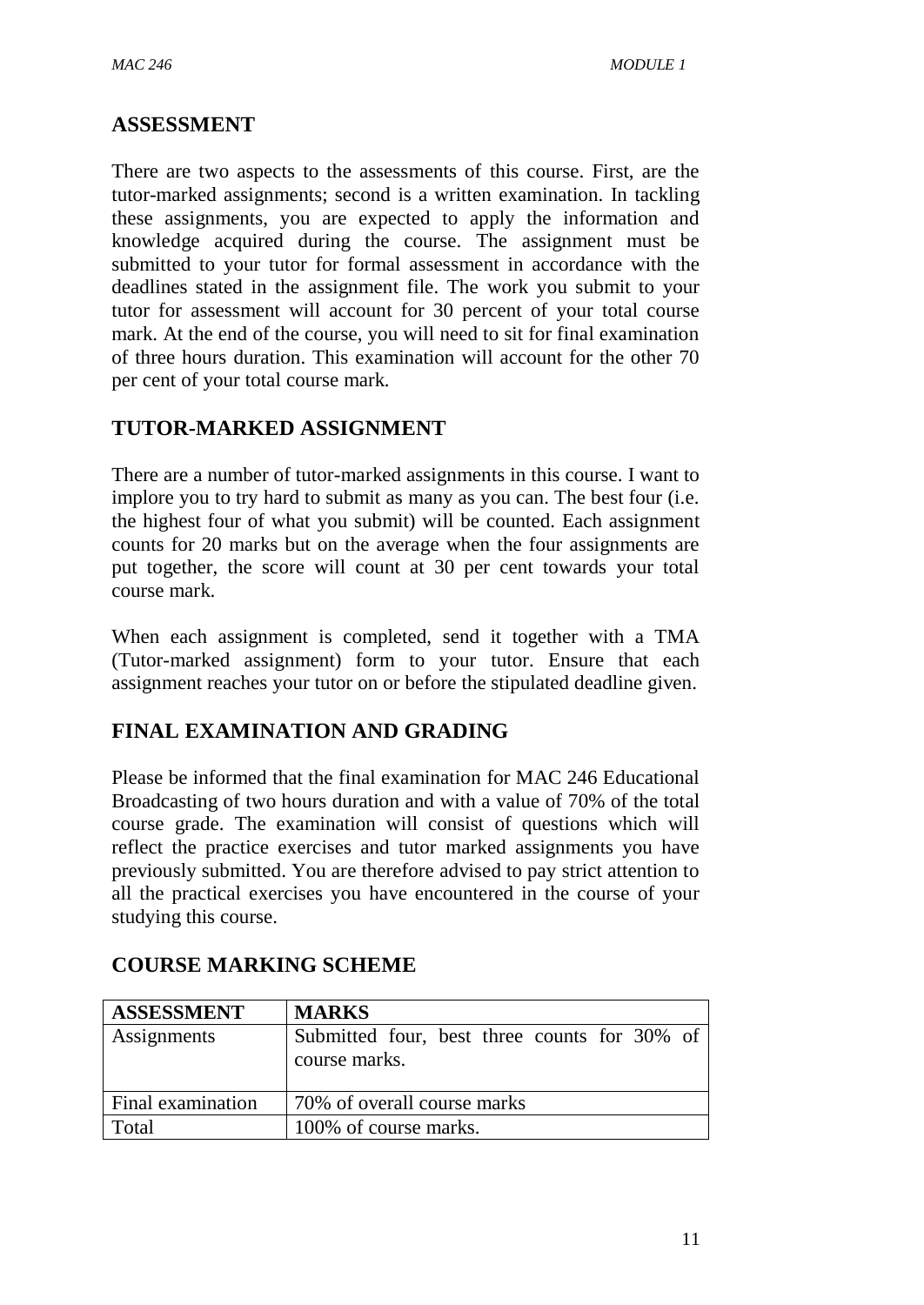#### **HOW TO GET THE MOST FROM THIS COURSE**

You will appreciate this course better if you consistently study the units and relate whatever you learn with the practical realities on the radio and television education broadcasting. Lastly, you should cultivate the habit of visiting reputable institutional or public libraries accessible to you.

### **FACILITATORS/TUTORS AND TUTORIALS**

There are specified hours of tutorials allotted in support of the course. You will be notified of the dates, time and location of these tutorials together with the name and phone number of your tutor as soon as you are allocated a tutorial group. Your tutor will mark and comment on your article submissions and keep a close watch on your progress. Be sure that your tutor-marked assignments are promptly sent in, and feel free to contact your tutor in case of any difficulty with your selfassessment exercise, tutor-marked assignment or the grading of an assignment. I strongly advise you to attend the tutorials regularly and punctually too. And please, active class participation will be noted.

#### **SUMMARY**

This is a practically driven course. Much of the effort to excel in this course lies in your hand. Great success will be achieved if the student takes the assigned assignments seriously and turn in exercises promptly. But there is no doubting the fact that the students will enjoy the course.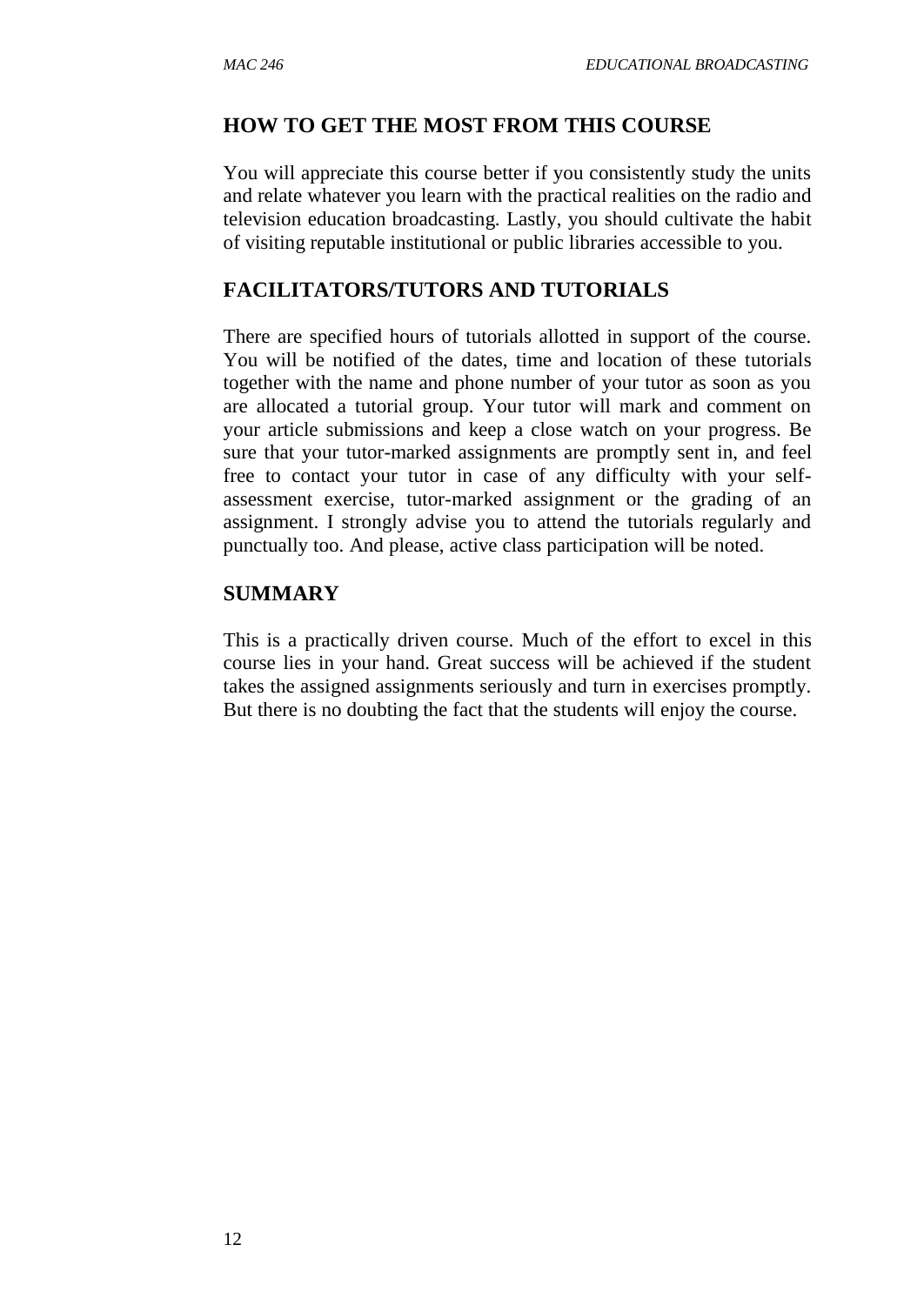| <b>MAIN</b><br><b>COURSE</b>                   |                                                                                                                                                             |                            |
|------------------------------------------------|-------------------------------------------------------------------------------------------------------------------------------------------------------------|----------------------------|
| <b>CONTENTS</b>                                |                                                                                                                                                             | <b>PAGE</b>                |
| <b>Module 1</b>                                | Broadcasting and Education                                                                                                                                  | 1                          |
| Unit 1<br>Unit 2                               | The Communication Process And                                                                                                                               | 1                          |
| Unit 3<br>Unit 4                               | General Classification of Educational Media<br>The Need for Education and Broadcasting in                                                                   | 10<br>19                   |
| Unit 5                                         | Principles of Educational Presentation                                                                                                                      | 24<br>30                   |
| <b>Module 2</b>                                | <b>Categories of Educational Broadcasting </b>                                                                                                              | 35                         |
| Unit 1<br>Unit 2<br>Unit 3<br>Unit 4           | Children Education Broadcasting<br>Men and Women in Urban Communities<br>Men and Women in Rural Communities                                                 | 35<br>40<br>46<br>53       |
| <b>Module 3</b>                                | <b>Useful Skills for Broadcast Education </b>                                                                                                               | 58                         |
| Unit 1<br>Unit 2<br>Unit 3<br>Unit 4<br>Unit 5 | Understanding Types of Learners<br>General Teaching Methods<br>Study Skills for Educational Broadcasters<br>Note-Taking Skills for Educational Broadcasters | 58<br>63<br>70<br>75<br>80 |
|                                                |                                                                                                                                                             |                            |
|                                                |                                                                                                                                                             |                            |
|                                                |                                                                                                                                                             |                            |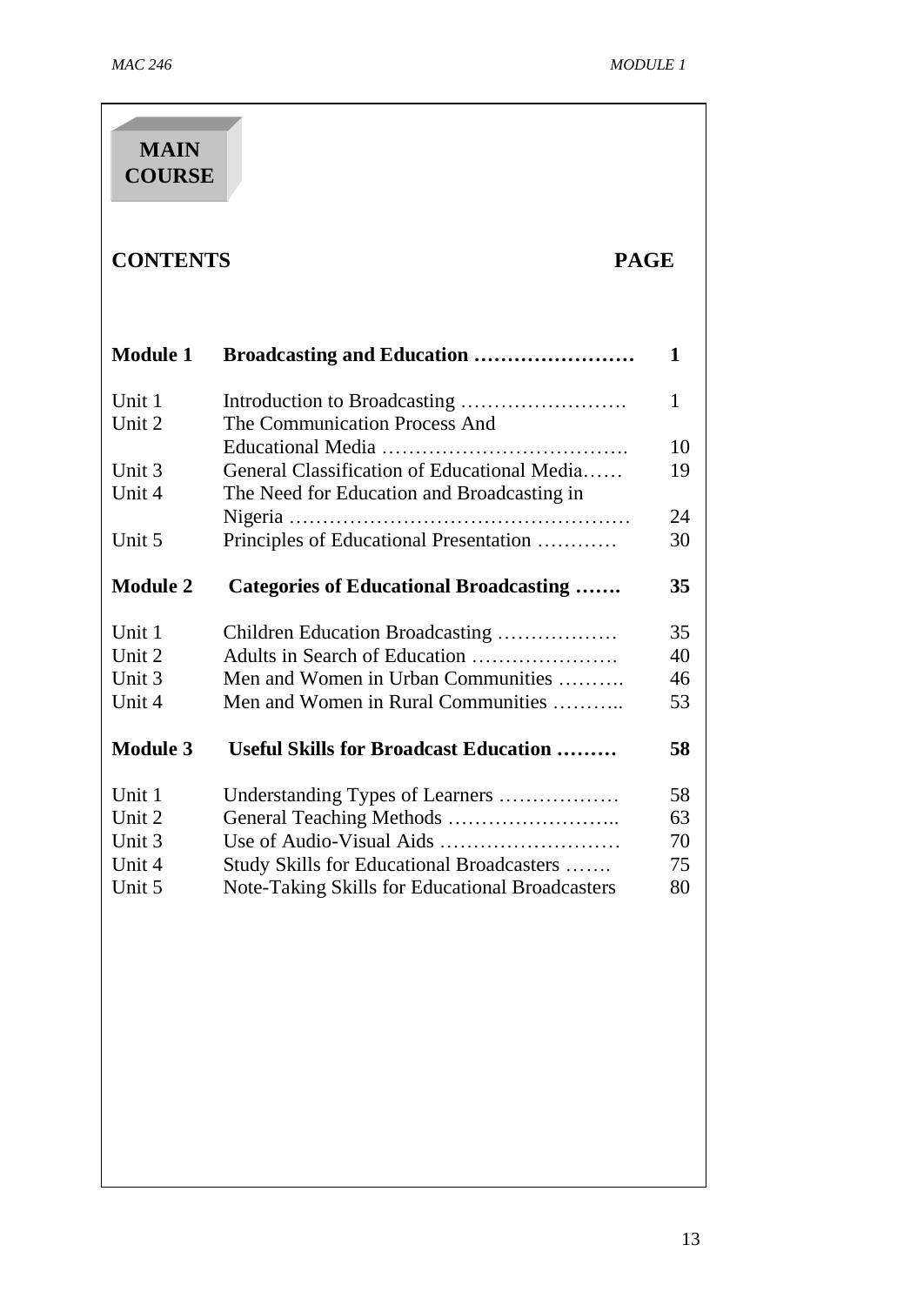### **MODULE 1 BROADCASTING AND EDUCATION**

- Unit 1 Introduction to Broadcasting
- Unit 2 The Communication Process and Educational Media
- Unit 3 General Classification of Educational Media
- Unit 4 The Need for Education and Broadcasting in Nigeria
- Unit 5 Principles of Educational Presentation

## **UNIT 1 INTRODUCTION TO BROADCASTING**

### **CONTENTS**

- 1.0 Introduction
- 2.0 Objectives
- 3.0 Main Content
	- 3.1 Distinction between Radio and Television
	- 3.2 History of Broadcasting in Nigeria
	- 3.3 Ownership and Control of the Broadcast Media
	- 3.4 The Purpose of Broadcasting
- 4.0 Conclusion
- 5.0 Summary
- 6.0 Tutor-Marked Assignment
- 7.0 References/Further Reading

## **1.0 INTRODUCTION**

According to Onabajo (2000), broadcasting has been defined as the transmission of information through radio waves from a radio or television station, to the audience in far and near places, through their receivers, which help in decoding such information. Similarly, broadcasting can also be defined as the dissemination of information by an organisation by an organisation (radio or television) to a large widely dispersed heterogeneous audience through their radio or television receiver.

Broadcasting is an entirely electronic means of communication. Unlike other forms of mass communication such as newspapers, magazines and books, broadcasting it uses electronic technology to encode, distribute and decode messages; newspaper is not a form of electronic communication because it does not use electronic technology in all the stages of encoding, distributing and decoding messages. Broadcasting is distinguished from "cable-casting" - the transmission of television and sometimes radio signals directly into the home by means of coaxial cable - because whereas broadcasting is open to everyone provided they have radio or television receiver, cable is restricted and its services are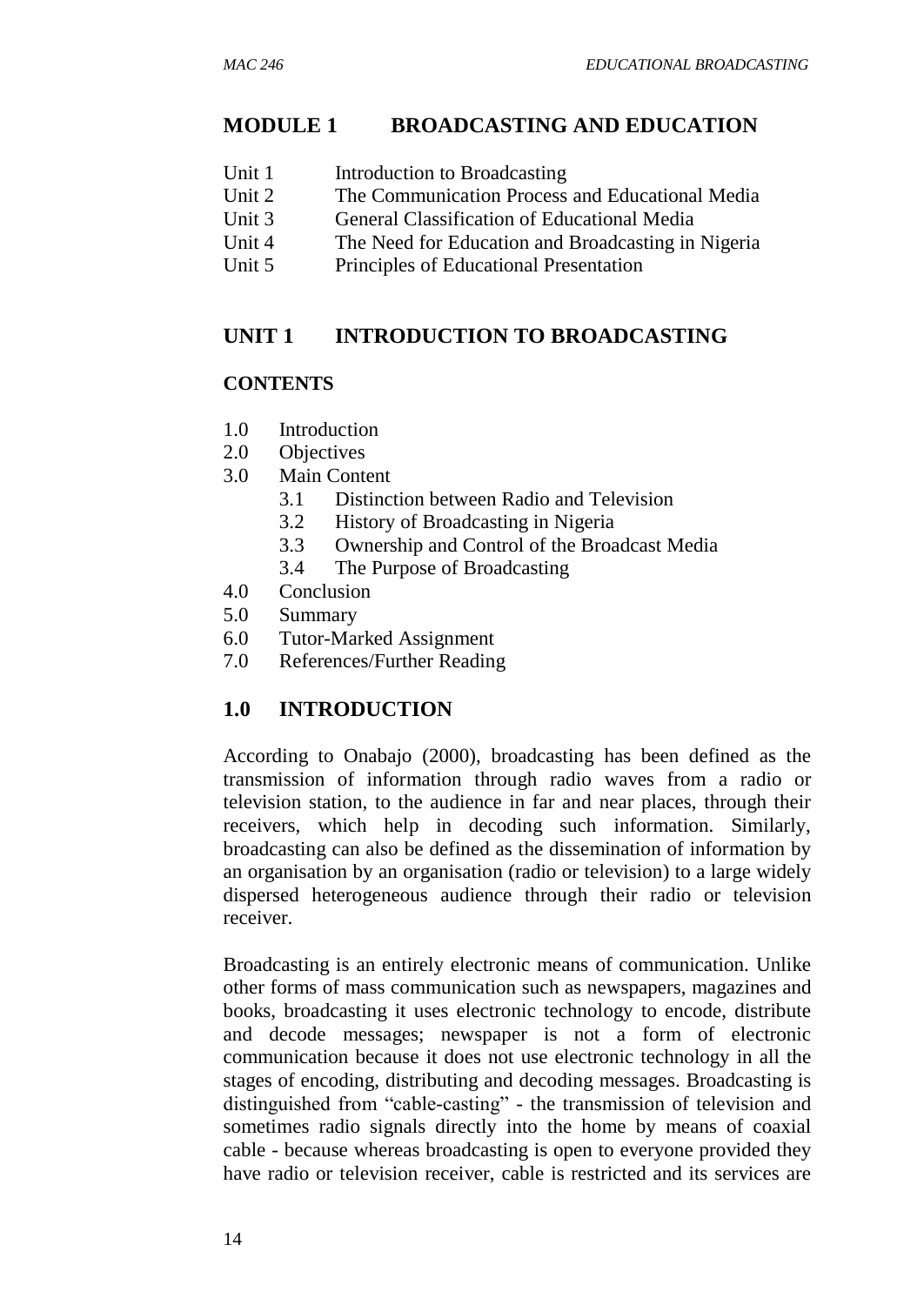exclusively available to only those who have the appropriate decoders. Similarly, broadcasting, from its definition and meaning, is distinguished from narrowcasting - the transmission of special interest programmes to much smaller audiences.

## **2.0 OBJECTIVES**

At the end of this unit, you should be able to:

- distinguish between radio and television
- provide a detailed account of the history of radio broadcasting in Nigeria
- provide a detailed account of the history of television broadcasting in Nigeria
- generate adequate information on public and private ownership of radio and television in Nigeria
- explain the purpose of broadcasting.

## **3.0 MAIN CONTENT**

### **3.1 Distinction between Radio and Television**

By definition, radio is a medium for sending and receiving messages through the air using electronic waves. It is also about the activity of broadcasting programmes for people to listen to the programmes being broadcast (Idebi 2008). It can also be defined as the broadcasting of programmes for the public to listen to. It is the system of sending sound over a distance by transmitting electrical signals BBC English dictionary (1992).

In describing radio, Onabajo (2000) says in terms of general availability, radio is the leading mass communication medium. In today's world, especially in the developing world of Asia and Africa, there are more radio sets than television sets, newspapers and cinemas. Radio stations are comparatively in expensive to run, after the initial capital expenses of transmitters and receivers. It has immediacy in a higher degree than other media of communication. Radio can talk back to its listeners by telephone, where the technical facilities exist, thus putting members of an audience in touch with one another. Radio is flexible because a scheduled programme can be dropped at short notice and replaced with something more topical or urgent.

On the other hand, television, according to Akpan (1988) is an electronic device that brings to us informational, educational and entertainment programmes. It is one of the greatest communications mechanism ever designed and operated by man. It pumps into our brains an unending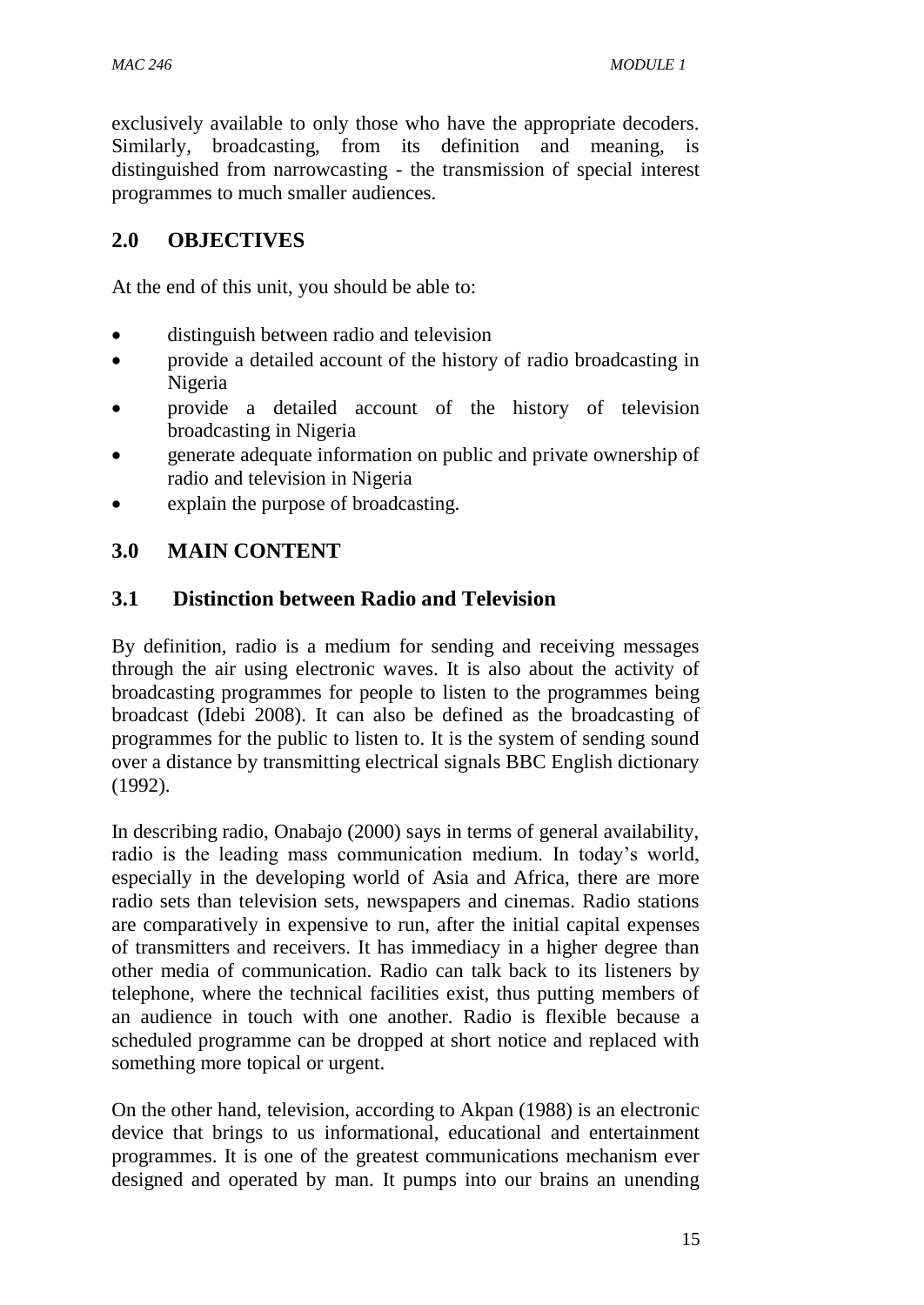stream of information, opinion, moral values and aesthetic taste. Television influences our perception of politics, religion, governance, fashion and culture.

Television is, therefore, defined as an audio-visual medium. It blends pictures with sounds to produce a communication experience exhibited on the screen. It uses sound to explain the visuals presented on the screen. It addresses the emotion and intellect in a remarkable way. Owuamalam (2007) in Akpede (2010) says that television uses the movement of images in a unique way or pattern to express thoughts and feelings in an exciting and appealing manner. Television is defined by the BBC English Dictionary (1992) as the system of pictures and distance so that people can receive them on a television set.

#### **SELF-ASSESSMENT EXERCISE**

In two paragraphs distinguish between Radio and Television.

#### **3.2 History of Broadcasting In Nigeria**

According to Onabajo (2000), the broadcast media in Nigeria have come a long way and have gone through a lot of changes, in trying to keep pace with the intricacies of an ever-changing society. What started as a rudimentary, experimental monitoring station can now boast of direct satellite communication equipment.

Broadcasting started in Nigeria in 1932 as an experiment by the British Broadcasting Corporation (BBC). Lagos was chosen as one of the centres around the world, to receive and retransmit British Empire service signals from Daventry, England. Then the Lagos station began to experiment with re-diffusion service, under the supervision of engineers and technicians at the Posts and Telegraphs Department, who were also mandated to design a system for distributing the signals, to major population centres across the country. This relay system of the BBC was replicated in mainly English speaking countries across the globe and succeeded in taking BBC news and programmes to many parts of the world.

The overall objectives of this innovation by the BBC were as follows:

- To develop links between Great Britain and English speaking people throughout the world
- To propagate the British way of life, particularly in the empire and
- To keep British citizens outside Britain informed about happenings back home.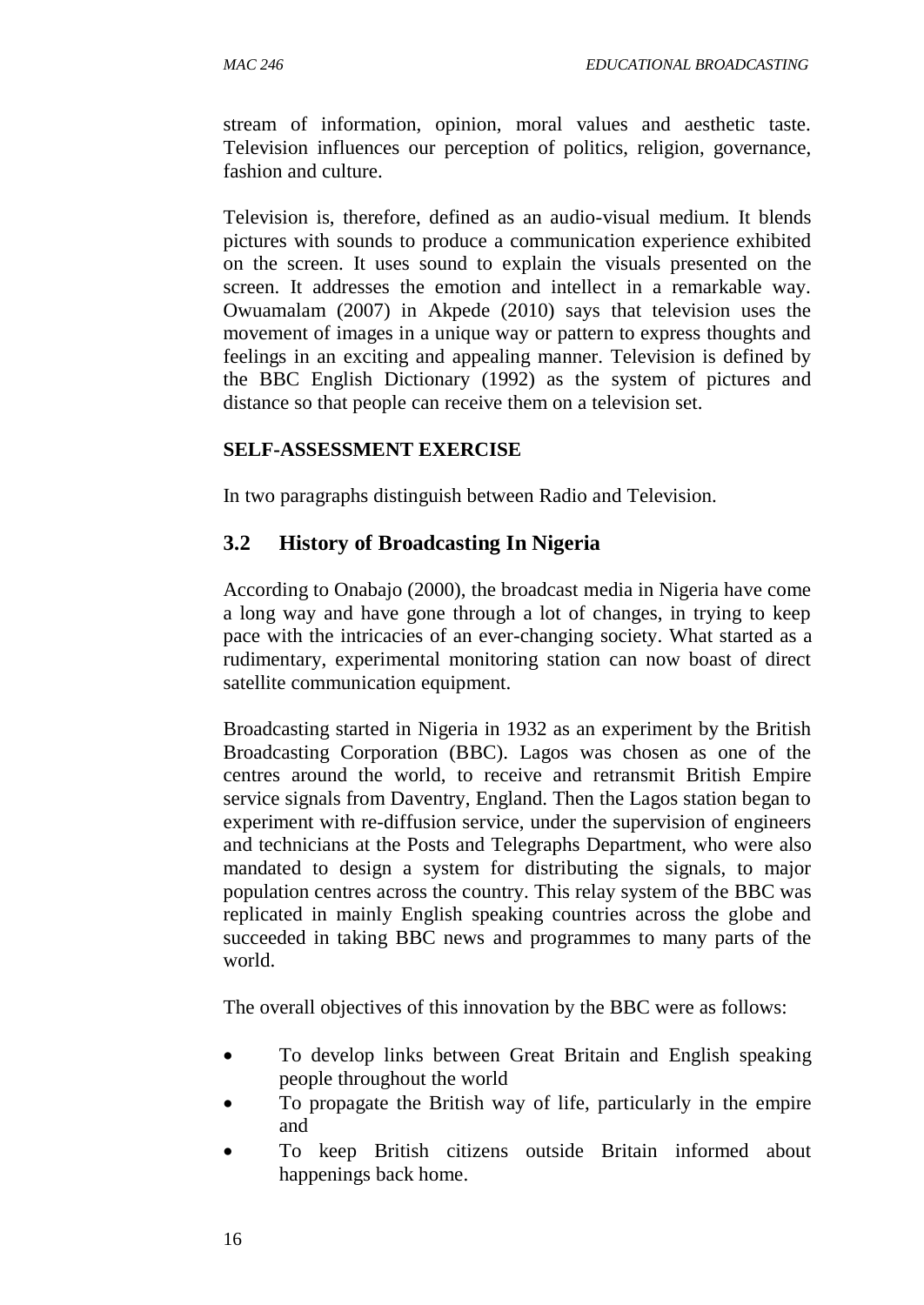As a result of this, news, music and other aspects of programming at the time, were designed towards fulfilling these objectives.

#### **Radio Distribution Services (RDS)**

On December 1, 1935, radio distribution service (rediffusion) was commissioned in Lagos. By 1939, when the Second World War started, the post and telegraph department which was overseeing the Lagos experimental station, had popularised the medium, and had extended the service to Ibadan, Oyo state. All through the war years, the British made good the service of RDS, through which the BBC kept the King's subjects and citizens across the globe informed about the progress of the war against Nazi-Germany. Few years later, radio distribution services were opened in Kano, Abeokuta, Port Harcourt, Ijebu Ode, Enugu, Kaduna, Jos and Zaria.

#### **National broadcasting service**

The success of the RDS motivated the British government to establish a proper radio station in Nigeria by integrating all the Radio distribution services in the country following the Turner Bryon report. On June 1, 1952, colonial governor, Sir John Stuart Macpherson commissioned the Nigerian Broadcasting Services (NBS).

At first, BBC programmes dominated the Nigerian airwaves; efforts were also made to produce programmes that the local population could relate to. There were programmes and news in three main Nigerian languages as well as many dialects.

The NBS was criticised based on the dominance of BBC programmes in its broadcasts, and for what critics described as lacking the Nigerian orientation. The BBC augmented Nigerian efforts by providing all the needed training and technical equipment. In fact, BBC's T.W Charmer became NBS's first director-general, while his counterpart, J.W Murray became the Chief Engineer.

#### **Nigerian broadcasting corporation**

The Nigerian Broadcasting Corporation (NBS), was seen as the colonial government mouth piece, consequently, the central government thought it necessary to convert the NBS into Nigerian Broadcasting Corporation on April 1, 1957 by an act of parliament. This was to address the issue raised against the former organisation (NBS) and to shield it from government interference, and the propagation of the view of the ruling political party.

The duties of the corporation, as spelt out in its act, included the right to speak as a public service by means of wireless telegraph and by television for general reception within Nigeria; to provide an external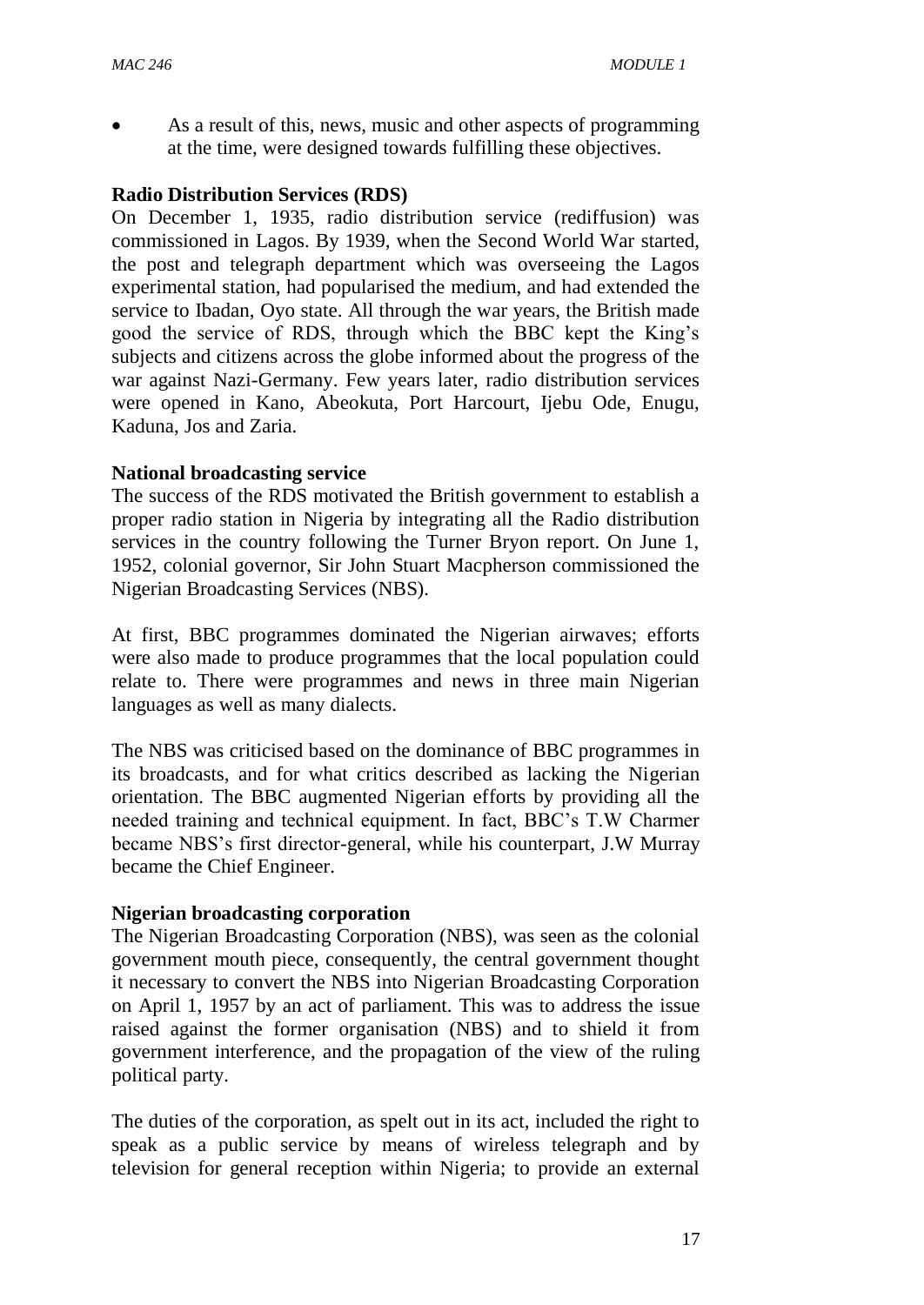service for general reception, in countries and places within the country; and to ensure that the services which it provides, when considered as a whole, reflect the culture, characteristics, affairs and opinions of the people of each, or part of the federation.

According to Sambe (2008), the evolution of television in Nigeria followed a similar pattern as that of radio. The irony here is that while it was the Federal Government that started the first radio broadcasting station in the country, it was a regional government that first ventured into television broadcasting.

The Nigerian Constitution of 1954 provided that regional governments could establish broadcasting services. As such, on October 1, 1959, the Western Region blazed the trail by establishing the first television station. Western Nigeria Television (WNTV) and Western Nigeria Broadcasting Service (WNBS) though the reason for the establishment of the medium was to use it as an additional means of improving the regional school systems. It must be pointed out that the denial of Chief Awolowo's request for a rebuttal on comment made against his party by Governor Macpherson on NBS was the immediate cause of the establishment of WNTV/WNBS.

A year after the establishment of Ibadan station, the former Eastern Nigerian Television Service (ENTV) based in Enugu came into being with the slogan "Second to None". This was followed by the government of Northern Nigeria who established a television station as an arm of the former Broadcasting Company of Northern Nigeria (BCNN). It was located in the capital, Kaduna as – RKTV Radio Kaduna Television. Not to be left behind, the federal government established the Nigerian Television Service, Lagos in 1962. Thus, the federal government, which had pioneered the establishment of radio station in Nigeria, now trailed behind the regional governments in establishing television station.

Immediately after independence, television stations tended to become political tools for the regional governments of the day. In short, the mass media were used to foster regional interest at the expense of national interest.

#### **Military intervention**

This development was brought to a temporary halt when the military struck and took over power in 1966. With its unitary system of government, it means that the region would now take orders from the central government. Beyond that, the Gowon's regime had haltered the structure of the country by creating 12 States from the four regions in 1967, which later increased to 19 states by the Muhammed/Obasanjo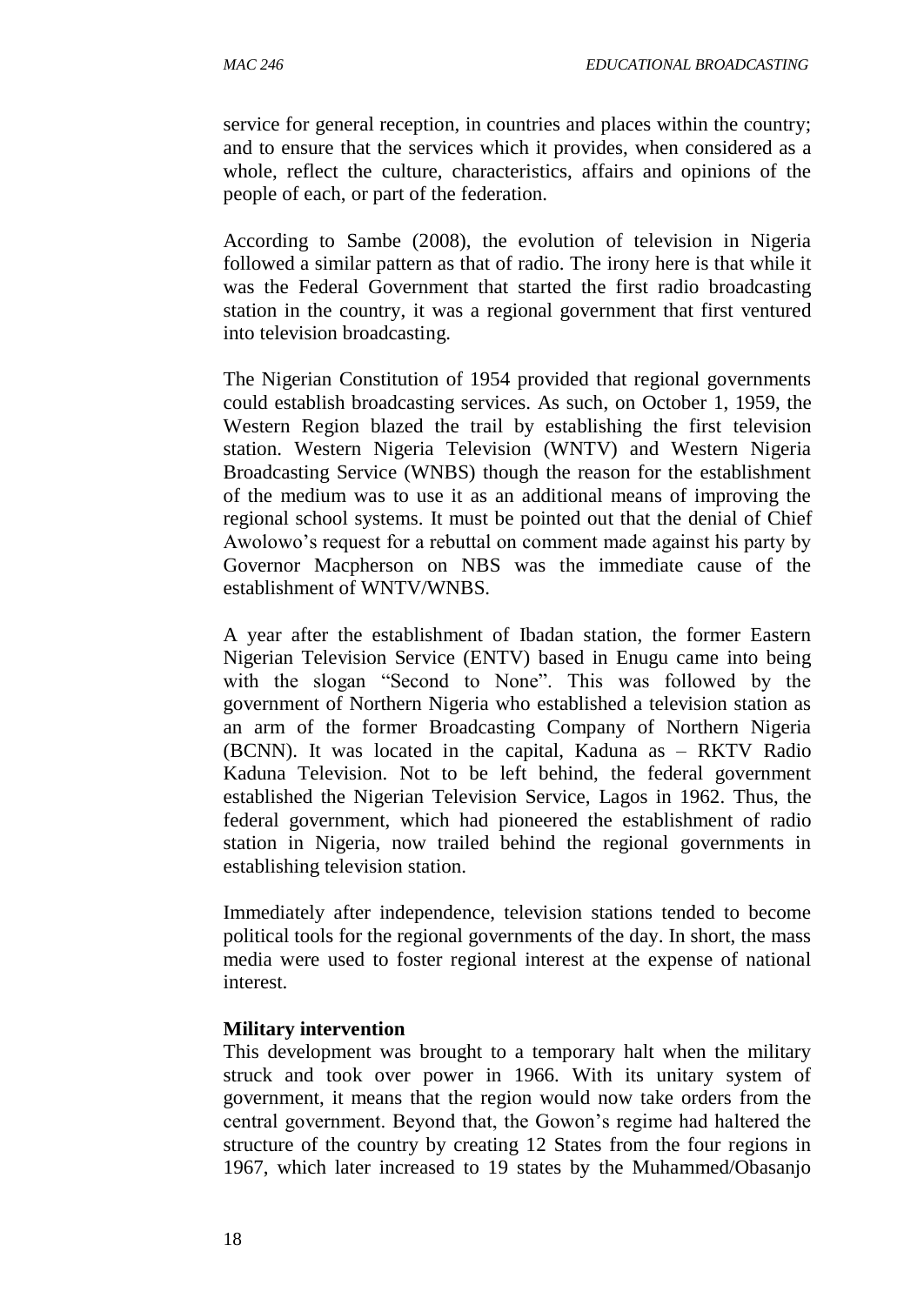regime in 1976. This encouraged some of the new state administrations that were financially able to develop individual autonomous television broadcasting services within their respective states.

The two military regimes were at first willing to give state governments freedom to establish their television stations, but in 1976 the Muhammed/Obasanjo regime forbade states from further construction and development of television service and amalgamated the already existing ones into one service known as Nigerian Television (NTV).

It is important to know that television was established in Nigeria with the ostensible reason of providing adequate services in education, and social and economic development. However, the reason became altered as they began to go commercial and relying on foreign programmes.

The establishment and management of television stations remained in the hands of the federal and state government until decree No 38 of 1992 that deregulated broadcasting media and established the National Broadcasting Commission. This allowed for private ownership of both the radio and television in the country.

#### **SELF-ASSESSMENT EXERCISE**

In just 400 words, give a summary of the history of radio and television broadcasting in Nigeria.

#### **3.3 Ownership and Control of Broadcasting in Nigeria**

Before the 1992 deregulation of the media, the broadcast media were owned, operated and controlled by the federal and state governments. The state governments established their stations to educate, inform and entertain their people and actually did so during the second republic because they felt the national television served the interests and needs of the ruling party, by then the National Party of Nigeria (NPN) was at the federal level, and in those states where the party was in control. According to Sambe (2008), other states administered by other political parties in opposition were either blacked out or given unfavorable coverage. Those who challenged this form of democracy were told that the system of government that was being practiced during this time was the "winner take all". In order to ensure absolute control of the television, for example, the government redeployed the director-general, a seasoned broadcaster to the ministry of Information and appointed a party ally and a historian n his place.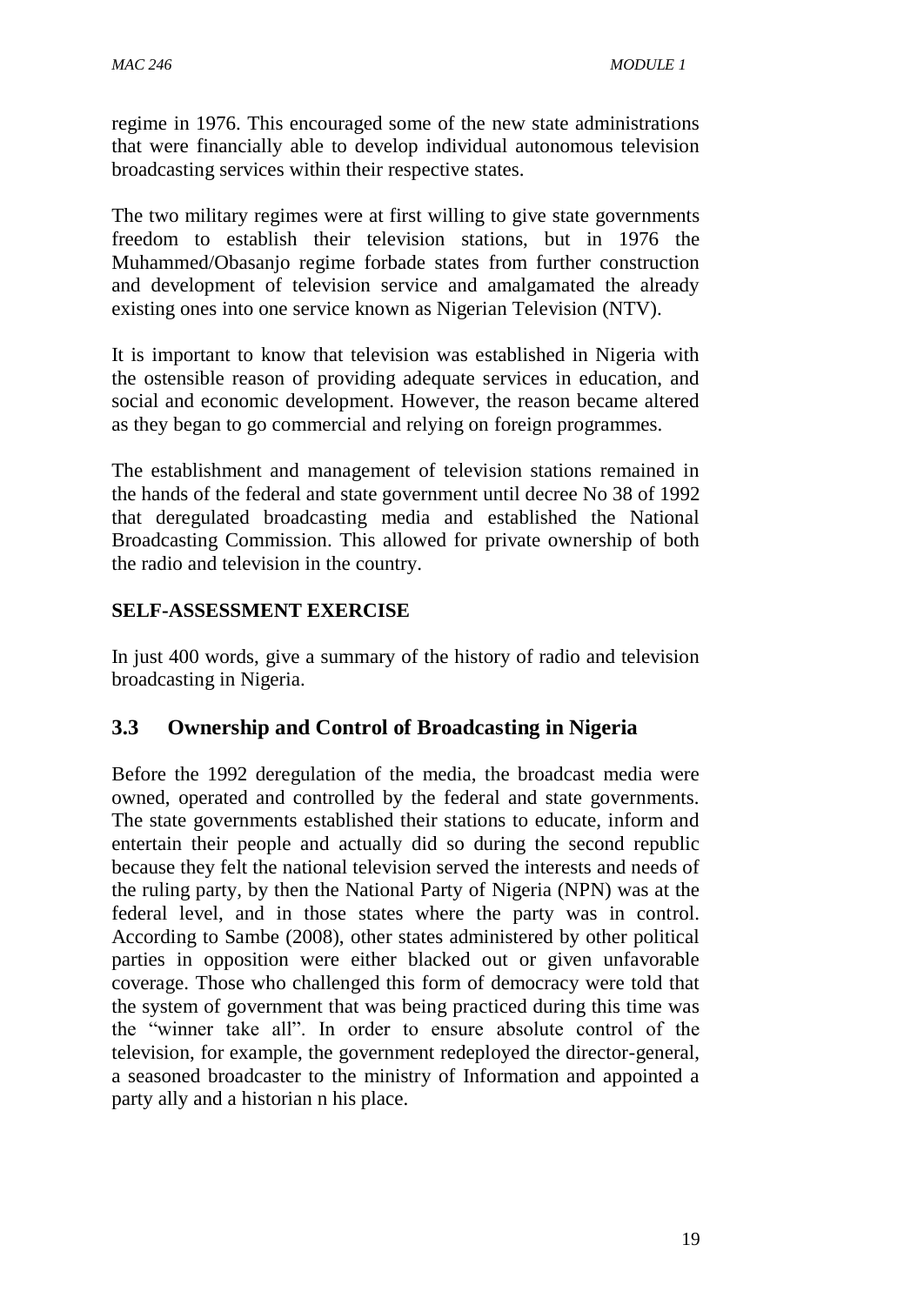Even these days, the federal government dictates what should be the content of broadcast and what should not. The state-owned broadcast stations are even worse in this practice. Try and tune to any state-owned radio or television and examine the percentage of time and attention given to the state government. Since the state government hires and fires staff, the station dare not broadcast any news that is against the government. News is always about what the governor and his team of politicians wants to hear. The government even regulates news contents of private broadcast stations such as the African Independent Television  $(AIT)$ .

To a large extent, almost all, if not all government-owned and controlled broadcast media have become praise singers of government policies. At times, one listens to a one-hour broadcast news without coming up with anything news-worthy.

## **3.4 The Purpose of Broadcasting**

According to Onabajo (2004), basically, broadcasting serves three broad purposes; it educates, it informs and entertains the audience.

- **Education Function.** A core purpose of the broadcast media is the education of the widely dispersed audience available and depending on it. Through the broadcast media, people acquire new knowledge, attitude and skills, thus enabling them to cope better with life. This education function can deal with formal, non-formal and informal learning.
- **News/Information.** Broadcast stations survey the environment and give reports or information about things going on in the environment, especially those things that are likely to have impact on people, and those things that are new and of human interest.
- **Opinion Function.** The broadcast media provide an avenue for the different shades of opinion in society to be aired. Broadcast media enable us to know what different segments of the society are thinking.
- **Entertainment Function.** Entertainment is an unavoidable function of the mass media. In fact, it is the most craved among the numerous audiences. Present research has shown that the demand for entertainment among the numerous audiences is on an incredible increase. This has given birth to many programmes for different categories of the media audience (listeners or viewers).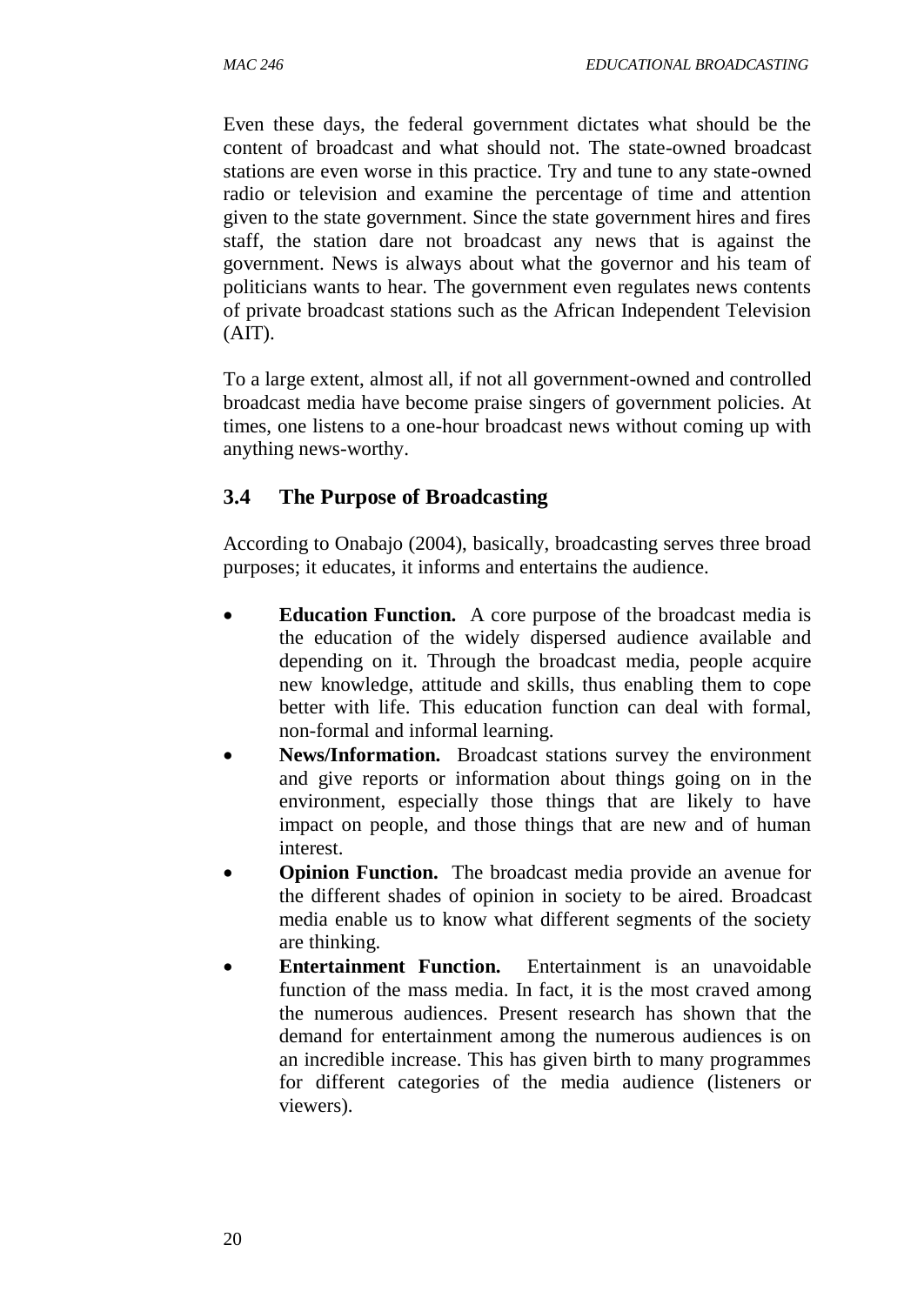## **4.0 CONCLUSION**

In this unit, effort has been made to give a clear definition of broadcasting as well offer clear distinction between the radio and television, for easy understanding. Furthermore, the history of radio and television was fully discussed so that students will know the antecedent of what they now see around today. Lastly, the ownership and control of the broadcast media in Nigeria was appraised and the purpose of broadcasting also clearly discussed.

## **5.0 SUMMARY**

Radio is a medium for sending and receiving messages through the air using electronic waves. And television is as an audio-visual medium. It blends pictures with sounds to produce a communication experience exhibited on the screen. It uses sound to explain the visuals presented on the screen. It addresses the emotion and intellect in a remarkable way. Historically, radio broadcasting was started by the federal government, while television began with the regional governments. The federal government joined the television race later. The ownership and control of the broadcast media were left in the hands of both the federal and state governments until 1992 when the federal government decided to deregulate the broadcast media. Since then, a number of broadcast stations have been established and owned by private individuals and sometimes corporate organisations.

#### **6.0 TUTOR-MARKED ASSIGNMENT**

- i. What do you think are the core purposes for establishing the broadcast media in Nigeria? Give your answers with substantial proofs.
- ii. List the key differences between radio and television as a broadcast media.

## **7.0 REFERENCES/FURTHER READING**

- Idebi, S.K. (2008). *Fundamentals of Radio Production*. Ibadan: Impact Motion Pictures and Media Koncept Nigeria.
- Onabajo, O. (2004). *Introduction to Broadcasting*. Lagos: Gabi Concepts.
- Owuamalam, E.O. (2007). *Radio-TV Production*. Owerri: Image and Slogan Consultants Ltd.
- Sambe, J.A. (2008). *Introduction to Mass Communication Practice in Nigeria*. Abuja: Spectrum Books Limited.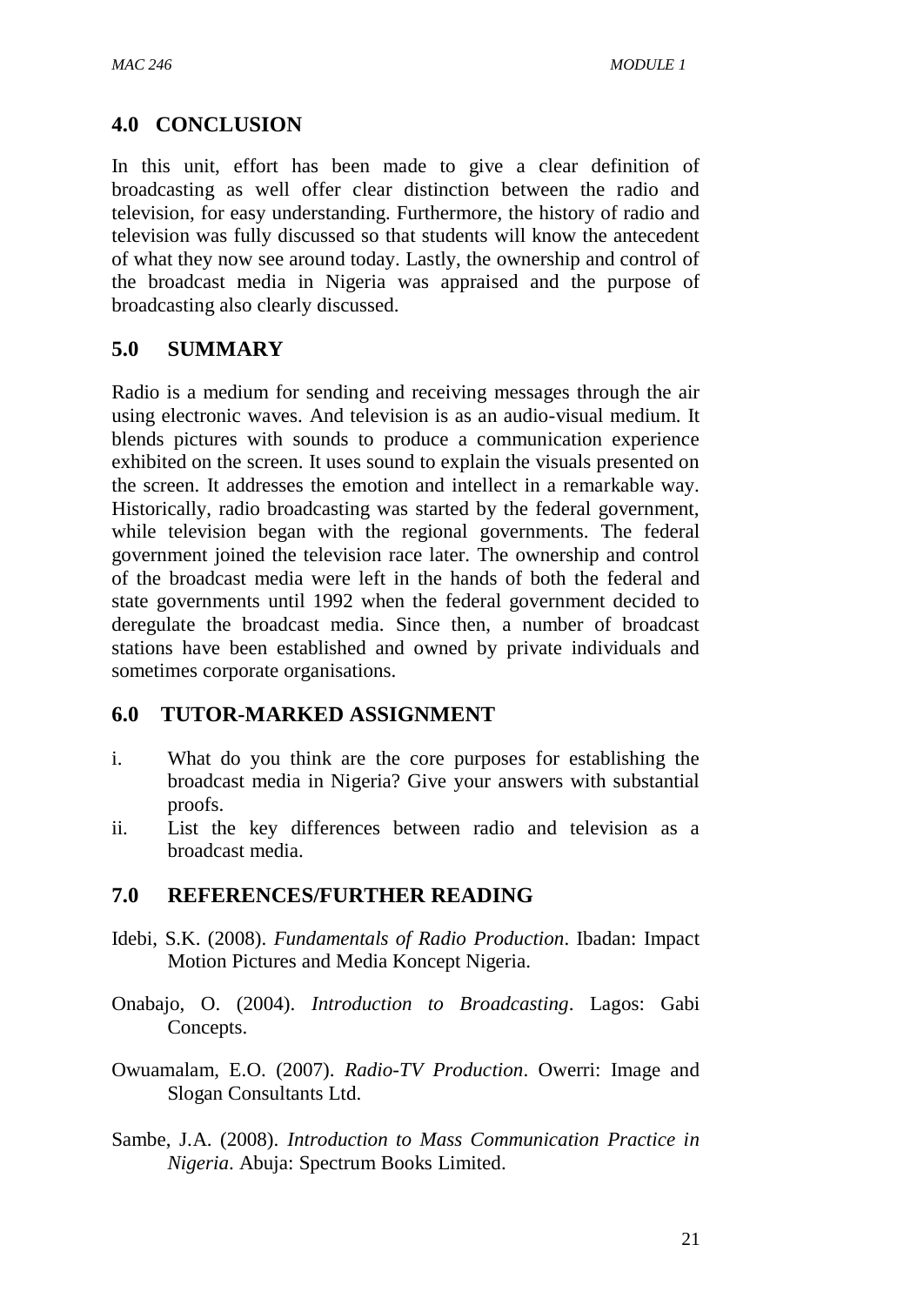## **UNIT 2 THE COMMUNICATION PROCESS AND EDUCATIONAL MEDIA**

#### **CONTENTS**

- 1.0 Introduction
- 2.0 Objectives
- 3.0 Main Content
	- 3.1 Definition of Communication
	- 3.2 The Communication Process
	- 3.3 Types of Educational Media
	- 3.4 Functions of Educational Media
- 4.0 Conclusion
- 5.0 Summary
- 6.0 Tutor-Marked Assignment
- 7.0 References/Further Reading

#### **1.0 INTRODUCTION**

According to Salawu (2008), communication is essential for the existence of societies, whether they are developed or developing. It is necessary for your accumulation of knowledge and capability. Furthermore, it serves as an instrument of social interaction. For the desirable change in leaner' behaviour and acquisition of knowledge and skills to be accomplished, communication must both take place between the teachers and learners. It is important for teachers to have deep knowledge of what communication process is and also be skillful in the use of communication skills. This unit is devoted to the study of communication process for you to be able to acquaint yourself with how you can improve your communication as an individual and more importantly as a teacher/communicator.

#### **2.0 OBJECTIVES**

At the end of this unit, you should be able to:

- define the term communication
- explain the concepts "Communication Process"
- identify and describe, at least six elements in communication process
- establish the relationship between communication process and teaching learning process
- identify and discuss various factors that could constitute communication noise in a typical classroom teaching learning process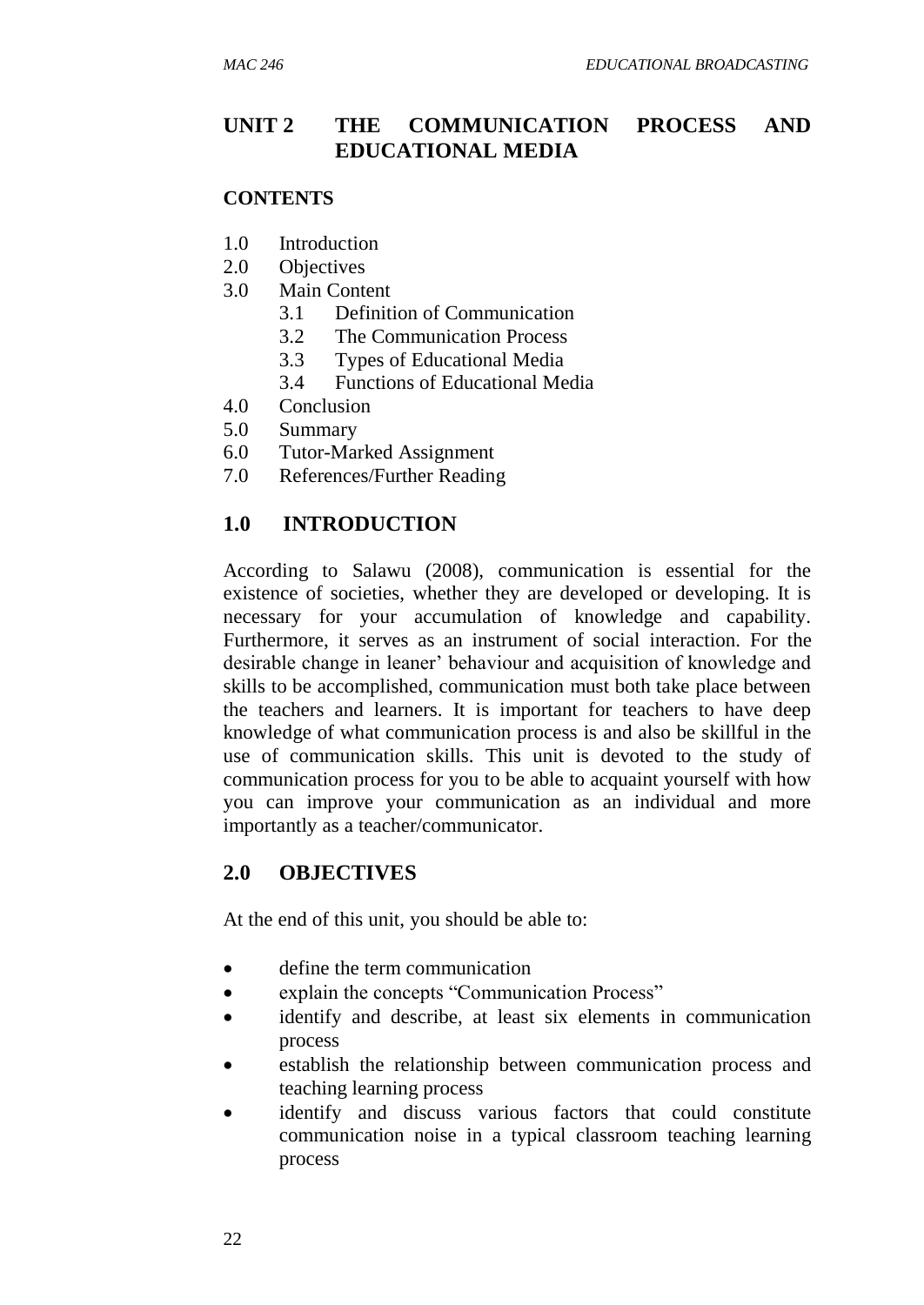- identify the various classification of educational media
- describe eight functions of educational media.

## **3.0 MAIN CONTENT**

#### **3.1 Definition of Communication**

Communication is a universal and everyday occurrence, and therefore, it is a concept that has generated a lot of interest on the part of researchers, governments and organisations. The universal nature of communication has led to countless definitions of the term. Some of these definitions are:

- 1. Communication is any means by which a thought is transferred from one person to another (Chappel, R. and Read, W.L.  $5<sup>th</sup>$  ed 1984).
- 2. Communication is the process by which one person (or a group) shares and imparts information to another person (or group) so that both people (and group) clearly understand one another (Udall, R and Udall, S. 1979).
- 3. Communication is not just the giving of information, it is the giving of understandable information and receiving and understanding the message. It is the transferring of a message to another party so that it can be understood and acted upon. (E.C. Eyre 1983).
- 4. Communication is the exchange of ideas, thought or knowledge between at least two people with an intention of changing the behavior of one another particularly the decoder. (Abimbade 1997).

In terms of classroom usage, the term communication can be defined as the totality of the teacher's efforts to ensure that all the stated instructional objectives are accomplished through effective manipulation of the task, method (s), media, learners as well as the entire teaching learning environment.

#### **SELF-ASSESSMENT EXERCISE**

Give three outstanding definitions of communication.

#### **3.2 The Communication Process**

By its nature, communication involves an exchange of ideas or information with at least two people. By so doing, many variables are involved, and therefore account for communication being regarded as a process. Thus, the process of communication always involves the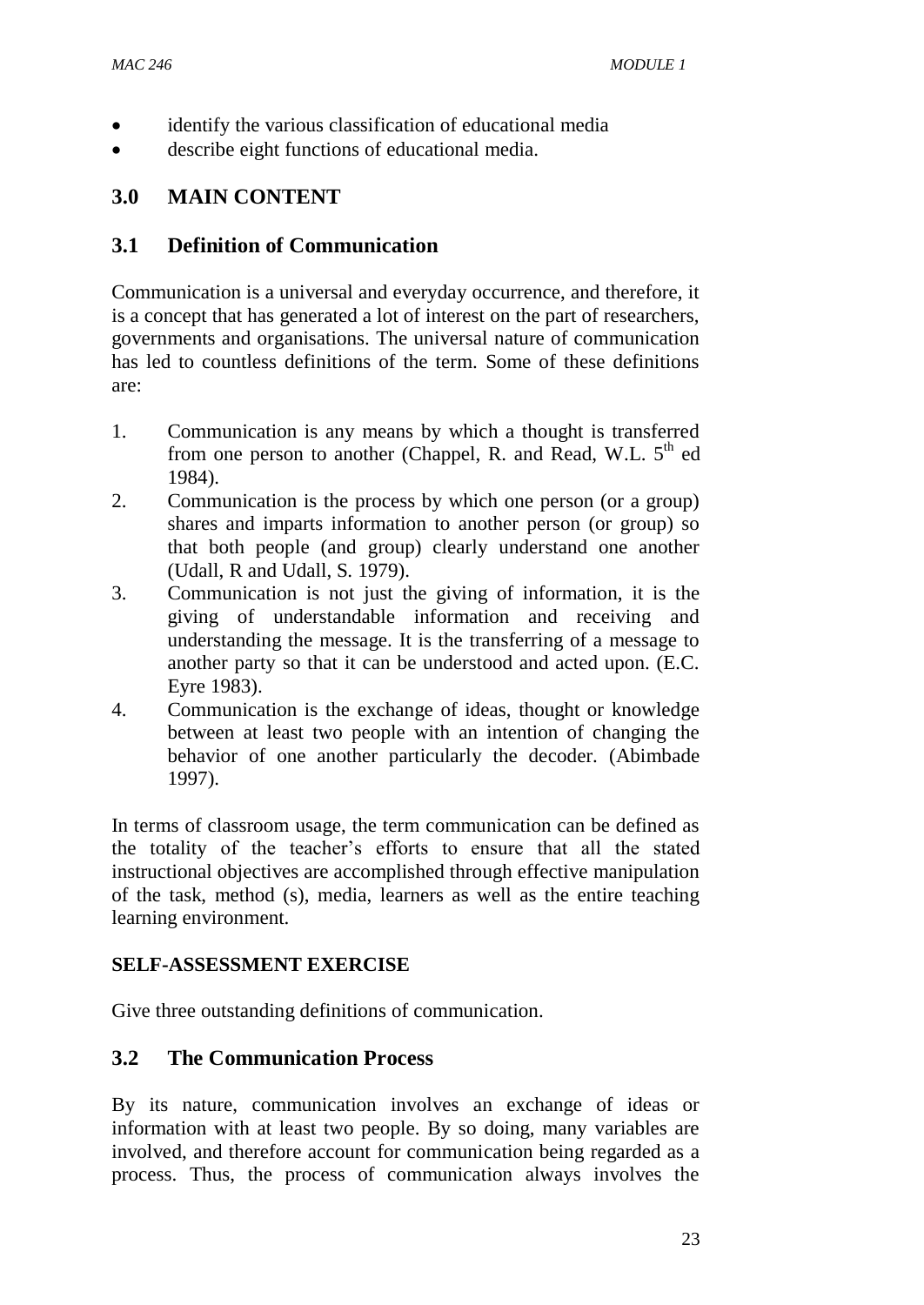sender, the message/information, the medium/media and the receiver. According to Berlo (1960), the ingredients of communication process includes; the source, the message, the channel/medium and the receiver. Berdell (1978) referred to the sender and the receiver as the encoder and the decoder respectively.

As a process involving many interrelated parts, all the parts are expected to work harmoniously for the purpose of communication to be achieved. It is important to note that if there is a problem why any of the elements/ingredients of communication process, communication will be impaired thereby resulting to either partial or complete communication breakdown.

#### **The sender**

This is a technical term that refers to the person who initiates the exchange of idea/information. He/she is responsible for what is to be disseminated, how it should be done, where and how it should be assessed. The sender plays a prominent role in communication process. If the sender is to be successful in conveying his message, he must, according to Lazarus (1981):

- Know the receiver and present the information at his/her level
- Speak or write clearly and concisely
- Convey the desire to reach the receiver by his attitude
- Obtain feedback to confirm that the message has been received correctly.

According to Salawu (2008) in order to achieve the above four points, the sender must take into account the language proficiency, cognitive ability, social status, aspirations, learning styles, psychological situation as well as the family structure of the receiver. The sender must always use the basic skills in speaking and writing interpreted as the KISS principle which means 'Keep It Short and Simple'. The simpler (simple and brief) you make the information you send as the sender the better.

Furthermore, a sender has to be mindful of his attitude to the receiver during presentation. Attitude of the sender to the receiver must be warm and friendly. Saul (1968) said that "communication depends on the attitude of the sender towards the receiver". An attitude of understanding by the sender can serve as a motivating factor to the receiver. In addition, the sender is expected to consider selecting appropriate medium/channel of communication. When wrong channel of communication is used, communication will be impaired.

It is expected of the sender to be sure that the communication process is effective. A way by which this could be done is for the sender to engage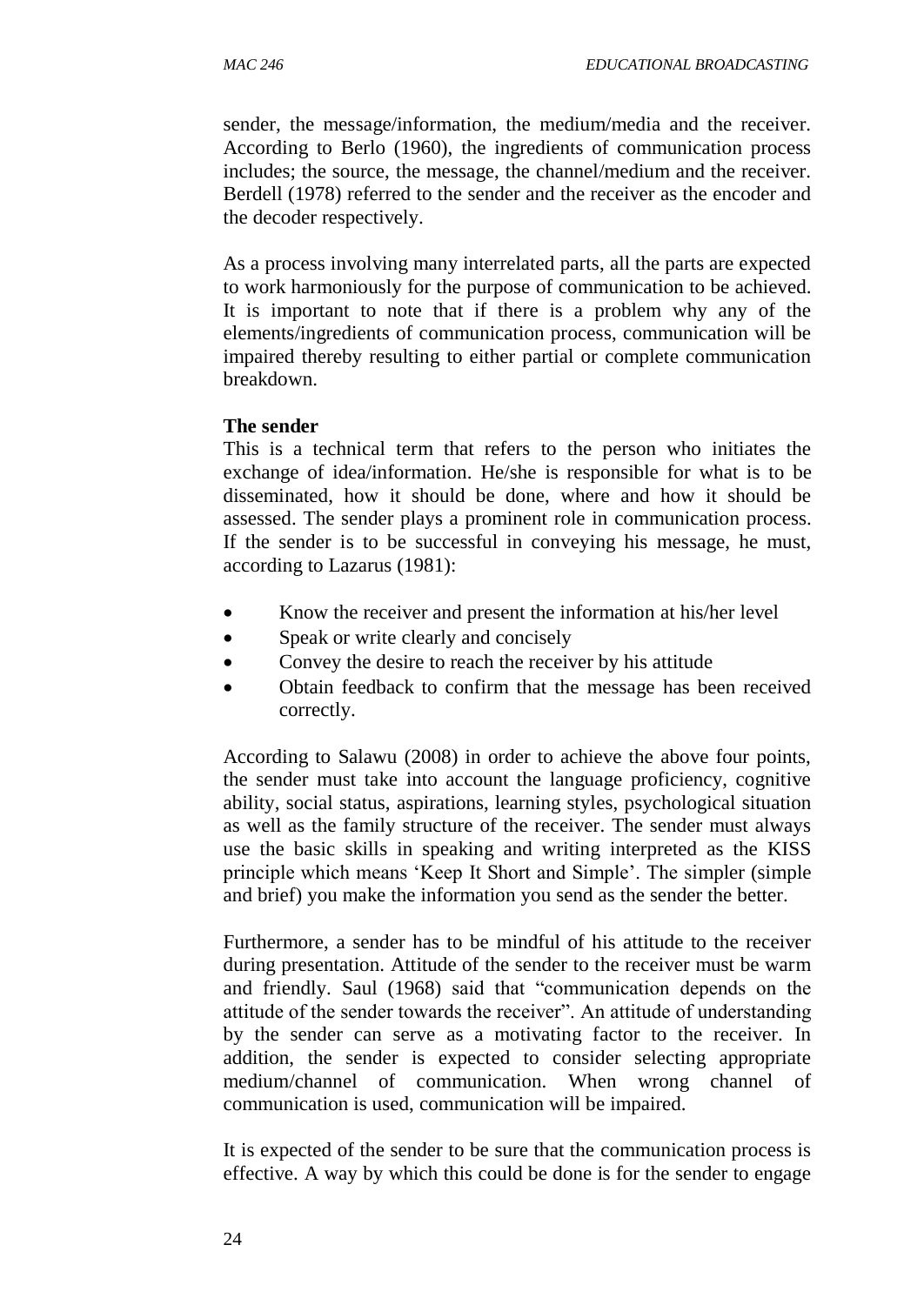himself in periodic assessment of the receiver's gains during communication process. The adoption of the formative evaluation procedure will provide him/her the needed feedback on the receiver's performance. Where expected outcomes are discovered as accomplished necessary steps are taking to encourage further practice and retention. However, where the expected outcomes are lacking, immediate steps must be taken to fine tune the communication process. This is necessary because without the purpose of communication being achieved, the sender's efforts are regarded as nullity and of no effect.

Salawu (2008) further suggested that in order to find out whether the communication process is effective or not, feedback can be sought by using such approaches like:

- Questioning the receiver on specific points during presentation
- Careful observation of the receivers facial expression and manner
- Solicit suggestions, or explanations or examples from the receiver
- In general, make your receiver(s) active during communication.

#### **The decoder**

The decoder is the receiver of the message. He is referred to as the decoder, communicattee, as well as the audience. In several contexts the decoder could be the listener, the viewer or the participant. The decoder therefore refers to the person for which the message is designed. The extent to which communication process is effective can be determined by the degree of changes noticeable in the decoder.

For effective communication to take place, the decoder should be:

- A good listener for him/her to get correct information from the sender/encoder
- Psychologically ready in that he should be in right frame of mind. Nothing should preoccupy his mind other than what the sender is imparting to him
- Ready for the task in terms of maturity as well as determination to learn
- Follow instruction and take active part in the communication process.

#### **The message**

This refers to the information, the task; the content, the subject matter, knowledge, attitude, values, beliefs and/or skills designed and planned to be acquired by the decoder. The message has to be correct and adequate.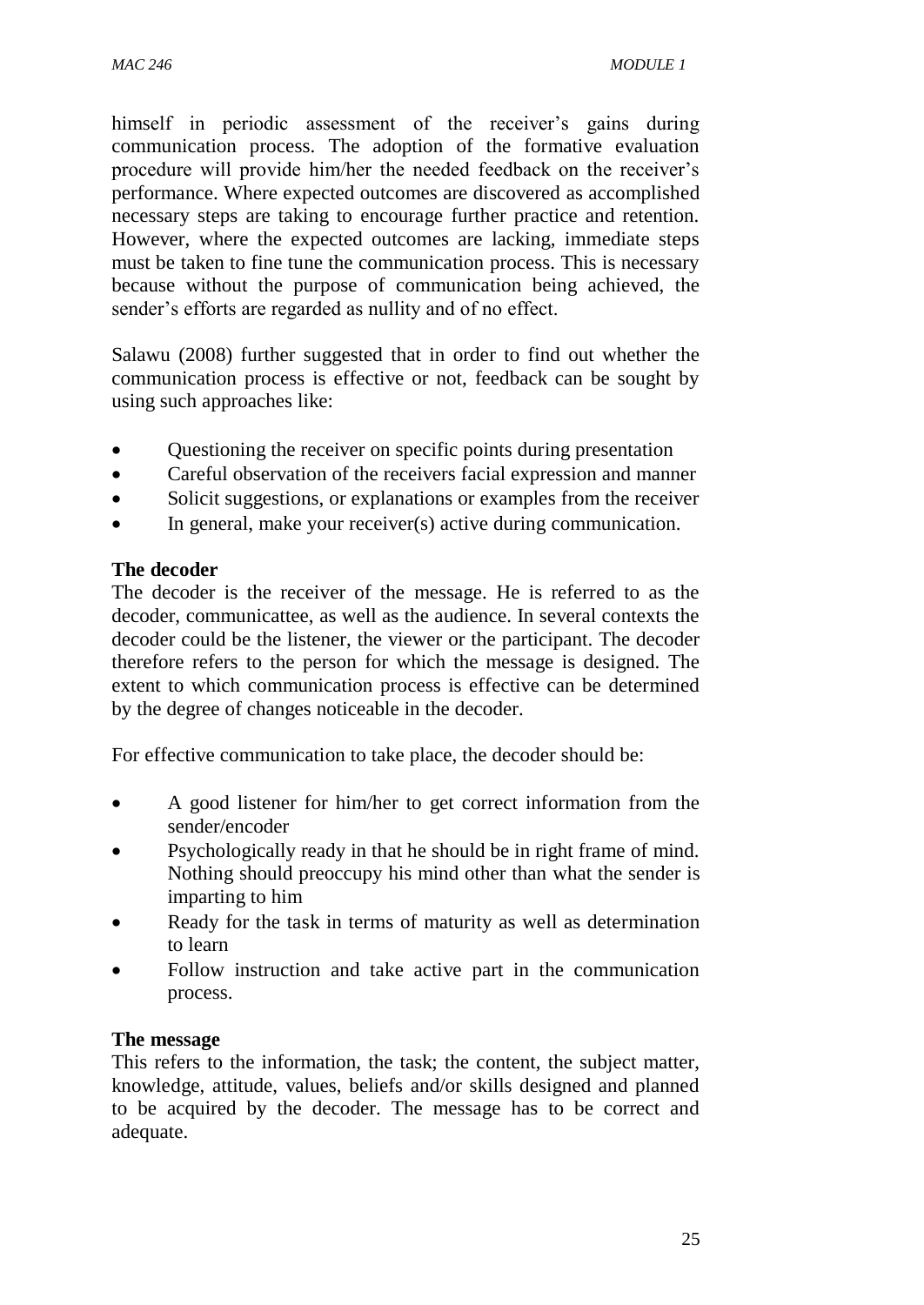#### **The channel**

Anything that carries the message to the receiver is a channel. Another common term commonly used as channel is "the medium". A general interpretation of means through which information is packaged and disseminated as a combination of channels and medium will include, not only oral, written, and non-verbal; but also such media like; the radio, the television, overhead projector, films etc.

#### **Noise**

Noise in communication is a technical term for all forms of obstacles which conspire to reduce the fidelity of communication. It then implies that what makes it impossible for the decoder to get the message as intended by the encoder constitutes communication noise. Noise can be physical/environmental, physiological and psychological.

Let us then examine the categories of noise one after the other so you can understand in detail.

#### **Physical/environmental noise**

Any form of disturbance to communication process traceable to the factors within the immediate physical environment is classified as physical/environmental noise, continuous or intermittent loud sound from radio sets, markets, grinding machines, block making machines, hooting by moving vehicles, outcry from the next class etc. are all examples of this kind of noise.

#### **Physiological noise**

Any form of disturbances to the communication process arising from ill health on the part of the sender and/or the receiver is referred to as the physiological noise. Cases of headaches, stomach disorder, body pains etc, during communication process are examples of physiological noise.

#### **Psychological noise**

This refers to unfavourable state of the mind of the sender and/or the receiver. Psychological noise includes fatigue, emotional depression, annoyance and lack of enthusiasm arising from internally or externally related problems.

Other sources of communication noise especially on the part of the sender include:

- Poor preparation
- Lack of deep knowledge of the message/topic under discussion
- Usage of wrong media
- Exhibition of disturbing mannerisms
- Inadequate mastery/usage of language of communication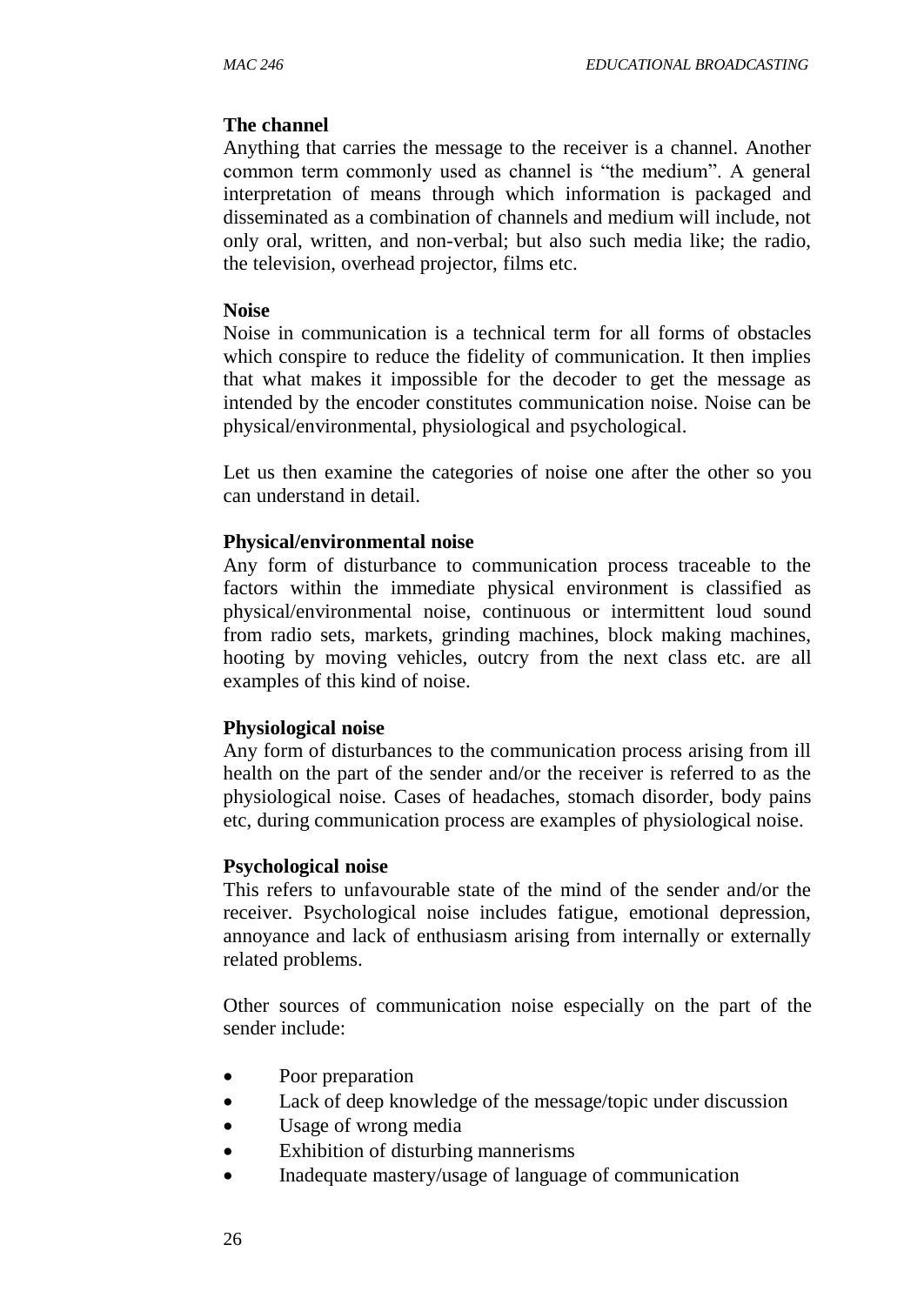Insensitivity to the receiver and a host of others.

#### **SELF-ASSESSMENT EXERCISE**

Imagine that you are a radio presenter; enlist the possible sources of noise for your listening audience.

#### **Feedback**

This is a technical term which refers to the available facts collected to determine the effectiveness or otherwise of the interaction between the sender and the receiver during communication process. The feedback provides opportunities for the sender to readdress, in whole or in part, deficiencies during the course of communication. Close to feedback is assessment. Feedback is necessary in communication because without it, decisions on whether communication is effective or not cannot be determined.

## **3.3 Types of Educational Media (A Broad Category)**

There are many ways of classifying educational media. They may be perceived according to the levels of technology i.e low-level or highlevel technology. They may also be grouped according to the senses they stimulate: visual media, audio media and audio visual media, or classified as projected and non-projected media. They can be further classified as printed and non-printed media etc. in fact; there is no rigid form of classification.

Ogwo (1996) in Olagunju (2008) presented a descriptive example of a way in which educational broadcasting may be classified.

Fig 1: Classification of Educational Broadcasting

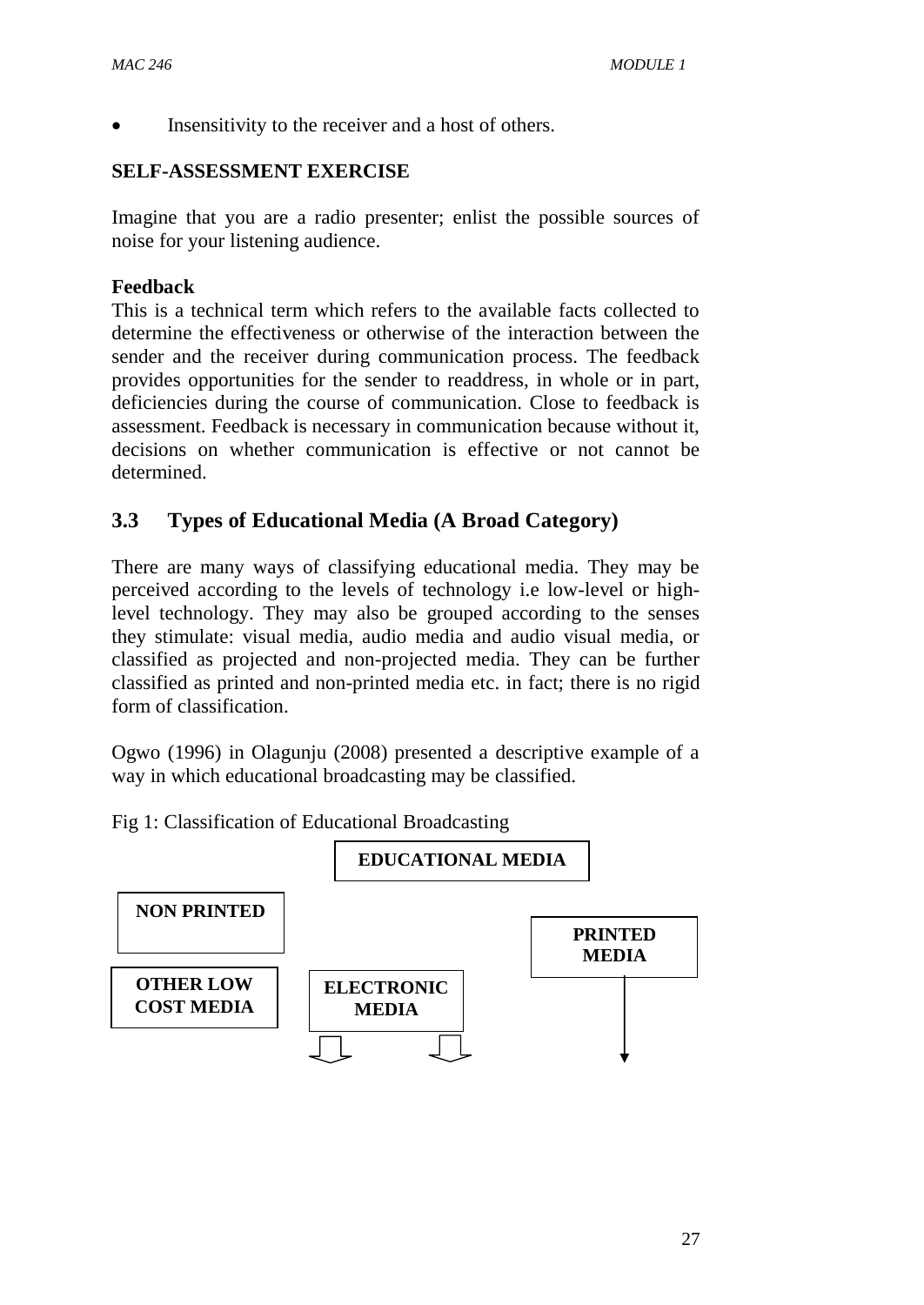| Wall charts         | Computer        | Overhead<br>Projector | Books-Text-<br>Reference |
|---------------------|-----------------|-----------------------|--------------------------|
| Flip charts         | 16 mm Films     | Film strip            | Handouts                 |
| <b>Panel Boards</b> | 8mm Films       | Opaque                | Journal                  |
|                     |                 | Projector             |                          |
| Magnetic Board      | Slides          | Slide Projector       | <b>Dictionaries</b>      |
| Models              | Microfilms      | Cameras               | Encyclopedia             |
| <b>Flippers</b>     | Transparencies  | Radio Cassettes       | Newspaper                |
|                     |                 | Recorder              |                          |
| Specimens           | Video Films     | Computers             | Magazines etc            |
| Real objects        | Audio, Cassette | Microfilm             |                          |
|                     | etc.            | recorder              |                          |
| Posters             |                 |                       |                          |

Pictures **Graphics** 

The table above can be seen as classification according to printed and non printed media. The diagram is self explaining under printed media, you find books, handouts, journals, dictionaries, encyclopedia, newspapers, magazines. Under non-printed media, we find chalkboard, wall charts, flip charts, magnetic board, models etc. Electronic media is divided into software and hardware. Under software, we have computer programmes, films, slides, video films and audio cassettes etc. and under hardware, we have over head projectors, Radio cassette recorder, television sets, Radio sets etc.

#### **SELF -ASSESSMENT EXERCISE**

Under what category is the television and radio in the classification of educational media?

#### **3.4 Functions of Media in Education**

- 1. We are all used to the varieties of teacher-talk in class instruction, which involves only the sense of hearing i.e. audio. This practice as effective as it is could be boring after a while. The use of instructional materials on the other hand calls into play the sense of hearing. The more the number, the more enduring the learning results. Remember the Chinese saying which states 'I hear, I forget; I see, I remember; I do, I understand'. So, we can conclude that instructional materials guarantee more effective hearing on the learner on the learner. In addition to merely hearing, also sees and does
- 2. Educational media serve to concretise otherwise abstract concepts and ideas. They also help to describe matters using prompters or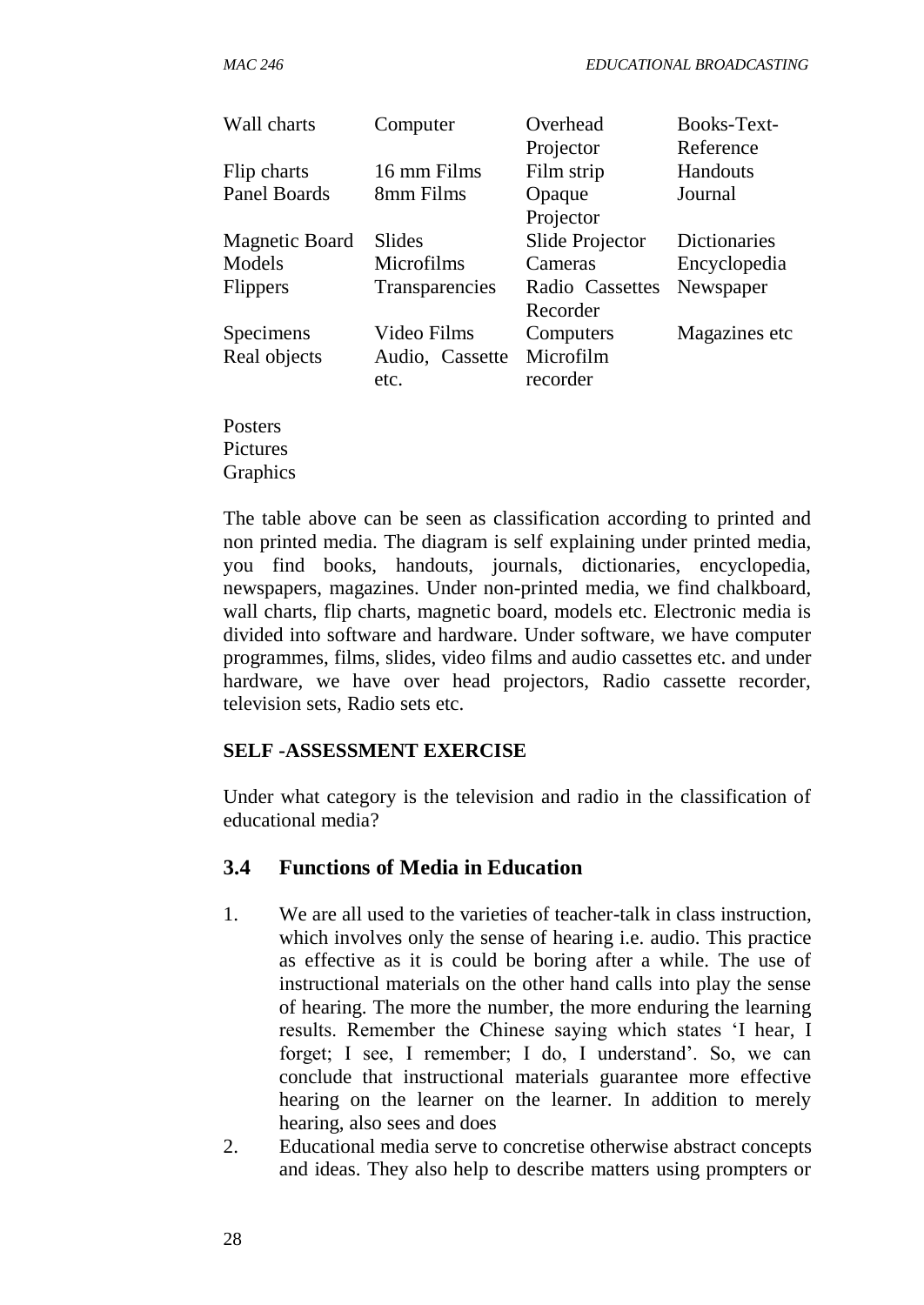cues. For example, think of a Nigerian village teacher trying to teach the word computer. If he describes the machine using just words, try and guess what will happen. But when he presents the film or video of the types of computer, parts and functions of a computer, the image of the abstract object will become concrete in the minds of the children.

- 3. Media can provide access to a process or technique. Now, think of the Engineer constructing a high way or building a bridge. If you are just passing by, you will never know the process of road construction. Think of watching a film that shows the processes. The experience will become unforgettable.
- 4. Media helps in magnifying or reducing objects for classroom use. By means of motion pictures or television, big objects or small objects can be brought into the classroom for closer examination.
- 5. Media constantly brings experiences. Think of wars, flood, terrorism etc. A video clip in any of the examples may transport a child from the unknown to the known.
- 6. Media makes learning a reality. Teachers and students can go at their own pace, rate and convenience. Video, audio cassettes and computer assisted learning have made this possible. You can record off the air some instructional programmes that can aid in learning, making use of audio and video cassette recorders. You can also buy pre-recorded audio, video tapes and compact discs etc.
- 7. Media provides a common framework of learning experience. This is simply what we call uniformity of learning. Whether you are in Kano or Lagos, the same telecast is reaching everyone.
- 8. Media gain and hold the attention of learners. An adage says that variety is the spice of life. You will also remember that a picture speaks more than a thousand words. Pictures can be still or motionless or it can be moving as in television or films.

## **4.0 CONCLUSION**

Communication is an invaluable tool for human survival. Without communication, no meaningful development can take place. Teaching requires sound knowledge, now the extent of impact of the knowledge is dependent on the extent to which the teacher understands the communication process.

## **5.0 SUMMARY**

In this unit, effort has been made to give detailed discussion to the communication process. We have seen that there are six essential parts of any communication process which are the sender, the message, the channel, the noise, the receiver and the feedback. Also, effort has been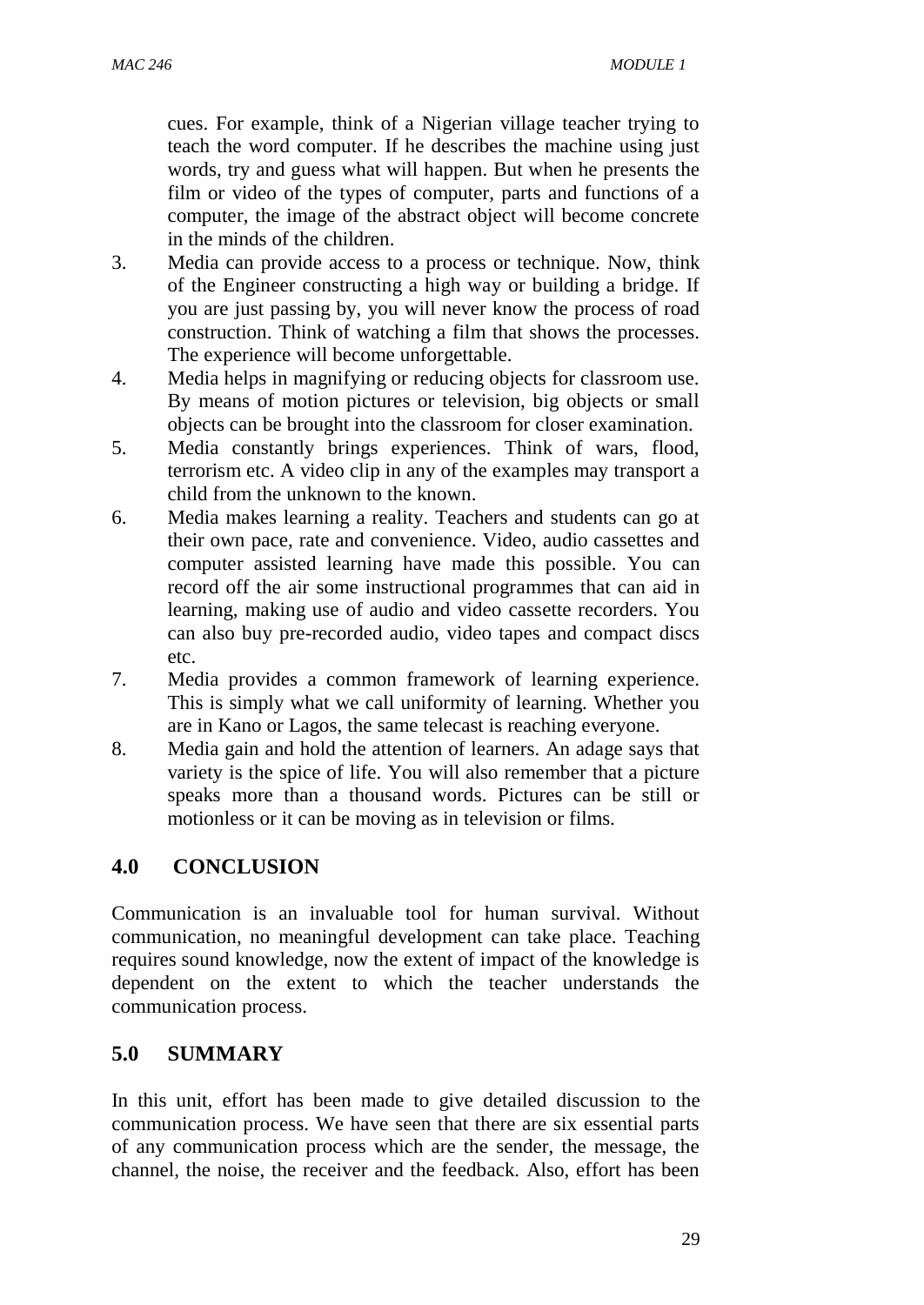made to examine the general classification of educational media and the functions.

### **6.0 TUTOR-MARKED ASSIGNMENT**

- i. With your understanding of the communication process, kindly answer the following questions.
	- a. As a student in MAC 246, what stage are you in the communication process? Are you a sender, a receiver, a noise or a medium?
	- b. With your answer, justify how you can be a better broadcaster.

### **7.0 REFERENCES/FURTHER READING**

- Abimbade, A. (1997). *Principles and Practice of Educational Technology*. Ibadan. International Publishers Limited.
- Salawu, I.O., Taiwo, S.A & Aremu, G.B. (1994). *An Introduction to Educational Technology*. Ibadan. Afolabi Press.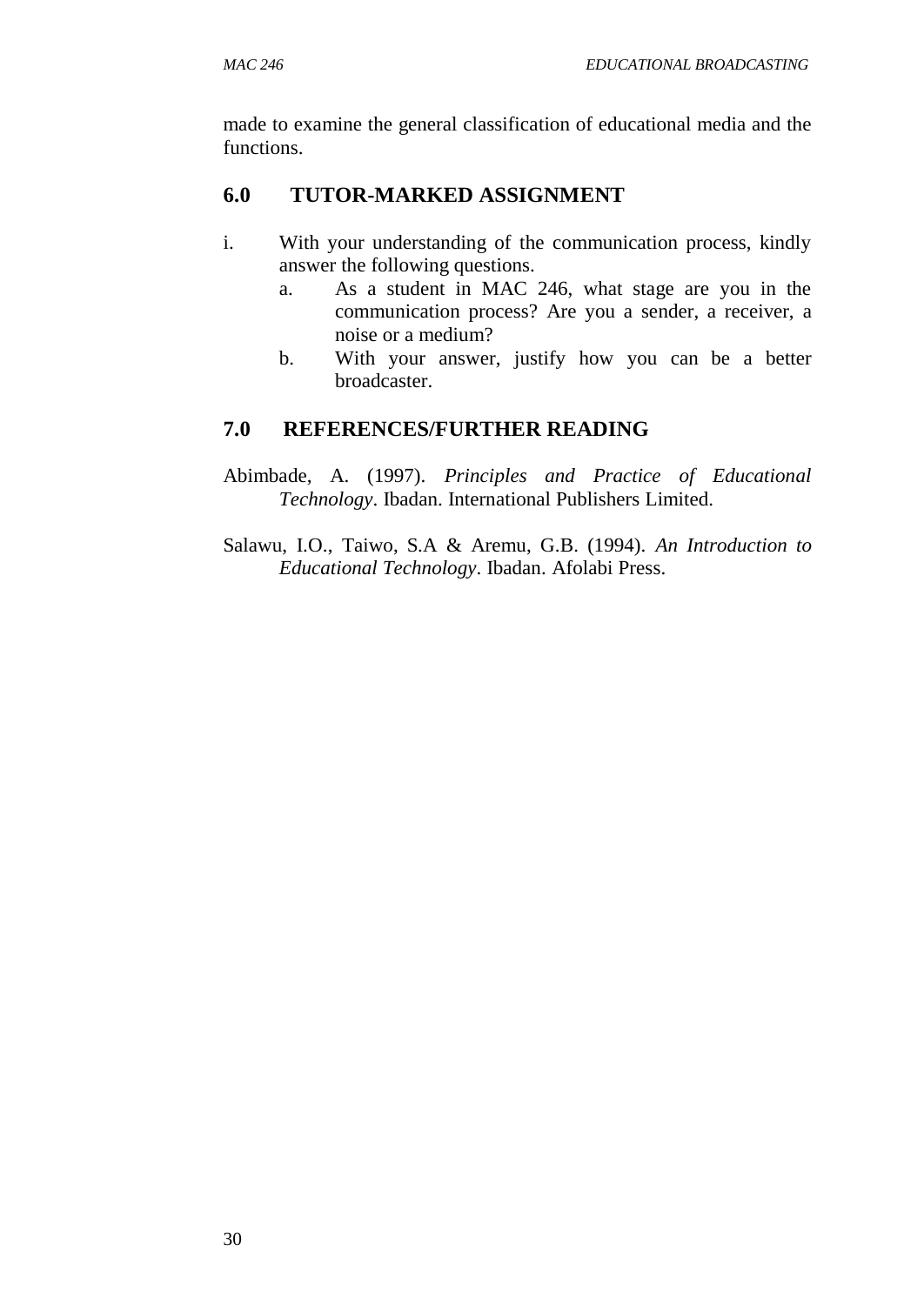## **UNIT 3 GENERAL CLASSIFICATION OF EDUCATIONAL MEDIA**

#### **CONTENTS**

- 1.0 Introduction
- 2.0 Objectives
- 3.0 Main Content
	- 3.1 The Need for Good Presentation
	- 3.2 Diction
	- 3.3 Mood and Emotion
	- 3.4 Eye Contact
	- 3.5 Competence
	- 3.6 Charisma
- 4.0 Conclusion
- 5.0 Summary
- 6.0 Tutor-Marked Assignment
- 7.0 Reference/Further Reading

### **1.0 INTRODUCTION**

Akpede (2010) states that presentation is a careful way of introducing a programme to the intended audience. It gives the audience insight into what they would see or listen to in the programme.

Owuamalam (2007) says presentation provides the audience with the vital information required to adjust their listening or viewing desire. Presentation gives stations the integrity they enjoy in attracting audience to their programmes in broadcasting. Presentation can be compared to the paint which decorates the building from the outside which will eventually attract the onlooker who would want to see the interior of the building. If the programme is introduced skillfully and professionally, the audience would want to watch or listen to the whole programme.

By and large, presentation is an interior to beckon to the audience to come to a sumptuous meal. It may even capture some audience members who are in the habit of wondering from station to station seeking programme content that would fill their need.

#### **2.0 OBJECTIVES**

At the end of this unit, you should be able to:

- justify the need for good presentation
- define diction and its use in educational presentation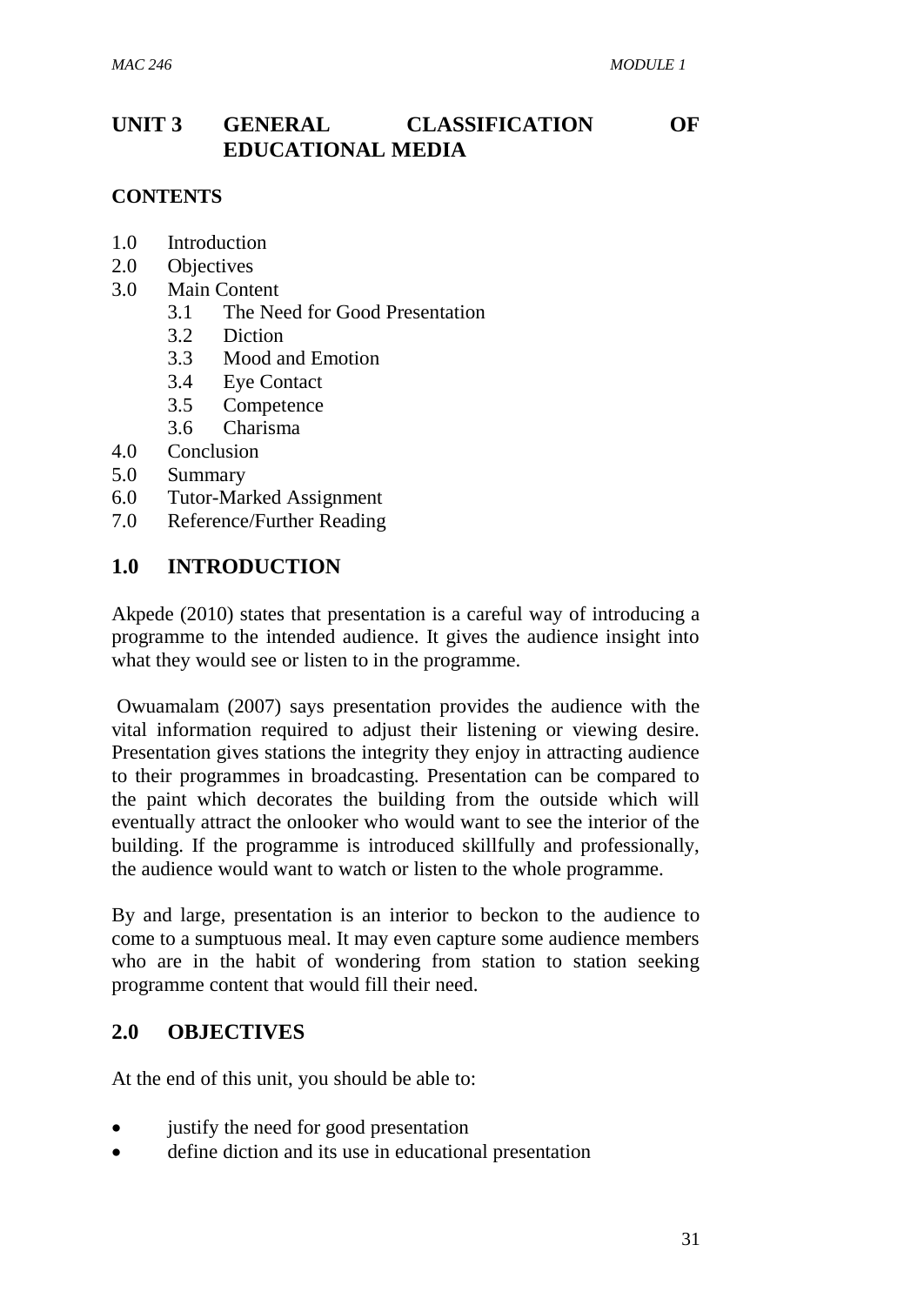- explain the essence of mood and emotion in educational broadcasting
- distinguish between intelligence and charisma.

## **3.0 MAIN CONTENT**

## **3.1 The Need for Good Presentation**

Have you seen a soldier dressed in suit en route for war? or have you seen a nurse in a swim suit while observing his/her duties? A good educational presenter whether on radio or television must be distinguished. If you are addressing children, set your mood and diction according to the audience you are addressing. I once listened to a programme meant for the age group of three to five years of age and the presenter's language was as though he was addressing the age group of 12- 14. You need to assume the position of the audience you are to address. You need to stoop low or climb high as the case may be to discover their needs. The needs of your receivers whether on radio or television, are different.

Let us examine a few of the principles involved in presentation.

## **3.2 Diction**

The ability to pronounce words distinctly and clearly determines to a large extent how the audience members understand the information, which is to be shared with the presenter. Stresses must be accurately emphasised at the relevant points in order to state exactly what the presenter intended. Clarity of meaning is the essence of good diction. Being a good presenter takes more than producing beautiful words. It involves the ability to exhibit great skill in presenting issues and ideas clearly in few words so that the audience will understand at a go what the presenter is saying.

As much as possible, tribal or foreign accents should be avoided in broadcasting. Each language has to be spoken according to its phonetic rules, and nothing more. Anything short of this results to misunderstanding of the intention of the presenter and may become noise.

The presenter must never attempt to speak in an exaggerated manner in order to impress the audience. It should be noted that the aims of presentation is to express a thought or feeling and the presenter should aspire to achieve the aim of presentation rather than constituting himself/herself into a public or audience nuisance.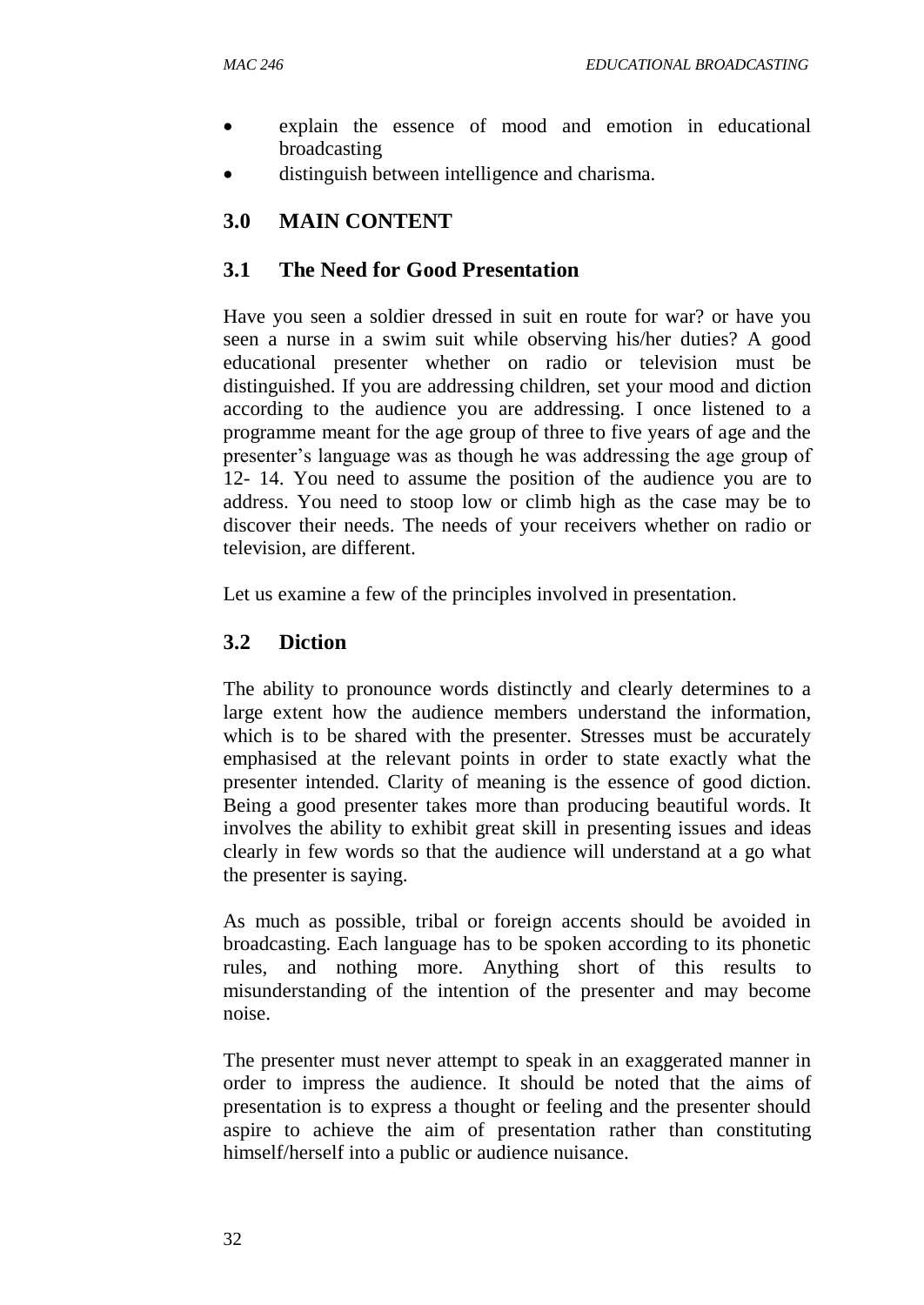For an educational broadcaster, the diction is an important tool for achieving the set objectives for reaching the audience. Not only that, the diction of a presenter then becomes the rule for a listener to follow. I once met a young man in one of the countries I visited recently who pronounced a popular word wrongly as against the dictionary stipulation. When I asked why he pronounced the word that way, he told me that it was how a prominent newscaster in the country pronounced it during a recent national newscast. Anyone who does the job of educating the masses must be careful enough to understand that he/she is being understudied and emulated in words and sounds.

### **SELF-ASSESSMENT EXERCISE**

Why do you think diction is important for educational broadcasting?

## **3.3 Mood and Emotion**

The world all over is witnessing the effect of economic recession and as such there is what may be referred to as fluctuating moods all over. The reason for this is that whether corporate or private companies and individuals are experiencing harsh times economically at this point. This then makes the job of the broadcast media more challenging. The job is even more challenging in Nigeria where corruption is intermixed with the global challenges. The result of this is an inevitable national mood swings. By mood, we mean, the way someone feels. Have you woken up in the morning to find your father, mother or friend behaving so differently compared to the way they behaved before going to bed the last night? If yes, that is mood swing. Several things can cause this. So many things can change a person's mood and most of the time, people turn to the media whether broadcast or print to change their mood.

Therefore, the mood has to be set for any broadcast presentation. This responsibility rests on the presenter. The presentation of information and the manner of delivery to the audience is the work of the presenter. If the presenter is cheerful and lively in his/her presentation, the audience would go along with him/her. The use of the body especially body language such as facial expression certainly adds to the articulation of meaning especially when accompanied by the correct words. The sounds that come from a presenter often indicate the mood of the presenter as they relate to the meaning and structure of the presentation.

Langer (1979) in Akpede (2010) says the various forms of human feelings range from growth and attention, flowing and slowing, conflict and resolution, speed, arrest, terrific excitement, calm or subtle activation to dreaming lapses. It is, therefore, the duty of the presenter to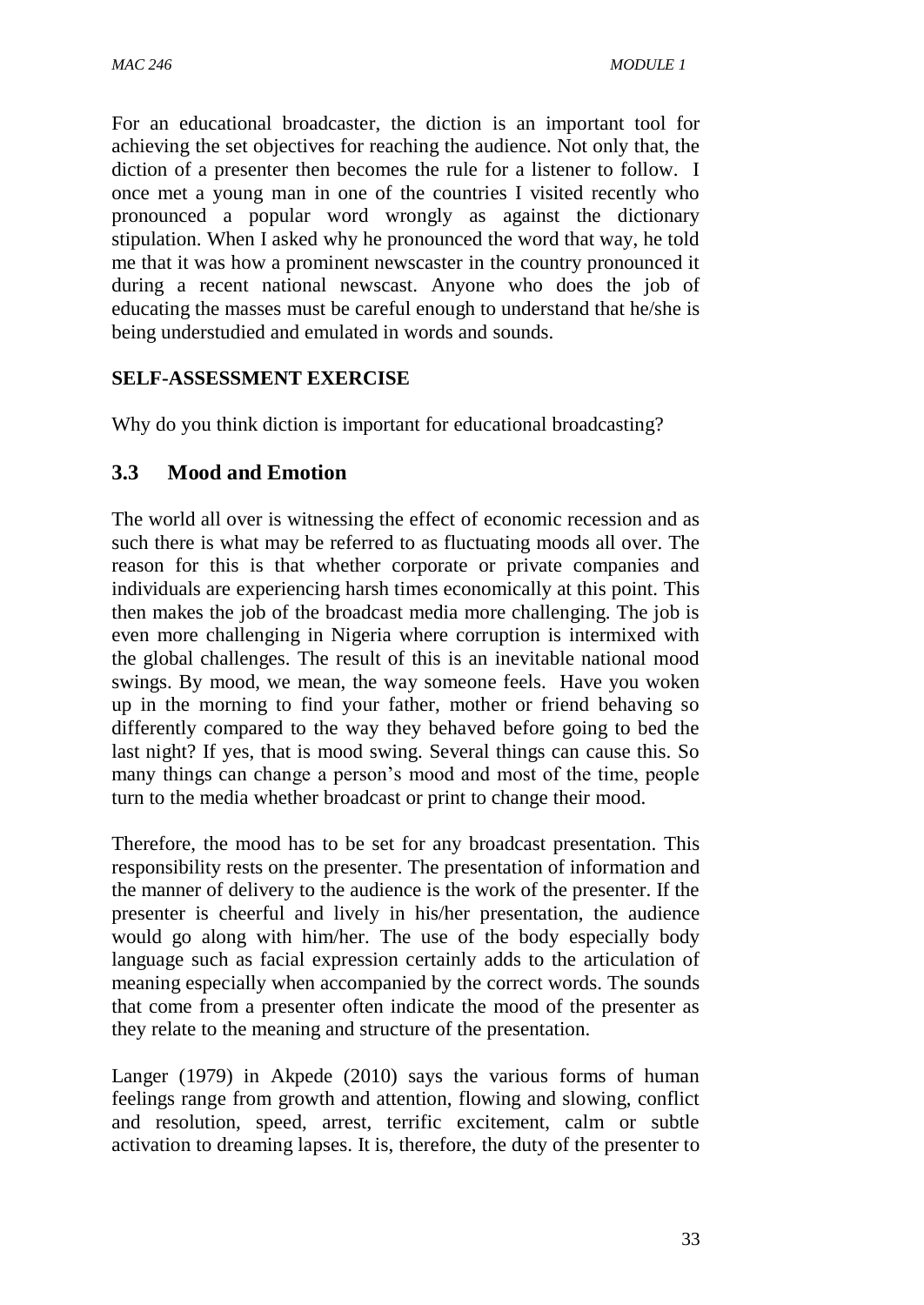ensure that the mood and emotional feelings of the audience are aroused in conjunction with the objectives of the stations programmes.

#### **Two ways of setting the right mood**

- a. Introduce a Joke- This requires a lot of skills please. If you are inexperience or not talented in making people laugh then it is advisable that you go and read up or listen to good jokes and present them in lively manner. Two people can tell the same joke the same way and manner, yet it can resonate differently with the audience. When you introduce a good joke before a learning experience, you bring back the mind of a lost learner.
- b. Use a Song- There are national appeal songs that can go along your objective and as well set the right mood for your broadcast. Please locate these songs and air them. And you will be amased what effect this will bring to the audience.

## **3.4 Eye Contact**

Television presentation is similar to interpersonal communication just like the radio where the presenter appears to be addressing the listener, who is face to face with him.

In the case of television, the presenter is separated from the audience yet it appears as if he is addressing them in a face-to-face situation. In most cases, presenters are seen smiling at their audience. This is to arrest the attention and interest of the audience and make them feel relaxed. The ability of the presenter to make frequent eye contact with the camera lens in television or a mental delivery of aural contact through the choice of words in radio can achieve the desired effect. It radiates confidence in the presenter and provides unconstructive forum for verbal communication. It is understood that in most cases, eye contact gives encouragement to mutual participation in communication. It also encourages quick feedback. Here, the source of information is easily confirmed and identified. And if the presenter appears friendly and presentable, the audience members are likely going to stay put to consume the programme. Akpede (2010).

#### **SELF-ASSESSMENT EXERCISE**

- i. Define mood. And suggest two ways of setting the right mood.
- ii. Justify the reasons for effective eye contact in educational broadcasting.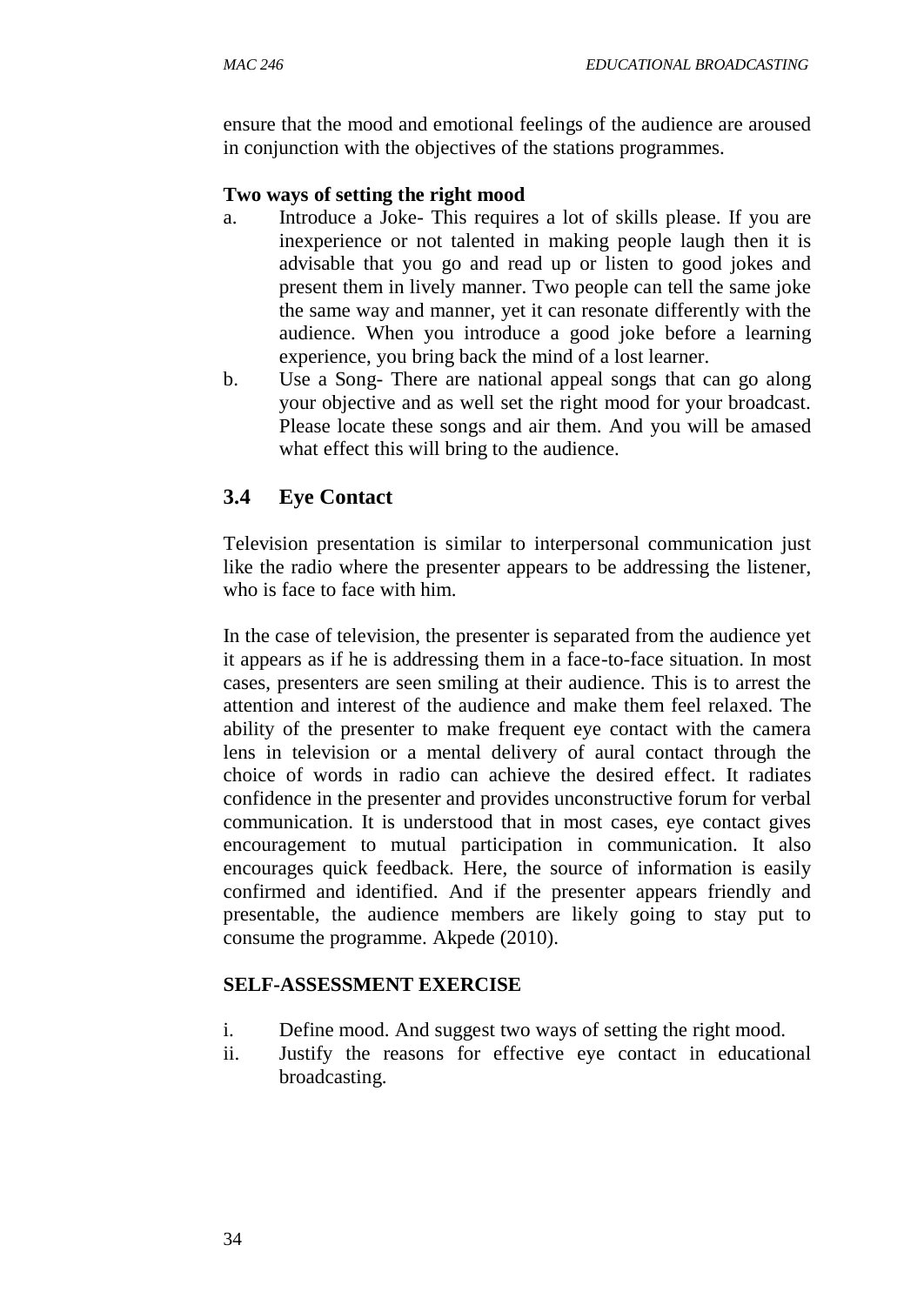### **3.5 Competence**

It is not compulsory that a presenter of an educational programme is a graduate of education or the school of NCE. But it is important for him to strive to know very much about the area of discuss. For instance, a presenter of children's programme must have acquired what it takes to attract the children. What to say, what to do, how to say what you say, how to talk to a particular age-group, how to be funny with children and how to sustain their interest.

In other words, it is from knowledge that competence is drawn by the presenter who is now in a better position to guide his audience throughout the character of the programme. The presenter should also show signs of competence in the other areas of production. For instance, he or she should be able to know the signals given either by the programme director or the floor manager who is the contact person between the director and the artistes in the studio. In fact, he or she should be knowledgeable in the production language and sign of the programme. When he or she acquires knowledge in these and other things that are involved in production, then such a presenter is said to be competent in the performance of his or her job.

### **3.6 Charisma**

According to Akpede (2010) programme presentation in broadcasting is usually combined with special gift which tends to make the presenter acceptable to the audience. The presenter should cultivate an acceptable behaviour that makes him loveable any time his voice is heard over the radio or his face is seen on the screen. For it is generally believed that if people are impressed with a personality there is likelihood that such a personality would attract a lot of followership. For example, in the late 1970s, anytime the late James Audu put his face on the screen and his voice was heard, many audience members rushed to see and hear him speak on Nigerian Television. Such a presenter is likely going to be emulated by other talents for they too would like to be associated with such success. The children presenter, Jimi Solanke is another charismatic presenter but of folklore on the national television, and his personality is a wonderful one.

There are no laid down rules for emitting charisma. It is an inborn tendency that just manifests itself in a person. Since this is a gift therefore, not everybody has this. For presenters with weak charisma, they need efforts to win the audience to them.

A good presenter directs audience and influences individual and group activity either by viewing television or listening to the radio. A good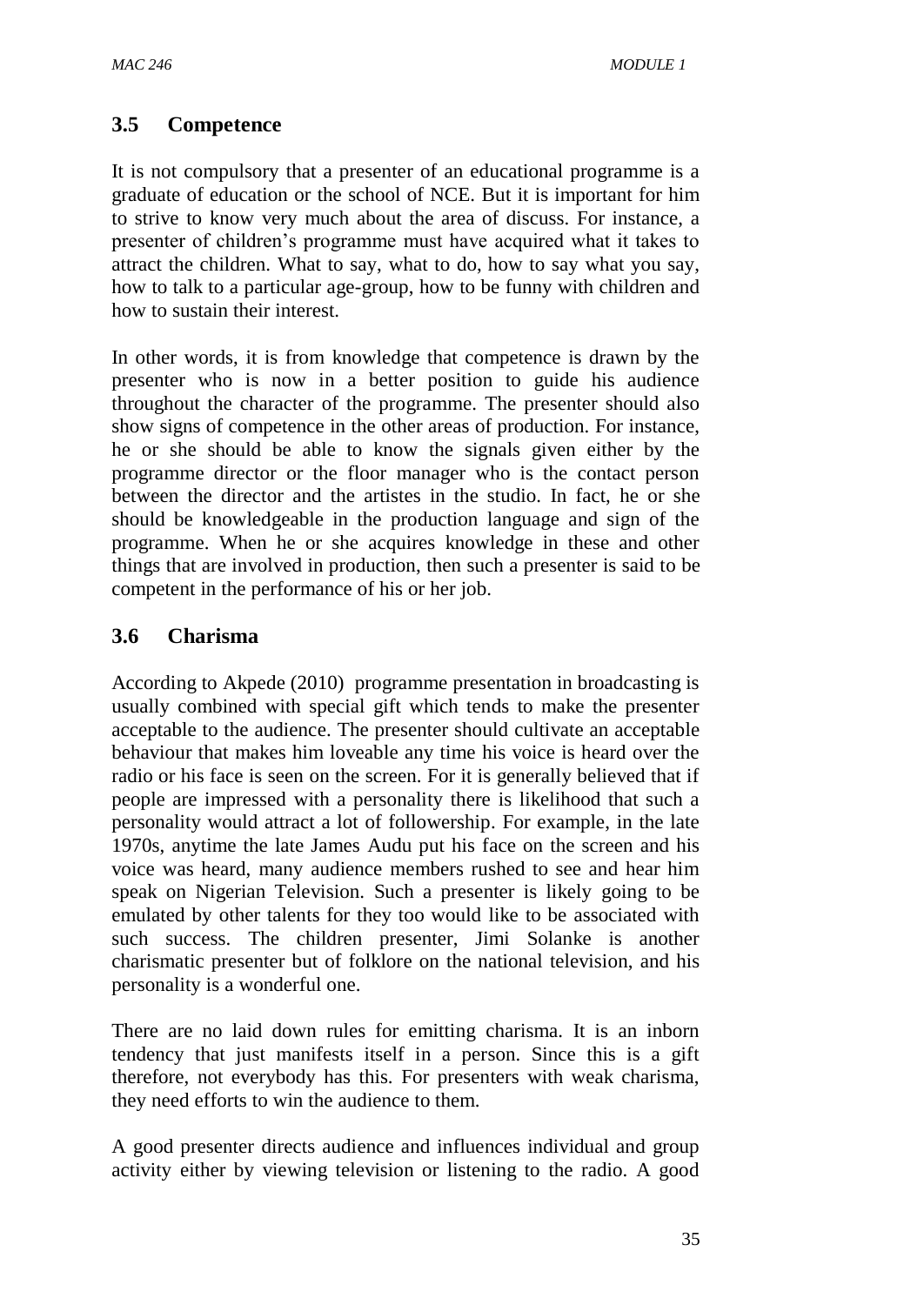presenter is capable of influencing audience to broadcast programmes, thus achieving the aims and objectives of the station.

#### **SELF-ASSESSMENT EXERCISE**

Differentiate between charisma and competence. And why does a presenter have to possess these qualities?

#### **4.0 CONCLUSION**

The job of an educational broadcaster is not an easy one. Because education is at the core of his objective, he needs to possess some qualities that would endear the audience to him. Some of these qualities are naturally endowed while some are acquired through experience. Some presenters naturally look good on the screen while others make-up to look better. Some presenters are good orators or teachers, while others need to work extra hard to achieve similar feat.

## **5.0 SUMMARY**

Principles of presentation are those things that the presenter has to acquire, possess and exhibit in the performance of his or her job so that he or she would be accepted and believed by the audience. The presenter should ensure that he achieves the appropriate mood and emotion and should create a welcome atmosphere before the audience in order to successfully drive home the programme objectives.

#### **6.0 TUTOR-MARKED ASSIGNMENT**

When you get home today, put on your television set and search for an educative programme. Discover how the presenter was able to make you change your mood and sustain your interest in the programme.

#### **7.0 REFERENCE/FURTHER READING**

Owuamalam, E.O. (2007). *Radio TV Production. Owerri*. Image and Slogans Consultant Ltd.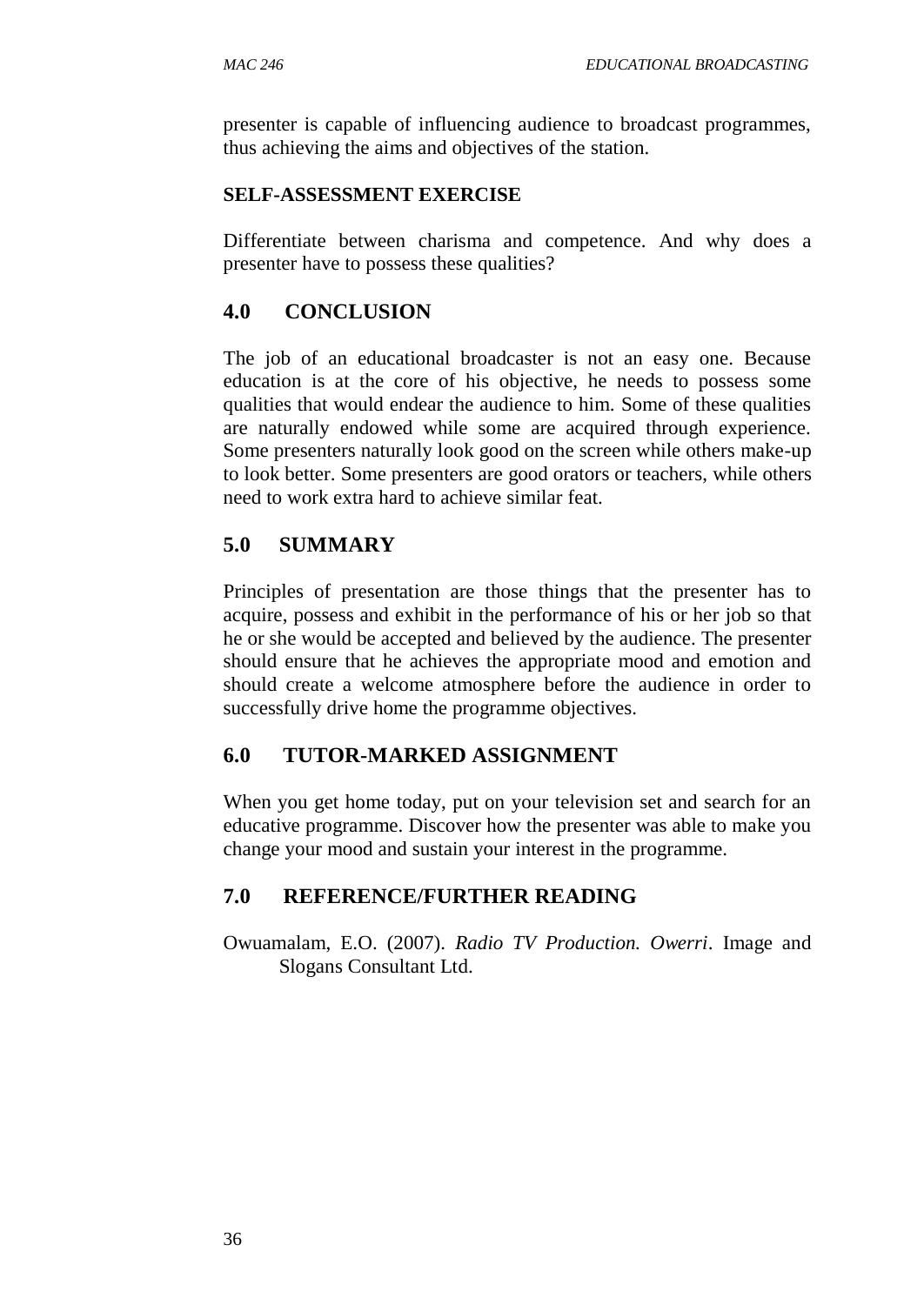## **UNIT 4 THE NEED FOR EDUCATION AND BROADCASTING IN NIGERIA**

### **CONTENTS**

- 1.0 Introduction
- 2.0 Objectives
- 3.0 Main Content
	- 3.1 What is Educational Broadcasting?
	- 3.2 History of Educational Broadcasting in Nigeria
	- 3.3 What Radio and Television can do for Education?
- 4.0 Conclusion
- 5.0 Summary
- 6.0 Tutor-Marked Assignment
- 7.0 Reference/Further Reading

## **1.0 INTRODUCTION**

Educational broadcasting in Nigeria has a brief antecedent. Anyone who claims to know a lot about anything must first and importantly know something if not very much on the history of the matter. One important reason for this is so that one is aware of the past developments in such area of study and to discover some drawbacks and strength of the same and also find ways of improving the idea if it is a viable or sustainable one. I believe that educational broadcasting is a productive national and international idea in a third world country like Nigeria where mass literacy is absolutely essential.

I want to encourage you to dutifully study the contents of this unit and fulfill the outline tasks. You will be glad later in life that you did.

## **2.0 OBJECTIVES**

At the end of this unit, you should be able to:

- define urban, rural and national development deduce a chronological account of the history of educational broadcasting
- define with convincing examples the concept of educational broadcasting.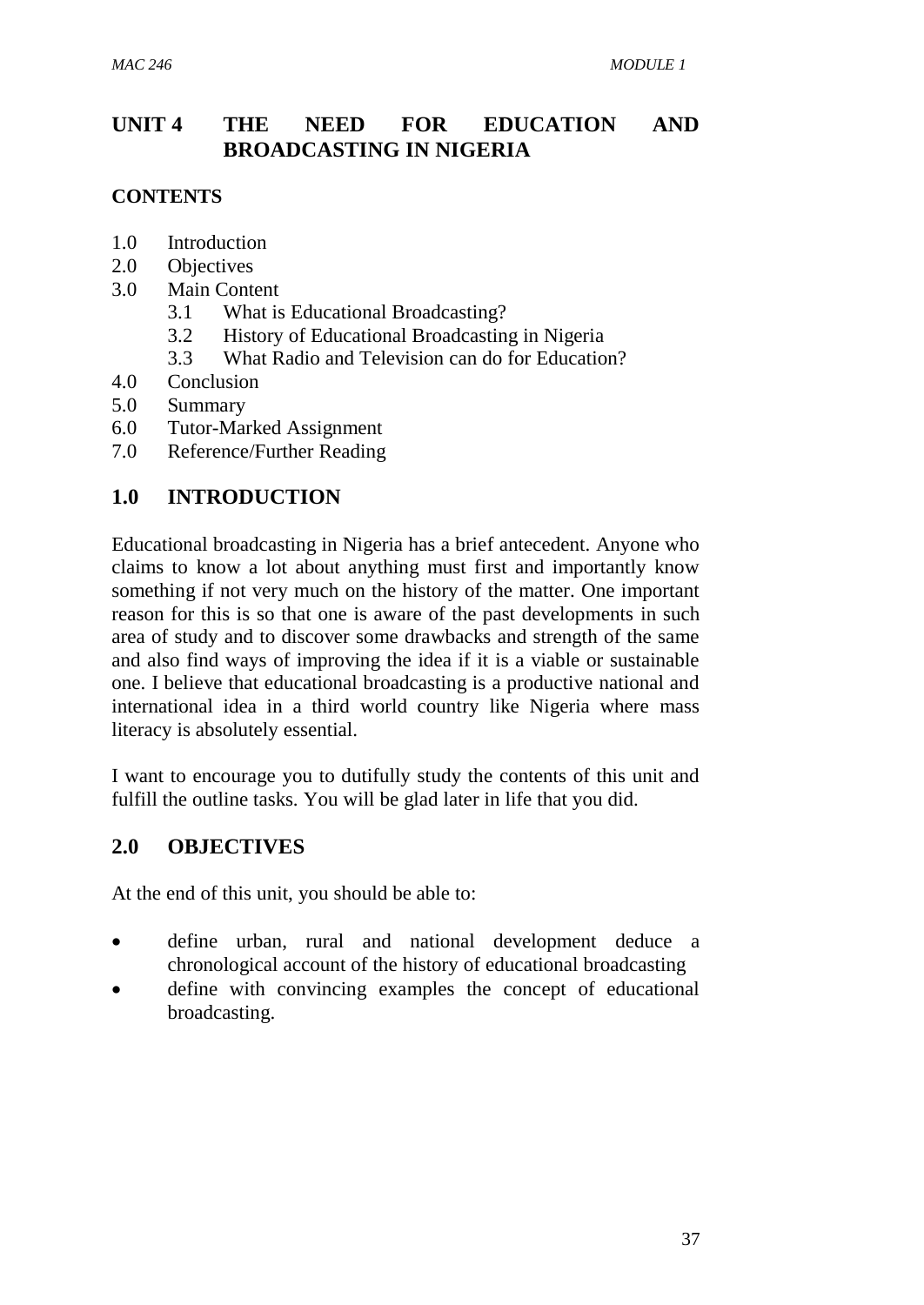# **3.0 MAIN CONTENT**

### **3.1 What is Educational Broadcasting?**

Plato in Onabajo (2000) defines education as a process through which we foster in the individual, desirable and relevant changes in behavior and attitude. Jarvis (1986) in Onabajo (2000) says education is planned series of incidents having humanistic basis, directed towards the participants learning and understanding.

In the same vein, broadcasting has been defined as the transmission of information through radio waves from a radio or television station, to the audience in far and near places, through their receivers, which helps in decoding such information.

From the above, we can define educational broadcasting as the transmission of education or educational programmes through radio waves from a television or radio station or any other broadcast device, to the audience in far and near places.

The concept of educational broadcasting is as old as the emergence of the broadcast industry and the objective of broadcasting is to improve the lots of society, through the dissemination of developmental information or knowledge that will bring about the desired attitudinal changes in the lives of the listening or viewing audience.

Broadcasting has been used to educate in a formal way, when formal school subjects are taught through radio and television, with the sole intention of covering certain prescribed syllabus for examination purposes. Because informal education is incidental learning and this can take place through constant exposure to broadcast developmental programmes on health, agriculture and civic education then it is not possible to trivialise the effect of the broadcast medium on educating the people.

### **3.2 History of Educational Broadcasting in Nigeria**

According to Onabajo (2000) when Western Education Nigeria Television (WNTV) was established in October 31, 1959, education was seen as one of the main reasons for introducing television in Nigeria. Time and facilities were made available to the then regional ministry of education which in turn directed its school broadcasting unit to produce series of educational broadcasts. Soon, the northern, eastern and southern regions followed suit, as television was introduced in their areas.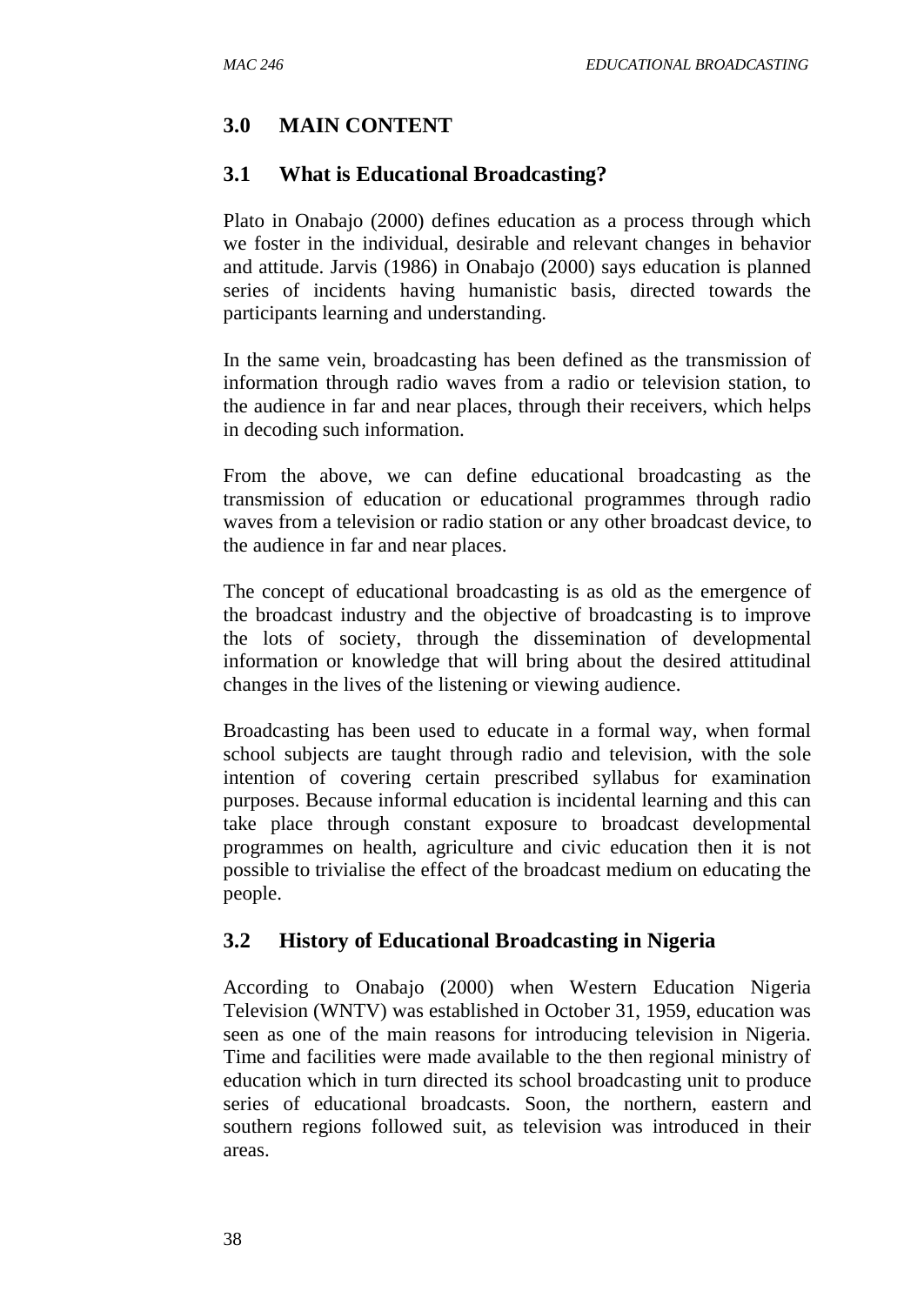However, with the creation of states, it became the responsibility of state governments to purchase and install television sets in schools, as well as supply sets to community viewing centres (CVCs) which were established within each state. In this arrangement, the role of the television station was merely to provide the technical facilities and those to run them.

The subjects aired were elementary science, arts, crafts, English and history. During that time, educational broadcasts were daily from Monday to Friday, between the hours of 10am and 1:00pm.

During that period, educational broadcasting was divided into three:

- a. **Extensive Educational Broadcasting-** The major emphasis of Nigeria television has been in the area of extensive educational broadcasting, that is, programming geared towards providing general information and informal education largely addressed to adults. Nigeria television has used this in assisting government in its campaign to mobilise the people towards higher agricultural output and increasing industrial development.
- b. **Intensive Educational Broadcasting-** This is a process of harnessing television to the formal educational system. The results have been less than satisfactory, because the programme has not been properly articulated. Critics point to the high illiteracy rate especially amongst the people in the rural areas. It has been opined that for television to be more effective in combating the problem of educational broadcasting, there has to be an expansion of the coverage area of television by installing more powerful transmitters and relay transmitting stations as well as creating infrastructure, such as electricity or solar energy and by providing more community viewing centres. Irukwu (1980) noted that the former Broadcasting Corporation of Northern Nigeria (BCNN) used the community viewing centres to transmit to its rural audience, health and educational programmes.
- c. **Education. Key to a Better Future-** Nigerians have always realised the importance of formal education as a means of advancement and increased social status. The early postindependence federal and regional governments realised that education was the key to a better future for the Nigerian people and that radio and television were crucial towards achieving this goal. The first major breakthrough in educational broadcasting came in 1984 with the establishment of National Educational Technology Centre (NETC), under the auspices of the federal ministry of education.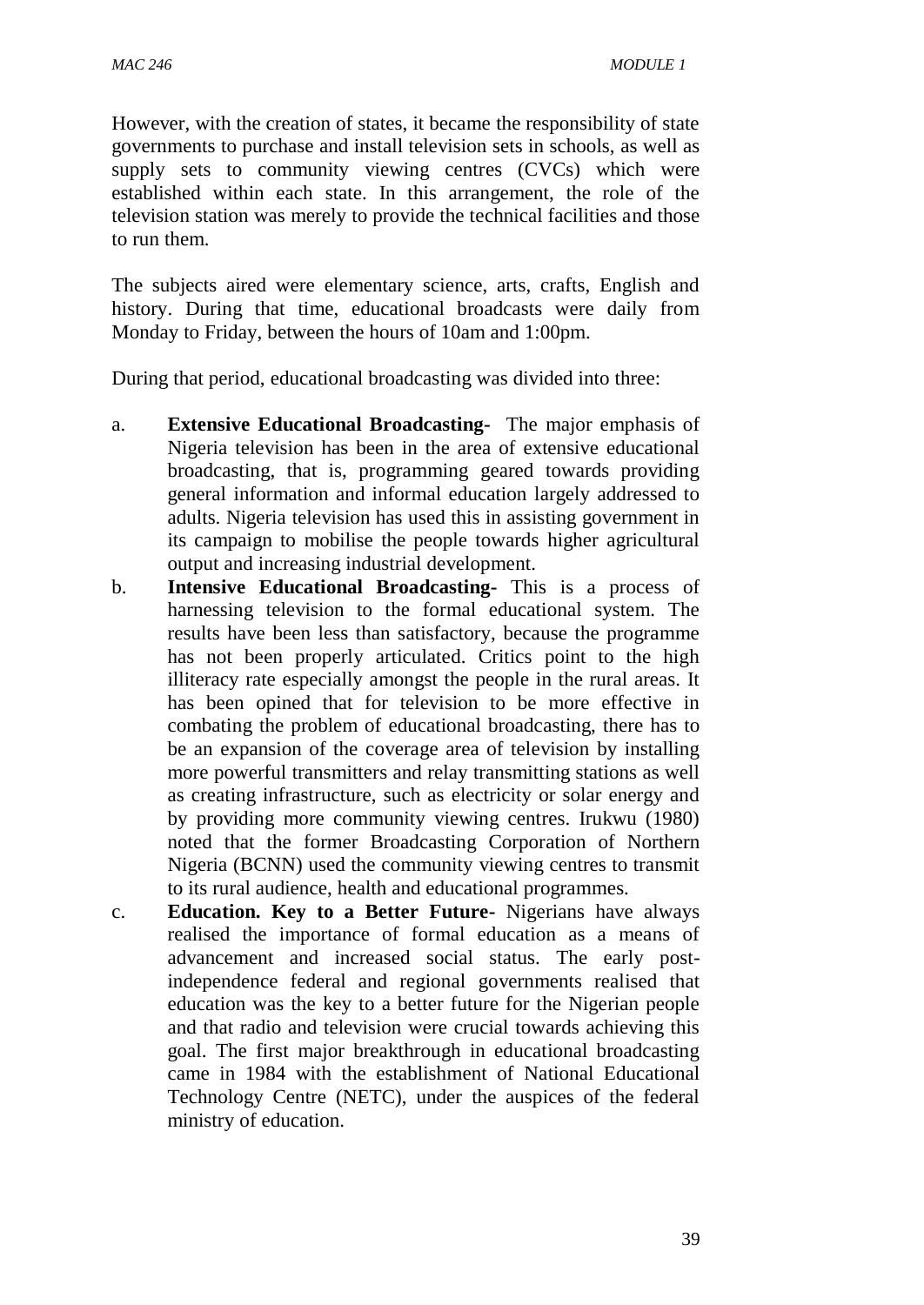The body which was set up to regularise educational broadcasting in the country, was set up specifically for the following objectives:

- To train educational broadcasters and visual aid specialists.
- To develop and produce instructional aids.
- To produce and transmit educational programmes on Radio and Television.
- To conduct workshops and seminars on the application of audiovisual technology to classroom teachings.

Educational programmes followed this laudable initiative by the ministry of education. The various educational programmes were run either in consonance with the curriculum and recommendation of the ministry of education or independent of the ministry, but in line with the peculiarities and philosophy of each individual station.

The various transformation and development that Nigerian broadcasting industry had witnessed so far, reflects in the educational broadcasting aspects of its activities, with a lot of programmes targeted at the various segments of its audience. The advent of privately owned broadcasting stations also has a lot of impact on educational broadcasting in the country.

# **3.3 What Radio and Television Can Do For Education**

According to Onabajo (2000) radio and television are the most powerful means of education man has ever developed. He further says that there is a general acceptance to the fact that they can make a profoundly significant contribution to an improved quality of education for children, youths and adults. The following are some of what the media can do for education.

- 1. Radio and television can bring to children, youth and adults the greatest achievements of our cultural heritage in art, music, drama, poetry, etc.
- 2. They can bring the inspiration of great teachers, artists, statesmen and scientists into the lives of people who might otherwise never have direct contact with personalities of comparable magnitude.
- 3. These media can fill an important role in making university education available to our rapidly increasing student enrollments and to adults who were unable to secure a university education in their youth.
- 4. Radio and television can lessen the gap between the rapidly growing body of scientific knowledge and public understanding of the social implications of modern science.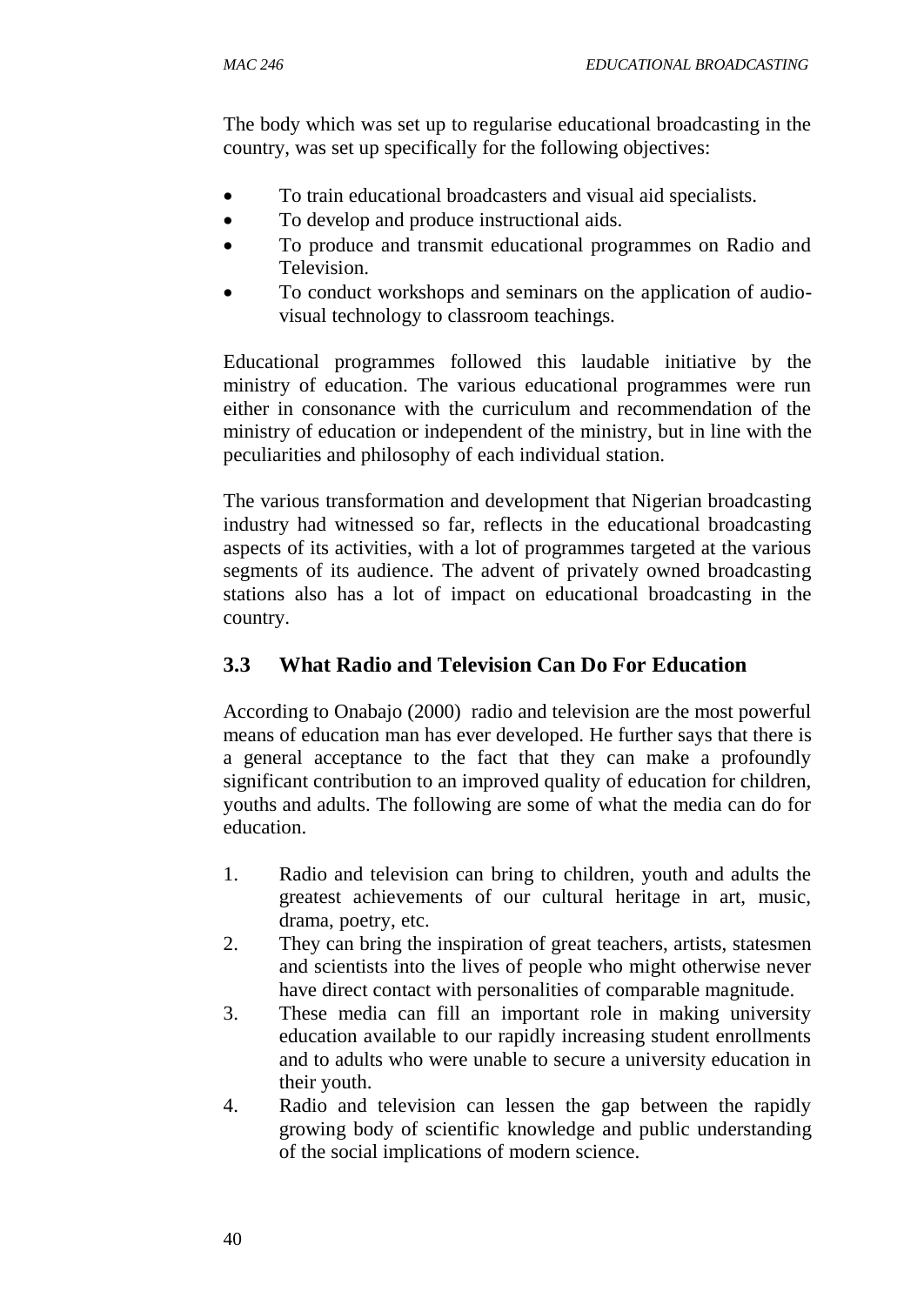- 5. They can be a major agency in all types of adult education from "do-it-your-self" skills to science and philosophy.
- 6. It is possible to acquaint the people rapidly with major social, civic and international issues on radio and television.
- 7. New events around the world can be brought to people everywhere in a few hours by radio and television.
- 8. They contribute to the pre-service and in-service education of teachers by making the quality of educational practice available for observation and analysis.

## **SELF-ASSESSMENT EXERCISE**

Give three definitions of educational broadcasting from the point of view of a mass communicator.

# **4.0 CONCLUSION**

Educational broadcasting can be defined as the transmission of education or educational programmes through radio waves from a television or radio station or any other broadcast device, to the audience in far and near places.

## **6.0 SUMMARY**

In this unit, our discussion has been a rather brief one and issues discussed were simply the evolution of educational broadcasting, the history of educational broadcasting in Nigeria and what radio and television can do for the education of a country.

# **6.0 TUTOR-MARKED ASSIGNMENT**

What do you think radio and television can do for the education of the educated and uneducated Nigerians?

# **7.0 REFERENCE/FURTHER READING**

Onabajo, O. (2000). *Principles of Educational Broadcasting*. Gabi Concepts Limited. Lagos.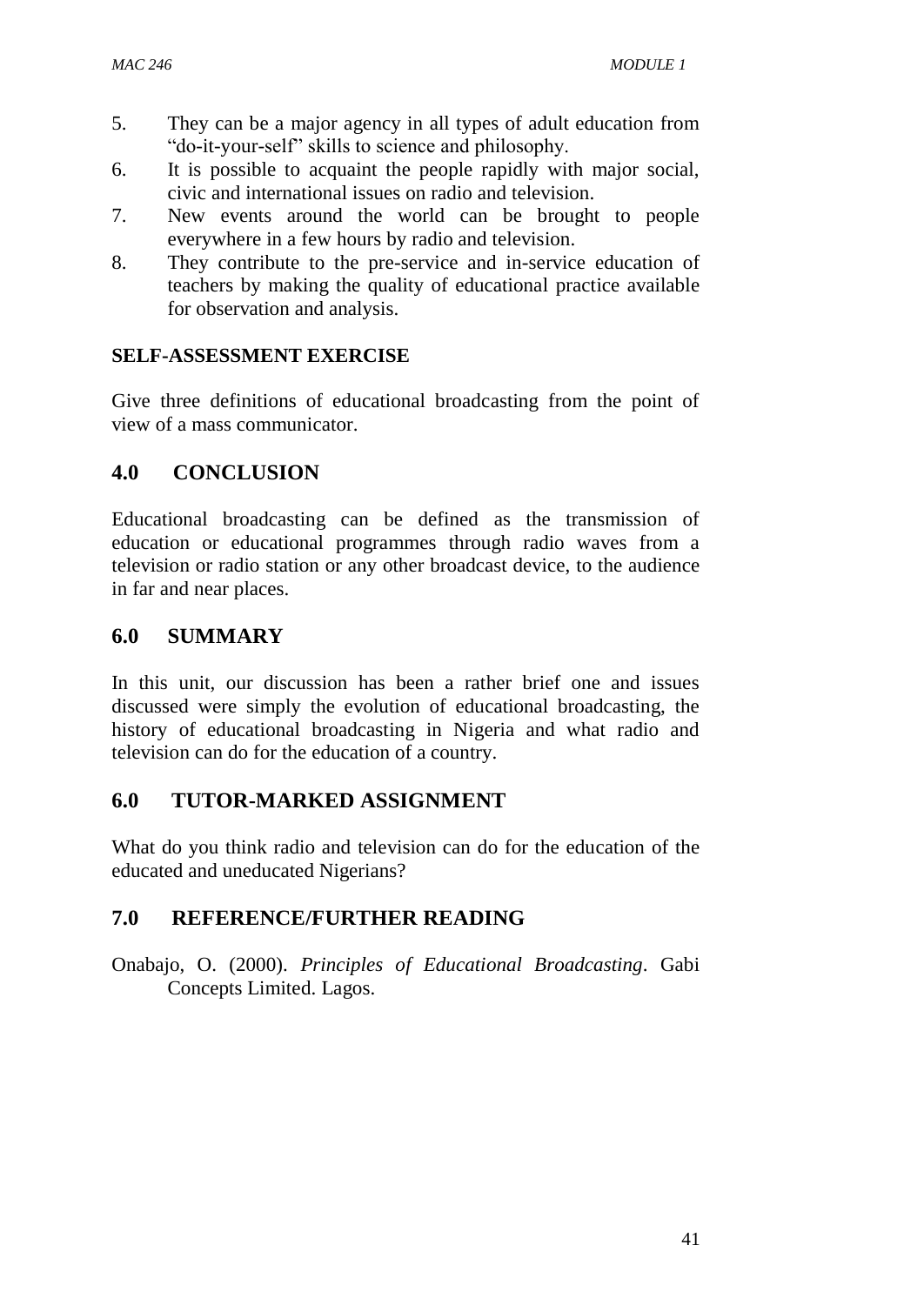### **UNIT 5 PRINCIPLES OF EDUCATIONAL PRESENTATION**

#### **CONTENTS**

- 1.0 Introduction
- 2.0 Objectives
- 3.0 Main Content
	- 3.1 What is Education?
	- 3.2 What is Broadcasting?
	- 3.4 The Educational Qualities of Radio
- 4.0 Conclusion
- 5.0 Summary
- 6.0 Tutor-Marked Assignment
- 7.0 Reference/Further Reading

#### **1.0 INTRODUCTION**

I remember as I write this, introduction the words of my grandmother of great memory. When I was travelling for my higher education several years ago, she called me back from the cab and told me what was going to be a part of my guiding philosophy in life. She said, "*education remains the only answer to the problem you see everywhere, so strive to be educated and not only schooled*". I did not understand that statement until years after.

Because my higher education was from a private university, I learnt under an impressive media-driven knowledge transfer. Our professors projected to us their ideas and principles either through a projector or film or video or recording devices. With this, we longed to attend classes, even when our health failed; we wanted to see the next practical film projections etc. When I compared this with my initial background, I became sorry for our state of education in Nigeria.

In this unit, we want to examine the role of education and the role of broadcasting in the Nigerian context. Please, follow me as we explore this terrain.

#### **2.0 OBJECTIVES**

At the end of this unit, you should be able to:

- define education
- define broadcasting
- enumerate the qualities of radio for broadcasting.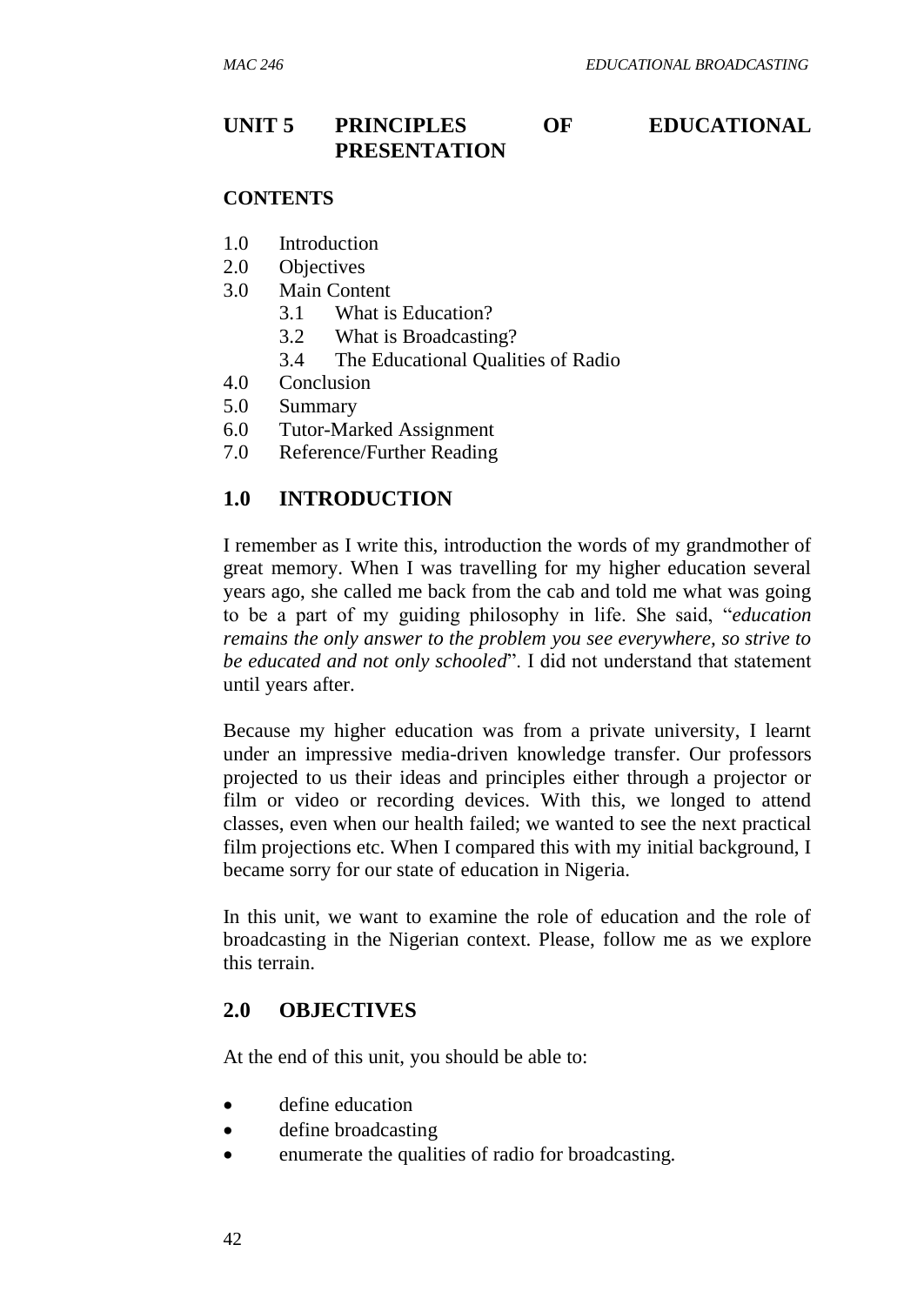## **3.0 MAIN CONTENT**

### **3.1 What is Education?**

According to Abdulkareem (1992) in Babafemi (2000), education is as essential to man as life itself on this planet earth. Societies through ages have one form of education or the other, whether indigenous or western education. Education varies from place to place and from time to time. In fact, it is a very important means of developing any nation. The term education has not lent itself to any strict consensual definition as it depends on the perspective from which one views it. It can be considered as the process of acquiring knowledge, skills, attitudes, interest, abilities, competence and the cultural norms of a society by people to transmit this life to the coming generations so as to enhance perpetual development of the society.

History has it that long before the advent of both Islamic and western education, Nigeria has an indigenous type of education (ie education for the survival of the people; subsistence education). However, modern influences, at about 300 year's interval to each other, robbed the country of its indigenous education to a great extent. For instance, Christian education was later promoted by the colonial administration to suit its purpose of colonisation.

Adesina (1985) in Lawal (2008) noted that education is always related to variable such as purpose of the learner, the aim of the teacher as well as the technological problems of the society. He therefore defines education as:

 The tool for the integration of the individual effectively into a society so that the individual can achieve self-realisation, develop national consciousness, promote unity and strive for social economic, political, scientific, cultural and technological process.

While relating education to culture, Nduka (1982) in Lawal (2008) sees the concept as the process of cultural transmission of the people at least part of such culture from one generation to the next.

Education, according to Lester Smith cited by Osokoya (1987) is the culture which each generation purposely gives to those who are to be its successors in order to qualify them for at least keeping, and if possible for raising the level of improvement which has been attained.

Horton, cited in Lawal (2008) sees education as an enhancing agency by which the Africans could restore their self confidence, and make those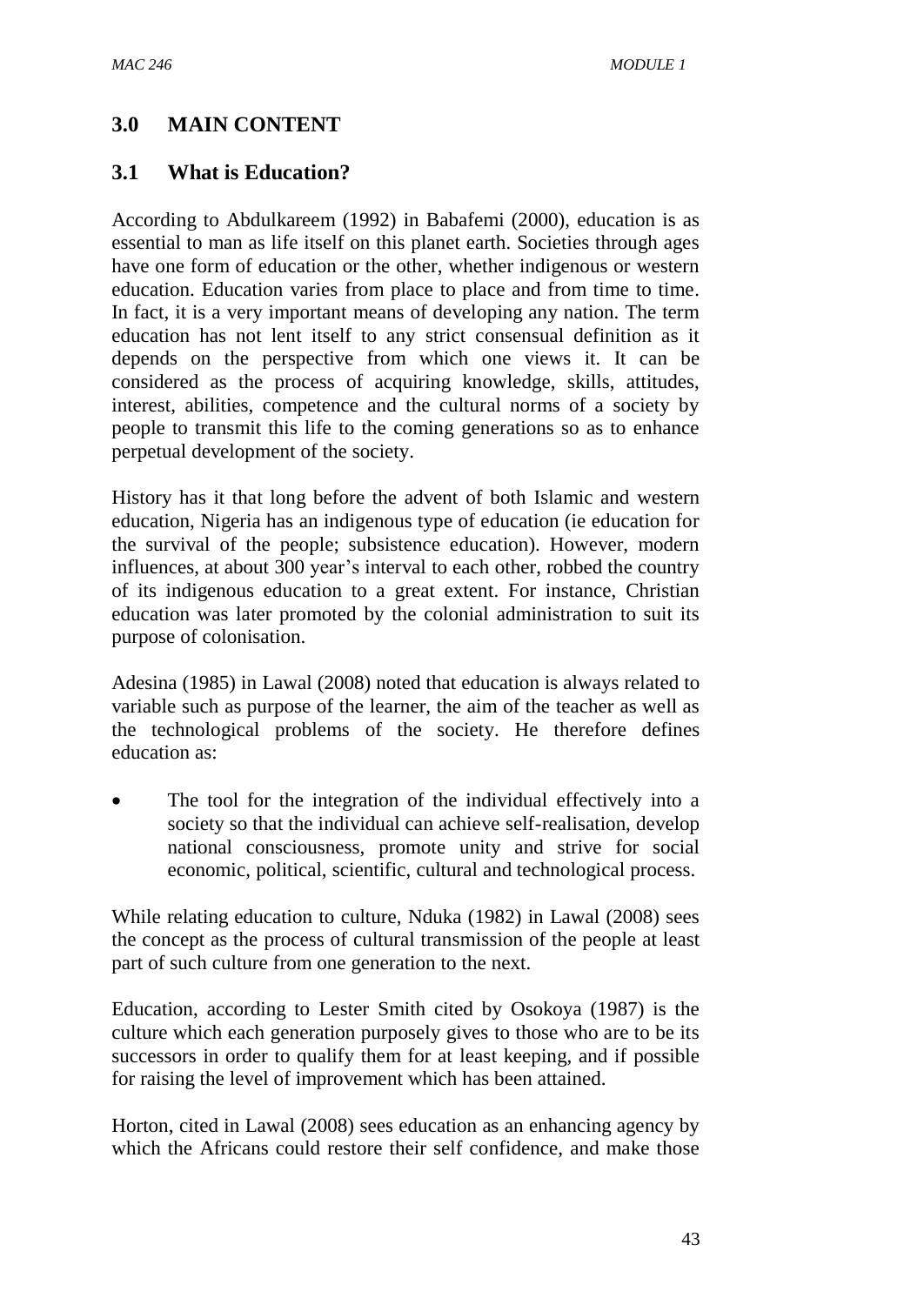who doubt the humanity of African begin to revise their views and learn to respect Africans.

Education, according to Nyerere (1982) is the transmission of accumulated wisdom and knowledge of the society from one generation to the next and also to prepare the young people for their future membership of the society in which they find themselves.

According to Salawu (2008) education is a term that means many things to many people. According to Oxford English dictionary (2000), the term means "a process of teaching, training and learning, especially in schools or colleges to improve knowledge and develop skills". There seems to be a consensus among definers of the term education. Education is regarded as that which is given to an individual to make him develop socially, morally, and intellectually as to allow for his/her personal overall development and the development of the community in which he/she finds himself/herself". By implication, education, whether formal or informal, is goal-oriented. It is to be functional, qualitative and socio-personal driven. Socio-personal in the sense that it must be tailored toward serving the society and the personality involved. This accounts for why every society is concerned and deeply involved in the content and quality of education given to the individuals in the society. It is because of the role attributed to education by society that account for its being defined as "transmission and renewal of culture from one generation to another".

### **SELF-ASSESSMENT EXERCISE**

Attempt a definition of education different from the above.

# **3.2 What is broadcasting?**

Broadcasting is an activity strictly limited to the electronic media. The electronic media may best be defined as all media forms appearing in electronic form that is radio, television, films, projectors, computers etc. In fact, Onabajo (2000) defines broadcasting as the transmission of information through radio waves from a radio or television station, to the audience in far and near places, through their receivers, which help in decoding such information. Also, broadcasting can be defined as the dissemination of information by an organisation to a widely dispersed heterogeneous audience through their radio or television receivers.

### **Brief Information on Nigeria**

Nigeria is a country described severally as one-third larger than Texas and the most populous country in Africa. It is situated on the Gulf of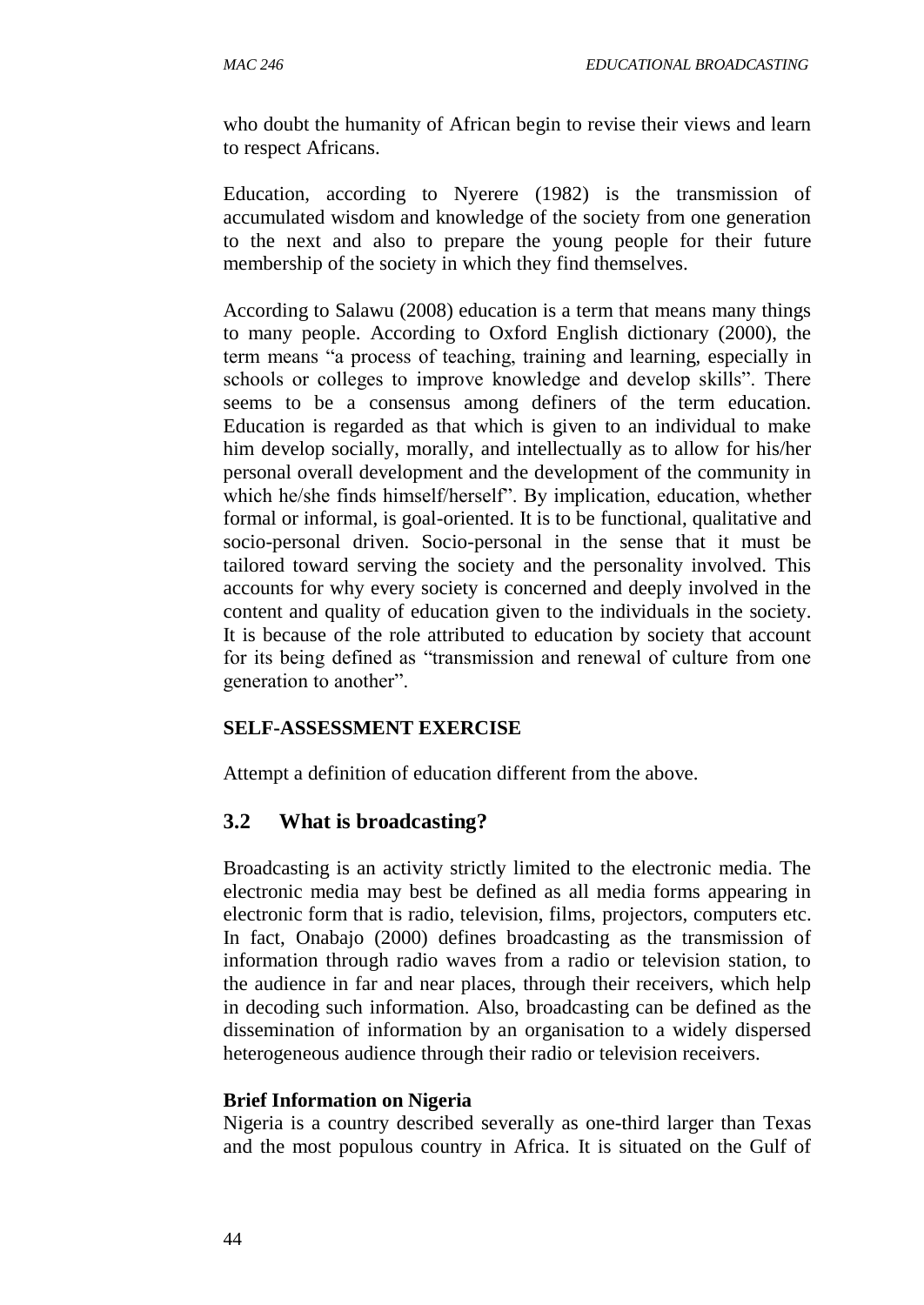Guinea. Nigeria operates a multi-party system of government transitioning from military to civilian government.

On October 1, 1960, Nigeria gained independence and became a member of the Commonwealth of Nations thereby joining the United Nations. Organised as a loosed federation of self-government states, these states face the overwhelming task of unifying a country with 250 ethnic and linguistic groups.

For 33 years, Nigeria endured a pretty ravaging military government until May 1999 when General Abdulsalam Abubakar fulfilled a longawaited pledge of stepping aside for a democratically elected leader and this informed the election of Chief Olusegun Obasanjo who governed the country for eight years.

Current statistics show that contrary to the 140 million population estimate, Nigeria is now of over 160 million people. This has implication for all the sectors of the country, especially education.

#### **SELF-ASSESSMENT EXERCISE**

With the brief information on Nigeria, do you consider education an urgent priority in the country? If yes: why?

### **3.3 The Educational Qualities of Radio**

According to Onabajo (2000) radio has the following teaching qualities; which are absent in other media, whether its programmes are prerecorded or transmitted live.

- a. **Immediacy** One can listen-in on the event itself. While textbooks used for teaching may be five or 10 years out of date, radio messages can be as current as the latest broadcast.
- b. **Realism** Report of events on radio as they unfold may be more impressive than a newspaper reporter dealing with the same events. The broadcaster is on the scene and the tones of his voice communicate shades of meaning that the newspaper cannot convey. World history becomes real and personal during live broadcast of the London 2012 Olympic Games or some other events, as students are transplanted to scenes of momentous decisions.
- c. The conquest of **space and Time** Radio can overcome the barriers of space and time through on the spot broadcasts or simulated history.
- d. **Emotional Impact** Radio brings dramatic feelings into the classroom and can carry to the listener all the emotional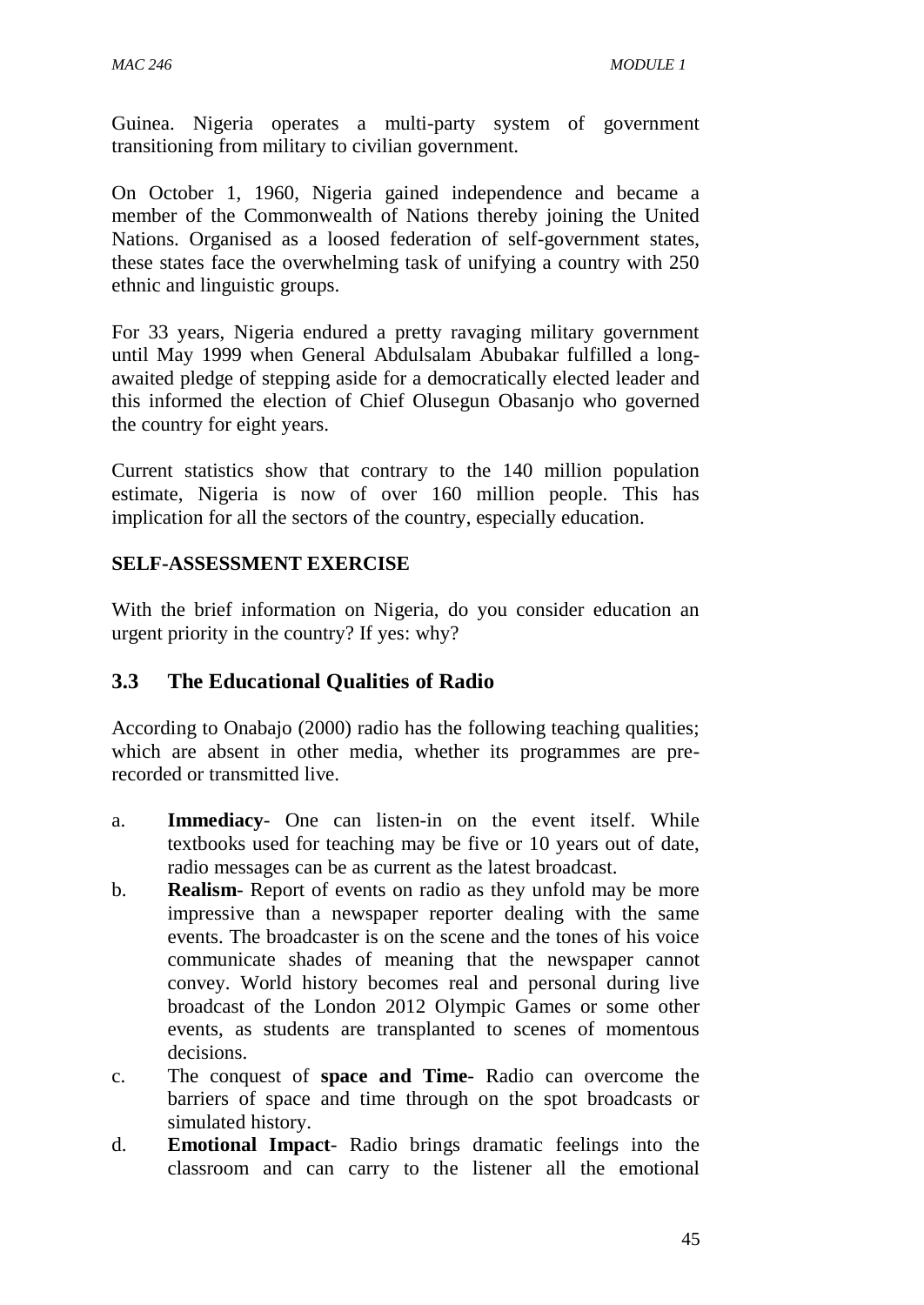overtones of the broadcast materials. The human voice is the most significant way of reading people and can convey feelings and attitudes even when the eyes of the listeners are closed.

- e. **Authenticity** Since it is rare for a teacher to be expert in every phase of the subject he teaches, experts have often been brought on radio to bring into classrooms expertise and authority in subject matters. Radio can also provide expertise in methods.
- f. **Cost-** Radio is relatively cheap to run because its per capital cost is small, because it can reach millions of people at the same time. It can be used inexpensively when there is need to emphasise local problems or conditions and the solutions to such problems.

## **4.0 CONCLUSION**

Nigeria is a country described severally as one-third larger than Texas and the most populous country in Africa. The same country is still struggling with giving its citizens good and quality education. If education is the life-blood of any nation, can we say that Nigeria has done well with education over the years? Can we also say that the broadcast has been put to good use for educational purpose?

## **5.0 SUMMARY**

So far in this unit, there has been a look at the definition of education and broadcasting. Also, the qualities of radio for the purpose of education have been examined.

### **6.0 TUTOR-MARKED ASSIGNMENT**

Do you think radio is an important tool for mass education? If yes: how?

### **7.0 REFERENCE/FURTHER READING**

Onabajo, O. (2000). *Principles of Educational Broadcasting*. Gabi Concepts Limited.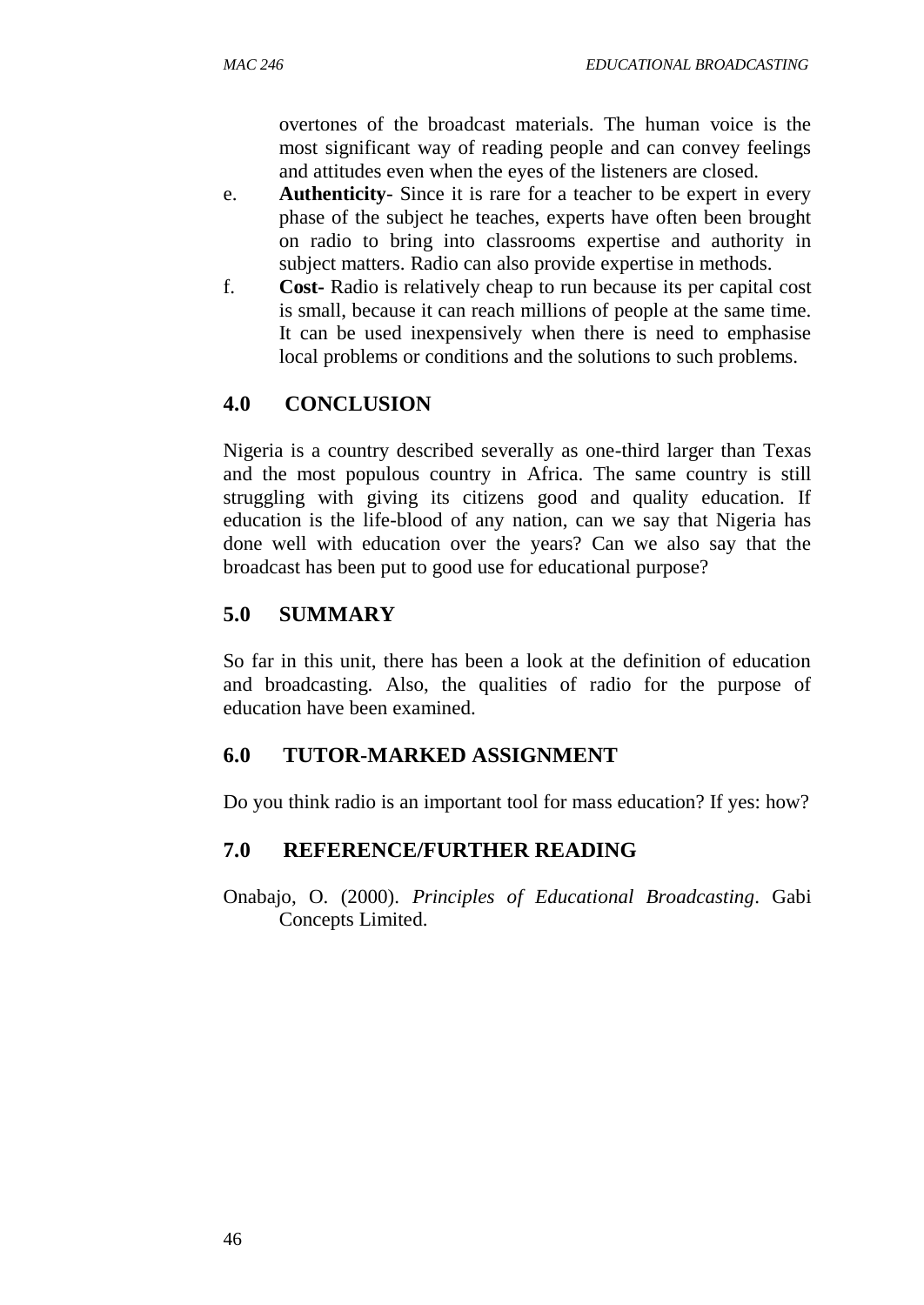## **MODULE 2 CATEGORIES OF EDUCATIONAL BROADCASTING**

- Unit 1 Children Education Broadcasting
- Unit 2 Adults in Search of Education
- Unit 3 Men and Women in Urban Communities
- Unit 4 Men and Women in Rural Communities

## **UNIT 1 CHILDREN EDUCATION BROADCASTING**

### **CONTENTS**

- 1.0 Introduction
- 2.0 Objectives
- 3.0 Main Content
	- 3.1 Why is Educational Broadcasting Important?
	- 3.2 Educational Broadcasting and the Children
	- 3.3 Methods of Educational Broadcasting for Children
	- 3.4 Some Challenges of Broadcasting to the Children
- 4.0 Conclusion
- 5.0 Summary
- 6.0 Tutor-Marked Assignment
- 7.0 References/Further Reading

# **1.0 INTRODUCTION**

Perhaps the most difficult audience of any broadcasting medium is the children. Why is this so? The definition of a child is given only with a range. The most popular definition puts a child as being between the unborn ages of zero to 18. Now, tell me, are you going to serve the same content to a two year old and 17 year old and expect a meaningful result? But despite this challenge, this unit has proffered some solutions to reaching the various groups of children.

## **2.0 OBJECTIVES**

At the end of this unit, you should be able to:

- define a child
- list reasons why children need educational broadcasting
- describe methods of reaching the children on radio and television
- describe some challenges in broadcasting to children.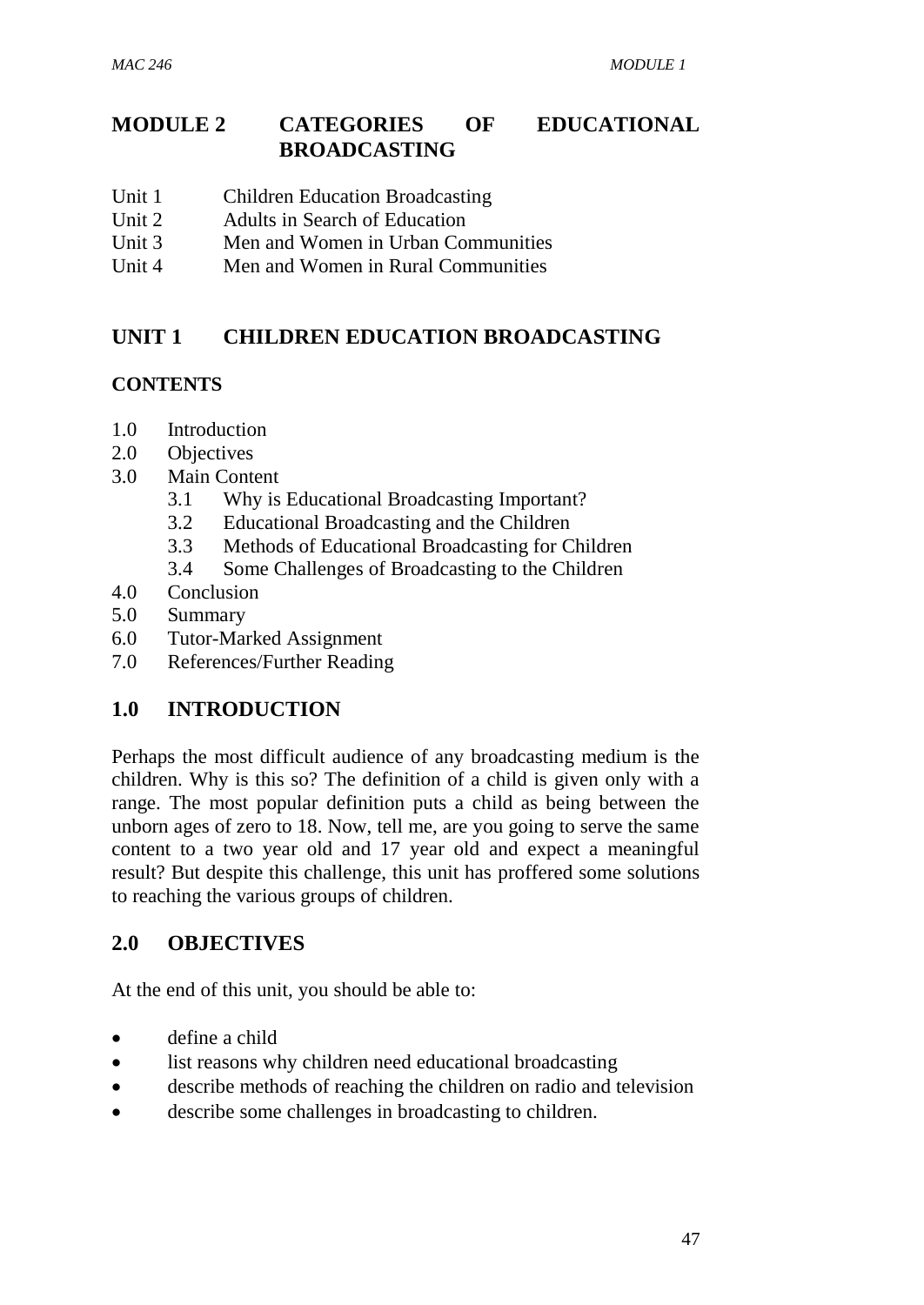# **3.0 MAIN CONTENT**

## **3.1 Why is Educational Broadcasting Important?**

Nigeria currently operates the 6-3-3-4 system of education. This is a type of educational system wherein the recipient would spend six years in the primary school, three years in the Junior Secondary School, three years in the Senor Secondary School and four years in the tertiary institutions. In these stages, we have primary schools, secondary schools and tertiary Institutions such as colleges of education, polytechnic and universities respectively.

Primary education as regards the 6-3-3-4 system of education is the elementary type of education for children between ages six to 11 years. This is the foundation of education upon which all others are built. It therefore determines the success or failure of the whole system, (National Policy on Education 1981).

Now, let us adopt our working definition of a Nigerian child as between the ages of six and 11 for broadcast purposes. This set of children resume school from the hours between 8:00am and 2:00pm. In many schools, they are engaged in after-school lessons that will keep them in school for another one hour, 30 minutes. It is therefore assumed that these children will be at home from about 3:30 and 4:00 pm.

Research has shown that these kids engage themselves most of the time after school with the television. The question therefore is to what extent these children obtain educational information on the television or radio after school.

# **3.2 The Importance of Educational Broadcasting for Children**

- a. It facilitates their learning experience- The television in this part of the world has not done quite well in educating our children. In some parts of the world, children look forward to solving their homework or school quizzes at home through the mass media. This way, a practical re-demonstration of what they have learnt in school is again projected to them.
- b. Helps in the Childs Phonic education- If for instance, a child learns in school a series of word pronunciation and is perhaps confused, when that child gets home and tune to the television, and hears the exact way the teacher has pronounced the word, the child's education is however enhanced in the process.
- c. Because children learn faster when what they learn are played before them, broadcasting offers to the child a greater advantage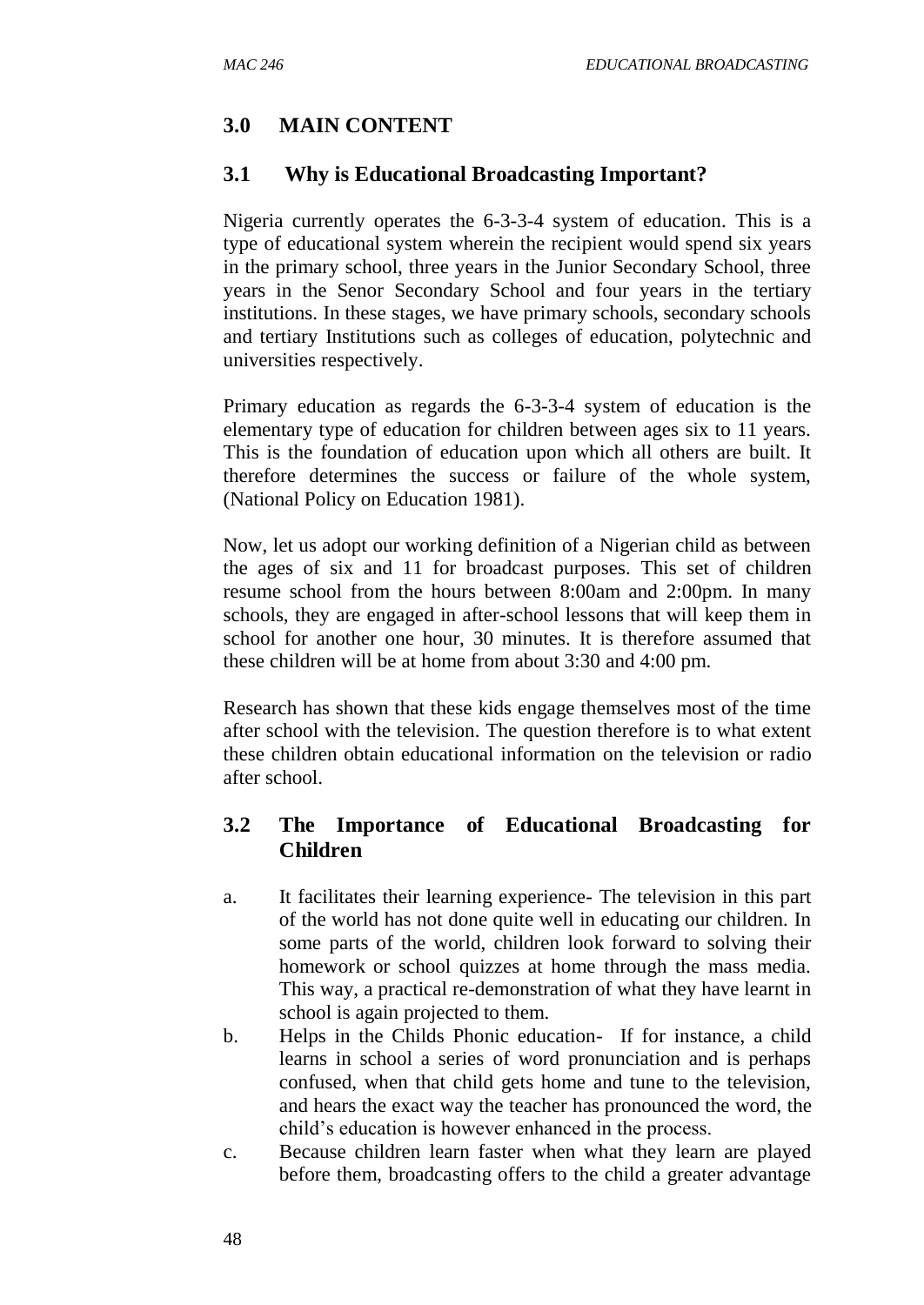over the class situation. A child who has been taught that aeroplane works by flying in class, and gets home to see an aeroplane in the television doing exactly what the teacher described will no doubt be a better student.

### **SELF ASSESSMENT EXERCISE**

Quickly think of other importance of educational broadcasting for children.

## **3.3 Methods of Educational Broadcasting for the Children**

By methods, we mean the various ways through which education can appear on television for children. These are the various programmes packaged with major and minor educational contents for the children.

And they are:

a. **After-school programmes (A Lagos Example) -** educational broadcasting began in LTV 8 in November 1981. It went off the air after four months and resurfaced in March, 1982 with the teaching of Yoruba, English and French languages for the beginners. The teaching of Yoruba language became an important focus of educational broadcasting as a result of the decision reached by the federal ministry of education, that all school certificate holders must pass a Nigerian language at senior secondary certificate of education level. This however, led to the creation of Aditu which was aimed at broadcasting the teaching of Yoruba language, grammar and literature. Education broadcasting of Aditu was based on school curriculum syllabus of Nigeria Educational Research and Development Council (NERDEC). Towards the end of 1982, Areweyo another Yoruba educational programme for primary school started to be relayed from 5-5:45pm every Tuesday. The teaching of English language and mathematics based on NERDEC curriculum was on air for two years 1984-1986.

On the stable of African Independent Television (AIT), programmes like *Scrap Palace* (a programme on the art) and *Kiddies Radio on Sunday* (a quiz programme designed for children between the ages of five to 12) was aired every Sunday on Ray Power from 2 - 3pm.

b. **Moonlight tales on television-** An important instrument or means of educating our children or the coming generation is by rendering tales. This is a long practice in Africa. Our national television at a time prioritised this practice but all of a sudden, the practice has declined. Tales by moonlight was NTA's longest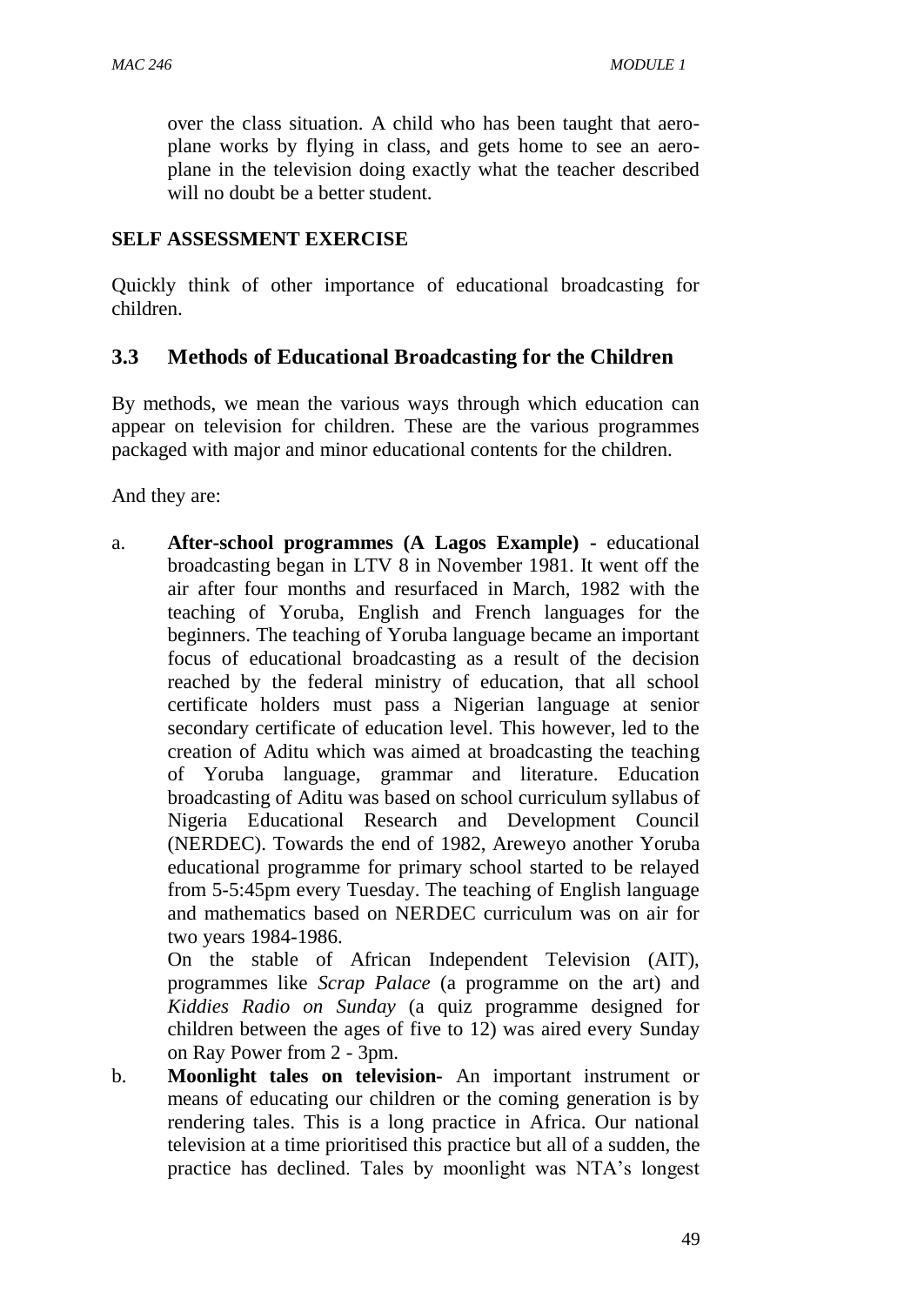running children's educational programme. The programme won the 1991 prized pieces International Video/Film Competition, organised by the National Black Programme Consortium in Columbus, Ohio, USA. The consortium adjudged tales by moonlight, the best youth educational programme in Ohio. The programme is a typical Nigerian educational programme in traditional folklore and the episodes are usually recorded in an environment that reflects the actual scenery in specific stories.

A similar programme of the NTA is story-land. It is a folklore that teaches the children not to tell lies. It is a story of wisdom which is illustrated graphically. *Storyland* made its debut in 1990, and featured Jimi Solanke and Dede Mabiaku as story tellers.

- c. **Television debates/quiz-**Debate programmes are educational programme whether on radio or television. This is an avenue where children could easily pick the skills involved in argument. The NTA network service at a time included the Jets Quiz Competition. Also, the *Bournvta Brain Match*, a form of quiz competition was on air among others. The purpose of these programmes was to prepare the children for the future ahead of them.
- d. **Educational drama-** Children love drama programmes where they can find children of their age, who speak similar language like they do. They could be educated through this avenue. Such drama could address some of their social education needs like etiquettes, moral and ethical conducts etc.
- e. **Cartoons-** The dictionary defines cartoons in two contexts. The first is that it is an amusing drawing in a newspaper or magazine, especially one about politics or events in the news. The second is (animated cartoons) which is a film/movies made by photographing a series of gradually changing drawings or models, so that they look as if they are moving. Cartoons attract children because of the colouration of the drawing. The voice of the characters is another delight. These days, with the advancement in computer technology, there is an amazing improvement in the quality of cartoons that appear on our national/international televisions.

# **3.4 Some Challenges of Broadcasting to Children**

a. **Language-** When broadcasting for children, the instructor or broadcaster needs to be mindful of the choice of words. Because different children converge in front of the television, there is the need to understand the fact that these children are of different educational background. Therefore, assumptions should not be made that there will be a general understanding of an idea or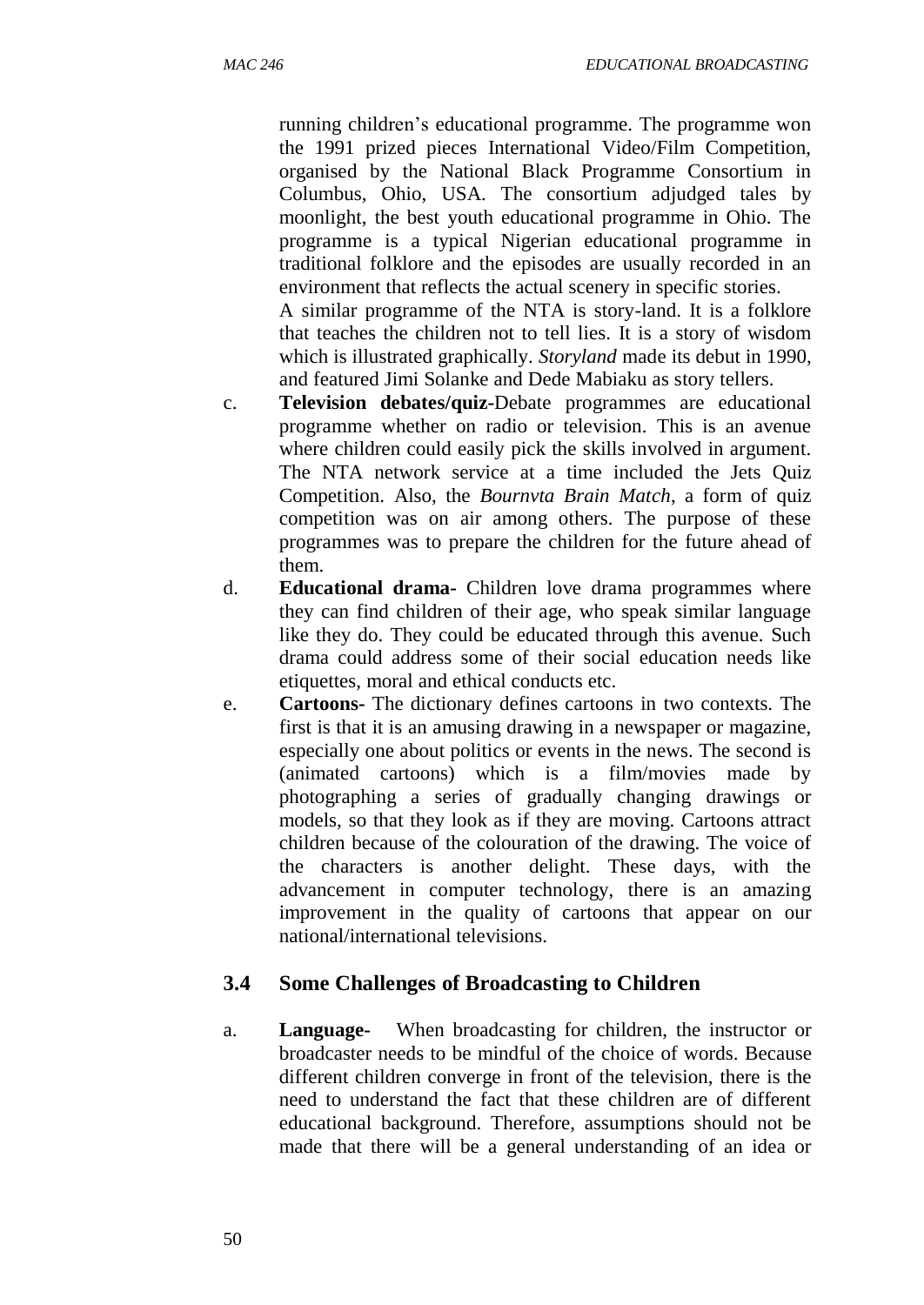instruction. As an instructor on radio or television, the use of the simplest word to drive your idea is unavoidably important.

- b. **Audience analysis-** A fatal mistake that broadcast instructors make is to generalise the children population. The definition of children given earlier in our discussion gives a range of (zero to 18 years) for children. The question an instructor should ask is '*what segment of the population am I going to reach and how will I achieve this*?' The broadcast content for ages 10-14 may not make sense to ages 1-4 years.
- c. **Appropriate instructional materials-** There are different instructional materials for teaching children. This is because, children learn faster when they see. Tell a child a dog barks and he may still be confused. But show a child a dog barking and there is a connection to the dog either at home or of the neigbour and you have succeeded in passing loads of information.

## **4.0 CONCLUSION**

Education plays a pivotal role in a nation's development. The extent to which the children are educated will either spell a great future or doom for any nation. The structures that we build today will only become reliable legacies tomorrow only if our children are truly educated. One of the avenues of mass education is the mass media; whether radio or television. But for the youngsters, television seems to be the fastest way of connecting them.

## **5.0 SUMMARY**

In this unit, efforts have been made to define a child from different contexts**.**

## **6.0 TUTOR-MARKED ASSIGNMENT**

Identify educational broadcasting method that you can find on our national television stations today. Are they really educating the children?

## **7.0 REFERENCES/FURTHER READING**

Onabajo, O. (2000). *Principles of Educational Broadcasting*. Gabi Concepts Limited. Lagos.

Schramm, W. (1969). *Feedback for Instructional Television*. Stanford: Institute for Communication Research.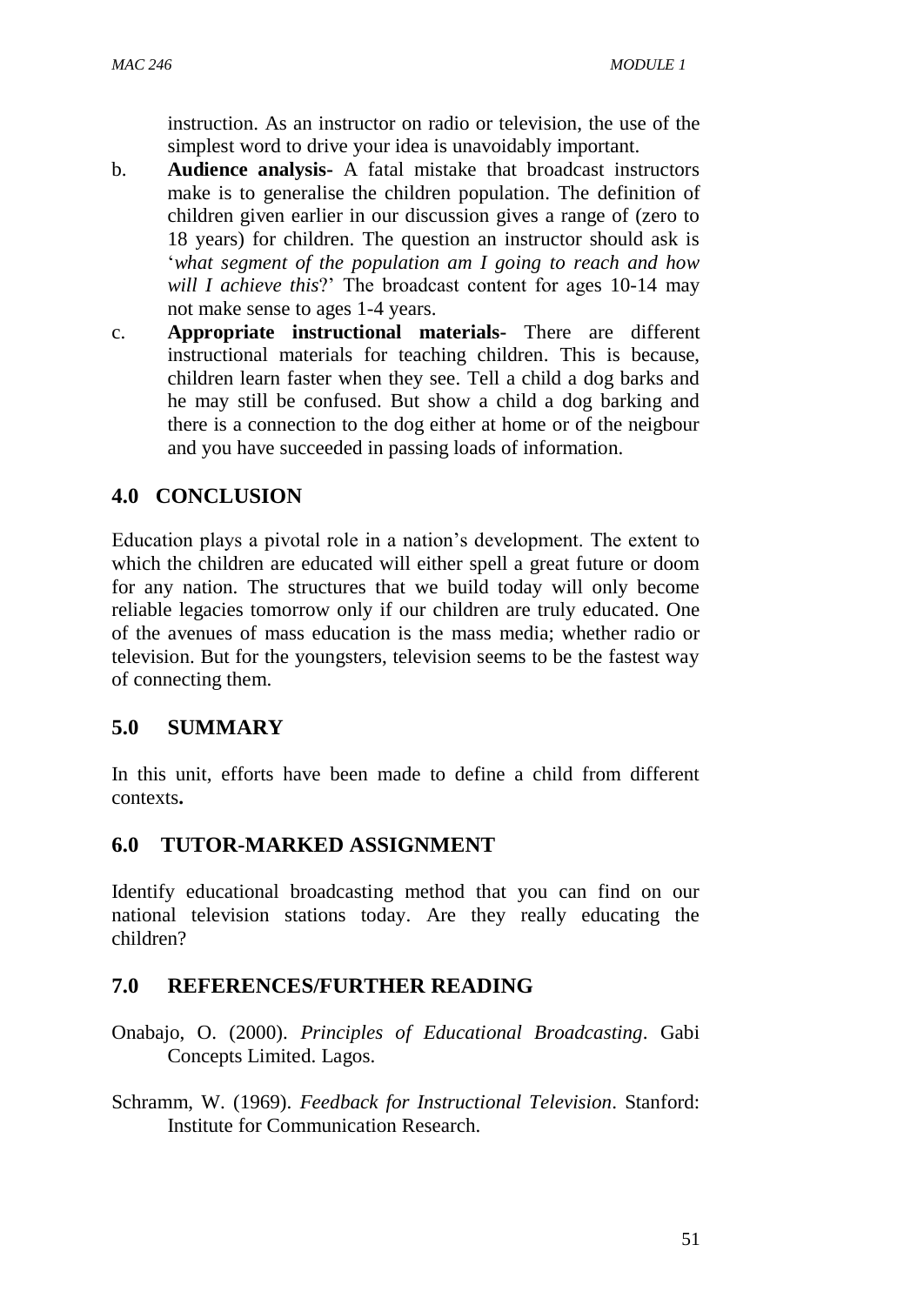## **UNIT 2 ADULTS IN SEARCH OF EDUCATION**

#### **CONTENTS**

- 1.0 Introduction
- 2.0 Objectives
- 3.0 Main Content
	- 3.1 Definition of an Adult
	- 3.2 What is Education?
	- 3.3 What is Adult Education?
	- 3.4 Purpose of Adult Education
	- 3.5 Brief History of Adult Education in Nigeria
	- 3.6 Functions of the Broadcast Media
	- 3.7 Methods of Educational Broadcasting for the Adult Learners
- 4.0 Conclusion
- 5.0 Summary
- 6.0 Tutor-Marked Assignment
- 7.0 References/Further Reading

### **1.0 INTRODUCTION**

By Adult Education, we refer to definition by experts for deep understanding. In this unit we will go down history lane to the history of adult education in Nigeria. The reason for this is to aid our understanding on subsequent issues to be discussed in this unit.

### **2.0 OBJECTIVES**

At the end of this unit, you should be able to:

- narrate a short account of adult education in Nigeria
- state why mass adult education is important n Nigeria
- outline ways by which media can further aid adult literacy in Nigeria.

### **3.0 MAIN CONTENT**

### **3.1 Definition of an Adult**

Nzeneri (2008) described an adult as a person who is physically and psychologically mature and who is socially, economically, and politically responsible. In his words, physical maturity implies that the adult is capable of being a parent, picking a life partner, raising a family and managing a home.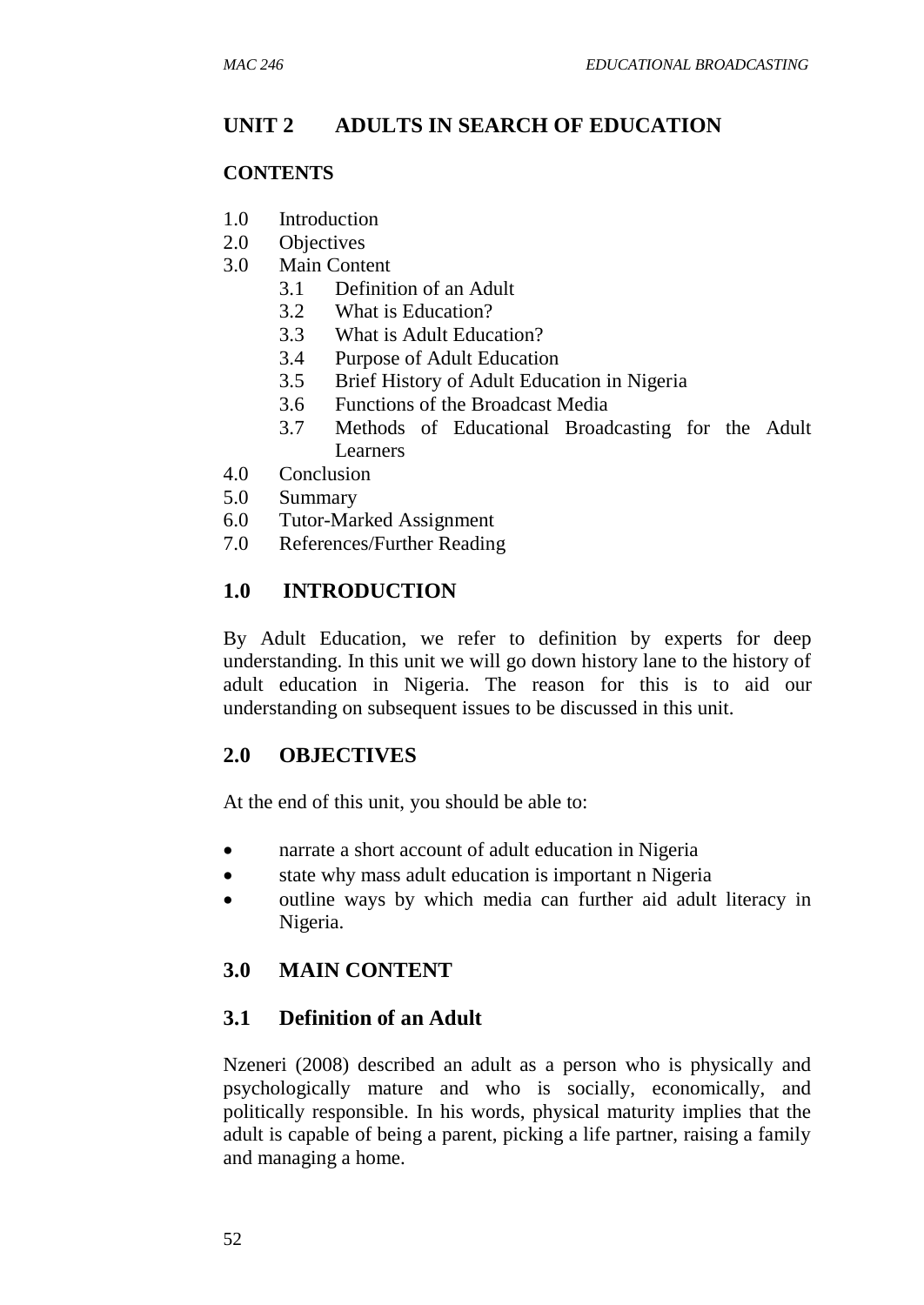In some communities, an adult is known by his age. Some say that adulthood starts at 14 years of age. To many, one has attained adulthood when he is up to 18 years of age. To Ume (no date) an adult is not known by his age or physical and psychological maturity but by the circumstances in which he or she finds herself. In this case, a boy of 14 years may be a more adult than another who is 20 years.

# **3.2 What is Education?**

To many scholars, the term education means learning which starts from the cradle to the grave. Okafor (1987) defined education to embrace all experiences through which an individual acquires knowledge or ideas, develops his intellect and strengthens his will.

# **3.3 What is Adult Education?**

We can see the relevance of experience in Ume and Okafor's definitions. Using their definitions of adult and education, we can safely say that adult education is just a process by which a mature person acquires knowledge, ideas etc. some other scholars saw adult education as a comprehensive term describing not merely literacy education but non-formal, out of school education and training.

A summary of United Nations Economic, Social and Cultural Organisation (UNESCO) presents adult education as a process by which a matured member of a society acquires knowledge and skills to make himself relevant in his community.

# **3.4 Purpose of Adult Education**

According to Nzeneri (2008) the purpose of adult education and nonformal education of the Nigerian National Policy on Education include:

- To produce functional literacy education for adults who have never had the advantage of any formal education.
- To promote functional and remedial education for those young people who prematurely developed out of the formal school system.
- To provide further education for different categories of completers of the formal education system in order to improve on their basic knowledge and skills.
- To provide in-service on the job vocational and professional training for different categories of workers and professionals in order to improve their skills.
- To give the adult citizens of the country necessary aesthetics; cultural and civic education for public enlightenment.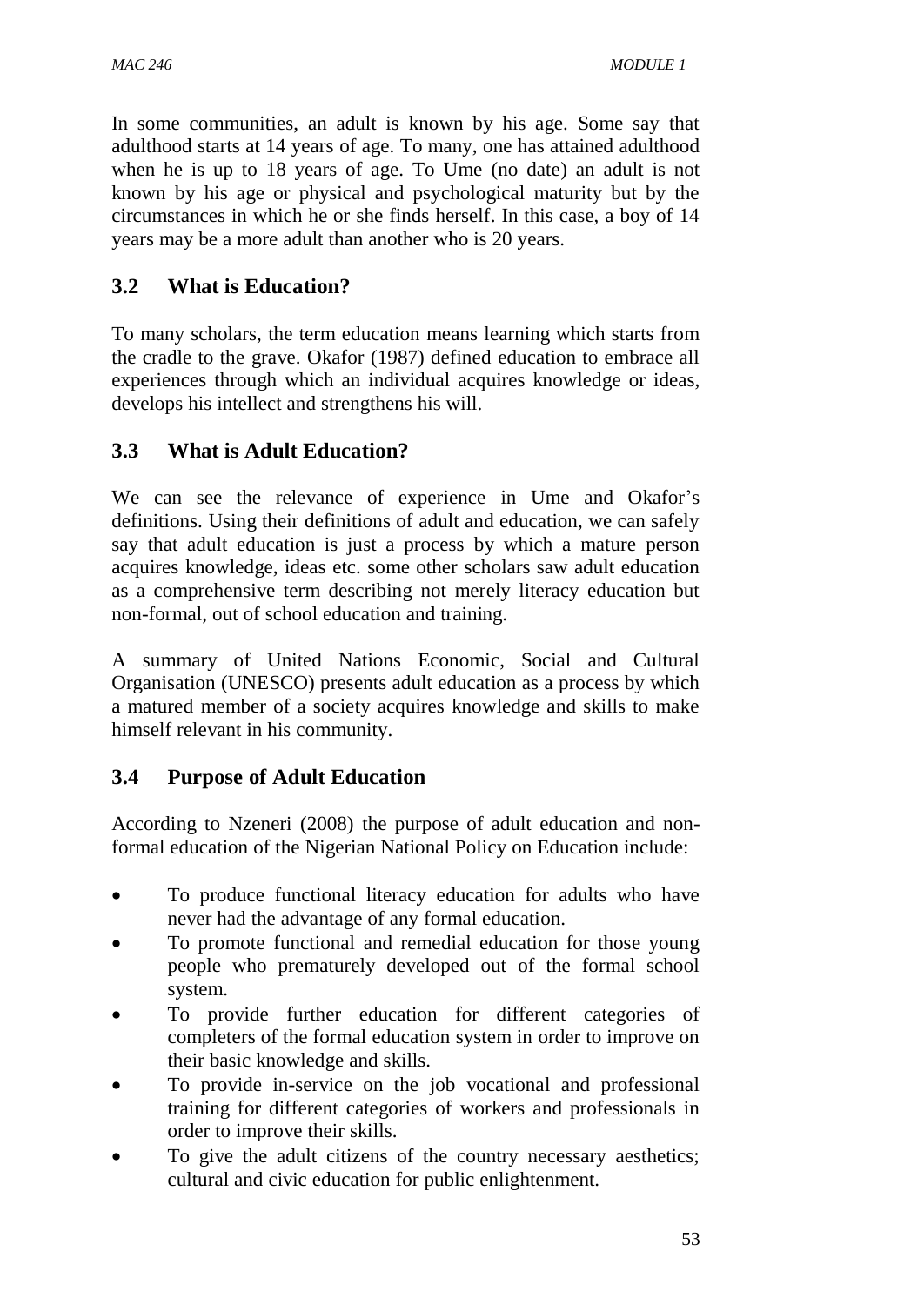### **3.5 Brief History of Adult Education in Nigeria**

Before the advent of the western education in Nigeria, some form of adult education has been given in the traditional societies, and Muslims, through the Quranic schools have also been teaching not only children, but also adults. The aims were to prepare people to master skills in order to earn their living, to learn about the cultural heritage, to behave according to society's codes of conducts and to lead moral life so as to enter the blissful thereafter.

However, the western concept of adult education came with the Christian missionaries in the 1840s to start with, the missionaries taught adults along with children and emphasised religion. The three Rs were also imparted as the knowledge of these helped them to understand the Bible. Sunday school activities and classes in the evenings when adults were free were taken up quite seriously, both by the missionaries and their congregation. The missions emphasised moral training, and the literacy was to help the learner to master western values.

According to Online Researchers (2010) the history of adult education dates back to the 40s. in Aderinoye's opinion, adult education started as evening classes in Kano in 1940. He further informed us that experiments in community development and literacy began in Udi in 1942 with Chadwick ER as the organiser. He also wrote that as far back as 1958 before Nigeria's independence, an association had been formed. The association constituted what was called an Interim committee in their conference at the University of Nigeria Nsukka. The committee was changed with the preparation for launching of a natural body and a constitution to be examined in a conference proposed to be held at the University of Ibadan in December 1967. Unfortunately, the civil war made the realisation of this dream impossible until 1971 when the association was transformed into a national body called Nigerian National Council for Adult Education (NNCAE). The aim of the council was to achieve 100% literacy in Nigeria.

Also in 1971, Chief A.Y. Eke the then minister for education called for a 10 year (1974-1984) mass literacy campaign and served as the founding chairman of the National Mass Education Commission. Following the pressure by the federal government for recognition of the discipline of adult education, a unit called adult education was created at the Federal Ministry of Education in 1974.

The administration of Alhaji Shehu Shagari in 1982 following call by the United Nations Economic Social and Cultural Organisation (UNESCO) for total eradication of illiteracy from the world 1982-1992 as a 10 year mass literacy campaign period. In 1987, the federal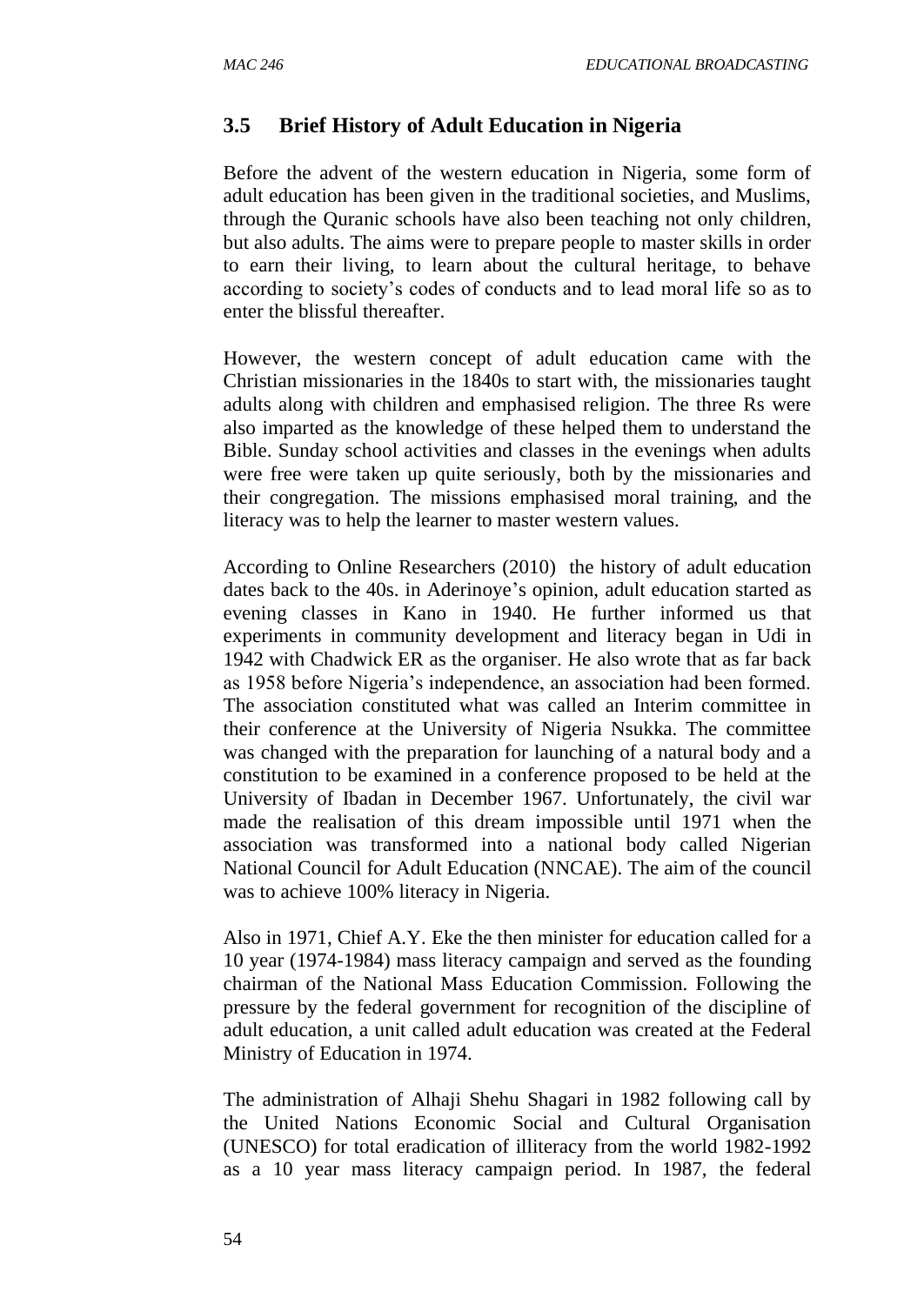government directed all state government in the federation to establish adult and non-formal education agencies to execute literacy education. In 1990, a decree was promulgated establishing a national mass literacy commission. To buttress the unseasoned effort of our government to respond to the global trend for Education for All (EFA) in line with the United Nations declaration, the Universal Basic Education was launched in September 20, 1999.

## **3.6 Functions of the Broadcast Media**

According to Marsh & Knox (1966) mass media serve two basic functions and that is to provide information and to provide escape. Communication theorists identify two major functions of mass media. The first is that it is a medium for contributory effects; to reinforce existing opinions or recent decisions. To increase knowledge and information on a wide range of topics, or to provide a tool for personal growth and development, the second function is that it serves as a means of escape that is to provide mental and physical relaxation, to stimulate the imagination and to act as a means of vocation interaction. The first function represents a search for instrumental information. The second therefore is a search for entertainment.

In the words of Idebi (2008) education could not be limited within teacher and taught without social environment. Therefore, mass media is one such potent force in the social environment of education. Through modern electronic techniques and technologies (i.e the broadcast media), mass media prove that education is really comprehensive and not confinable to the four walls of the classroom.

Some of the functions of the broadcast media as stated by Sharma (2012) are as follows:

- 1. **Provides various information -** The broadcast media disseminates various information for the mass of people to acquire different knowledge as quickly as possible.
- 2. **Provides vocational information-** The broadcast media helps in providing vocational and professional information to a large group of people.
- 3. **Spreading awareness and civic responsibility-** People can be aware of different problems of the society and their role in changing society through mass media. People know their rights and duties for the nation clearly.
- 4. **Provides educational programmes-** The broadcast media help in forming suitable habit for different programmes and they utilise their leisure time in a productive way. It also influences the behavior of the people through different programmes.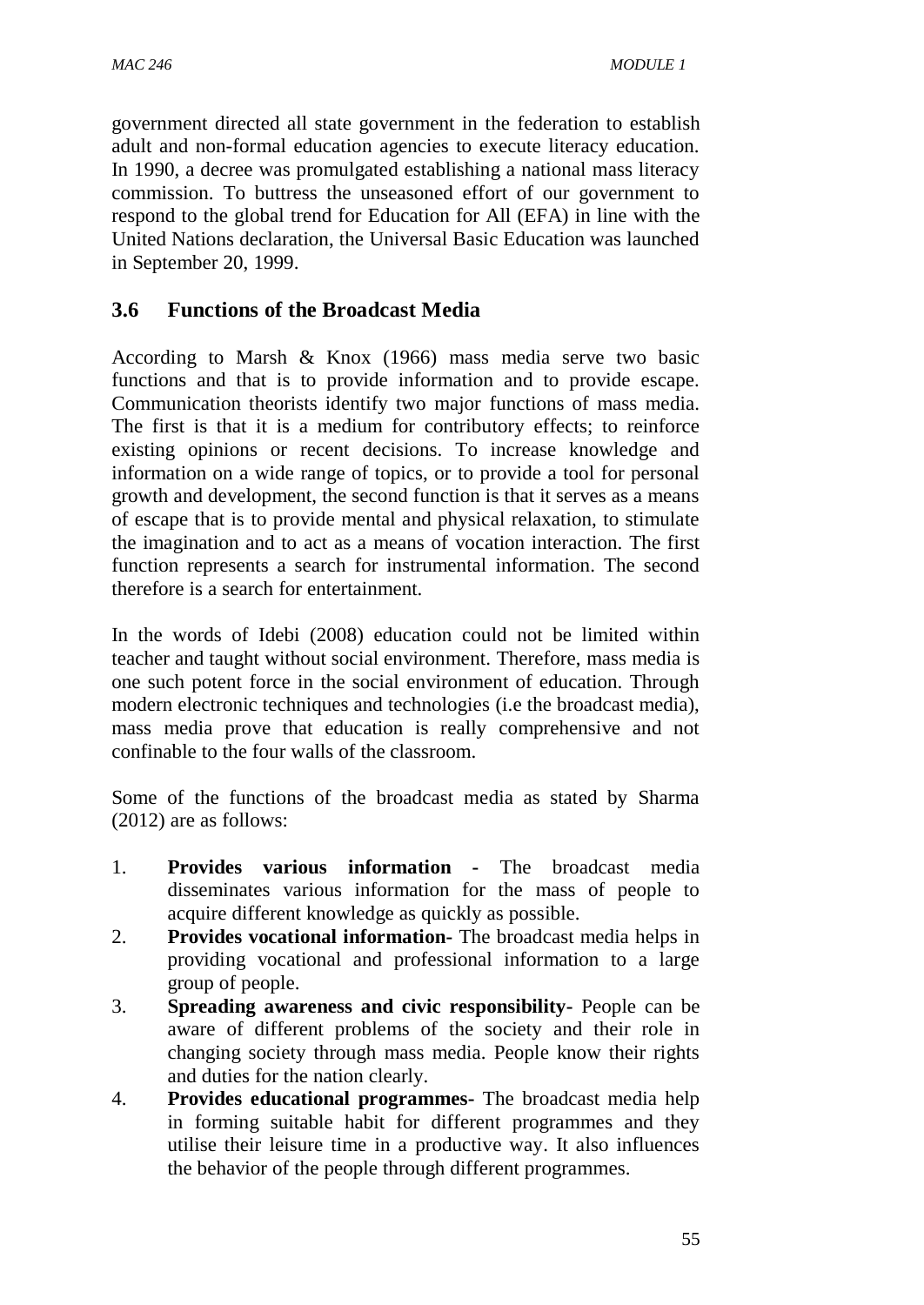5. **Role as a non-formal agency-** In advanced societies of the world, mass media are not treated as informal agencies of education. They are called non-formal agencies due to its wide coverage of educational items in a systematic way. It is viewed that the mass media can substitute the classroom teaching in future. Therefore, mass media are the main means of educating the society. These are the cheapest and quickest means of educating the people.

## **3.7 Methods of Educational Broadcasting for the Adult Learners**

The discipline of Sociology assumes that a child has what is called **tabula rasa** (a situation in which there is no fixed idea about how something should develop). In simple terms, they believe the child's mind is like a clean board where nothing has been written. In essence, when fixing ideas, knowledge or information, because of their inexperience to life, such dissemination should ordinarily take a most simple, descriptive, illustrative and dramatic form. This is why educational technology for teaching children keeps evolving simpler methods of teaching.

An adult coming into education learning environment as a new comer already has innumerable ideas affixed in his mind especially through informal education. There is no such thing as a tabula rasa in such an adults mind. In fact, what we should expect is altering or reshaping such a mind. Let me make myself clearer. We have a child of six years of age in primary one. We also have an adult of 28 years in primary one. You can't but agree with me that their view of life is totally different. They will be learning the same thing, but their response will be different. One will learn as an innocent and vulnerable learner while the older will learn with several beckoning questions.

The question that arises therefore is how do you pass knowledge across to the adult learner knowing quite well the challenges involved? The following points are no less useful.

 **Radio education-** The tendency that an adult is easily exposed to the radio is high in many situations. They could access it in the car, in the public cab/bus, at work, through the mobile phone etc. Children cannot easily access the radio except the conditions are programmed for them or perhaps it happened on chance. Because of this advantage for adults, radio is one of the most appropriate media for disseminating instructions to adults. It is unfortunate that this is not happening in Nigeria the way it should.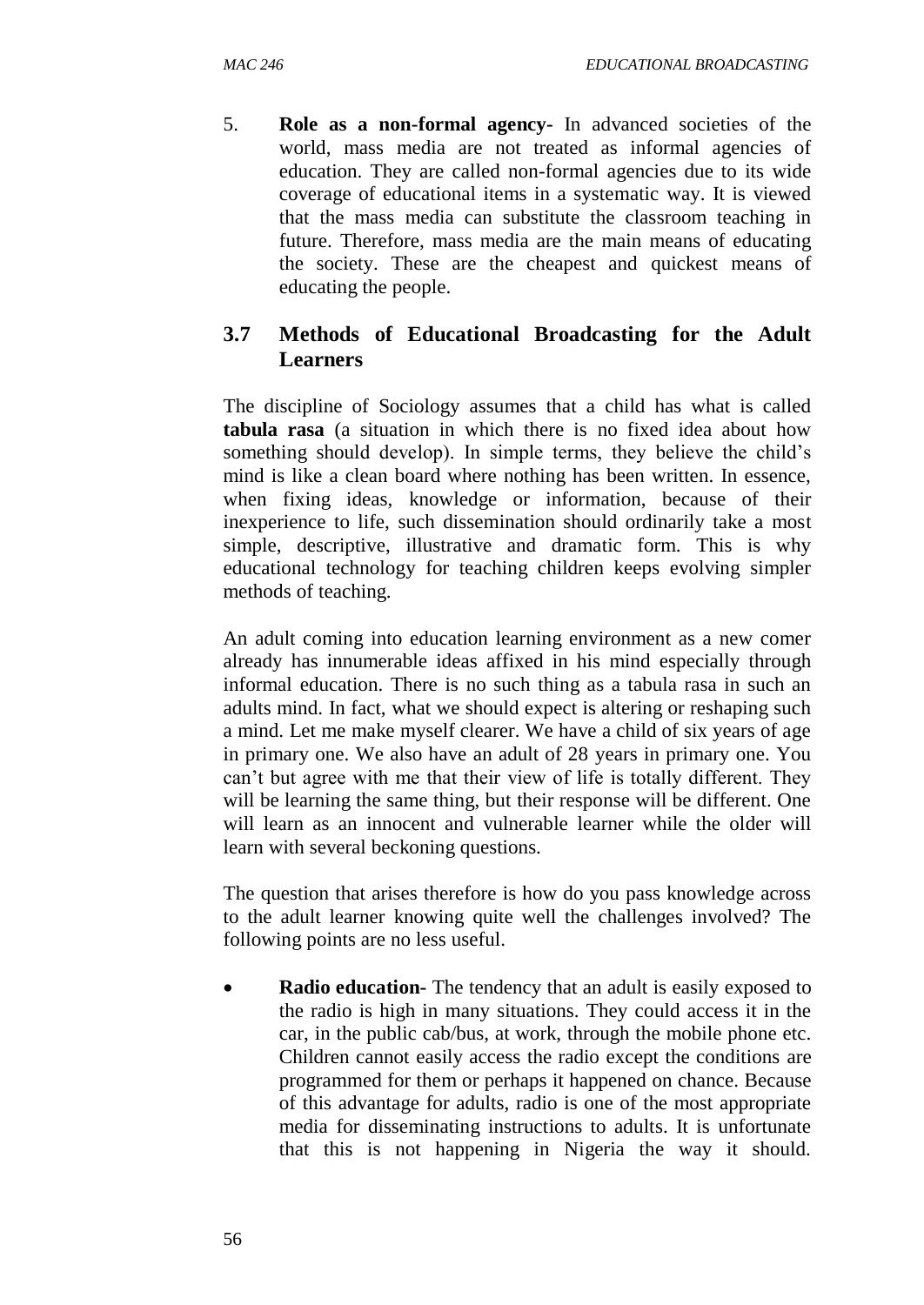Programmes could be aired specially for the purpose of educating the adult population.

- **Experience-infused teaching-** Because the adult learner has had loads of life experiences whether while growing, during marriage, through disappointments etc, the instructor could mix these hypothetical experiences together as a method in reaching out to the adult.
- **Language-** English is the official language in Nigeria; therefore, it is the acceptable language of instruction in schools. For the children we can achieve substantial success at instructing in English, but for the adult, I envisage problems. Let us take for instance the 28 years old leaner in primary one that we discussed above. Let us assume that he has not had frequent exposure to the English language over the years, now he finds himself in the classroom where English language is the only medium of expression. No matter his brilliance, he will have some problems. The way out is educational instruction should be given through the indigenous languages on radio and television.

## **4.0 CONCLUSION**

Education being vital in a nation's development, adult education is not less important than children education in the building of a nation. The brief history of adult education is enumerated in this unit. You learnt some of the functions of the broadcast media especially how it could be used for adult learners.

# **7.0 SUMMARY**

In this unit, efforts have been made to examine different contexts of adult learning**.**

## **8.0 TUTOR-MARKED ASSIGNMENT**

Why is mass adult education important in Nigeria? Outline two ways by which media can further aid adult literacy in Nigeria.

# **7.0 REFERENCES/FURTHER READING**

- Idebi, S.K. (2008). *Fundamentals of Radio Production*. Ibadan: Impact Motion Pictures and Media Koncept Nigeria.
- Thakur, A.S. & Ezenne, A.N. (1980). *A Short History of Education in Nigeria*. Ibadan: De Ayo Publications.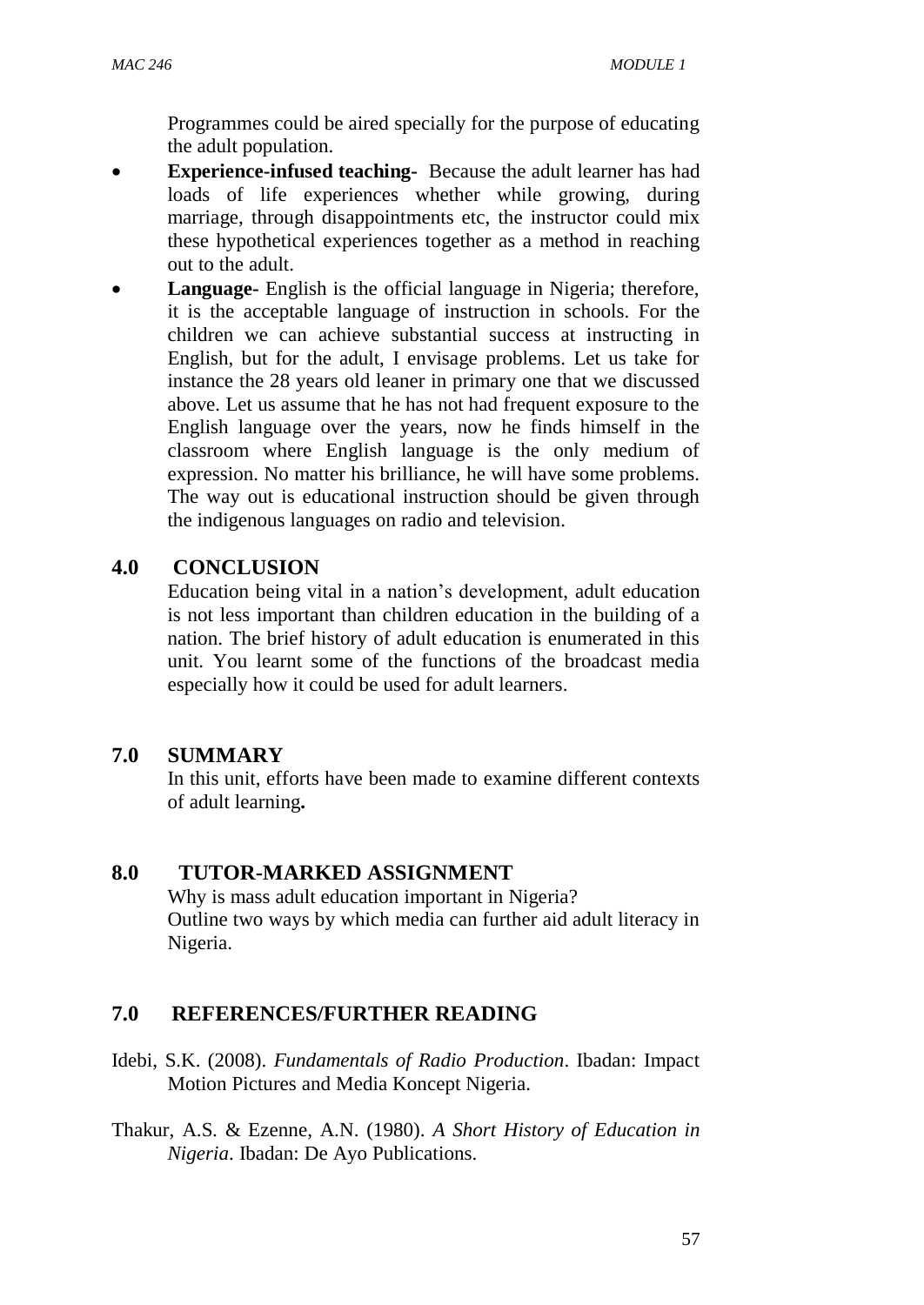## **UNIT 3 MEN AND WOMEN IN URBAN COMMUNITIES**

#### **CONTENTS**

- 1.0 Introduction
- 2.0 Objectives
- 3.0 Main Content
	- 3.1 Past Mass Education Programmes in the Nigerian Mass Media
	- 3.2 Media Methods for Educating the Urban Population
- 4.0 Conclusion
- 5.0 Summary
- 6.0 Tutor-Marked Assignment
- 7.0 References/Further Reading

### **1.0 INTRODUCTION**

Another category of people in need of constant education are the men and women in the urban communities. These are heterogeneous population of men and women widely distributed in town and cities. They need to be educated on a daily basis on the issues around their vicinity, state or nation. This kind of education is for their well being and overall survival.

In this unit, we shall examine in what capacity, people in the urban areas need to be educated.

#### **2.0 OBJECTIVES**

At the end of this unit, you should be able to:

- state the reason why educational broadcasting is important to urban dwellers
- give examples of past educational programmes in the country.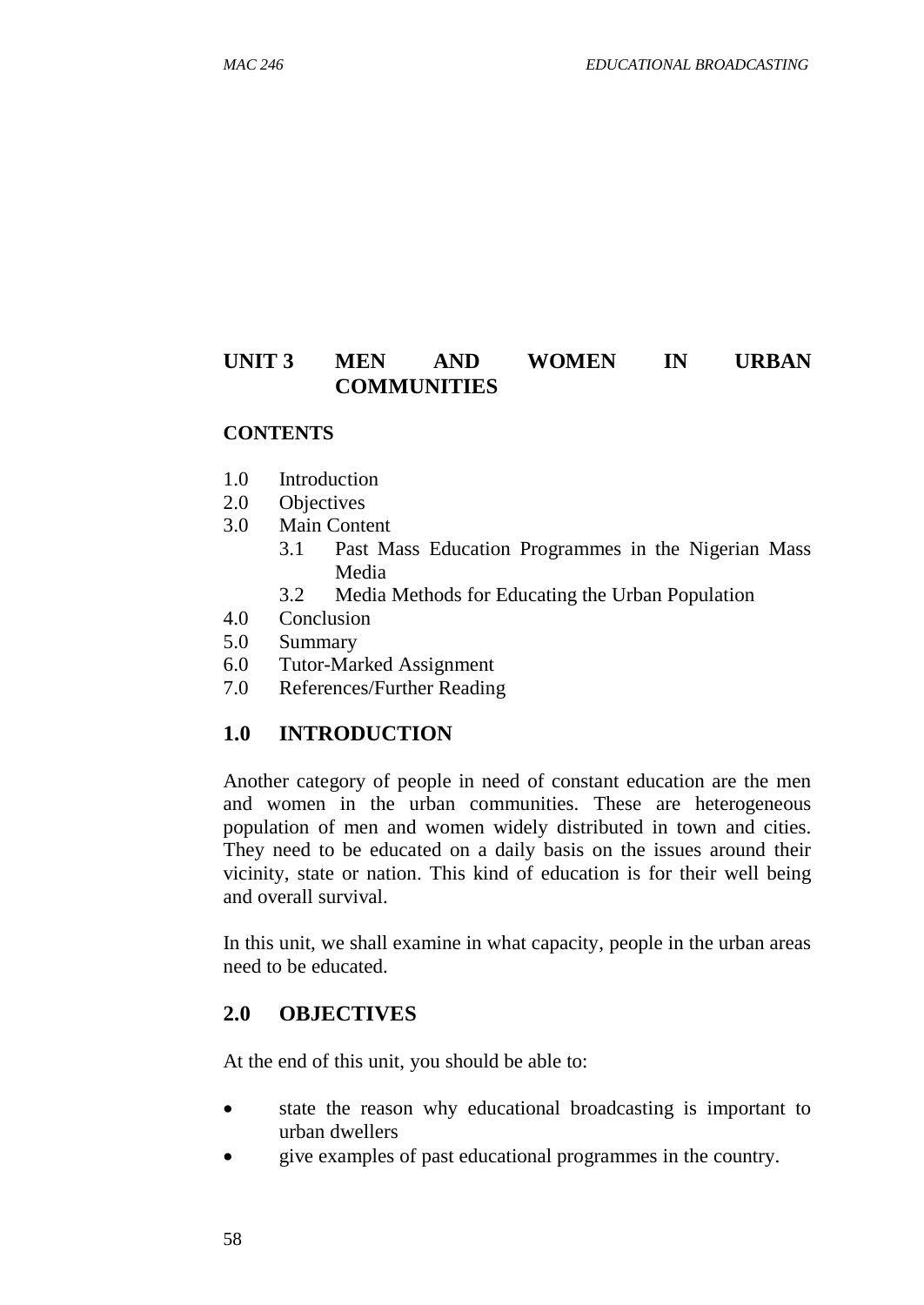## **3.0 MAIN CONTENT**

## **3.1 Past Mass Education Programmes in the Nigerian Mass Media**

#### **1. Currency change**

In 1971, the Nigerian Currency changed from the pound and shilling to naira and kobo. Both the print and broadcast media were actively involved in educating Nigerians about the equivalent of old rate to the new one and the advantages of the new currency, which included making trade relationship easier with other countries. Despite the wide coverage given by the electronic media, the rural population seemed to have been lost in the process of innovation, as media messages were distorted, as it passed from hand to hand. For some time after the introduction of the new currency, there were reports of confusion in the rural areas, about the equivalent of the new coins to the old ones. Up till now, many illiterate traders still insist that buyers should first convert to the old currency, before paying for the goods bought in the new currency. All in all, the change was successful and has received a high degree of acceptance and compliance by the public, because people did not have a choice of alternatives in dealing with their innovation, because after a certain date, it became illegal to use the old currency.

#### **2. Traffic change (1972)**

Anyone who wanted to use the roads after April 6, 1973 did not have much of a choice. They had to drive on the right side of the road, or face the consequences. Earlier there had been media campaigns. Jingles were made for radio and were repeatedly broadcast. The television messages were more effective, as it pictorially illustrated the change over, through animation. However, in this case, the information was directed to the city dwellers, who owned cars and the drivers of commercial vehicles.

### **3. National census (1973)**

In 1973, a national census was conducted. It aimed at knowing the population of Nigeria for effective planning. Again, the mass media was used. It provided all the information and education on why people must ensure that they were counted. Jingles meant to educate the citizenry were produced and aired by both radio and television. However, because the community and opinion leaders were not mobilised before hand, the event was misconstrued, the rural population thought it was election time and demanded to be paid before registration. Other political leaders fuelled unpatriotic acts, by ensuring that their people were counted numerous times, while some census officials inflated figures. Hence, the results generated a lot of controversy.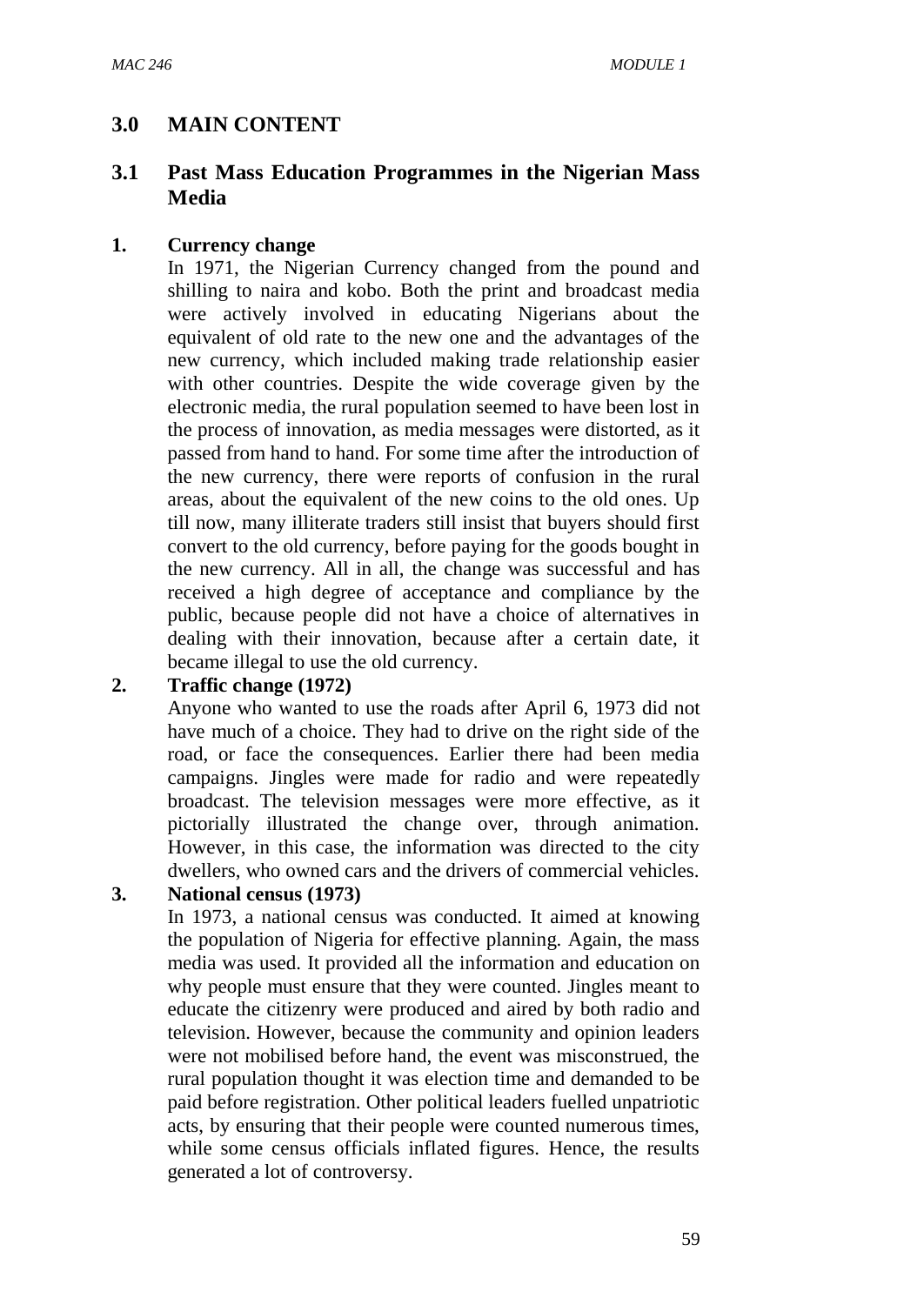According to Onabajo (2000) studies on the 1973 national census campaign showed that the radio was more versatile on the census campaign than other media.

#### **4. Operation feed the nation (1976)**

The Operation Feed the Nation (OFN) of 1976 was a generalised appeal through the mass media to Nigerians. It aimed at taking farming and food production more seriously. According to Opubor (1985) in Onabajo (2000) the government attempted through the media to highlight economic and social support and reinforcement for people who wished to participate in the programme through making fertiliser and seedlings available and thorough social approval and commendation of those who were feeding the nation. However, participation was on voluntary basis, except for the short lived attempt to compel all university students to work on the farms during their long vacations on some stipends.

The print and broadcast media was flooded with persuasive messages asking people in all walks of life to participate be they farmers, civil servants, doctors, engineers, soldiers, businessmen, policemen, students, housewives etc.

### **Political Education: Transition from Military to Civil Rule 1978- 1979**

According to Onabajo (2000) from the outset of the transition to civil rule, the Nigerian mass media enlightened and acquainted the public with the political activities in the country.

Olorunsogo in Onabajo (2000) examined the roles played by the Nigerian Television Authority, the Federal Radio Corporation of Nigeria (FRCN) and federal ministry of information and the federal electoral commission in mobilising and educating the Nigerian people about the transition from military to civil rule between 1978 and 1979.

Many programmes and approaches were designed for effective coverage so as to be able to catch the flavour and fury of political campaigns. Interviews were conducted with House of Representatives, senatorial, gubernatorial and presidential candidates on radio and television

The federal ministry of information embarked on mass public enlightenment campaigns in the then 19 states of the federation. A 15 minute documentary was commissioned by the defunct Federal Electoral Commission (FEDECO) and produced by the film division of the ministry of information. The film titled "Voting in Election 79" was aimed at educating the voters in correctly exercising their civil rights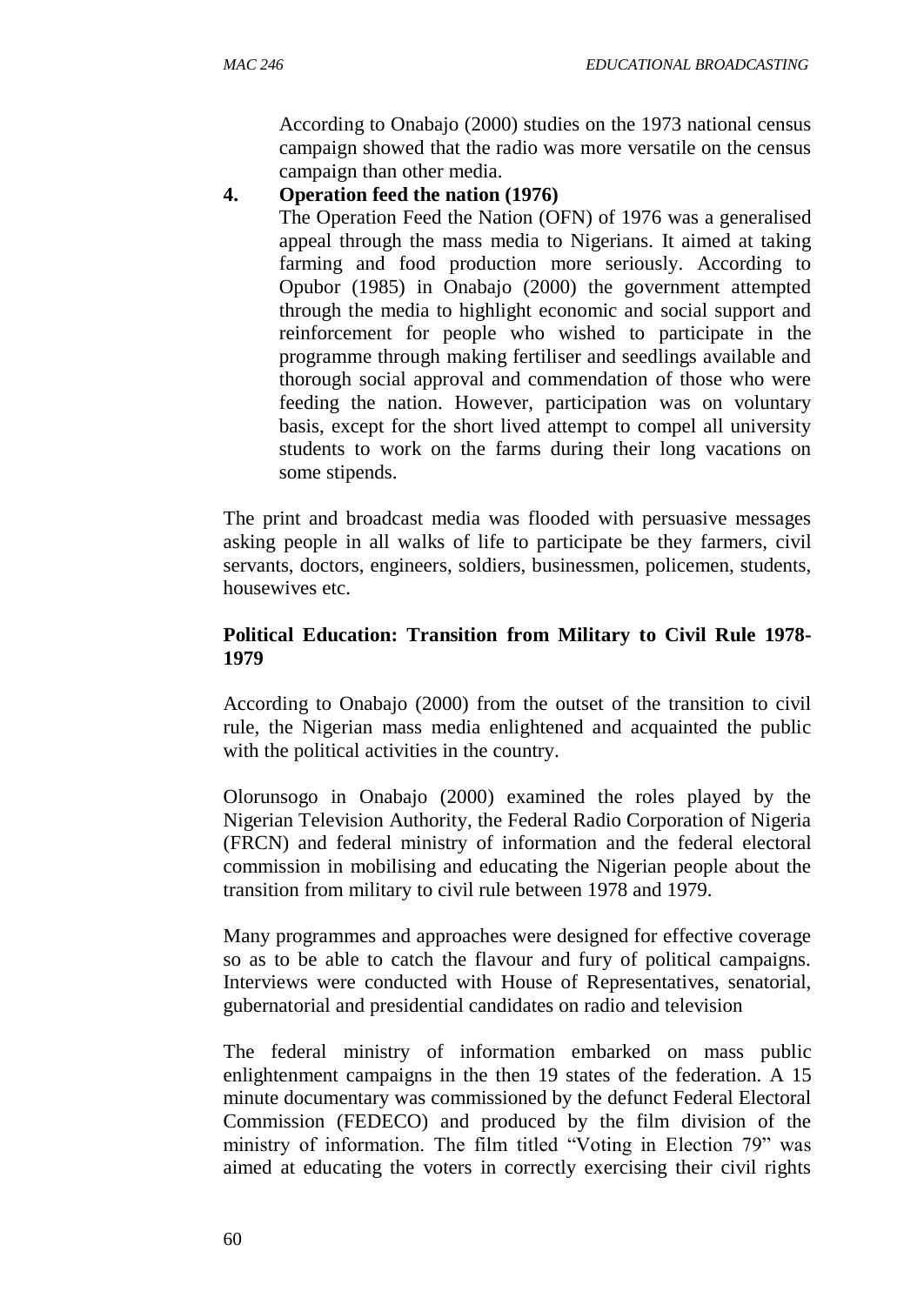during the 1979 general elections. Copies of the film were distributed to television stations, mobile cinema vans of federal and state ministries of information and some public cinema houses. The ministry also recorded some jingles for distribution, among radio stations in the country, informing and motivating the electorate to vote.

### **War against Indiscipline (WAI)**

When Buhari/Idagbon military regime seized power from the Shagari government on the  $30<sup>th</sup>$  December 1983, the country was thought to be in a decadent state and that there was the need for discipline to be restored among Nigerians. With the complete mobilisation of the mass media, late Major General Tunde Idiagbon launched the famous War Against Indiscipline (WAI) in five phases. The first phase was queue. Nigerians were being asked to do things orderly by forming a queue in their day to day transactions. This was directed at the urban population where the rush-rush syndrome was prominent. Both radio and television producers made appropriate jingles to ensure that people not only took their turns during transactions, but also discouraged others from jumping existing queue. Posters were also designed and pasted at strategic places to educate the city dwellers, that it was more desirable to be orderly. The Nigerian Television Authority (NTA), in one of its numerous jingles to create awareness, used a canteen situation, where a man of the people was disallowed from jumping queue. Because the city dwellers have access to the media, the queue campaign was successful.

Another phase was environmental sanitation. People were shown on television clearing their surroundings. There was great compliance by the people. The exercise was to take place at the last Saturday of every month. People kept their houses and surrounding environment clean between the periods of 7:00am to 10:00am in the afternoon. This was given great prominence on radio and television as there was constant reminder and education.

#### **SELF-ASSESSMENT EXERCISE**

Using the above past mass education programmes as a guide, enlist current mass education programmes of recent time especially since the democratic transition on May 1999.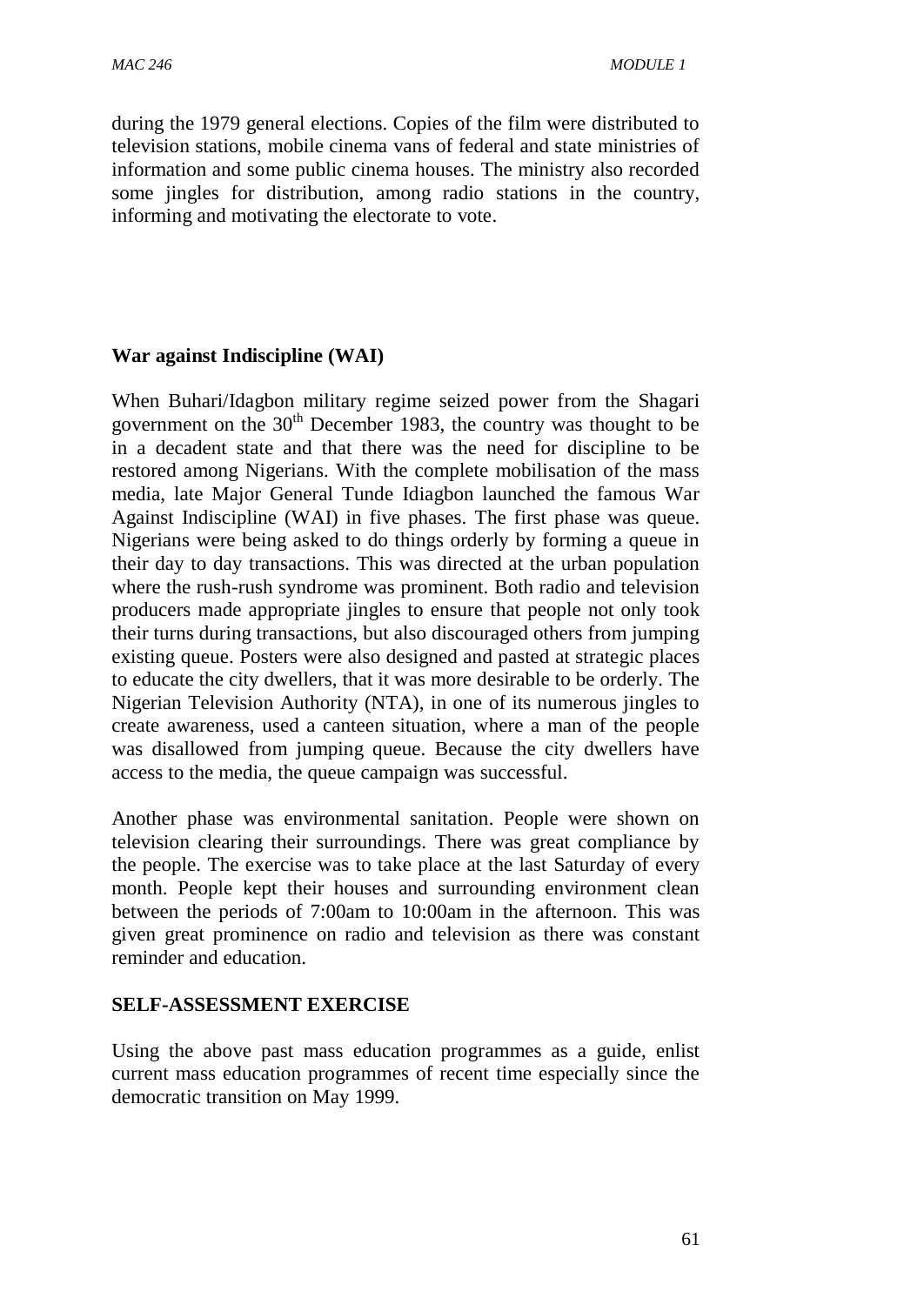## **3.2 Methods of Reaching the Urban Communities Educationally**

1. **Talk-shows**- Let me give you the dictionary definition of talkshow. It is simply a television or radio programme in which famous people or persons are asked questions and they talk in an informal way about their work and give opinions on various topics. Another definition is a method where a presenter introduces a particular topic which is then discussed by the audience.

Depending on how the presenter can handle this method, talkshows are powerful medium of education for the urban dwellers. This method most times bring notable, knowledgeable and skilled people from all works of life, be it the university, polytechnic, colleges of education, politics, media, entertainment industry etc. to air their views on either a topic assigned to them on a wide variety of topics thrown to them. Imagine a talk-show that hosts the likes of the Nobel Laureate, Professor Wole Soyinka or Chinua Achebe to air their views on a variety of topics or importantly on literature and national development.

According to Onabajo (1999) every talk show should have the attribute of informing, educating as well as entertain its viewers. However, there are talk-shows in our television industry, which show little or no creativity. A situation where a presenter sits in the studio, in front of a phone-service, asking viewers to contribute to a topic of discussion without a resource person, is at its best insulting to the viewers. It is a lazy approach to programming, which is fast gaining momentum.

2. **Drama**- The simple definition of drama is that it is a performance which tells a story through action and dialogue. It takes us into the lives and thoughts of people and exposes their character and how these change as a result of the conflicts which face them and how these are resolved. When the conflicts are inconsequential, the drama is a comedy and when they are deeply disturbing or profound, it is a tragedy.

In Iyiola (2009) drama is a composition that tells a story through action and dialogue which is planned and written into a script, with the aim of entertaining, education or informing a target audience. It is a medium of communication in which reality is deliberately and purposely initiated.

Because drama is an imitation of the real world, it therefore makes it a tool for the transformation of the society. The deteriorating level of the nation's educational system can best be expressed in drama to educate our people on the need or importance of education in our society. Important education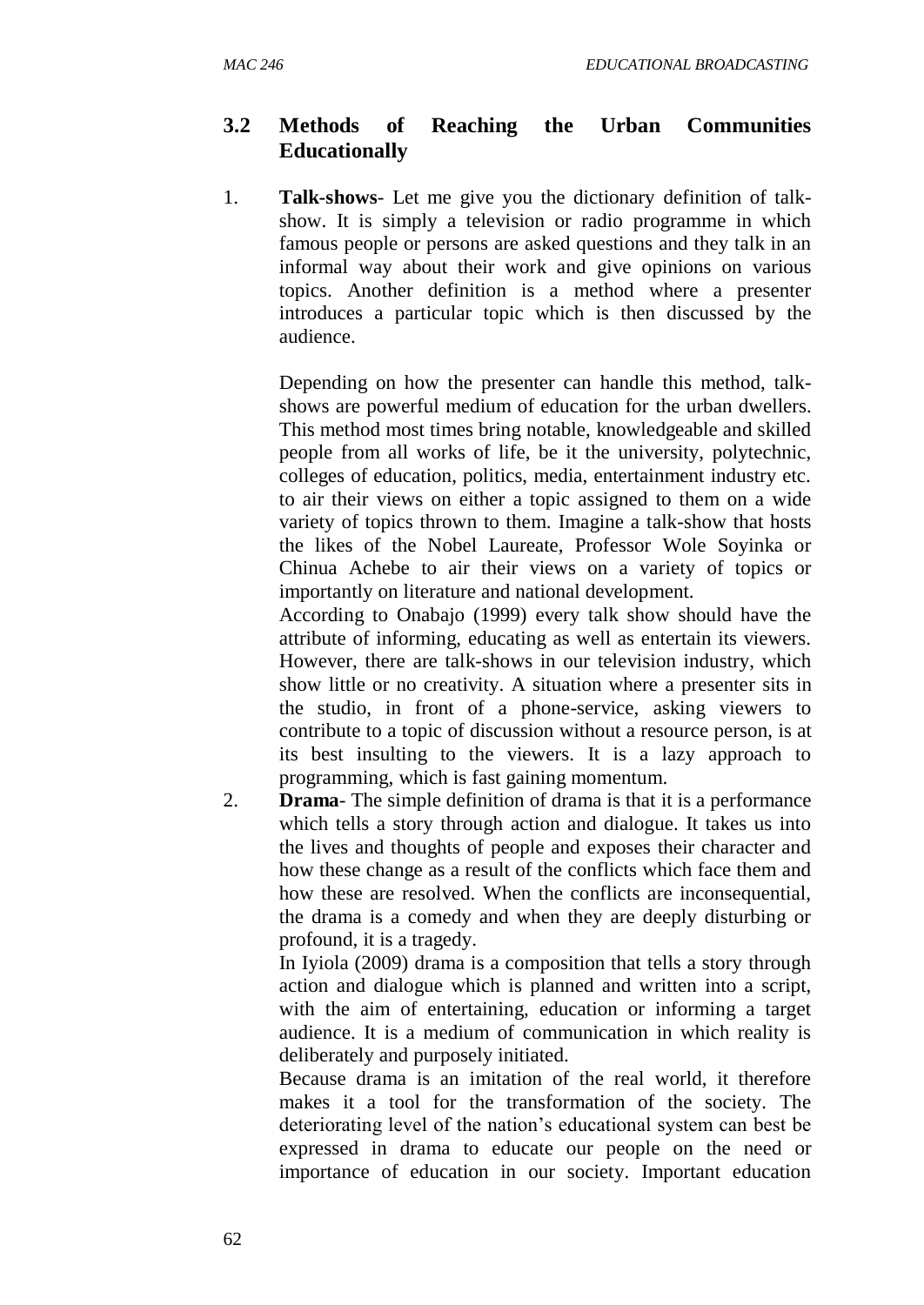could be passed across through a 30 minutes drama on television or radio.

Health and development communication experts are now beginning to see the opportunities that abound in the use of radio drama for rural education these days.

3. **Documentaries**-Documentaries stem up from documents. Therefore, materials for a documentary have been preserved in time past. A documentary is narrative in nature and may be planned or unplanned. A documentary therefore is an assembly of many pieces of information. All documents are meant to educate which distinguish them from the magazine. The magazine simply informs, while documentary largely educates. If a magazine programme educates, it is purely incidental. A documentary may have the urgency of news, but not hard news. It deals more with the soft aspects of news and has an element of drama, hence, it is entertaining.

There is however a difference between a radio documentary and a television documentary. This difference is the difference that exists between radio and television. If the radio documentary does not make use of embellishments like sound effects, such as the sound of rain or thunder, the radio documentary will be boring to the listeners. In radio documentary, the musical breaks are used to eliminate too much of talking. The narrator must put together every illustration through a beautiful narration.

### **Types of documentary**

- 1. **Historical documentary** Historical documentary may tell us the story of something that is happening or has happened. It may tell us about an important national event about to take place, or one that occurred in the past. It could do with the history of a nation and its people. According to Onabajo (2000) historical documentary is not a regular feature on our air waves, but it is used to mark occasions. Most of the materials are archival in nature, but since it is historical in concept, it also features contemporary history. Where documents are not available for particular information, the events are often acted out.
- 2. **Biographical documentary** It is usually about the life and times of nation's heroes, their achievements, frustrations, their thought processes and the lives they affected they were alive. This type of documentary thrives on whether there are enough audio, visual and pictorial representations about remarkable events that the heroes participated in. The missing gaps are acted out, using characters that have close resemblance to the hero in question. Such documentaries include "The Life and Times of Chief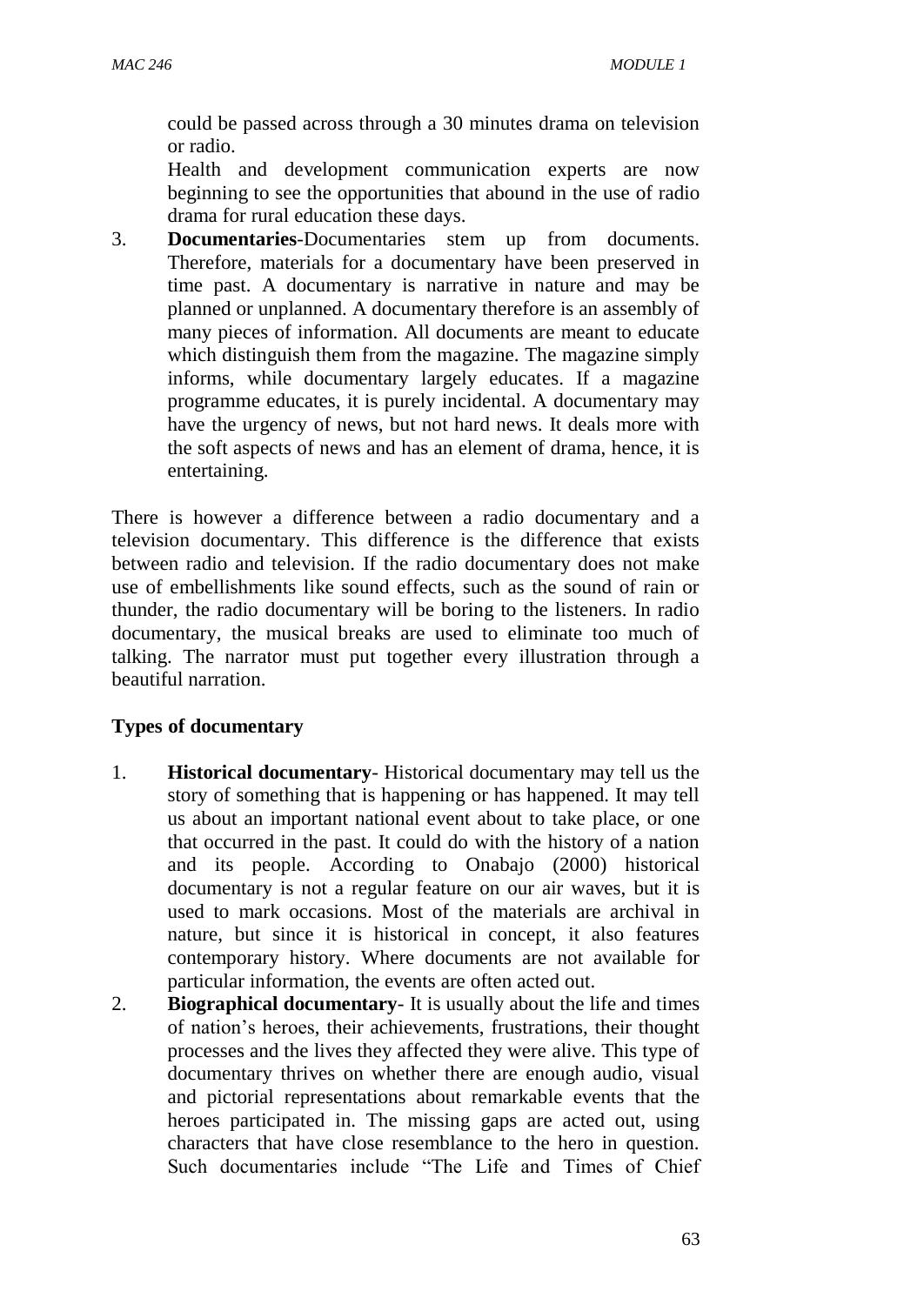Obafemi Awolowo", "Zik of Africa-the demise of a Titan", Felathe passing away of a legend".

- 3. **Scientific documentary** This deals with breakthroughs in the field of science and technology. It may be on marine engineering, space technology and travels, medicine, agriculture etc.
- 4. **Religious documentary** Most religious documentaries are acted out because religious heroes date back to a long and remote time in history. The religious characters are simply representations or artistic impressions of the original characters.

Other types of documentaries include docu-drama, institutional documentary, cultural documentary, mythical documentary, habitat documentary and news documentary.

### **SELF-ASSESSMENT EXERCISE**

Enumerate the types of documentary.

## **4.0 CONCLUSION**

An important category of people in need of constant education are the men and women in the urban cities like Lagos, Abuja, Port Harcourt, Benin City, and Ibadan etc. This is because these people constitute the working class whose access to constant information is through the media. To effectively reach these set of people there are some methods and this methods have been dutifully discussed in this unit.

## **7.0 SUMMARY**

This unit has discussed the past mass education programmes in the Nigerian mass media with the aim of taking the students especially the younger ones on an historical excursion, so that they can appreciate the role of the mass media in giving education. Also, in this unit the methods used in reaching people in the urban centres have been seriously outlined.

## **6.0 TUTOR-MARKED ASSIGNMENT**

When you get home today, turn your television to a city station. Look out for other methods where the station communicates to the urban dwellers.

## **7.0 REFERENCES/FURTHER READING**

Hasling, J. (1980). *Fundamentals of Radio Broadcasting*. USA: McGraw-Hill Book Publishing, Co. Inc.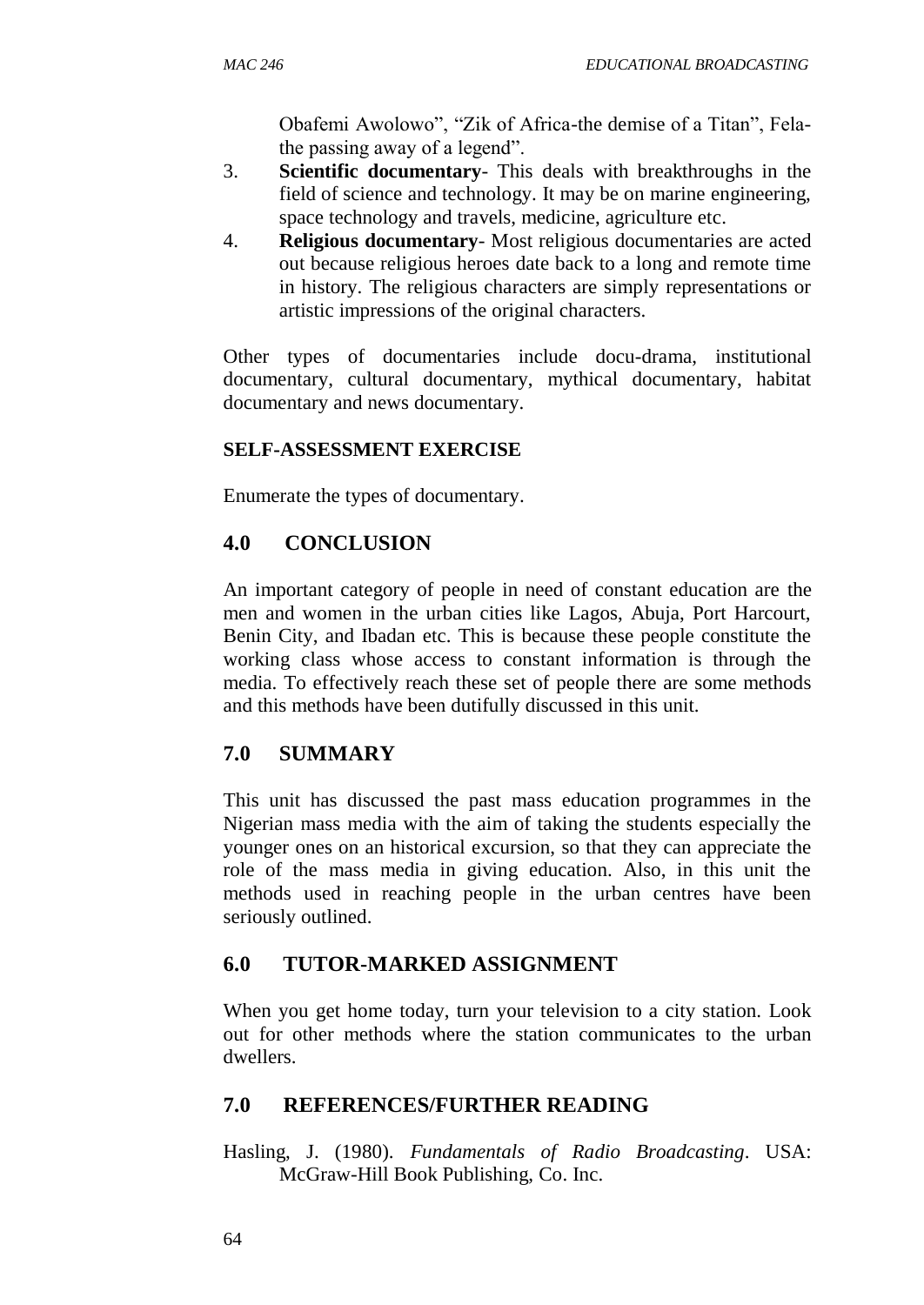- Onabajo, O. (1999). *Essentials of Broadcast Writing and Production*. Lagos: Gabi Concept.
- Onabajo, O. (2000). *Principles of Educational Broadcasting*. Lagos: Gabi Concepts Limited.

## **UNIT 4 MEN AND WOMEN IN RURAL COMMUNITIES**

#### **CONTENTS**

- 1.0 Introduction
- 2.0 Objectives
- 3.0 Main Content
	- 3.1 Composition of Rural Dwellers
	- 3.2 Some Strategies for Rural Broadcasting
- 4.0 Conclusion
- 5.0 Summary
- 6.0 Tutor-Marked Assignment
- 7.0 References/Further Reading

### **1.0 INTRODUCTION**

According to Onabajo (2002) rural broadcasting is a recent concept in Nigeria broadcasts history and it is a phenomenon that is prevalent in the developing or emerging world. The concept takes cognisance of the larger percentage of the rural population when compared with urban residents.

Mabogunje (1981) in Onabajo (2002) contends that about 70% of Nigerians reside in the rural areas hence the need to educate them and lift them from the doldrums of poverty into opportunities. To achieve this, the broadcast media needs to be fully employed for the task.

Further, according to Onabajo (2002) rural educations is a subset of rural development and rural broadcasting can only but have one major focus- that is transmitting developmental information to educate the rural citizenry, with the overall intention of developing their well-being through innovative ideas that will stimulate them into action.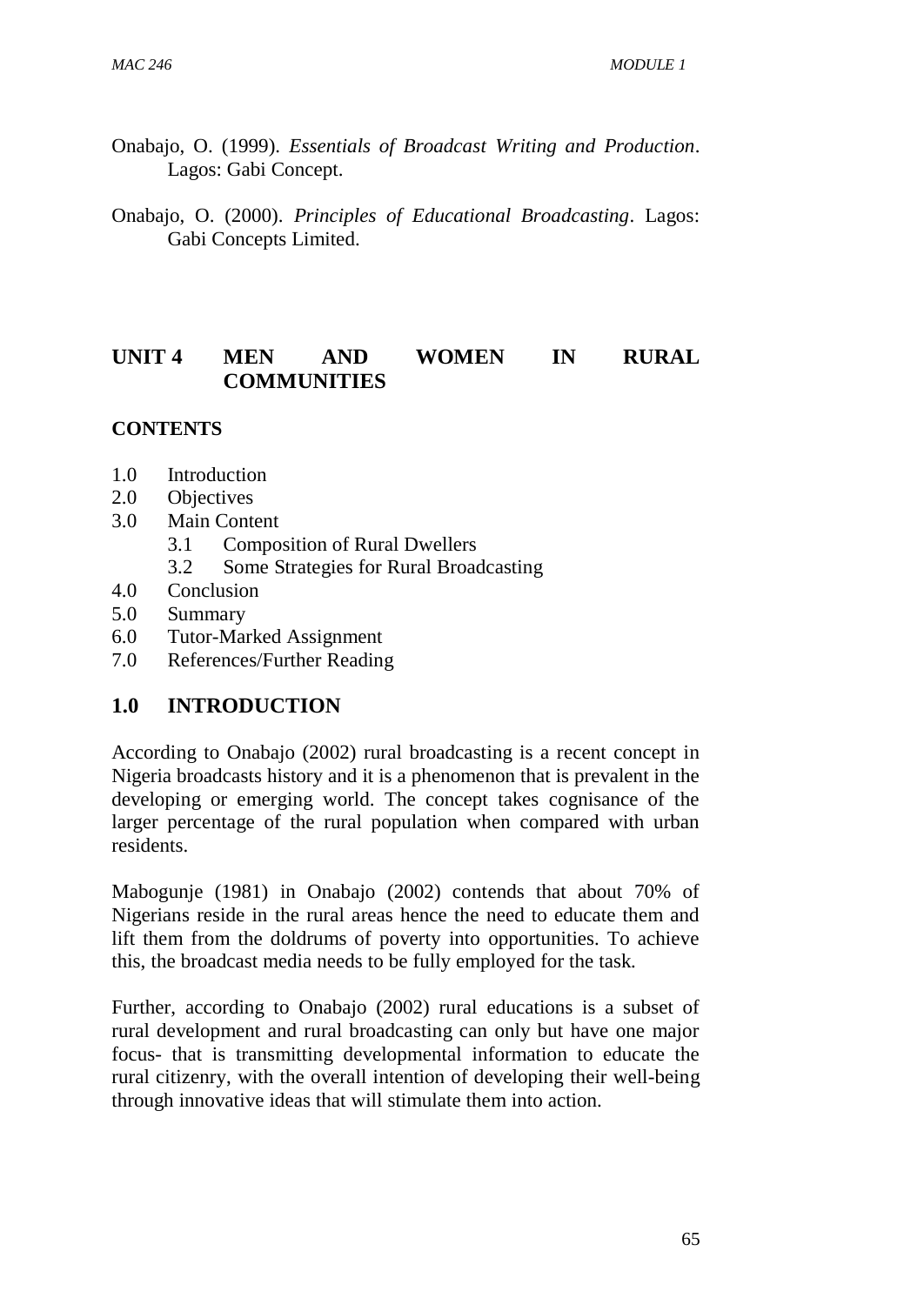### **2.0 OBJECTIVES**

At the end of this unit, you should be able to:

- explain the purpose for rural broadcasting
- trace the emergence of rural broadcasting
- list some strategies for rural broadcasting.

## **3.0 MAIN CONTENT**

### **3.1 Composition of Rural Dwellers**

Some of the characteristics of the rural area occupants are poverty and illiteracy. Because majority of the population are farmers and artisans, the level of education is pretty low. Again access to education is not as abundant and easy compared to the city. Until recently, adequate attention has not been paid to the rural areas in Nigeria. Majority of the educational infrastructures found in the rural areas are the elementary and secondary school levels. And their conditions are even as deplorable as the life in those areas. We can therefore say that the level of education in the rural areas is next to nothing; they are very low. Because of this, this area is plagued with a lot of avoidable challenges majorly health.

#### **Emergence of rural broadcasting**

According to Onabajo (2000) rural broadcasting in Nigeria came about when broadcasting made efforts to discover basic information about their listenership. Such efforts were sporadic and have not produced far reaching and enduring results.

Rural broadcasting sprang up as a result of the regions which longed for broadcasting; first the West in 1959, then the East in 1960 and the north in 1962, set up their own broadcasting corporations and began transmitting their own programmes on both radio and television particularly in local languages.

Although in 1950s, rural community listening was apparently uncommon in Nigeria, however, some native authorities in Northern Nigeria were recorded as installing community listening kiosks with dry battery receivers in the mid 1950 and the Nigerian broadcasting service at that time proceeded cautiously with experiments in community listening.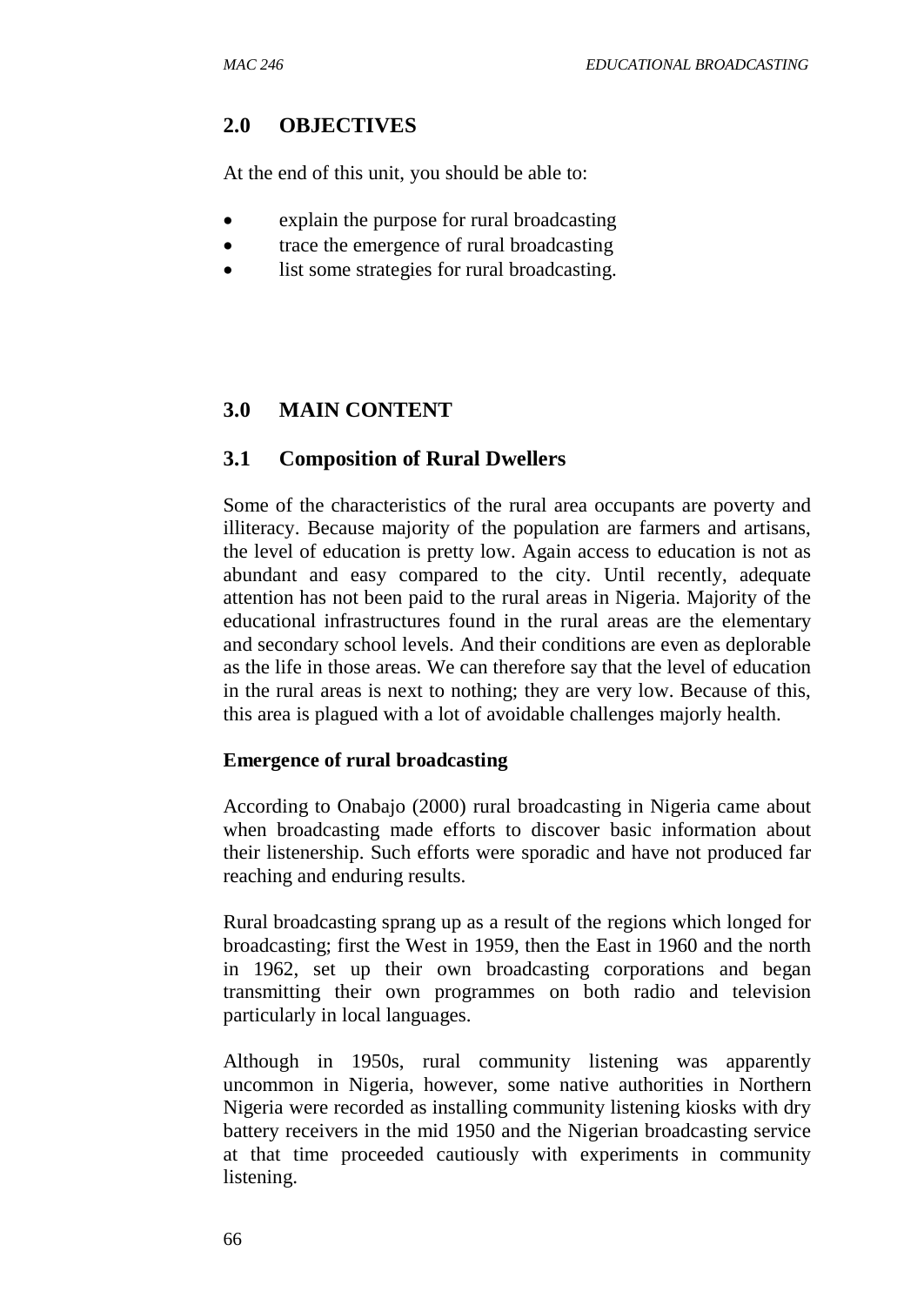About 11% of indigenous programmes was translated into nine languages- Hausa, Yoruba, Ibo, Fulani, Kanuri, Tiv, Ijaw, Edo and Efik, which are mother tongues of significant sections of the Nigerian population.

The most conventional way to estimate the rural broadcasting systems relative stage of development is a receiver-to-population ratio expressed as the average number of rural receivers available for every thousand persons in the area. UNESCO stipulated 50 radio receivers per 1000 inhabitants as a minimum target level for development in the 1960s. In 1988, according to UNESCO, Nigeria averaged only 85 radio receivers per thousand inhabitants, as against a world average of 159.

## **3.2 Some Strategies for Rural Broadcasting**

According to Onabajo (2002) radio is the only medium of mass communication which makes information available to the widest possible audience in developing societies. It is radio's ability to reach people even in the remotest parts of a country. This is why radio is a popular choice as agents of rural development. Despite this, there are some strategies for reaching out through radio especially when the purpose is to educate.

McAnany (1973) gave five strategies for radio broadcasting. And they are:

- 1. **Open broadcasting-** this is the strategy through which broadcast is directed to an unorganised audience. It is based on the assumption that a good message is capable of being accepted by the individual on his own, and the best way to attract and hold a mass audience is to offer spontaneous and continuous satisfactory programmes on education. A small core of educational programme here is broadcast (usually in local language) on health, agriculture, family life, sanitation and child care, among others, in addition to the usual programmes, such as talks, features, music and drama. Because of the unorganised nature of the audience, there is always doubts as to whether the people are listening, and if they are, whether they are benefitting from the programmes. Open broadcast strategy is bedeviled by all the problems that affect the use of radio for the education of the rural population. Under this type of broadcast, programmes are being produced in assumed knowledge both of the subject matter and of the environmental conditions of the audience.
- 2. **Radio study groups-** this strategy is used in Tanzania to teach practical skills, cooperative and civic responsibility to rural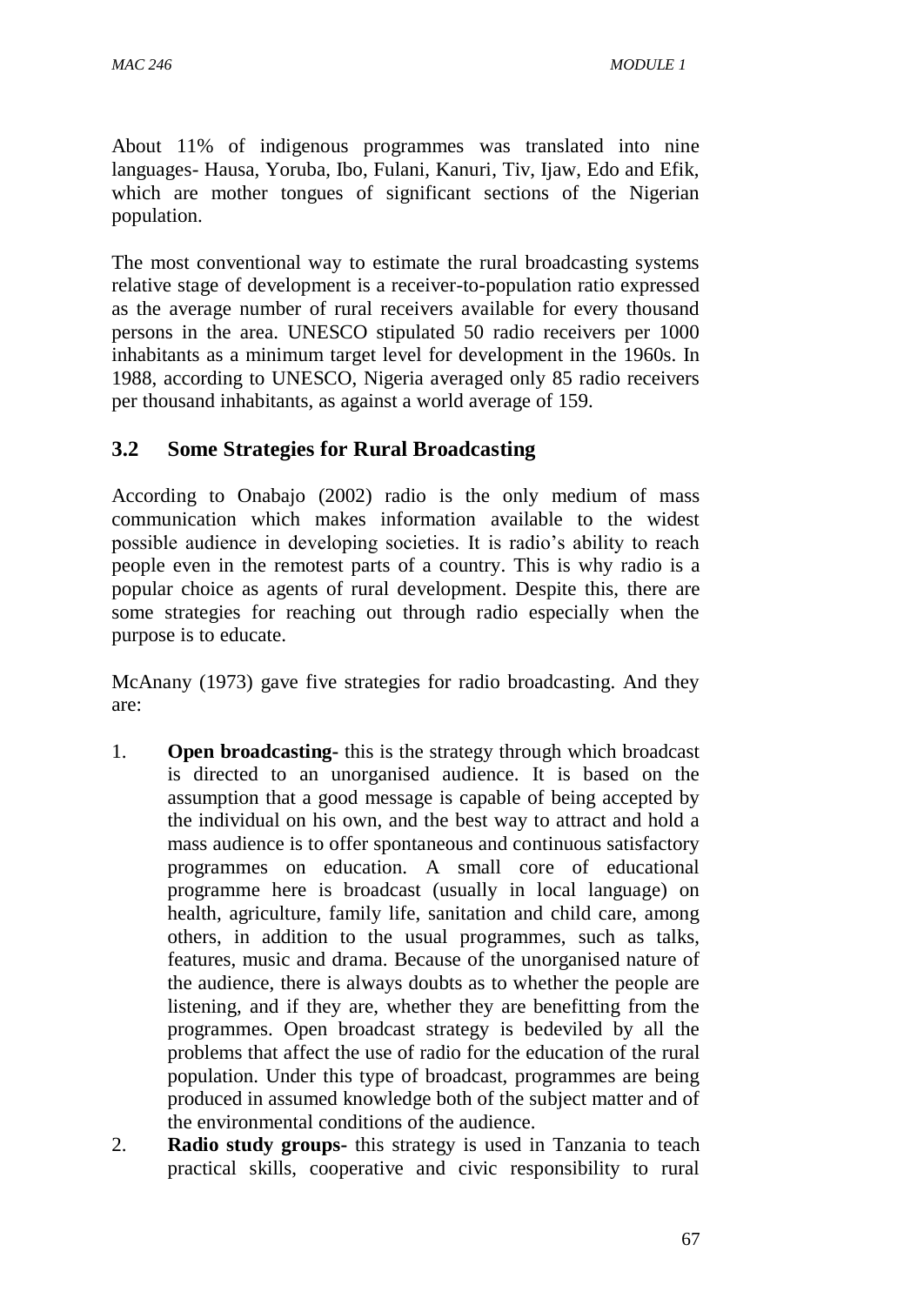communities. Using the strategy requires much more than mere broadcasting. It requires a structure for organising listening and learning practices, support materials, monitors or teachers and some kind of assessment. Tanzania uses this strategy as part of a national plan to develop the people's awareness, their spirit of nationalism and co-operation, and to strengthen their sense of integrity and bring out defined changes in the people's behavior and attitudes and in their physical environment. Radio is used in conjunction with the printed word. How does this work? Before broadcast, texts on the subject matter for study are distributed to the audience. Paraphrased versions of the text materials form the content of broadcast materials.

This strategy gives Tanzania the opportunity to launch out mass education campaign to the people. This is highly supported by the nation's government. In 1970, the Institute of Adult Education, University of Dares Salam, Tanzania in collaboration with government departments, organised a national political education campaign for the Tanzanians using radio and study group methods. People got organised in radio listening groups and discussed issues under specially trained leaders.

- 3. **Radio rural forum-** radio rural forum is the strategy which makes use of radio with discussion and decision for rural groups. The strategy involves the presentation of a regular weekly 15 to 30 minutes magazine programme to rural audiences formed into listening groups. The programmes usually comprise rural news, answers to listeners question, family advice, a talk and discussion. The groups- usually between 10-30 listeners each, listen to the programmes and discuss their contents under the guidance of a group leader, and then take decisions on the points raised. The leader sends monthly reports to the source of the programme for review and possible inclusion in subsequent programmes.
- 4. **Radio schools-** according to Onabajo (2000) this is the most widespread strategy for using radio for rural community education in Latin America. It was originally tried in Sutatenza, Columbia, where it has now permeated the life of the rural population. The schools have small organised listening groups meeting in houses or churches under a guide. The audiences of these radio schools are primarily illiterate rural adults. The basic aim of this strategy is to offer fundamental, integral education which goes beyond mere reading, writing and cognitive skills and tries to change the passive and dependent attitude of the rural man, creating a deepening of his sense of dignity and self-worth and turning him into a new man.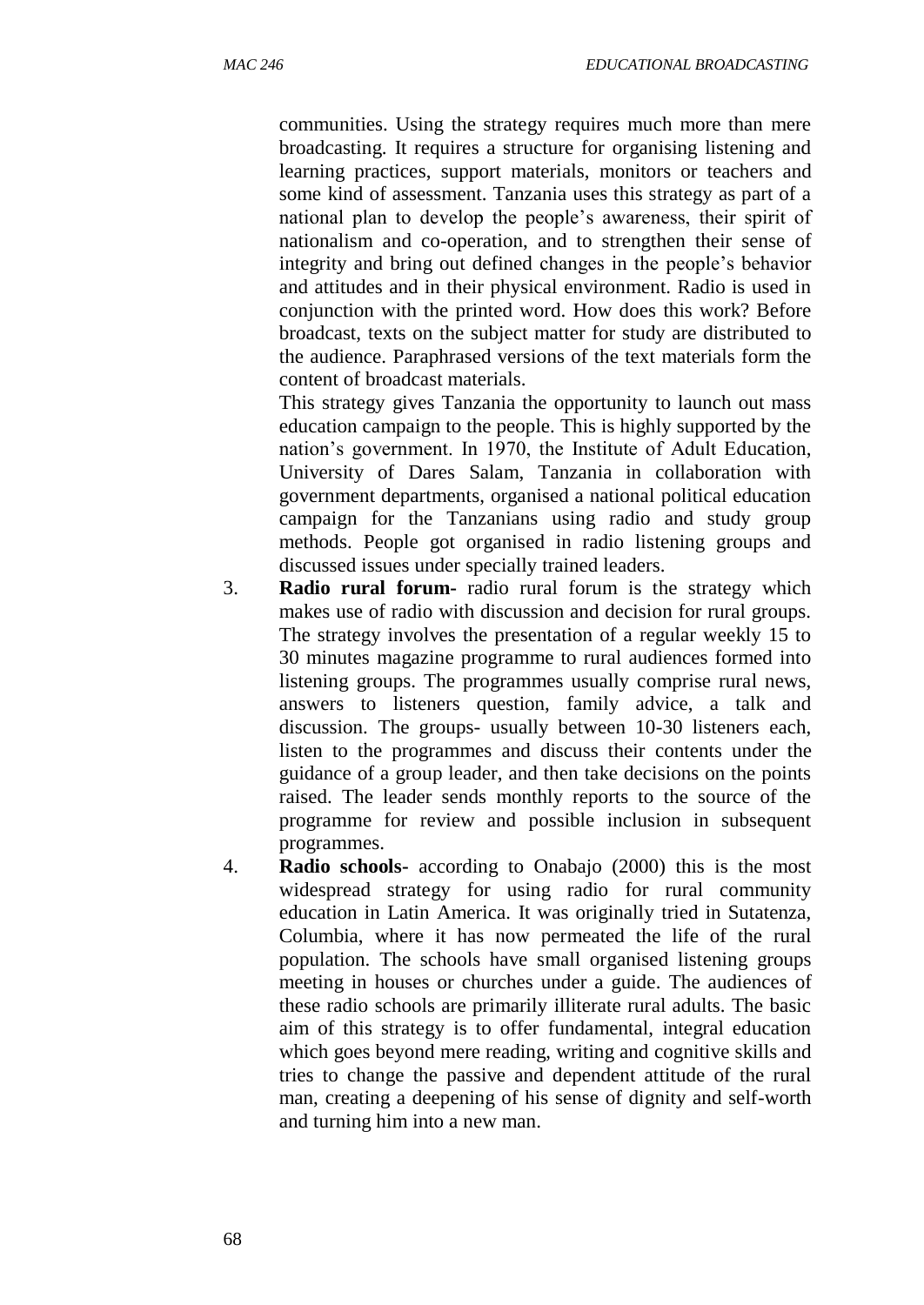### **SELF-ASSESSMENT EXERCISE**

Why do you think rural education is important?

## **4.0 CONCLUSION**

The rural population constitutes the highest mass of uneducated persons in any country. Any country that fails to pay attention to this set of people stand a chance of drifting back in the nearest future. There are however methods of reaching this population and research are still ongoing on newer methods to educate these people.

## **5.0 SUMMARY**

In this unit, efforts have been made to discuss the composition of the rural dwellers with the need to discover their educational need and how to meet these needs. Some strategies to reach this population have been discussed.

## **6.0 TUTOR-MARKED ASSIGNMENT**

Can you think of a better method for reaching the rural populace? Write out your thoughts in one or two pages.

## **7.0 REFERENCES/FURTHER READING**

Moemeka, A.A. (1981). *Local Radio Community Education for Development*. Zaria: Ahmadu Bello University Press Ltd.

Onabajo, O. (2002). *Elements of Rural Broadcasting*. Lagos: Gabi Concepts Limited.

UNESCO (1995). *Year Book Report.* Paris: UNESCO.

# **MODULE 3 USEFUL SKILLS FOR BROADCAST EDUCATION**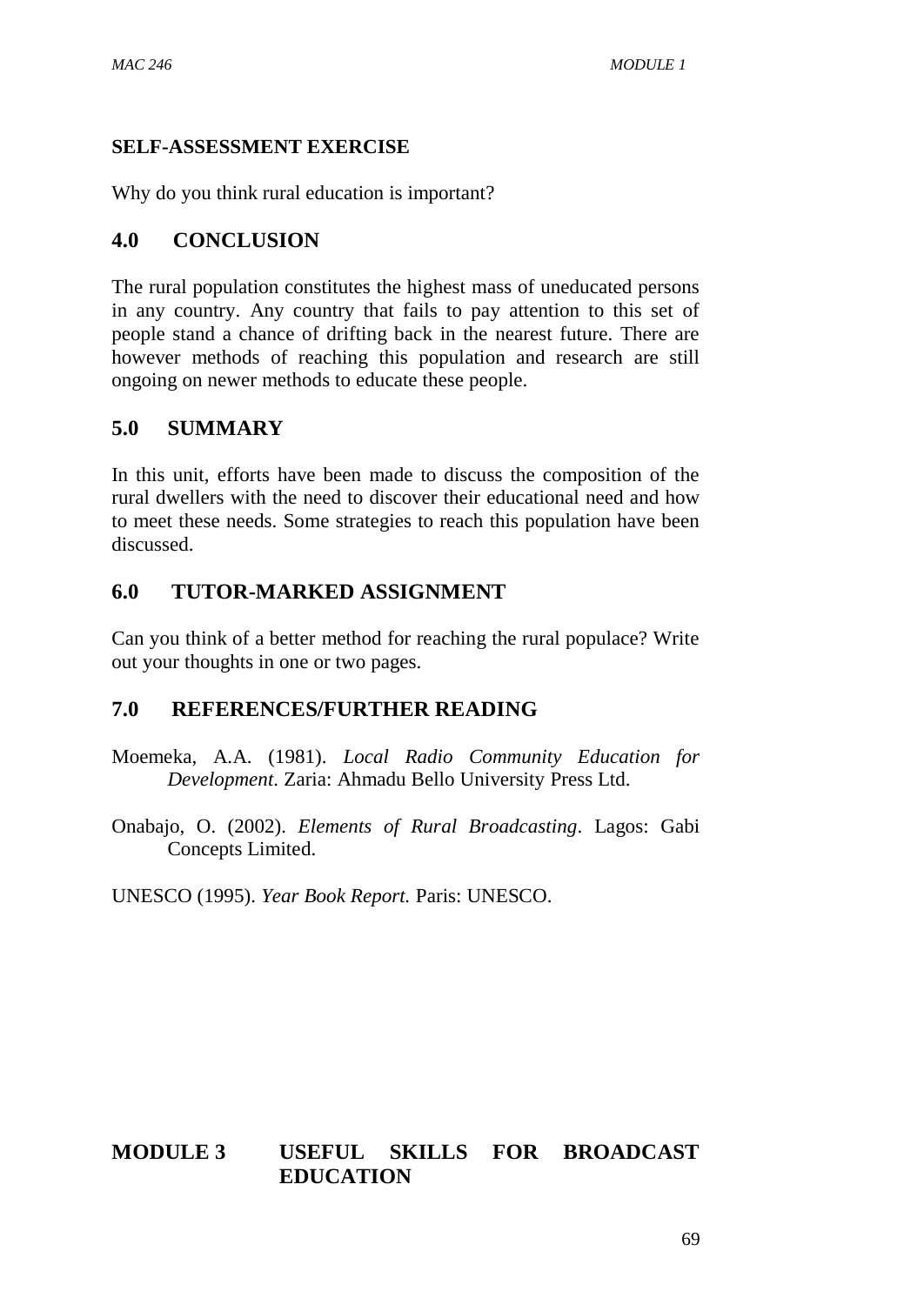- Unit 1 Understanding Types of Learners
- Unit 2 General Teaching Methods
- Unit 3 Use of Audio-Visual Aids
- Unit 4 Study Skills for Educational Broadcasters
- Unit 5 Note-Taking Skills for Educational Broadcasters

### **UNIT 1 UNDERSTANDING TYPES OF LEARNERS**

### **CONTENTS**

- 1.0 Introduction
- 2.0 Objectives
- 3.0 Main Content
	- 3.1 Types of Learners
	- 3.2 Gifted and Talented Learners
- 4.0 Conclusion
- 5.0 Summary
- 6.0 Tutor-Marked Assignment
- 7.0 References/Further Reading

## **1.0 INTRODUCTION**

This unit has been designed to make you understand the different types of learners, their characteristics and the implications to broadcasting. By the end of this unit, you would have had an overall view of the different types of learners and the ways by which they can be helped.

## **2.0 OBJECTIVES**

At the end of this unit, you should be able to:

- differentiate between the categories of learners
- identify possible causes of slow learning
- explain the implication of differences in types of learners to the teacher.

# **3.0 MAIN CONTENT**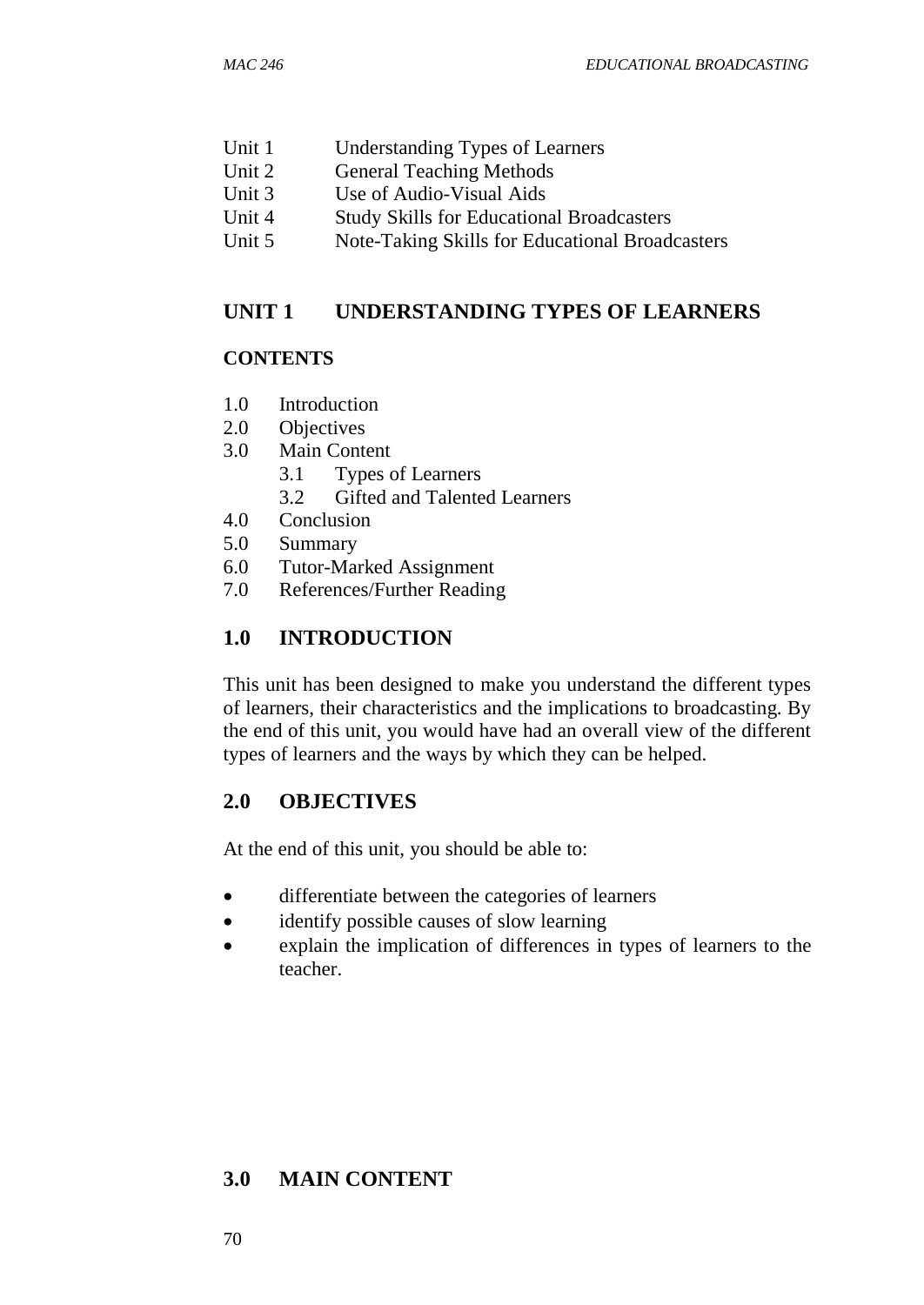## **3.1 Types of Learners**

Since students are centers of teaching/learning processes, teachers must be able to identify the different types of learners in order to be able to help them. According to Rasaq (2003) understanding the different types of learners will be of immense value in assisting the teachers or broadcasters in preparing suitable materials to cater for the varying learning needs.

There are mainly three categories of learners and they are:

- Slow learners (backward learners)
- Gifted and talented learners (fast learners)
- Normal learners (average learners)

#### **SELF-ASSESSMENT EXERCISE**

With short explanations, enlist the categories of learners.

#### **Slow learners**

Slow learners are the category of students who lag in virtually all that they do, and especially in their school work. They exhibit numerous learning difficulties that seem to defy all learning methodologies and procedures. This category of learners is made up of mentally retarded and the learning disabled (LD).

#### **Some characteristics of slow learners**

- 1. The slow learners have a short attention span, that is, they cannot concentrate for long.
- 2. They have short memory and they do not remember easily what they have been taught.
- 3. The slow learners are always bored and generally have no interest in learning.
- 4. They have poor communication skills. They are poor in both oral and written languages.
- 5. They have poor eye-hand coordination. They cannot see properly nor even copy correctly.
- 6. Their numeric ability is very low and they are very poor in calculation.
- 7. They have poor social interaction and cannot get along with others easily. In fact, they exhibit aggressive behaviour most of the time.

#### **Some causes of slow learning**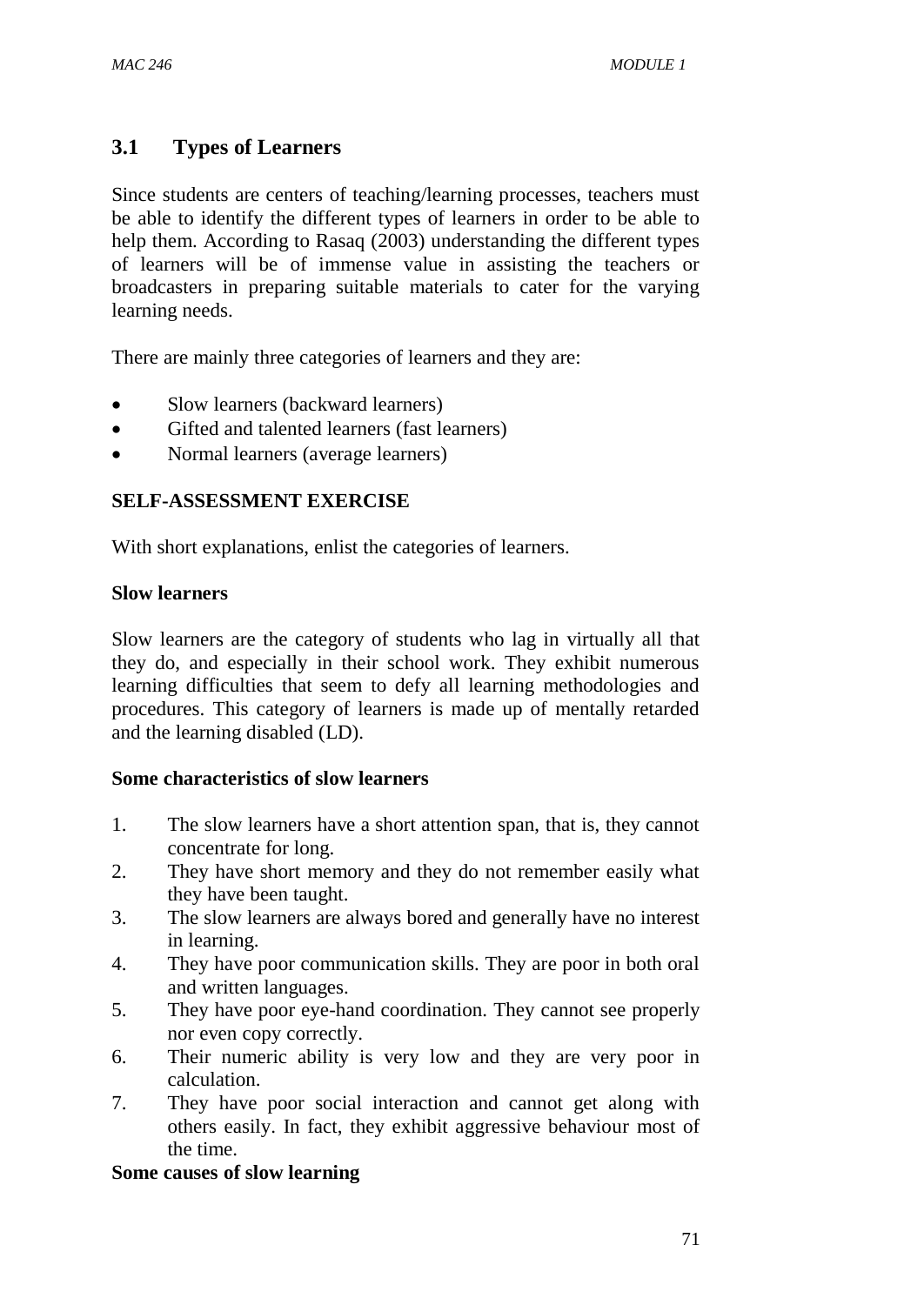The following are some of the causes of slow learning according to research:

- 1. **Health problems-** A child's mother might have had measles, venereal diseases, etc that might have caused mental retardation in the child. Also, the mother might be malnourished during pregnancy. The child's health might also be affected after birth.
- 2. **Psychological problems-** Mothers who experience intense and excessive anxiety, worry, stress and the like may give birth to disturbed children, since the mother's state of health affects the child.
- 3. **Genetic problem-** If slowness or dullness runs in the lineage, inherited characteristics from parents may influence the general intellectual development of the child.
- 4. **Home based problems-** Broken homes and extreme poverty on the part of the parents may affect the child.
- 5. **School based problems-** Poor methods of teaching, poor teacherpupil relationships; for example when a child constantly experiences hostility from the teacher; and poor learning environment is not conducive to learning.

## **SELF-ASSESSMENT EXERCISE**

- i. What are the possible causes of slow learning?
- ii. What are the implications of these to the educational broadcaster?

# **3.2 Gifted and Talented Learners**

The gifted and talented learners are those whose intellectual abilities are exceptionally and constantly outstanding.

### **Some characteristics of gifted learners**

- 1. They rank high in academic achievement and cover a wide ground within a short period of time.
- 2. They are fast thinking, highly creative and imaginative with very high constructive abilities.
- 3. They have very good cordial relationships. They make friends easily.
- 4. They have outstanding leadership qualities and can work well under pressure.
- 5. They are mostly invariably good in all subjects i.e science, languages, arts and even sporting activities.

### **SELF-ASSESSMENT EXERCISE**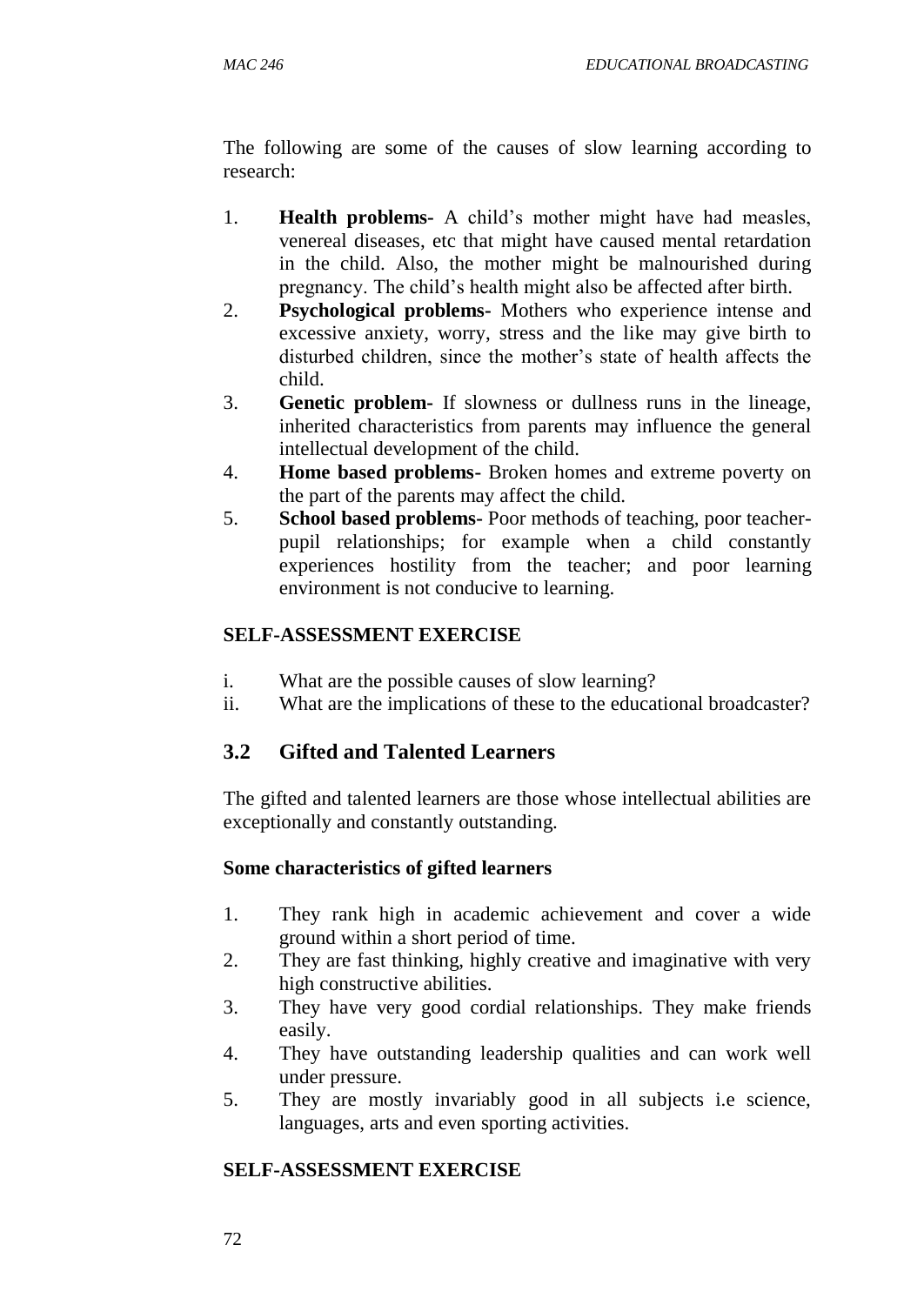List four characteristics of a gifted child.

### **Normal learners**

Majority of learners can be classified as normal learners. That is, the majority of learners are of average abilities.

### **Some characteristics of normal learners**

- 1. They manifest average ability.
- 2. They have their own learning problems like lateness to school, truancy, wrong peer group, etc.
- 3. They manifest giftedness when faced with challenges.

## **The physically handicapped learners**

This category of learners has physical deformities like blindness, deafness, lameness and paralysis. They need special provision to assist their learning, like school for the handicapped nationwide. Some special equipment may be necessary to facilitate their learning and movement such as a wheel chair, brail books, tape recorders, etc.

### **Some characteristics of the handicapped learners**

- 1. They have physical deformities that people can see
- 2. They have sound intellectual powers
- 3. Some of them may be gifted/talented
- 4. They generally have feelings of inadequacy
- 5. They generally have feeling of low self esteem.

## **SELF-ASSESSMENT EXERCISE**

Outline two characteristics of the normal and handicapped learners.

# **4.0 CONCLUSION**

Having been exposed to the different types of learners, broadcasters must be able to script their messages carefully to carry along majority of the learners in the audience targeted.

Since the learners of an educational broadcaster are most of the time not seen or easily assessable, this learning variations will no doubt arouse the consciousness of the broadcasters to know that among a particular audience there are innumerable learning difficulties within the group.

## **5.0 SUMMARY**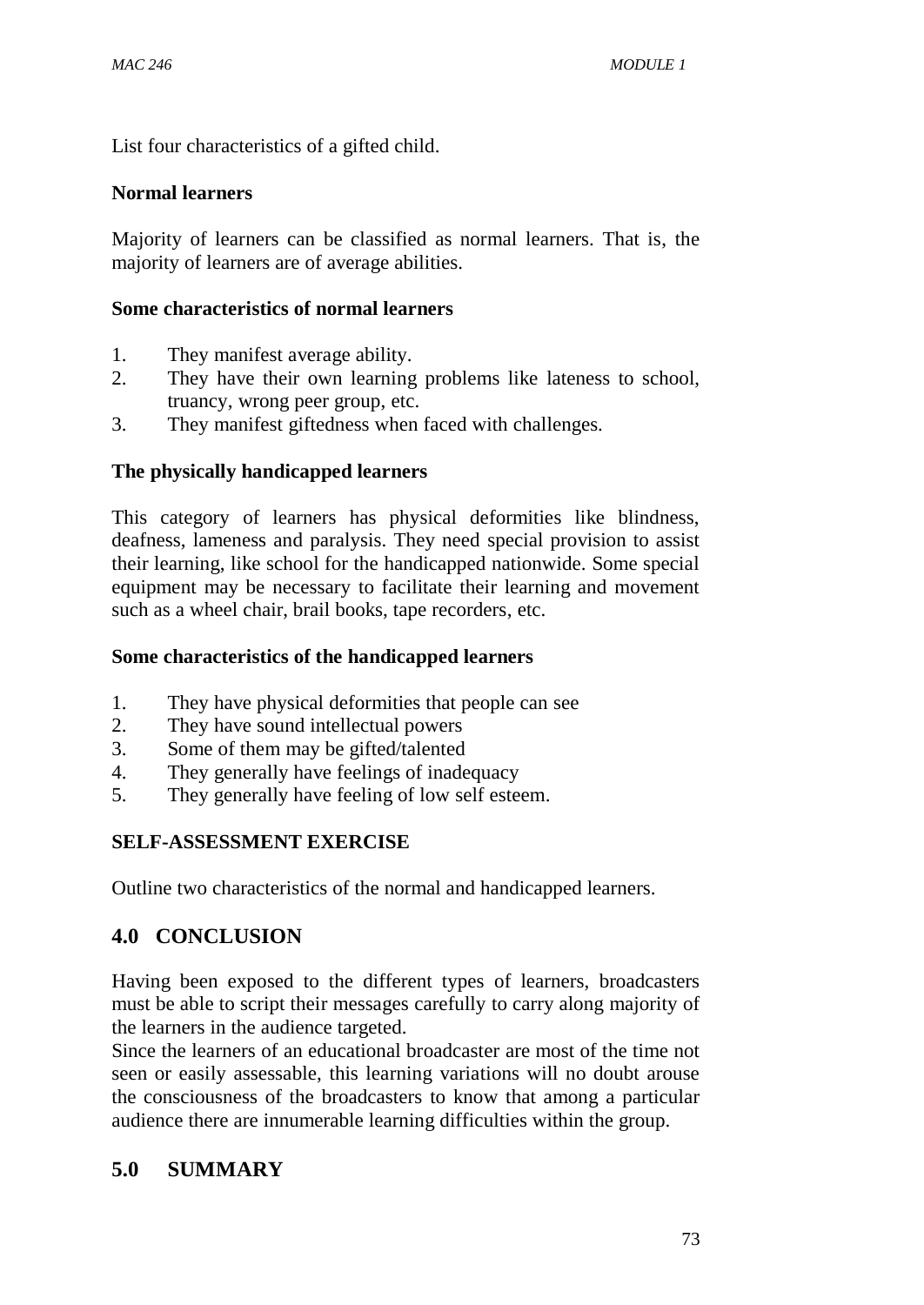The following are the major highlights of what we have examined in this unit:

- There are mainly three categories of learners; the slow, the talented and the average learners.
- The fourth category of learners is the physically handicapped who can be gifted, normal or slow learners.

The educational broadcaster is therefore advised to be careful when preparing materials for broadcast as it is clear that even among a target audience, there could be many responses due to the physiological and psychological make-up of the audience members.

## **6.0 TUTOR-MARKED ASSIGNMENT**

What are five implications of the different types of learning for the educational broadcaster?

## **7.0 REFERENCES/FURTHER READING**

- Klaumeier, H.J. (1961). *Learning and Human Abilities. Educational Psychology.* New York: Harper and Brothers.
- NOUN (2008). General Teaching Methods. In: [www.nou.edu.ng/noun/Noun\\_OCL/Pdf2Edu233.](http://www.nou.edu.ng/noun/Noun_OCL/Pdf2Edu233)

### **UNIT 2 GENERAL TEACHING METHODS**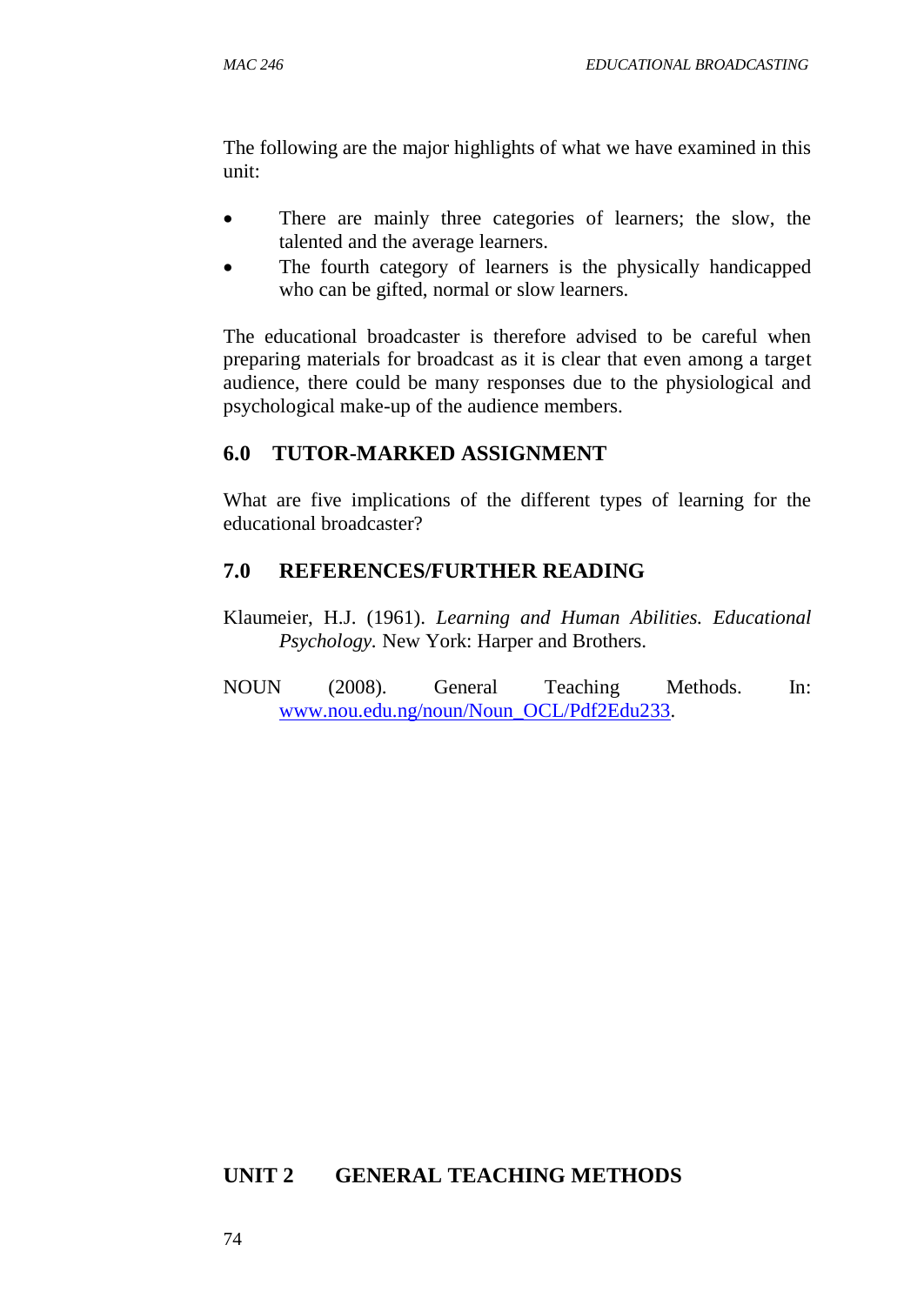## **CONTENTS**

- 1.0 Introduction
- 2.0 Objectives
- 3.0 Main Content
	- 3.1 Teaching Methods
	- 3.2 Various Types of Teaching Method
- 4.0 Conclusion
- 5.0 Summary
- 6.0 Tutor-Marked Assignment
- 7.0 References/Further Reading

# **1.0 INTRODUCTION**

Teaching through any medium has different methods or approaches to it. Just like one must learn how to drive before picking a car, one needs to expose himself to the principle guiding the dissemination of knowledge before we attempt to do it. The professional training of mass communication is not enough for an educational broadcaster. That is why I have decided to expose you to the teachings in the department of education so you can better be taught by the experts in the field of teaching.

This unit among other things will expose the students to some methods of teaching as well as some of the advantages and disadvantages of it.

# **2.0 OBJECTIVES**

At the end of this unit, you should be able to:

- explain the term teaching methods
- list the various methods of teaching
- state when and where each method is applicable.

# **3.0 MAIN CONTENT**

## **3.1 Teaching Methods**

By teaching methods, we mean approaches to effective teaching that are appropriate for an audience at a particular time for a particular purpose only to achieve the desired end.

Education scholars believe that to reach a certain people educationally, it is best that one selects the most appropriate teaching method. The various methods are as follows: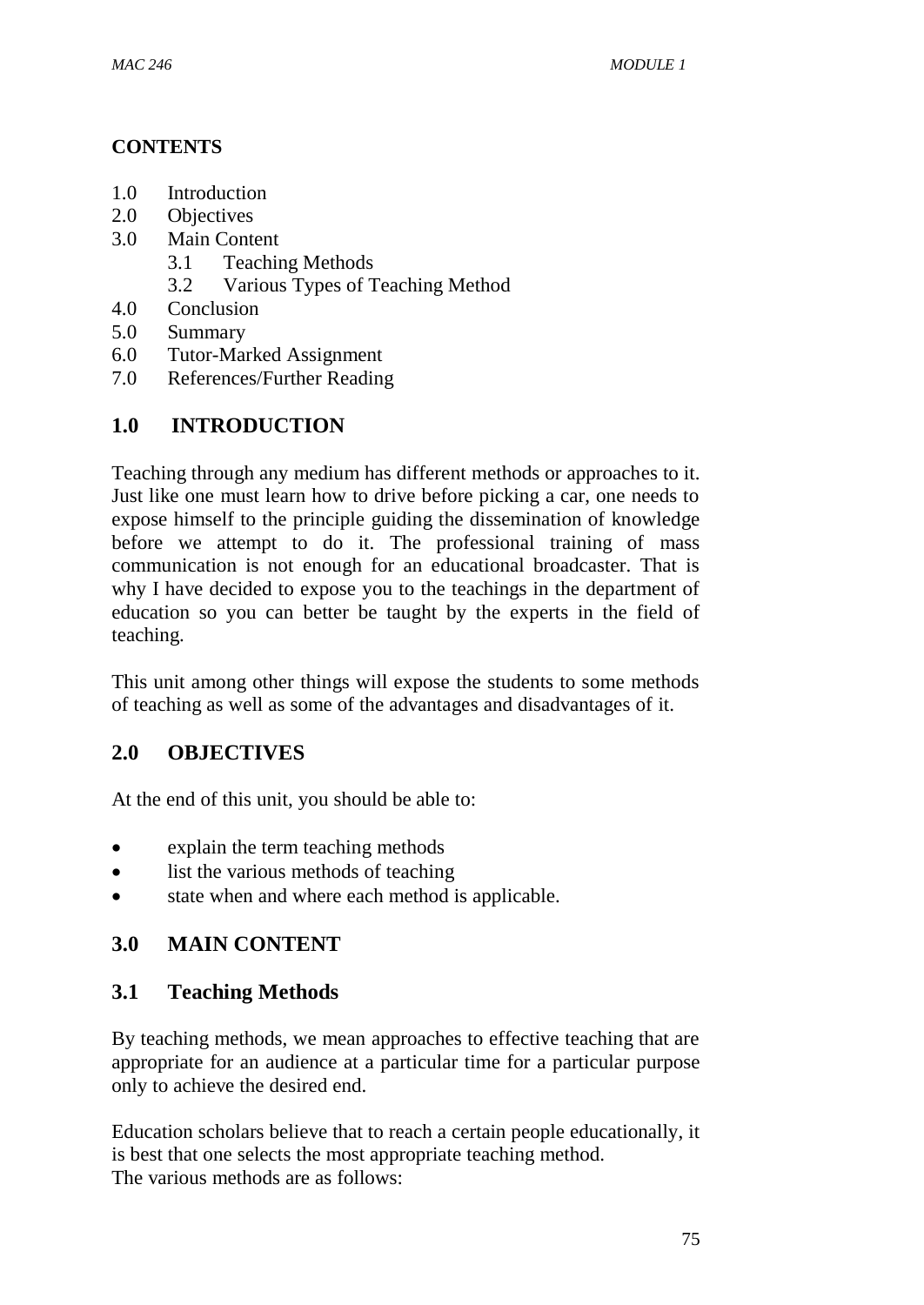- 1. Lecture or the chalk and talk methods
- 2. Discussion method
- 3. Demonstration method
- 4. Discovery method
- 5. Assignment method
- 6. Field trips method (Excursion/
- 7. Individualised instructional method
- 8. Laboratory method
- 9. Inductive and deductive method
- 10. Open education method.

#### **3.2 Various Types of Teaching Method**

#### **The lecture method**

This method is a popular one. You are probably familiar with it. It has been termed a didactic method. It involves verbal presentation of ideas, concepts, generalisation and facts. The objective of this method is just to stuff the students with information. You do most of the work by talking while students are just passive or slightly involved by taking down notes and asking few or no questions. In the universities and other institutions of higher learning, the lecture method is the acceptable means of imparting information. At the secondary school level, the students have not been trained to follow chains of reasoning. Therefore lecture method should not be used in its pure forms.

#### **Advantages of the lecture method**

- 1. It is cheap to operate as no special apparatus is needed
- 2. It makes fewer demands on the teacher's time for planning and preparing and is therefore an attractive and easy method of teaching.
- 3. It is an efficient means of giving a vast amount of knowledge in a limited amount of time.
- 4. Large classes of students can be handled by the teacher.
- 5. It serves to channel the thinking of all students in a given direction.

#### **Disadvantages of the lecture method**

1. Students are passive listeners and do not participate in the development of the lessons.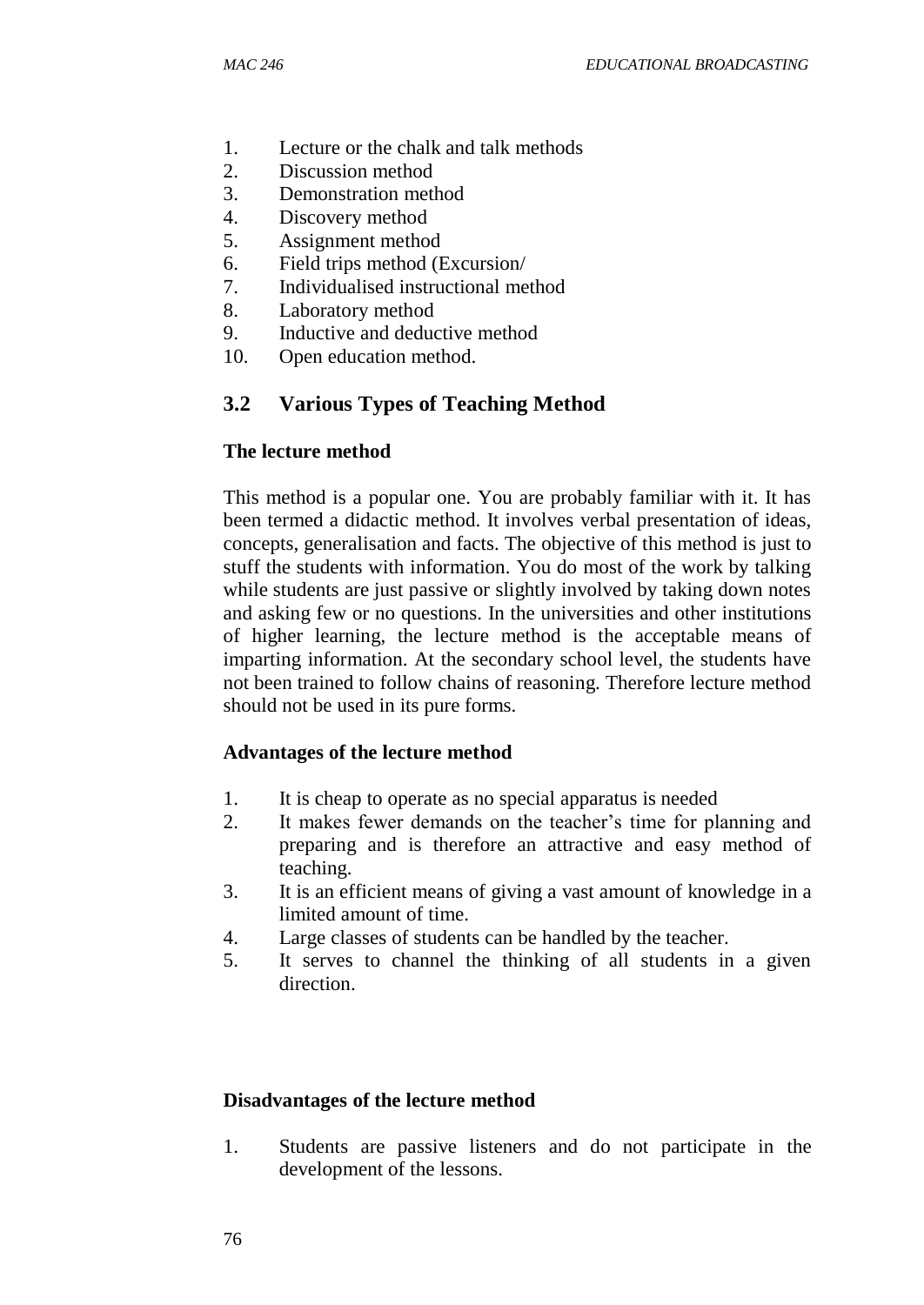- 2. The desired learning outcomes may not be accomplished.
- 3. The method is inadequate for teaching certain types of concepts e.g attitudes and feelings which are not learned through mere telling.
- 4. Students' progress cannot be evaluated during the lesson since they are passive.
- 5. It cannot meet the different needs of the students as regards individual differences.
- 6. It rarely affords students the opportunity to practice communication skills.
- 7. It encourages cramming.

### **SELF-ASSESSMENT EXERCISE**

Study both the advantages and the disadvantages of the lecture method again. Do you think it is useful for educational broadcasting? Justify your answer in just seven lines.

### **The discussion method**

The discussion method is based on the philosophy that knowledge arises within the students and not from any external source. The students take over the subject from various points of view and the teacher serves as a moderator.

### **Advantages of the discussion method**

- 1. Students maintain a high degree of mental alertness to develop clear thinking.
- 2. Both interest and a feeling of confidence are maintained as students learn to express themselves freely.
- 3. Students learn through discussion method owing to active participation and involvement in the lesson.
- 4. Discussion method provides good practice for problem solving.
- 5. It provides the teacher with information about the students which can aid in a better understanding of the students.
- 6. Teaching by discussion leads to positive attitudinal change because a student may find his or her own values and beliefs challenged by the views of fellow students.

## **Disadvantages of the discussion method**

1. A lot of time would be wasted before the students arrive at satisfactory answers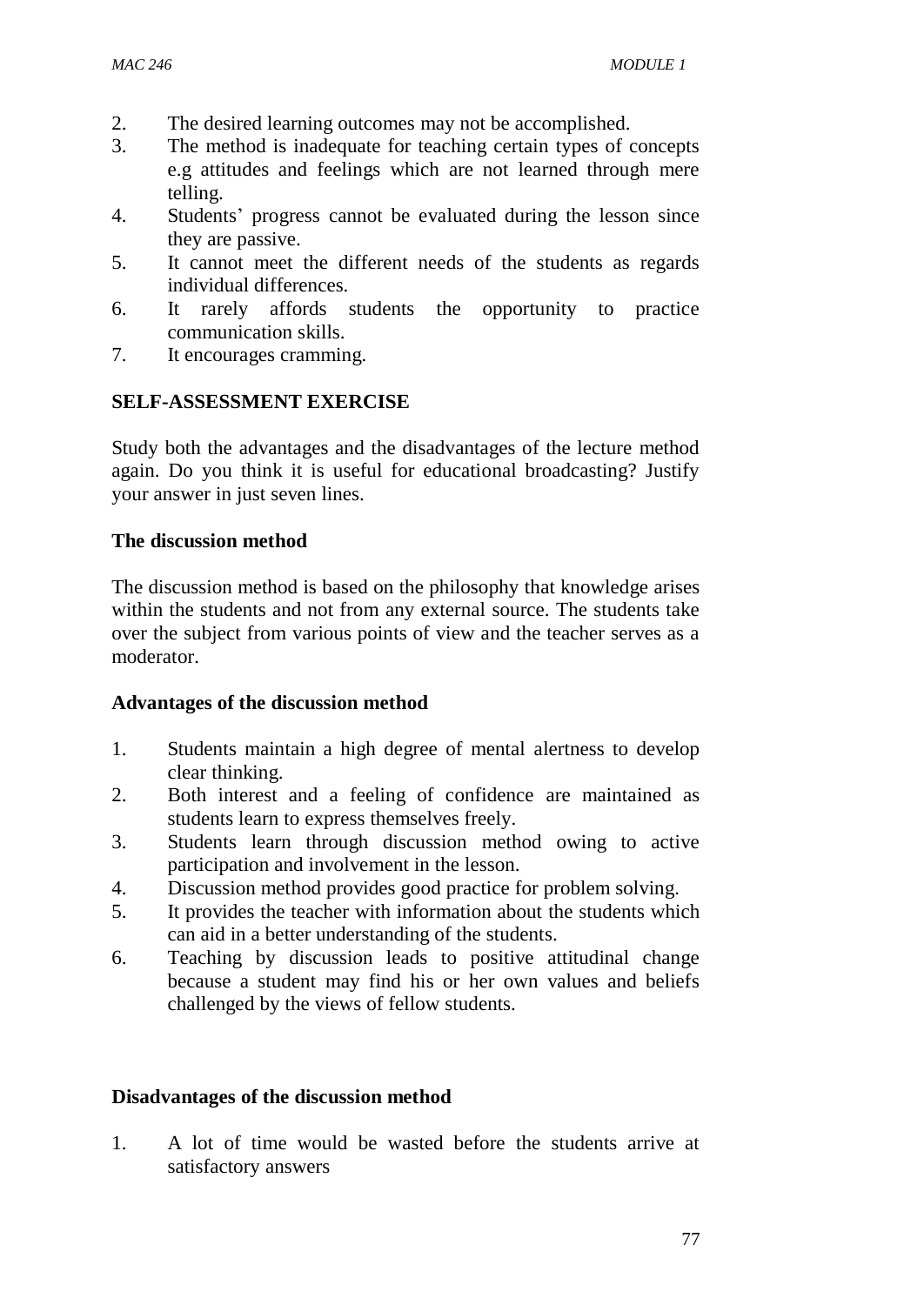- 2. Discussion method cannot be used so often as it does not allow for easy coverage of the syllabus.
- 3. In most cases, most students do not participate in the lesson because they do not know much about the topic of the lesson. They may even be shy or fearful.
- 4. Students who have no background of the topic being discussed may become bored or disinterested in the lesson.
- 5. Since the attention span of the students (young ones) is very short; they cannot maintain high level of attention.

### **SELF-ASSESSMENT EXERCISE**

Study both the advantages and the disadvantages of the discussion method again. Do you think it is useful for educational broadcasting? Justify your answer in just seven lines.

### **The demonstration method**

In this method, you the teacher will do a display or exhibition while the students watch. It typically involves showing students the correct use of science apparatus illustrating a technique (for example, using chloroform to anaesthetise toads or guinea pigs) performing an "experiment" which is dangerous, risky, difficult or expensive for individual students use.

Demonstration method can be used in the drilling of shorthand outlines, for example manipulation of various office equipment could be demonstrated by the teacher during office practice lesson. Sometimes, demonstrations can be performed by students either individually or in groups. Also, in trades like sewing, weaving, barbing, pot making and the like demonstration method is best adopted using the teaching learning processes.

### **Advantages of the demonstration method**

- 1. It is an inexpensive method since only the demonstrator needs materials.
- 2. It shows how something is accomplished properly or expertly, since the teacher is supposedly more competent than most students.
- 3. Demonstration method is especially beneficial in the areas of skills and attitudes.
- 4. The proficiency displayed reduces the length of trial and error time.
- 5. It can reduce hazards e.g. breakage and accidents before students embark on individual or group work with materials involved.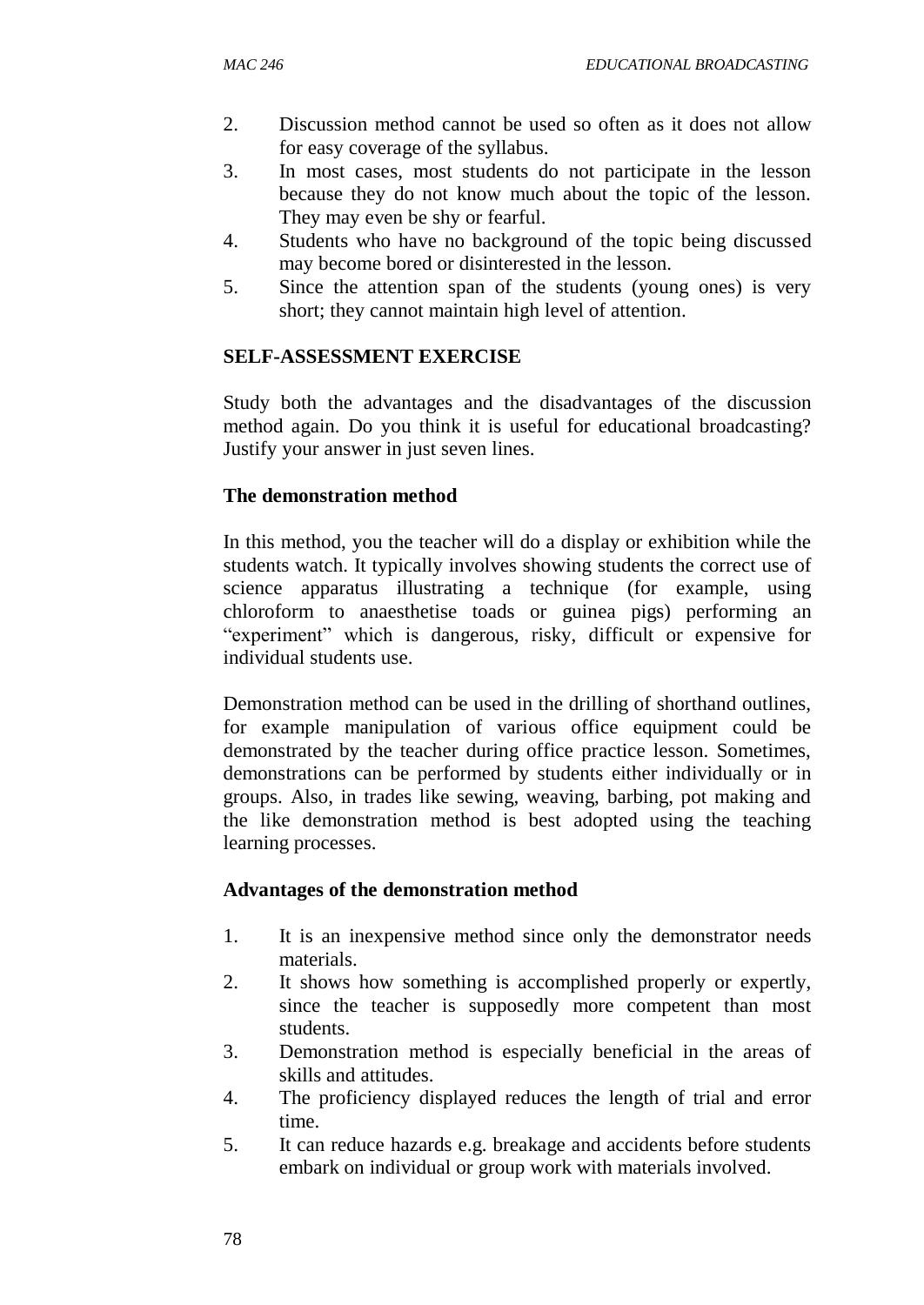6. A good demonstration method holds the learners attention thus facilitating learning by giving students the opportunity to see and hear what is actually happening.

#### **Disadvantages of the demonstration method**

- 1. The assumption made that all the students see and hear equally well does not necessarily follow. Visibility of details of what is being demonstrated is not assured in large classrooms or in circumstances where small objects are used.
- 2. Where the demonstration is restricted to the teacher or broadcaster alone, students or learners will be denied the opportunity to acquire manipulative skills in handling of the materials and apparatus.

#### **SELF-ASSESSMENT EXERCISE**

What is your opinion about the demonstration method? Do you think it is appropriate for educational broadcasting?

#### **Discovery method**

The discovery method is a teaching strategy which enables students to find the answers themselves. It is a learner centered approach hence; it is called a heuristic method. It is of two types, notably, the guided discovery and the unguided discovery. In the guided discovery, the teacher (you the educational broadcaster) guides the students to discover for themselves solutions to given problems by providing them with general principles, but not the solution to the scientific problem. The unguided discovery type involves the students discovering for themselves both the general principles and solution to a scientific problem. It is sometimes called the pure discovery.

#### **Advantages of the discovery method**

- 1. Discovery method, whether it is the directed type or undirected, makes the student an active participant rather than a mere passive recipient.
- 2. Since the method poses a challenge for the students to discover the information or knowledge for himself, retention of any information or knowledge so discovered will be increased.
- 3. The training acquired in finding out things for oneself independently can be applied to new learning and problem solving.
- 4. The joy in discovering something provides the students with intrinsic motivation.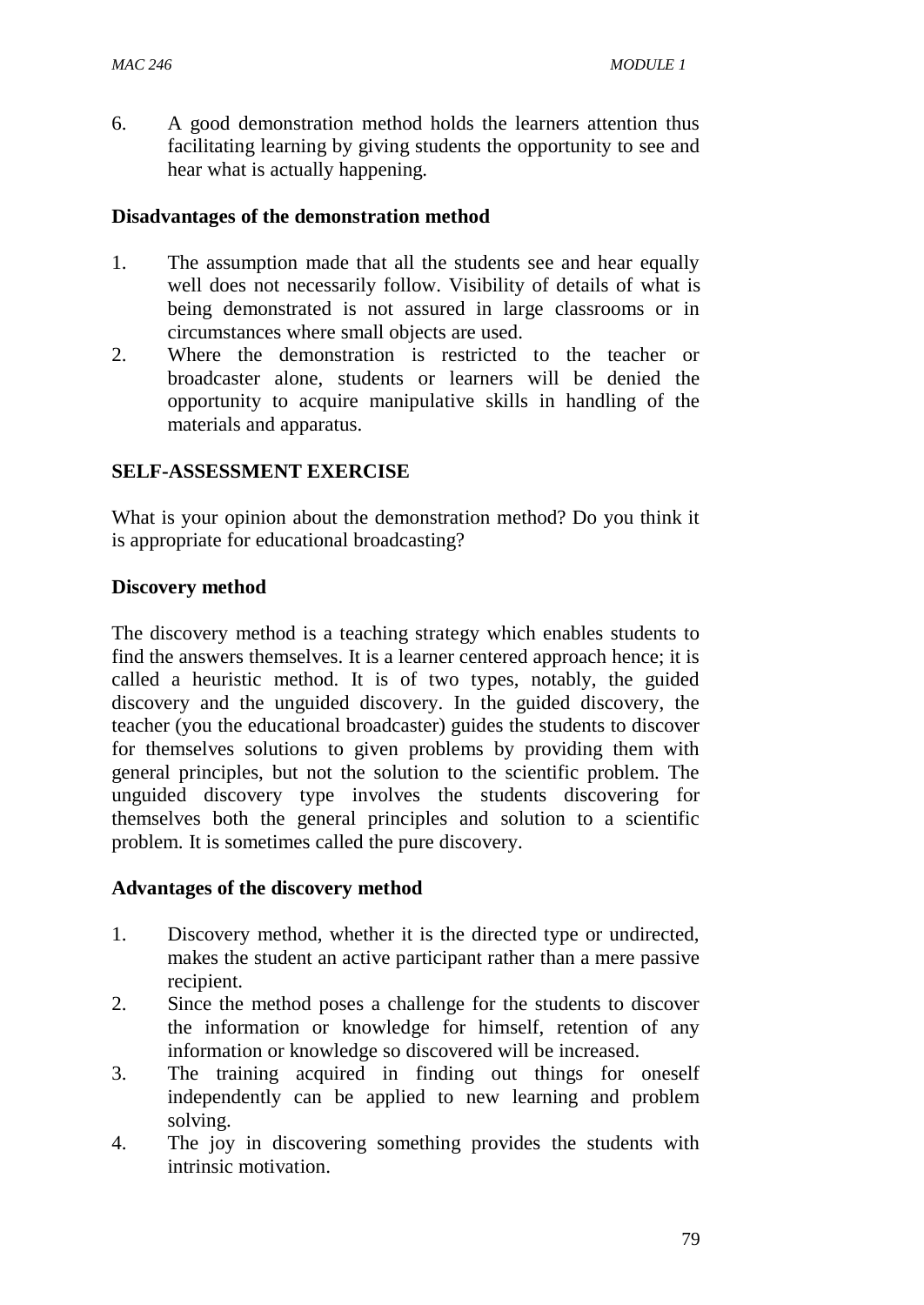- 5. The method brings home to pupils their notions of the nature of scientific evidence; students learnt that answers to questions can often be obtained from investigations they can carry out for themselves.
- 6. Discovery method helps students develop manipulative skills and attitudes which constitute one of the fundamental objectives of science teaching.
- 7. Since discovery operates at the highest levels of the cognitive domain, it encourages analytical and synthetic thought as well as intuitive thinking.

### **Disadvantages of the discovery method**

- 1. Discovery method is time consuming and progress is comparatively slow. Apparatus have to be set up and results of the investigation waited for.
- 2. The method leaves open the possibility of not discovering anything. Students may end up discovering things often other than what is intended to be discovered. This could be highly demoralising to them particularly of great effort has been expended.
- 3. The method is expensive considering the equipment and materials needed.
- 4. Discovery method is only good for a small class where effective teacher supervision is possible.

### **SELF-ASSESSMENT EXERCISE**

With the disadvantages of the discovery method, do you still consider it an appropriate method for the educational broadcaster in anyway?

# **4.0 CONCLUSION**

From our foregoing discussion, you would have noted that every teaching method has its advantages and disadvantages. You should also note that each of these methods has a part to play in the promotion of effective transmission of knowledge by teachers and assimilation of the same by students. As a potential educational broadcaster, you should sit and consider the appropriate teaching method usable for the identified audience before going on air.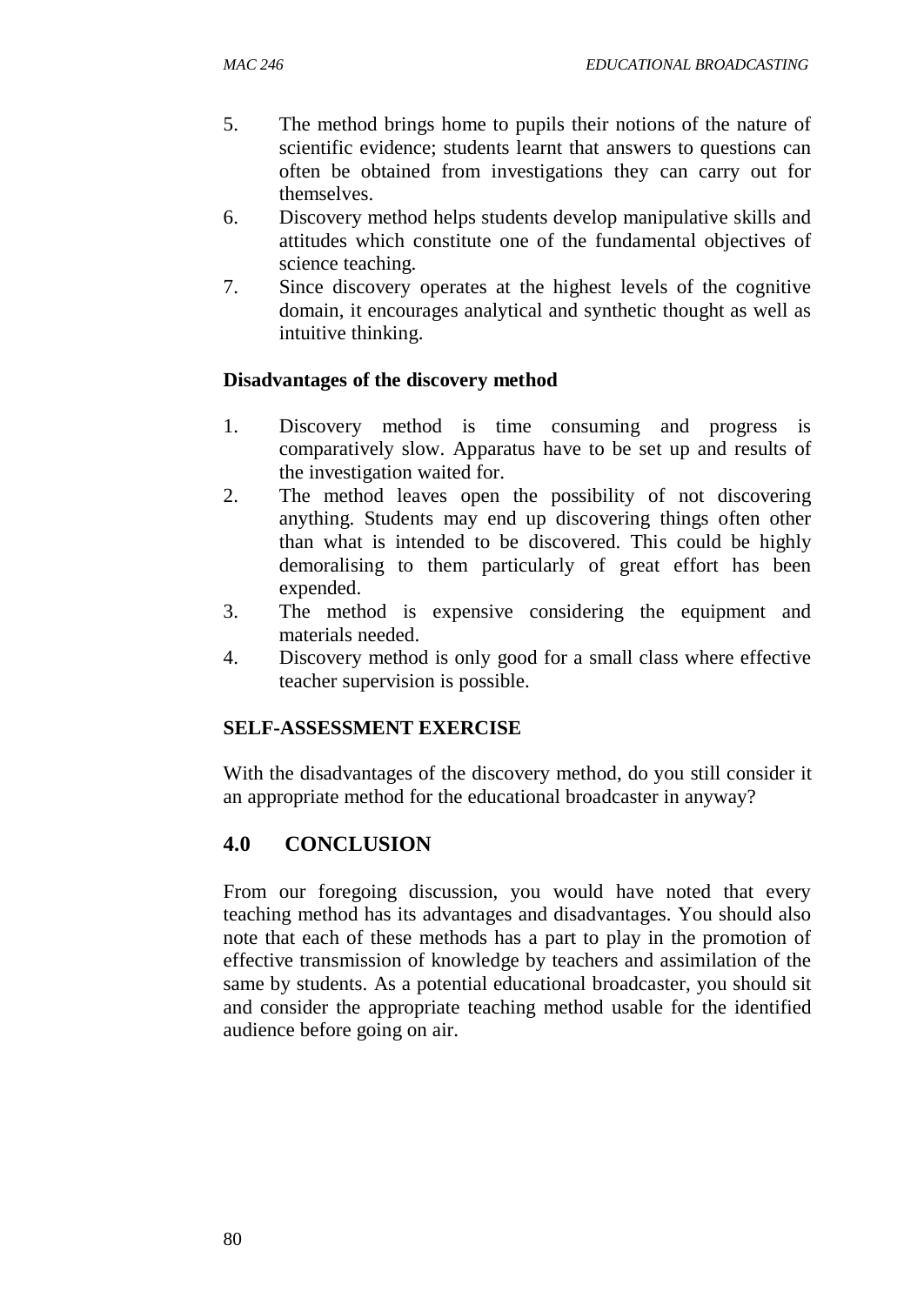### **9.0 SUMMARY**

In this unit, effort has been made to expose the students to:

- The meaning of teaching methods
- And four teaching methods namely lecture, discussion, demonstration and discovery methods.

### **10.0 TUTOR-MARKED ASSIGNMENT**

Assume that you are an educational broadcaster on NOUN television. Your next broadcast is teaching "Use of English" to secondary school students. What do you think is the most appropriate method for this broadcast presentation and why?

### **7.0 REFERENCES/FURTHER READING**

Abdullahi, A. (1982). *Science Teaching in Nigeria*. Ilorin Kwara State: Atoto Press Ltd.

Shipley, N.M. *et al* (1972). *A Synthesis of Teaching Methods*. New York: McGraw Hill Pierson.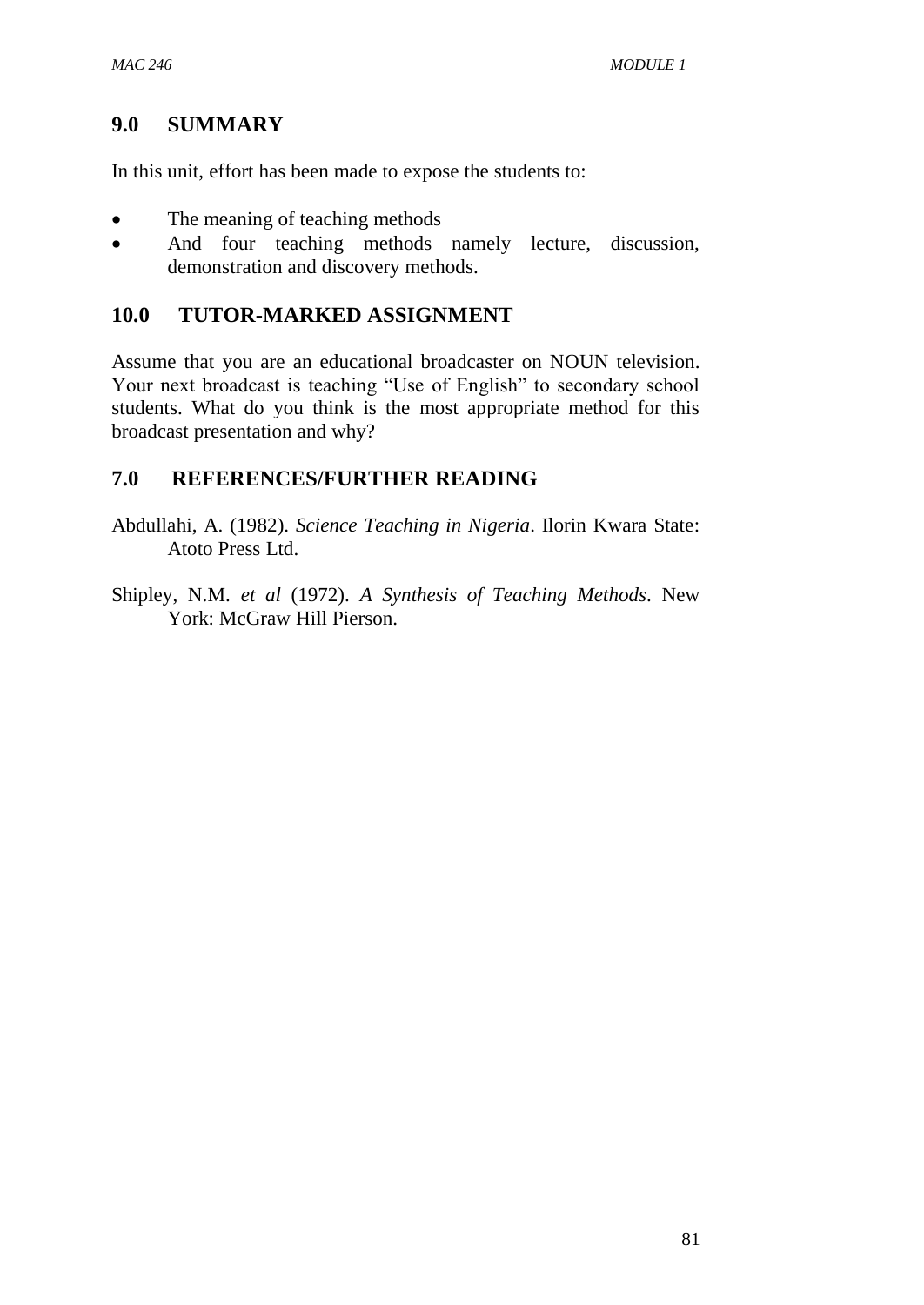## **UNIT 3 USE OF AUDIO-VISUAL AIDS**

#### **CONTENTS**

- 1.0 Introduction
- 2.0 Objectives
- 3.0 Main Content
	- 3.1 Types of Audio-Visual Aids
	- 3.2 Characteristics of Good Audio-Visual Aids
- 4.0 Conclusion
- 5.0 Summary
- 6.0 Tutor-Marked Assignment
- 7.0 References/Further Reading

## **1.0 INTRODUCTION**

Audio visual aids or instructional materials are different forms of information carriers which are used to record, store, preserve, transmit or retrieve information for the purpose of teaching and learning. They also transmit information in such a fashion that will modify the attitude, habits and practices of student. In a general way, audio visual aids facilitate learning. We will examine how some of these aids are used to enhance learning on the broadcast media. In so doing, it must be emphasised that audio-visual aids are supplements and should not replace teaching by the broadcaster.

### **2.0 OBJECTIVES**

At the end of this unit, you should be able to:

- define audio-visual aids
- list the various types of audio-visual aids
- list the characteristics of good audio-visual aids
- explain how audio-visual aids can be used effectively
- point out the specific situations some audio-visual aids can be used.

## **3.0 MAIN CONTENT**

### **3.1 Types of Audio-Visual Aids**

a. **Picture-** Pictures can help to suggest or help to explain things which are omitted when teaching. They direct learners' attention, especially children to the point you want to impress upon them, by guiding their observation with questions and suggestions you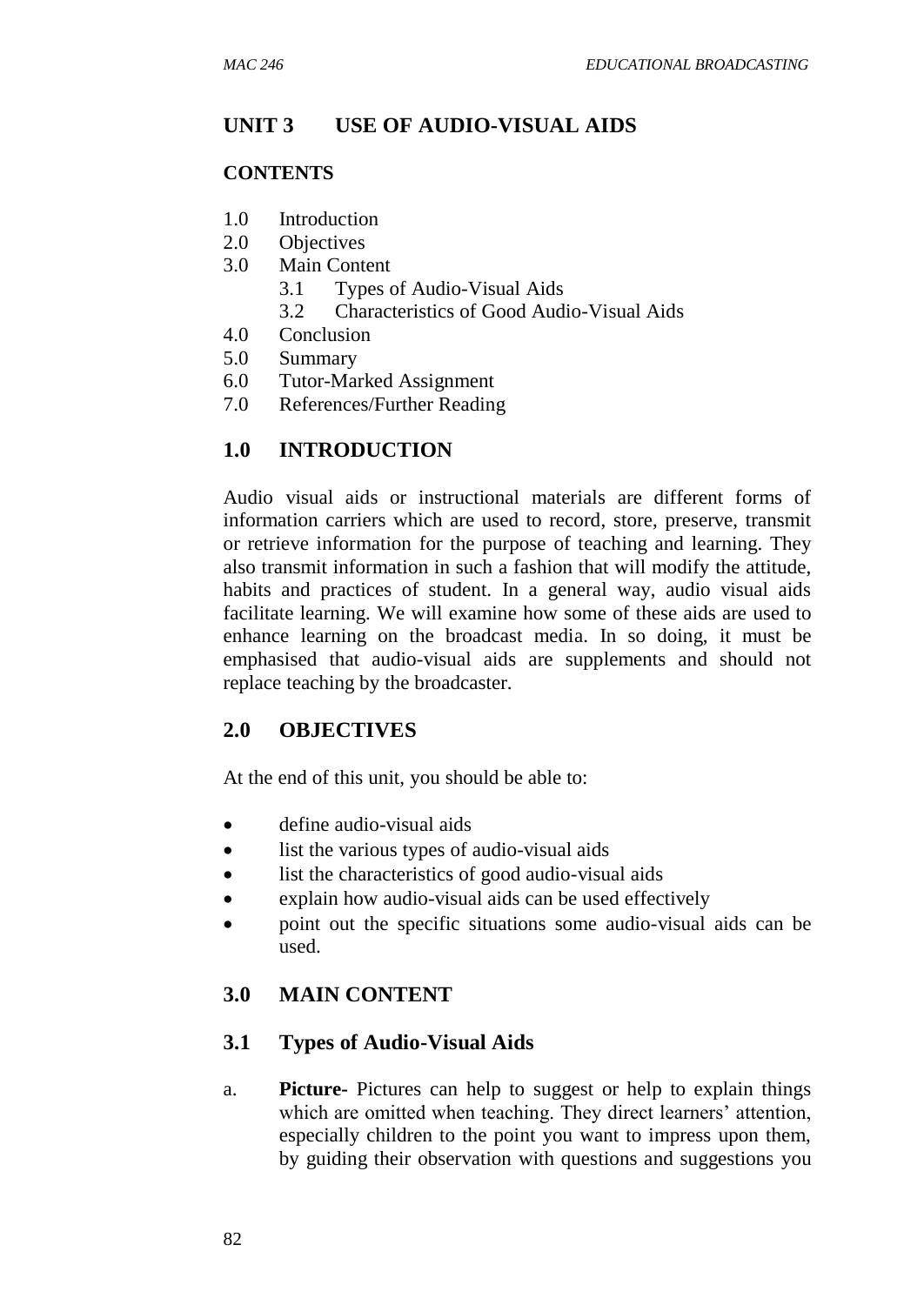will train them to acquire the habit of looking for things that matter in pictures. Pictures give general impression of a lesson. We should use varieties to give the desired impression when we teach on the television.

- b. **Illustrations-** The term illustration is commonly applied to the wise use of teaching aids, pictures and drawings to the employment of examples and comparisons, to elucidate either an argument or to enliven an argument. But to the teacher it means more than. It includes geological specimens, chemical and physical apparatus or anything that appeals to the sense or the imagination of the learner; throwing light upon a piece of description or reasoning. Illustrations should therefore lead from known to unknown, simple to complex and definite. Illustrations are of three kinds.
	- **1. Material illustrations-** These include actual object, specimens, models or apparatus of various kinds. These are appropriately employed among junior pupils of a school.
	- **2. Pictorial illustrations** These consist of pictures, diagrams, cardboards, sketches of objects or models of things unobtainable. The broadcaster should endeavour to employ them step by step as the broadcast proceeds. Drawing or diagrams and sketches on the cardboard projected through a zoom in will have more lasting impression. The use of colours, coloured chalks, shading etc makes impression on the children.

The following should be noted when using pictorial illustrations:

- They must be large and bold
- They must be accurate
- They must be self illustrating as much as possible
- They must be hidden until they are required
- **3. Verbal illustrations** These are used exclusively in the absence of both material and pictorial illustrations. Such is the case in some processes in arithmetic e.g interest, stock and shares etc in oral and written composition, literature grammar and civics. Here the use of examples, compositions, contrasts, analogy and so on is most appropriate. The broadcast must be careful to see that he does not abuse the use of any of these illustrations among the learners.

#### **SELF-ASSESSMENT EXERCISE**

List different kinds of illustrations and pick out the one you think is most appropriate for educational broadcast.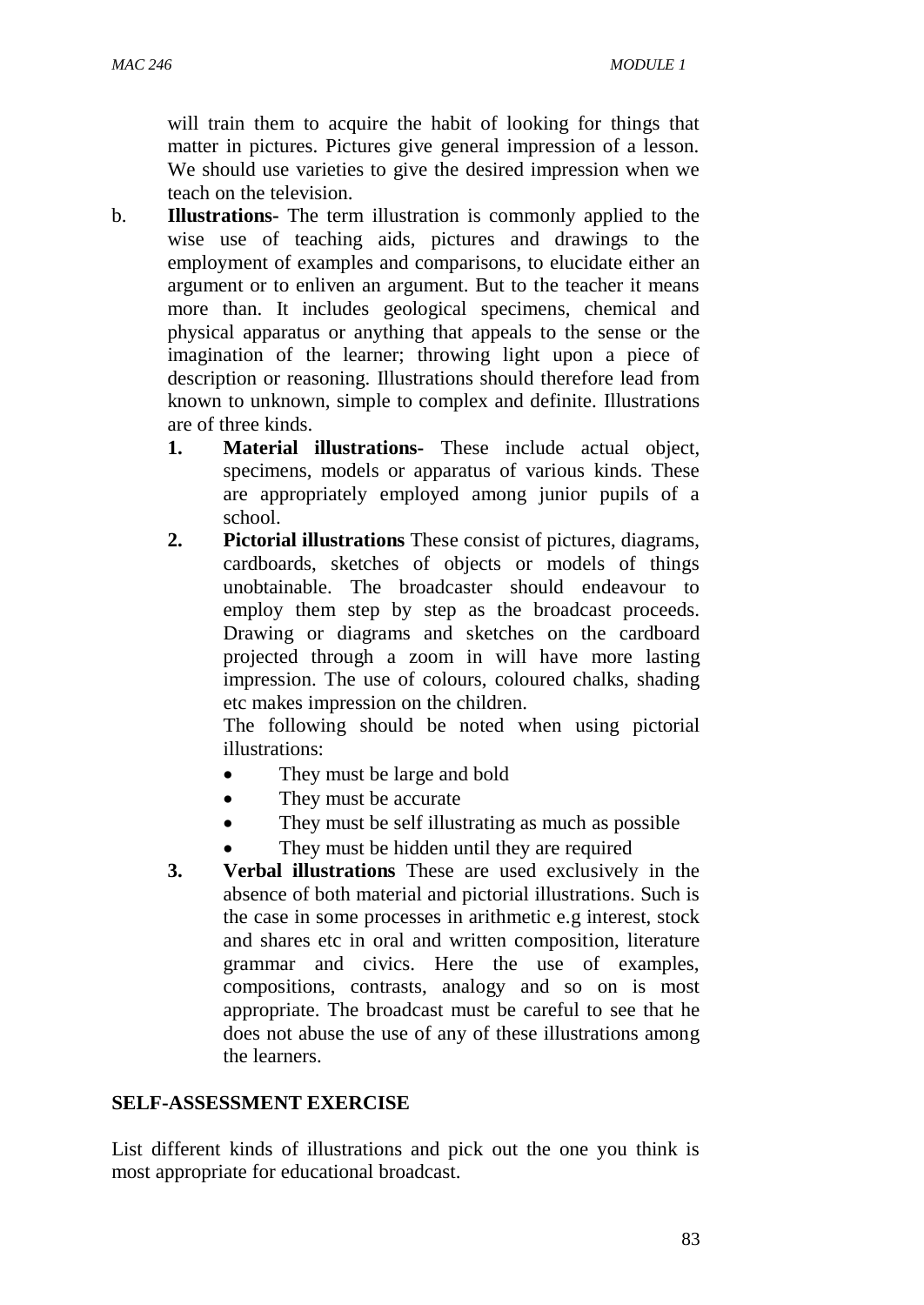- **c. Blackboards The-** basic visual aid used in most schools is the blackboard and the chalk. It can be used with advantage in the teaching of subjects like geography, biology and the first stage of language. Children learn more quickly and surely by fitting words and pictures together. For the educational broadcaster, the use of the blackboard may become a little difficult yet achievable. But this will depend on how good the camera man is in projecting it to learners at home.
- **d. Recorded Video Take-** for instance, you want to show the learners the characteristics of a particular animal, let us say an eagle. Playing a recorded video of an eagle will most definitely drive your point better than just drawing it.
- **e. Photographs- A** picture, they say tell more than a thousand words. Pictures and photograph have the greatest value for what they are designed to illustrate if used at the time when explanations or comments are being made on them.
- **f. Charts -** Charts represents desirable permanent equipment for teaching purposes. To achieve the best results, they should be in a natural colour, large enough and sufficiently clear to be seen easily from all parts. Good charts may be constructed rapidly by using either of the following methods:
	- **1.** Tracking a magnified image
	- **2.** Using a photograph to magnify a diagram map or sketch, filling filmstrips and slides.

Film, filmstrips and slides should be closely integrated with standard lesson procedure and not used merely as embroidery or entertainment. For a successful use, the teacher or broadcaster should be thoroughly familiar with the filmstrips or slides and should indicate to the class the specific areas to be observed. The relevance of these features to the lesson or lessons should be pointed out.

# **3.2 Characteristics of Good Visual Aids**

- The pictures, maps and charts should be attractive with suitable colours
- Writing must be large enough and clear enough to be easily read
- It must be neat
- It is logically arranged, in short, clear steps (a model for exercise e.g mathematics and geography).
- The charts and posters should be accurate in spacing and planning
- The figures and the letters should be well formed
- Objects and pictures should be big enough for children to see
- Apparatus must be accurately prepared and be ready before the lesson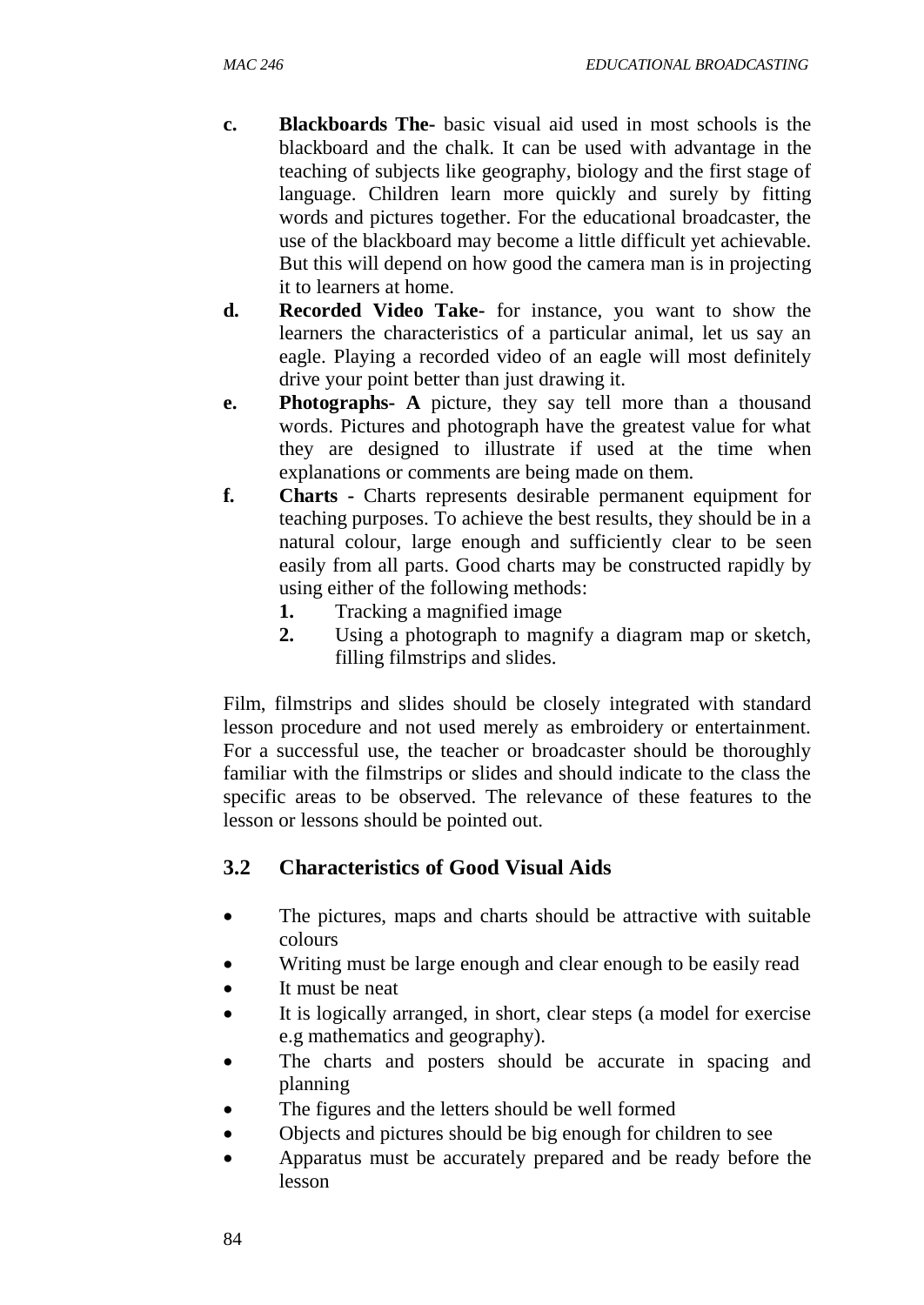- Let all pupils first see any material or apparatus before individuals or age group can see it
- All pictures on the television must be clear and the radio should have a clear sound
- When preparing apparatus, the correct, accurate language and spelling must be considered.

### **Effective Use of the Audio-Aids**

The following are some of the suggestions for effective use of audiovisual material.

- They should be relevant to the curriculum.
- They should be previewed or tried out in advance before use in the class.
- They should be taught, not merely shown.
- Provision should be made for definite follow-ups.
- Records should be kept of the results obtained, evaluation should be made.
- Too many teaching aids should not be used at a time.
- The types of materials used should be within the knowledge and experience of the learners.
- All teaching aids should be tactically and technically correct.
- No one type of material s best for all living situations. Each has a specific role in order to provide maximum effects.

## **SELF-ASSESSMENT EXERCISE**

Visual aids cannot teach by themselves, they need the teacher or broadcaster indicating how and when to use them, and the benefits derived from their use. Explain.

# **4.0 CONCLUSION**

For effective learning to take place the teacher or broadcaster ought to use audio-visual aids. There are a wide range of these aids ranging from illustrations on the blackboard to the more complex ones as computers which was not treated in this unit. They all have their relevance depending on the situation. The important thing is that the teacher or broadcaster chooses the right aid and prepare well before the commencement of the broadcast.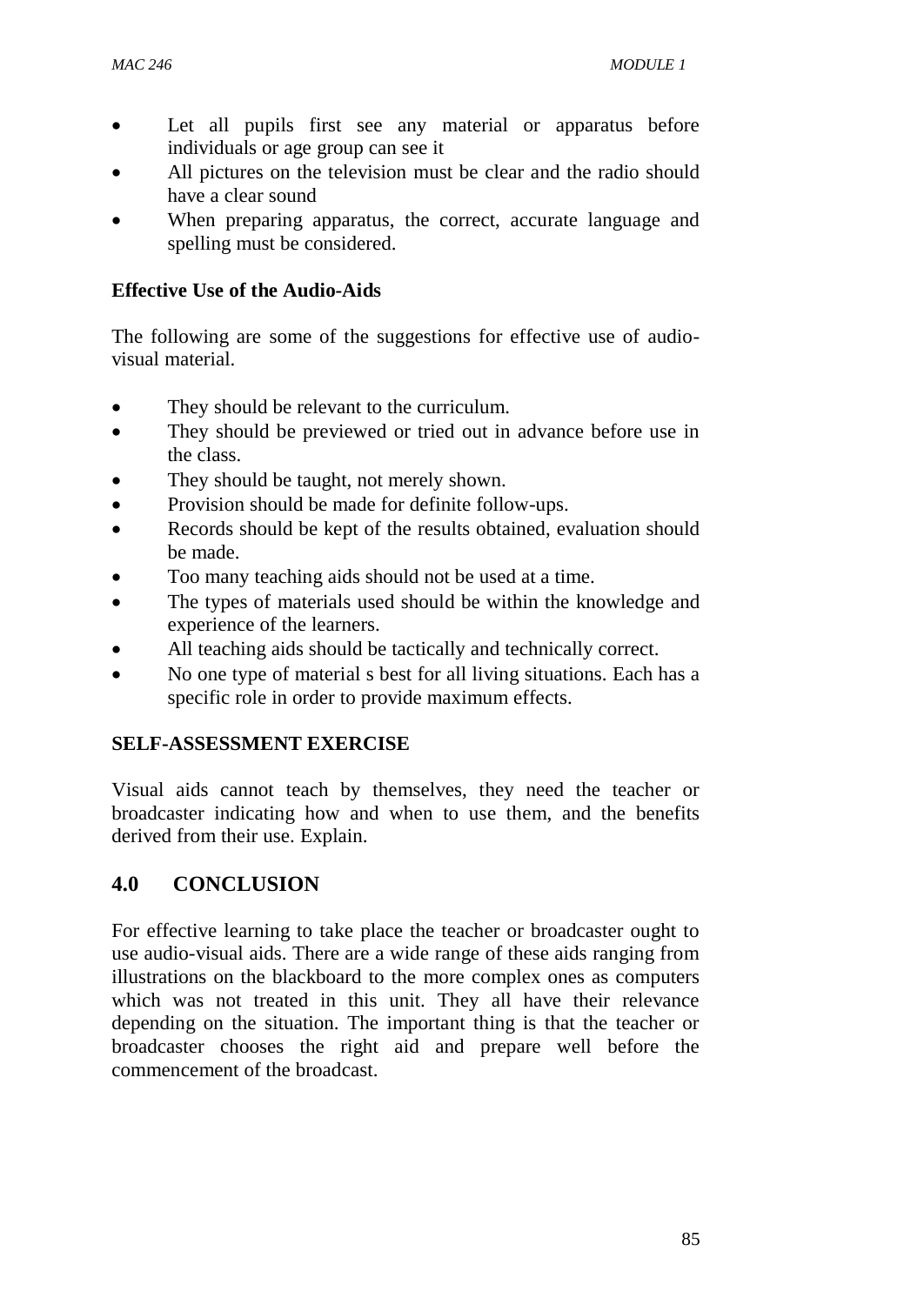## **8.0 SUMMARY**

In this unit, effort has been made to define audio visual aids in respect to educational broadcasting. Also, various types of audio-visual aids have been discussed with characteristics. And lastly, we have explained how audio-visual can be used for effective teaching.

### **6.0 TUTOR-MARKED ASSIGNMENT**

Suggest five ways through which audio-visual aids can be used for effective educational broadcasting.

## **7.0 REFERENCES/FURTHER READING**

- Association for Education Communication and Technology (AECT) (1977). The Definition of Educational Technology. Washington DC Author.
- Kemp, J.E. & Smailie, D.C. (1989). *Planning Producing and Using Instructional Media* (60th ed.). New York: Harper and Row Publishers.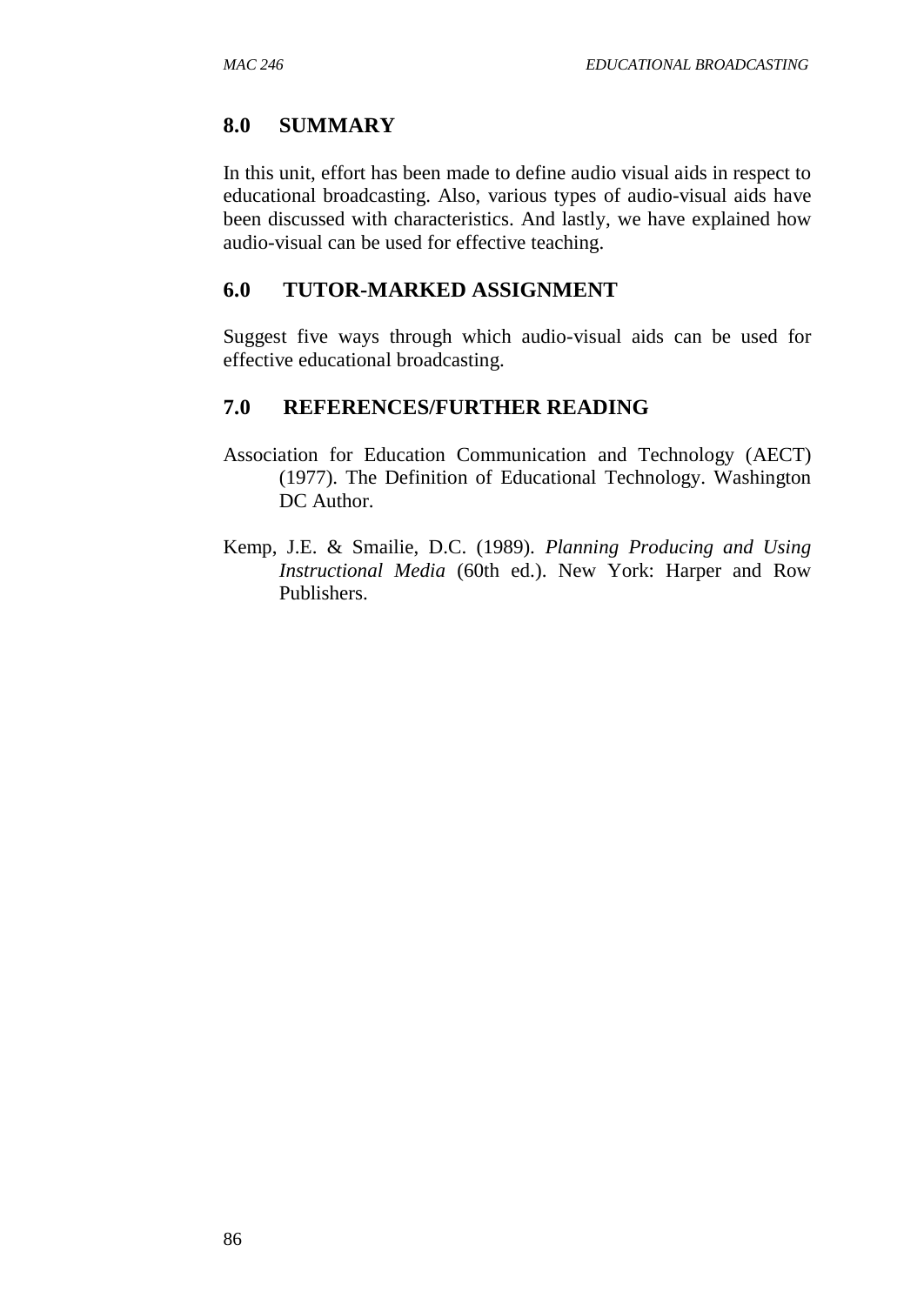# **UNIT 4 STUDY SKILLS FOR EDUCATIONAL BROADCASTERS**

#### **CONTENTS**

- 1.0 Introduction
- 2.0 Objectives
- 3.0 Main Content
	- 3.1 Using the Library
	- 3.2 The Dictionary as a Research Tool
- 4.0 Conclusion
- 5.0 Summary
- 6.0 Tutor-Marked Assignment
- 7.0 References/Further Reading

### **1.0 INTRODUCTION**

Not many people have the enduring capacity to study. To be the best at any discipline or chosen endeavour, one must study hard. There is virtually no field or discipline that does not have its own documentation somewhere, either online or offline. Any serious broadcaster should always find the library interesting. The scope and depth of his delivery will be a function of his searches in the course of planning. Study skills are important. Welcome to this unit.

### **2.0 OBJECTIVES**

At the end of this unit, you should be able to:

- identify useful materials in the library
- identify functions and roles of a dictionary as a research material.

### **3.0 MAIN CONTENT**

### **3.1 Using the Library**

A library is not just a collection of books. Rather, it is a highly organised system of obtaining, classifying, storing and retrieving information and knowledge. It is in fact the repository of knowledge. As a result, the library is very valuable educational centre in any institution. The ability to use the library effectively is, therefore necessary in enhancing the chances of success for the writer and the researcher no matter the level. The library contains written, printed and other information storages such as films, slides, phonographic video cassettes and types. These are stored and preserved in a well-organised form so that retrieval is easy for the learner through the assistance of the library staff.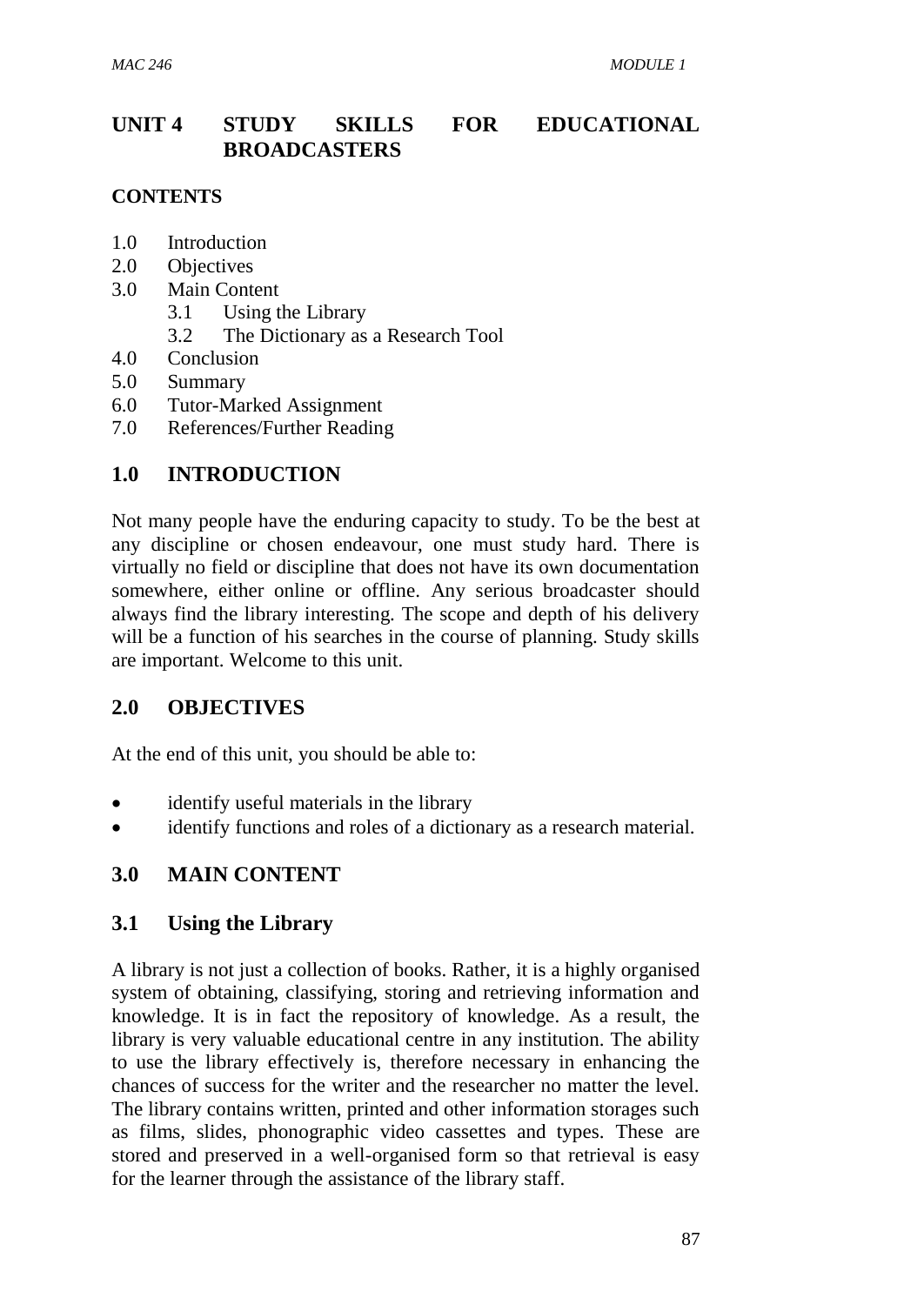#### **Useful materials in the Library for the educational broadcaster**

#### **Reference work**

Libraries keep a collection of reference materials, usually in the reference room. These materials may not be removed from the library. They are often bulky in size and contain general information. They contain useful information which acts as introductory hint that lead the student into more detailed study or research. The reference room contains encyclopedias, dictionaries, yearbooks, guides and bibliographies.

#### **General Encyclopedia**

The two major general encyclopedias are encyclopedia Britannica and Encyclopedia Americana. There are other encyclopedia's which the student can also refer to. These belong to the major subjects such as Encyclopedia of philosophy, social sciences, literature, engineering and the sciences. In whatever form, the encyclopedia contain useful information on a general and introductory basis that guide the student into more detailed reference. The encyclopedia also contains useful bibliographies.

#### **Dictionaries (Unabridged)**

The dictionaries give the meanings of terms, concepts, words or phrases. There are general dictionaries and those of the specific subject areas such as a dictionary of literature terms, A dictionary of music, A dictionary of geography, etc. These give full meanings of words or terms used in each field.

#### **Bibliographies**

These are reference works which contain bibliographical information of people in various subjects. They are usually bibliographical information about inventors, statesmen, writers, artists and composers of music.

#### **Yearbooks and Directories**

Yearbooks are devoted to the chief occurrences or events of the preceding year and are published as soon as possible the following year. Information in yearbooks can be in the form of statistics in economics, trade and population. Directories are updated information about persons and organisations, giving details of their addresses, telephone numbers and official designations and functions. Examples are the Nigerian yearbook and the telephone directories.

#### **General publications and documents**

Government releases certain important information to the public at intervals. This could be yearly or quarterly or at certain periods it chooses. These information are contained in publications such as the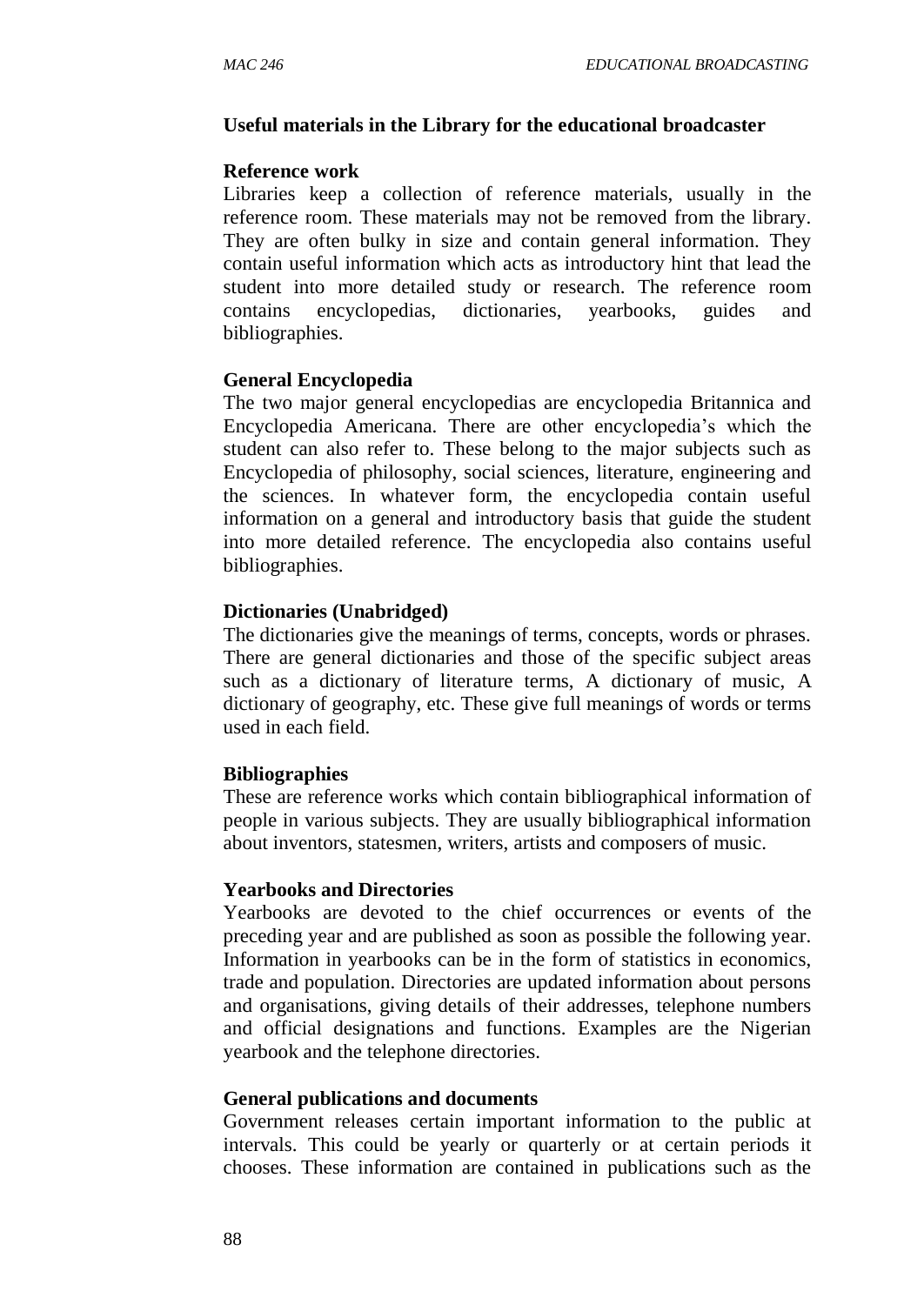official gazette, annual reports, budget speeches and reports of the various commissions set up to look into aspects of national life. Such publications are secured with extra care by the libraries.

#### **Serial and newspapers**

Any publication that is issued in successive parts and appearing at regular intervals for an indefinite period is called a serial publication. The term covers all periodicals, newspapers, magazines and monographs. The newspapers are daily publications containing news about current events.

#### **Indexes and abstracts**

Indexes are useful guides to different periodicals on different subjects and they help students to know about relevant works in their field or any field. The abstract contain a summary of a published article. An abstract can carry brief statements on the published article in journal but this requires that one needs to read the article itself before understanding the topic. Other abstracts however may be very informative which means they contain sufficient information on the article and the reader need not read the original article to gain the required information.

### **3.2 Using the Dictionary**

The dictionary enables the writer to become familiar with or gain knowledge of words. The meanings, usage, pronunciation and spellings of words must be known by the writer. The words in a dictionary are arranged in alphabetical order and explanations and meanings of each word are given. A dictionary is designed to improve the learner's use of language; one cannot claim to know all the words in a language. As a result, everybody needs to use the dictionary at one time or another. The dictionary is a guide to all users of a particular language.

#### **Functions/roles of the dictionary as a research tool**

#### **As a vocabulary guide**

A dictionary is intended primarily to give the meanings of words. The reader has to look up the meaning of words he comes across which are new or strange to him. Sometimes, he may be able to derive or infer the meaning of words from their contexts but at other times he must look up the words in the dictionary before the meanings can become clear. The alphabetical order in which words have been arranged in the dictionary makes them easy to locate.

#### **Pronunciation**

The dictionary provides a guide to pronunciation. There are undoubtedly, slight variations in the way different people pronounce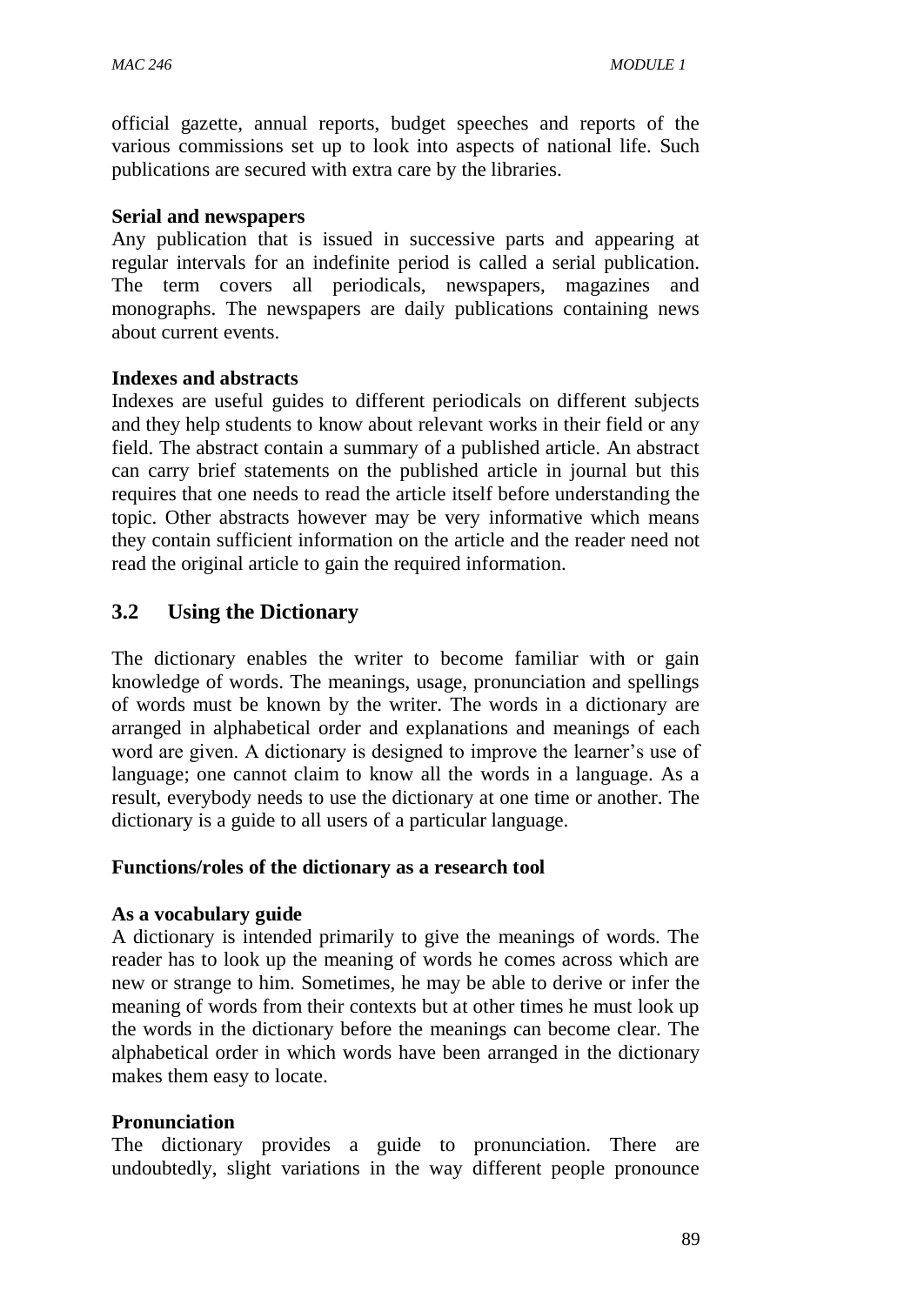words but these variations should not lead to misunderstanding in the meaning of words. As a result, there are guides provided in the dictionary to enable the learners realise sounds of the language as nearly as they should be in order to communicate effectively in English. The guides are in the form of sound patterns or phonetic symbols usually enclosed in bars/ and which come before the meaning of each word in the dictionary.

#### **Spelling guide**

The dictionary is a final authority in matters of spelling. Often, when disputes arise over the correct spelling of a word, the dictionary is the right authority to consult. A user of the language is expected to be familiar with the spelling of words that he comes across. The spelling guidelines often have expectations to them and these create difficulty for the learner. To overcome spelling problems, particularly when the writer is in doubt, the dictionary offers the required solution to them.

The learner may run into difficulty when words of similar sounds are involved. Such words may have just one letter that differentiates them from other words of similar sound. In such cases, the meaning of each word will enable the learner identify the word for which spelling he seeks.

#### **Dictionary as a research guide**

The dictionary provides information on how to use a particular word and the possible context in which the word or its form can apply. The learner will find these guides useful if he uses them as models upon which he can construct his own sentences. The probable guides on usage which a dictionary provides are: the various tense forms and the occurrence of the word in, various grammatical structures such as in sentences, phrases, clauses and in figurative or idiomatic expressions. The learner is expected to acquaint himself with the various forms of word usage a dictionary provides.

#### **Etymological functions of a dictionary**

Many words in English have been borrowed from Greek, Latin or French. This is a result of the various external influences to which the English culture has been subjected over the centuries. The origin of most borrowed words in English is given in dictionaries. These words are usually broken into syllables or roots from which such words are formed. Through the knowledge of the origin of a word, a learner will be able to trace the changes in meaning that may have occurred to the word over the years. The knowledge of the origin of a word will also enable the user derive the various forms of the word and use them with a greater measure of confidence and exactitude.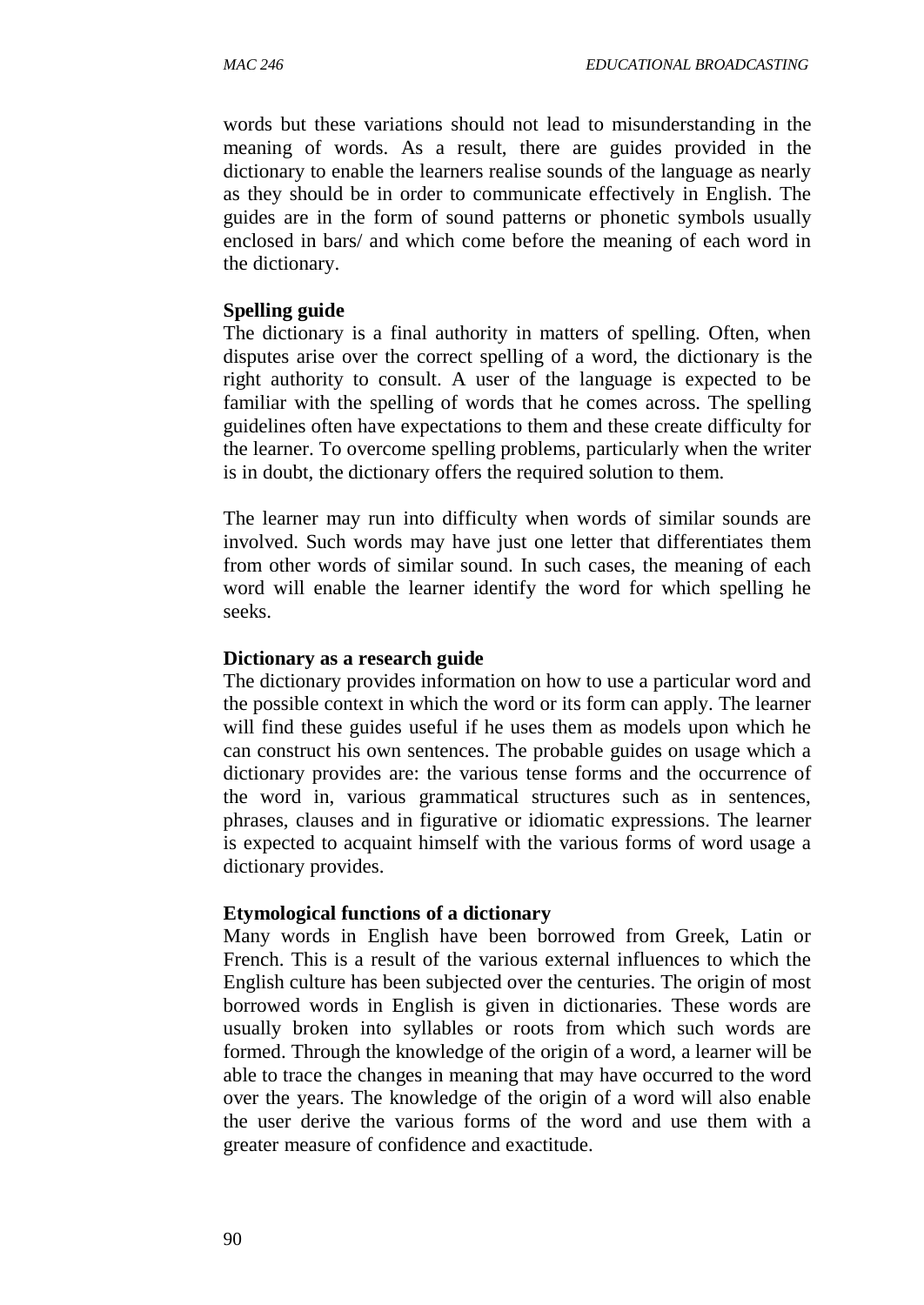## **4.0 CONCLUSION**

The knowledge of the Library is the key to understanding the importance of study skills. Many writers do not know what could be found in a library. Many assume that what they can find is simply books. No, it goes beyond this. In fact, in a standard library, there are provisions for Video, Audio, Journals, some artifacts etc. The moment a writer knows this, he takes the library seriously.

### **5.0 SUMMARY**

In this unit, effort has been made to identify and elaborate on the useful materials for the writers in a library environment. The dictionary was also identified as important resource materials. The roles and functions of the dictionary were carefully enlisted.

### **6.0 TUTOR-MARKED ASSIGNMENT**

Go to a nearby library, either public or private. Move around the library and enlist other materials found in the library that have not been captured here.

### **7.0 REFERENCES/FURTHER READING**

- Abamba, P. (1955). Military Politics and the Nigerian Economy, *Newswatch*.
- Booth, W. (1983). *The Rhetoric of Fiction.* Chicago. University of Chicago Press.
- Enekwe, O.O. (1966). *The Modern Nigerian Theatre in Nsukka Studies in African Literature*. (Ed). Achebe Chinua. Enugu: Intellect Publishers.
- Finnegan, R. (1970). *Oral Literature in Africa*. London: Oxford University Press.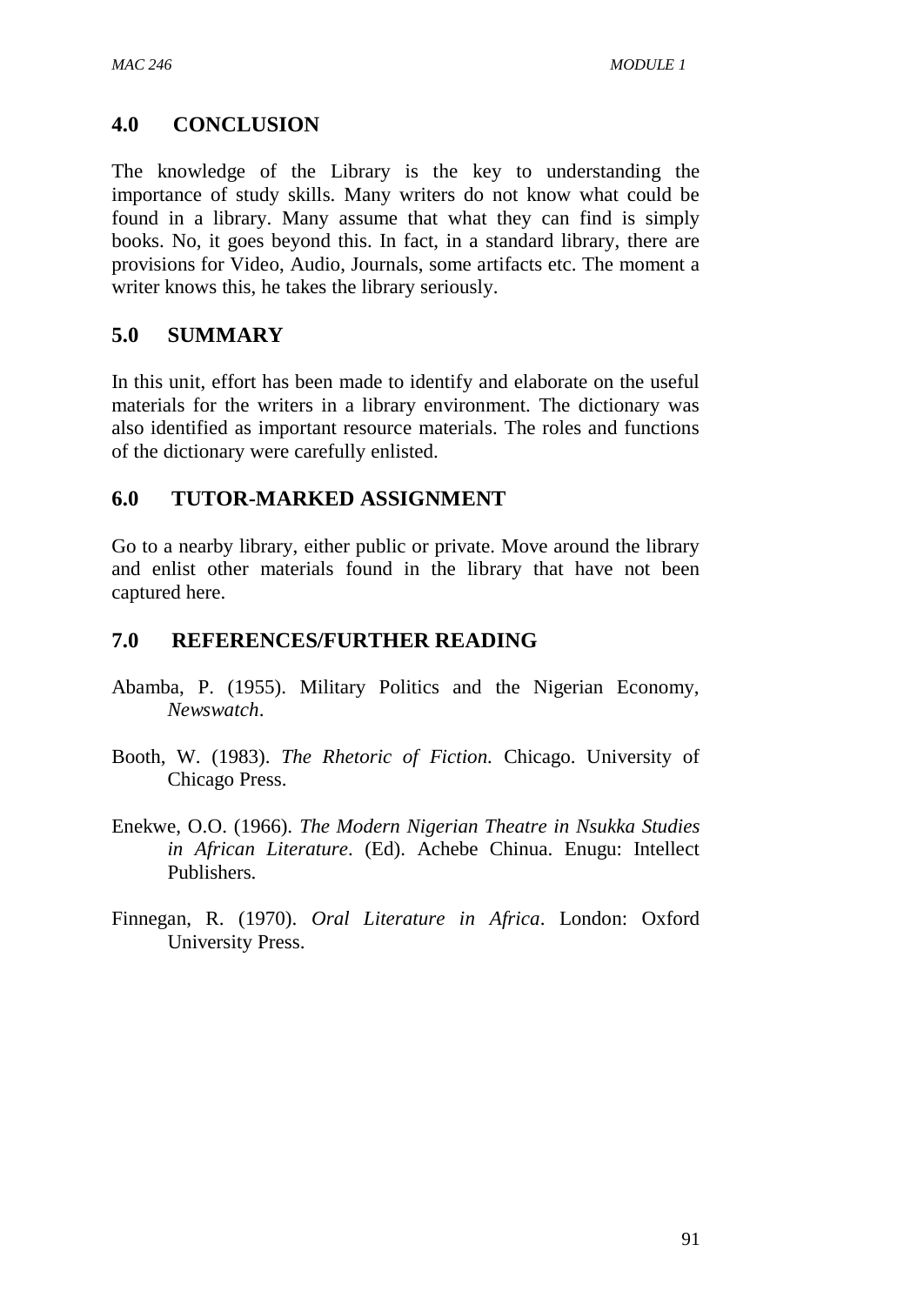## **UNIT 5 NOTE-TAKING SKILLS FOR EDUCATIONAL BROADCASTERS**

#### **CONTENTS**

- 1.0 Introduction
- 2.0 Objectives
- 3.0 Main Content
	- 3.1 Important Reasons to Take Notes
	- 3.2 Guidelines for Note Taking
	- 3.3 Some Methods of Note Taking
	- 3.4 Note-Taking Tips
- 4.0 Conclusion
- 5.0 Summary
- 6.0 Tutor-Marked Assignment
- 7.0 Reference/Further Reading

### **1.0 INTRODUCTION**

The skill to take down notes is a must for every broadcaster. Research has shown that over 80% of the information from lectures, reading or observation is lost within two weeks if no effort is made to record or remember the material. Note taking helps you to remember both what you heard and what you understood. It is learning about the subject and not simply recording all that the speaker says. Note taking helps you to pay closer attention to and become more familiar with the new information.

In this unit, effort has been made to expose the students to some reasons why note taking is essential, some guidelines for note taking and some methods of note taking.

### **2.0 OBJECTIVES**

At the end of this unit, you should be able to:

- state five reasons why note taking is essential for a broadcaster
- explain and use two Note taking Methods of their choice.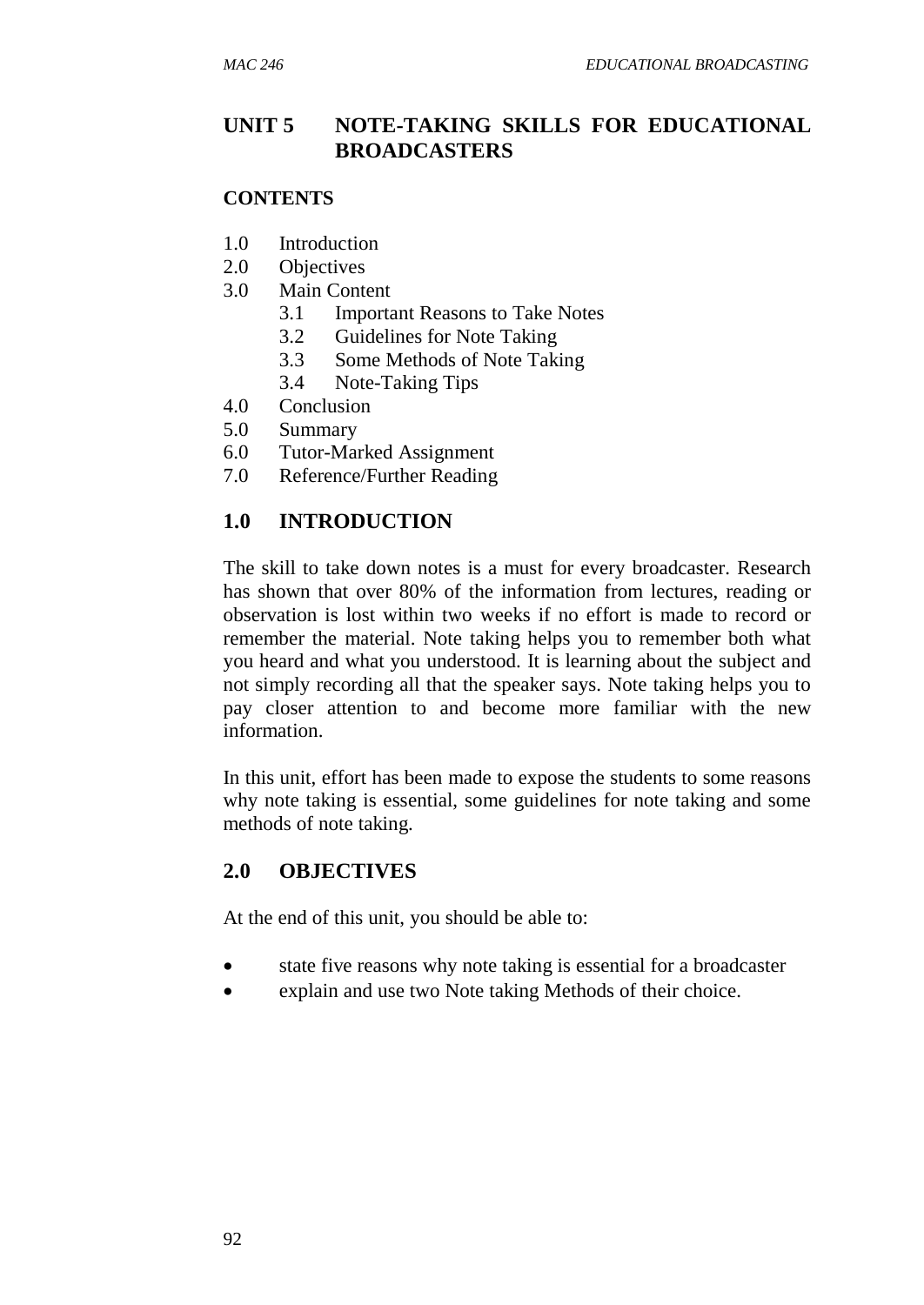# **3.0 MAIN CONTENT**

## **3.1 Important Reasons to Take Notes**

Every broadcaster, regardless of the depth of knowledge will still find research a matter of must. To carry out effective research, whether through interviews, lectures, reading etc. note taking is an effective tool to this effect. Because of the enormity of information the writer needs and the various and scattered sources he needs to consult, note-taking is then a means to collect all these sources together for later consultation and use.

The following are the reasons why writers have to take note:

- a. To track down information
- b. To help to remember information taken down
- c. Your notes often contain information that cannot be found elsewhere (i.e. in textbooks)
- d. Notes help you to concentrate while writing
- e. Note serves as a guide to your write-up. This is because most of the information you need to flesh your work has already been noted
- f. A writer's note serves as a reminder.

## **3.2 Guidelines for Note-Taking**

To take down note from any research effort, the following needs to be noted:

- a. Concentrate on the interview, reading, observation or lecture so as to capture all the necessary facts or figures.
- b. Be Consistent. By being consistent, I mean, do not feel any information is not necessary, if you look closely, the information you trivialise can become very important later. So capture it.
- c. Be brief. Because of the enormity of information a writer could find in any information centre or study, there is a need to be brief. By this, I mean write down only the major points and important information.
- d. Write legibly. Be careful to write in such a way that is readable to a poor reader. Sometimes, because of the exigency of time, writers write in such a way that even they themselves may find it hard to read later. Please avoid this. Notes are useless if you cannot read them.
- e. Do not be concerned with spelling and grammar. One mistake amateur writers make when taking down notes is to ensure the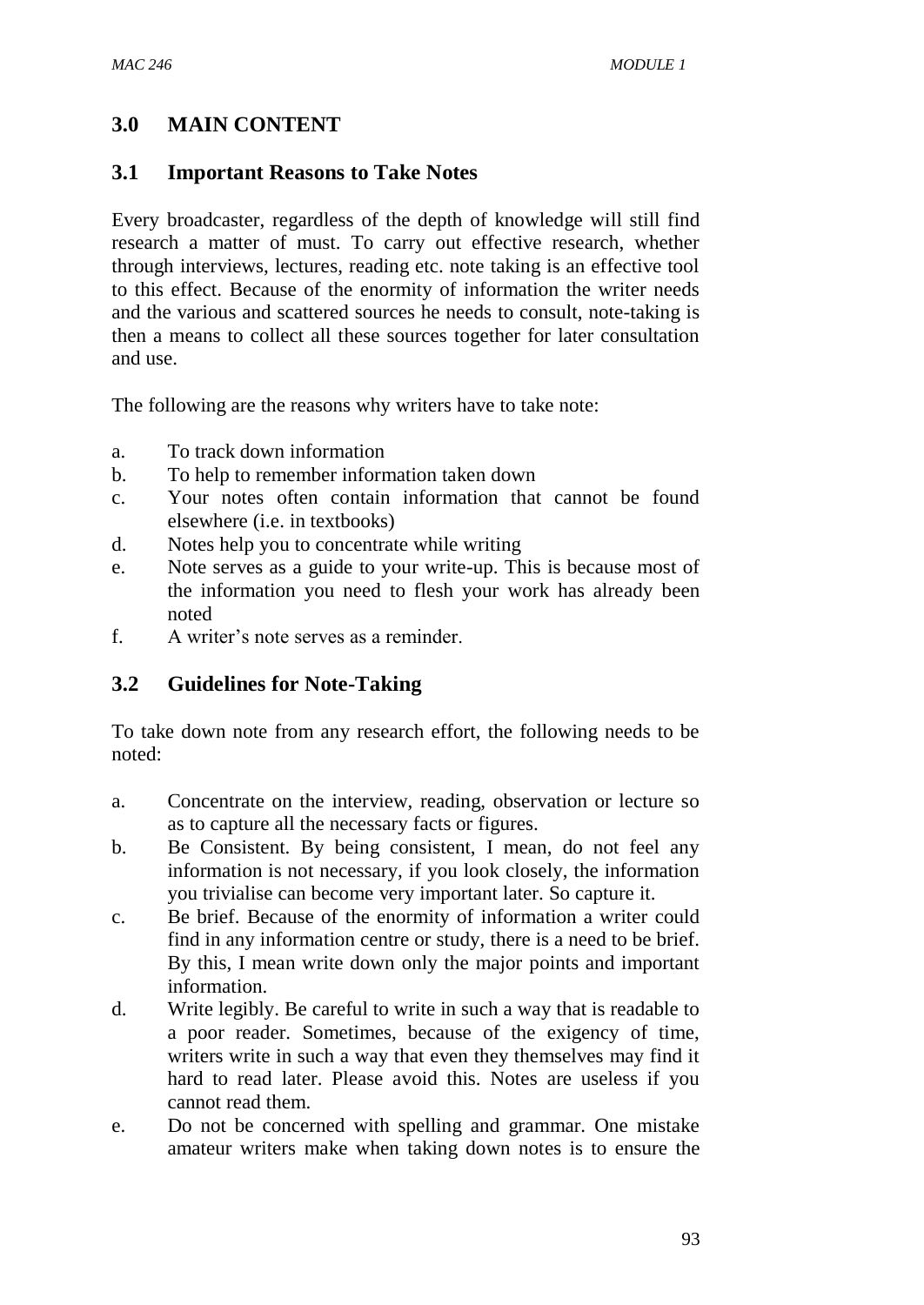appropriateness of grammar and spelling. This is a time waster. Do not bother about this. Just keep writing.

### **3.3 Some Note-Taking Methods**

According to Okinda (2009) the common methods of note-taking include:

- 1. Cornell method
- 2. Outlining method
- 3. Mapping method
- 4. Charting method
- 5. Sentence method.

#### **The Cornel method**

This method provides a systematic format for condensing and organising notes without laborious recopying. Write notes in the main space and use the left-n space to label each idea and detail with a key word or "cue."

#### **Method**

- a. Rule your note with two and a half margin on the left leaving a sic-inch area on the right in which to make notes.
- b. During any research session, take down information in the sixinch area.
- c. Move to a new line when the interviewee seems too fast or has gone off-point.
- d. After the research session, complete phrases and sentences as much as possible.

#### **The mapping method**

This method uses comprehension/concentration skills and evolves in a not taking form which relates each fact or idea to every other fact or idea. It is a graphic representation of the content of a lecture. It is a method that maximises active participation, affords immediate knowledge as to its understanding, and emphasises critical thinking.

#### **Method**

- a. Create a graphic representation of what is heard, read or observed.
- b. Use any symbol, draw, do all you can to capture the information as vividly as possible.
- c. Be simple.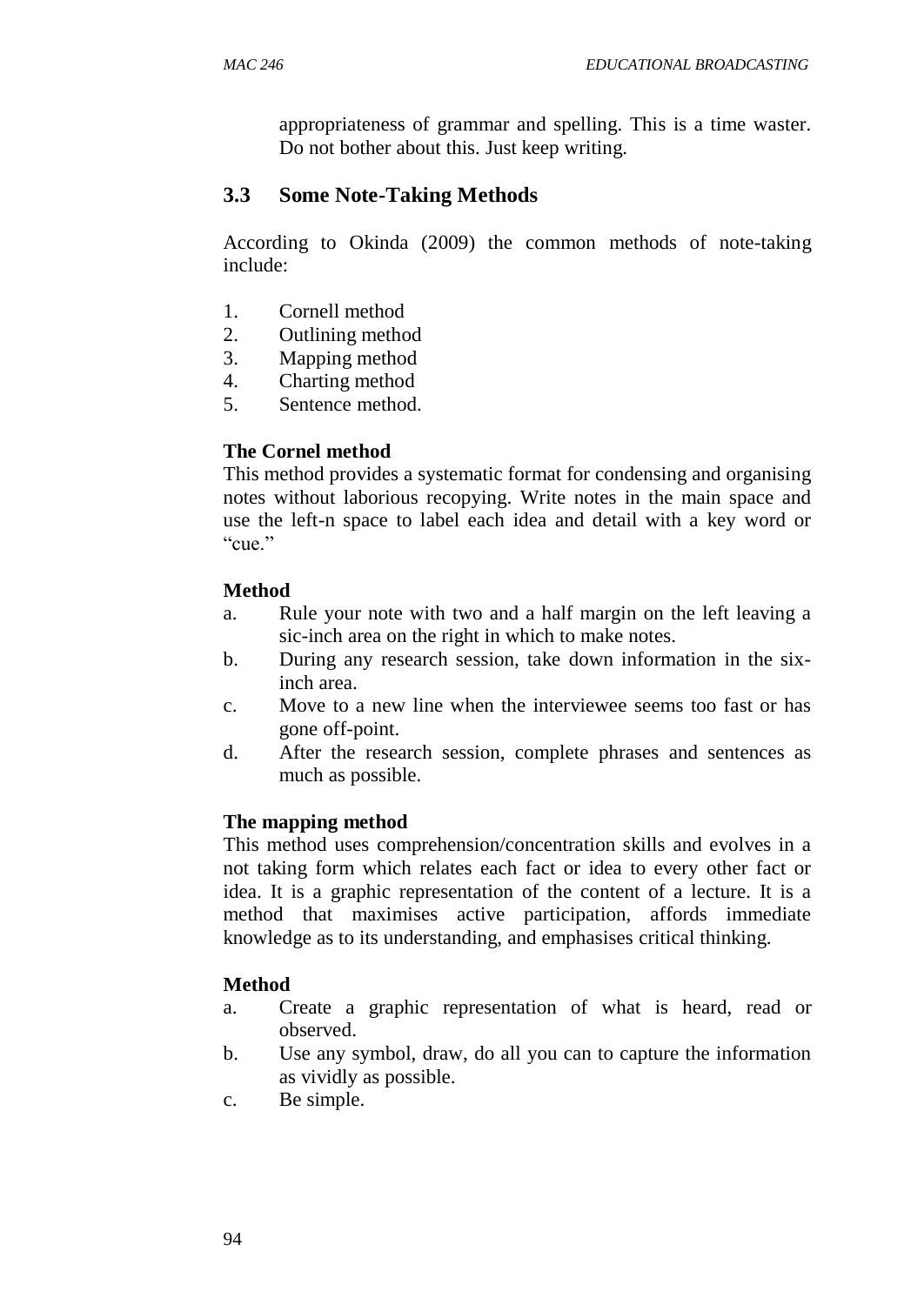### **Advantages of the mapping method**

- 1. Helps you to visually track your lecture regardless of conditions.
- 2. Little thinking is needed and relationships can easily be seen.
- 3. Easy to edit your notes by adding numbers, marks, and colour coding.
- 4. Review by covering lines for memory drill and relationships.
- 5. Main points can be written on flash or note cards and pieced together into a table or larger structure at a later date.

# **3.4 Note-Taking Tips**

## **General Tips for taking notes**

- a. Determine which pieces of information in any research situation are important and which pieces are not by being critical when you read or listen.
- b. Take information that is important, relevant and credible.
- c. Distinguish between facts, opinions, and examples.
- d. Write down important, relevant, educated opinions e.g. if the interviewee is giving a point that compares the ideas of different theorists, it would be important to write down a summary of each theorist's opinion in your note.
- e. Be critical of the material you are listening to or that you are reading.
- f. Use shortcuts that you will understand and that make the writing process quicker. Abbreviations (e.g instead of for example), symbols (instead of "equals").
- g. Do not write down notes word for word (notes should be a summary of the main ideas and should be used to help jog your memory).

## **Tips for taking notes from readings**

- a. Understand what you are looking for in the reading.
- b. A well structured reading, should begin by outlining the main premise, argument or ideas in the first few sentences, and certainly in the first paragraph.
- c. Pick out the main premise and write it down.
- d. If you understand the premise, do not read the examples given to support it. Never include examples in your notes. Only include the facts, avoid experiences and anecdotes where possible.